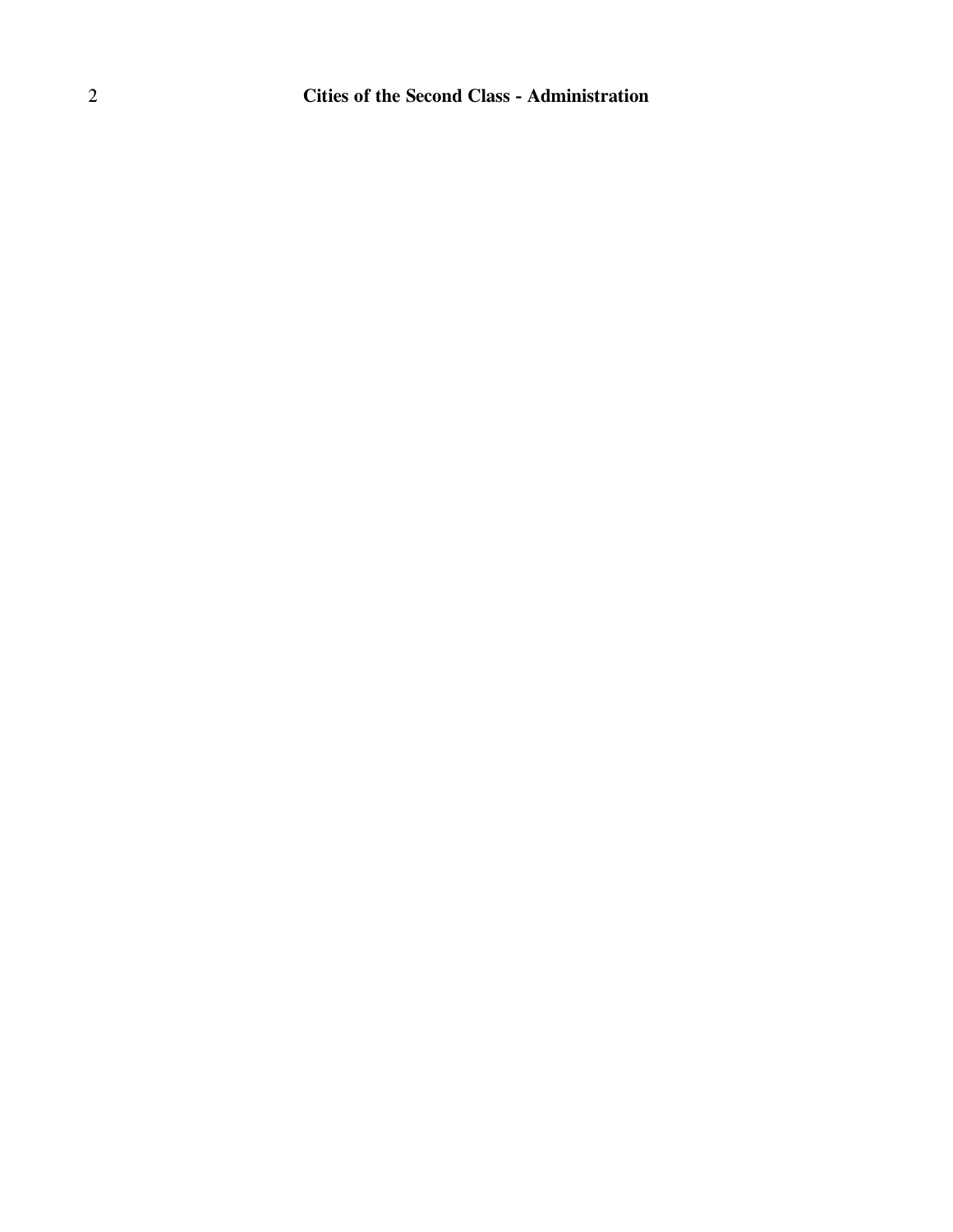# **CHAPTER 30: ELECTED OFFICIALS; ORDINANCES**

## Section

#### *Mayor*

- 30.01 Election; qualifications; term
- 30.02 Powers and duties
- 30.03 Vacancy

### *City Council*

- 30.15 Election; qualifications; terms
- 30.16 President; Acting President
- 30.17 Standing committees
- 30.18 Vacancy; general provisions
- 30.19 Vacancy due to unexcused absences

### *Ordinances, Resolutions, and Motions*

- 30.45 Grant of power
- 30.46 Introduction of ordinances
- 30.47 Procedure for resolutions and motions
- 30.48 Ordinances; style, title
- 30.49 Reading and passage of ordinances, resolutions, orders, bylaws
- 30.50 Publication or posting
- 30.51 Certificate of publication or posting
- 30.52 Effective date; emergency ordinances
- 30.53 Amendments and revisions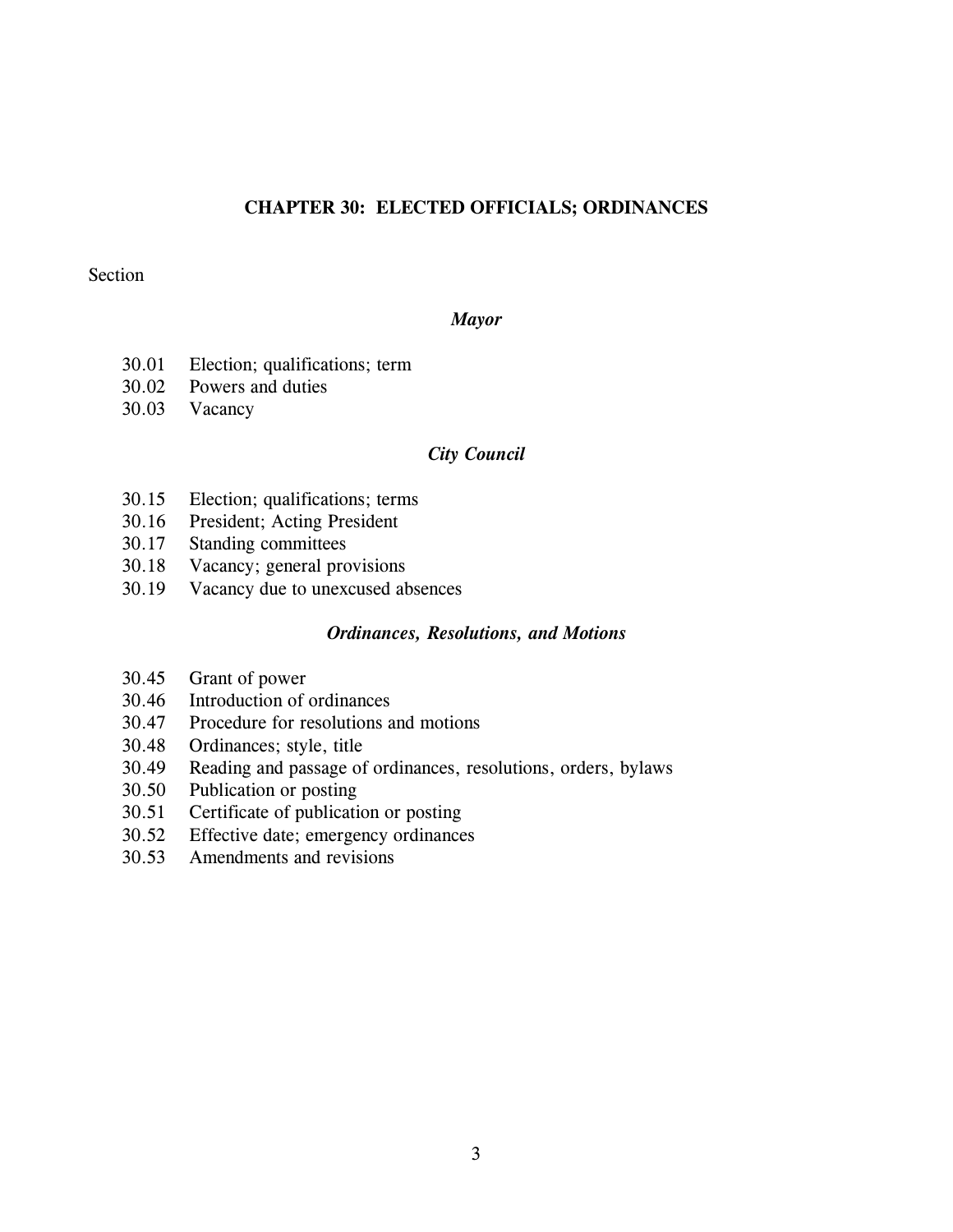#### *MAYOR*

#### **§ 30.01 ELECTION; QUALIFICATIONS; TERM.**

(A) The Mayor shall be elected as provided in the Election Act. The Mayor shall take office on the date of the first regular meeting of the City Council held in December following the statewide general election. The Mayor shall be a resident and registered voter of the city. (Neb. RS 17-107)

(B) The Mayor shall serve for a term of 4 years or until his or her successor is elected and qualified. (Neb. RS 32-533)

#### **§ 30.02 POWERS AND DUTIES.**

(A) The Mayor shall preside at all meetings of the City Council. The Mayor may vote when his or her vote would provide the additional vote required to attain the number of votes equal to a majority of the number of members elected to the City Council on any pending matter, legislation, or transaction, and the Mayor shall, for the purpose of such vote, be deemed to be a member of the Council. He or she shall have superintendence and control of all the officers and affairs of the city, and shall take care that the ordinances of the city and all laws governing cities of the second class are complied with. (Neb. RS 17-110)

(B) The Mayor shall have the power to veto or sign any ordinance passed by the City Council and to approve or veto any order, bylaw, resolution, award of or vote to enter into any contract, or the allowance of any claim. If the Mayor approves the ordinance, order, bylaw, resolution, contract, or claim, he or she shall sign it, and it shall become effective. If the Mayor vetoes the ordinance, order, bylaw, resolution, contract, or any item or items of appropriations or claims, he or she shall return it to the City Council stating that the measure is vetoed. The Mayor may issue the veto at the meeting at which the measure passed or within seven calendar days after the meeting. If the Mayor issues the veto after the meeting, the Mayor shall notify the City Clerk of the veto in writing. The Clerk shall notify the City Council in writing of the Mayor's veto. Any order, bylaw, resolution, award of or vote to enter into any contract, or the allowance of any claim vetoed by the Mayor may be passed over his or her veto by a vote of two-thirds of the members of the Council. If the Mayor neglects or refuses to sign any ordinance, order, bylaw, resolution, award of or vote to enter into any contract, or the allowance of any claim, but fails to veto the measure within the time required by this section, the measure shall become effective without his or her signature. The Mayor may veto any item or items of any appropriation bill or any claims bill, and approve the remainder thereof, and the item or items vetoed may be passed by the Council over the veto as in other cases. (Neb. RS 17-111)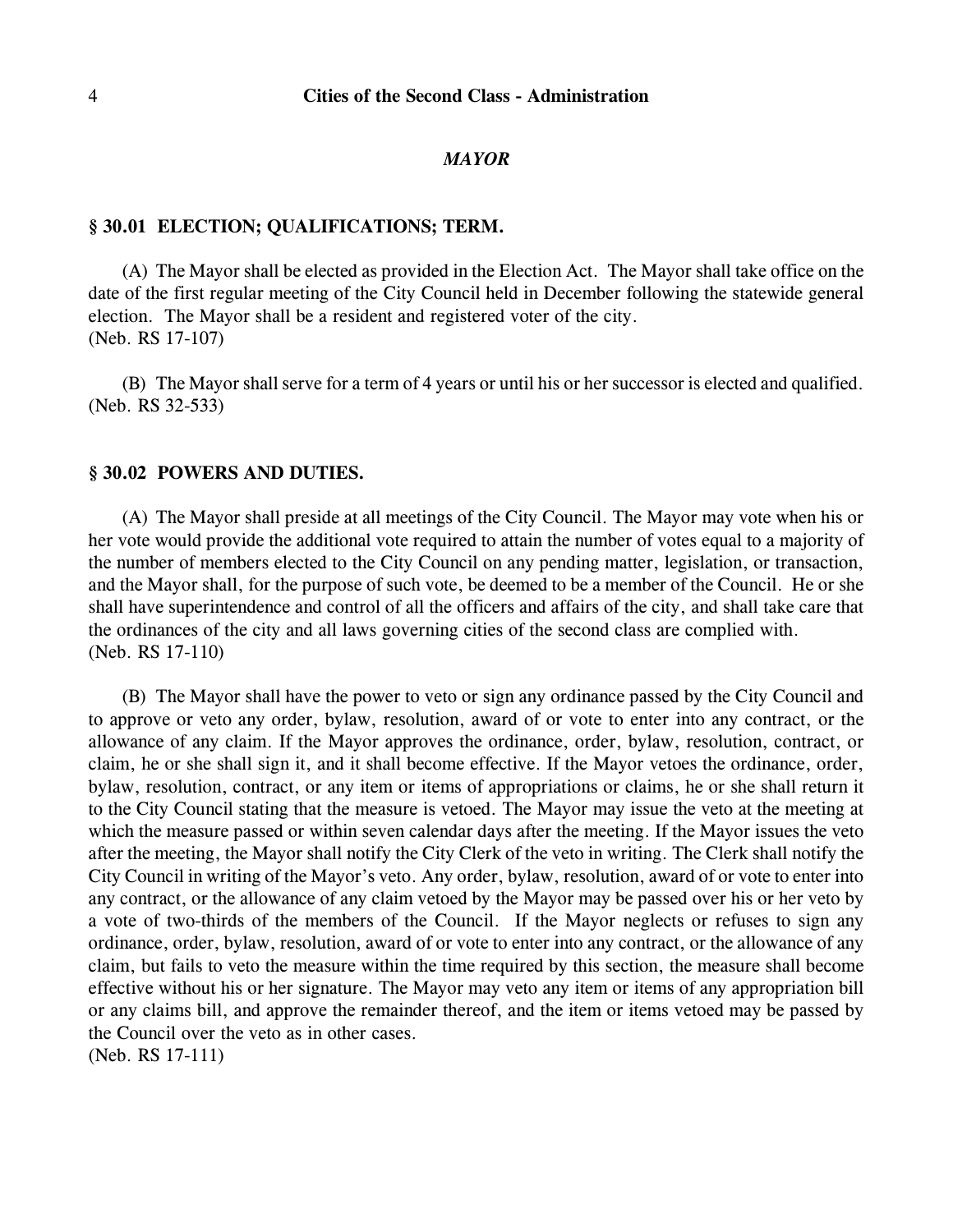(C) The Mayor shall, from time to time, communicate to the City Council such information and recommend such measures as, in his or her opinion, may tend to the improvement of the finances, the police, health, security, ornament, comfort, and general prosperity of the city. (Neb. RS 17-112)

(D) The Mayor shall have the power, when he or she deems it necessary, to require any officer of the city to exhibit his or her accounts or other papers, and to make reports to the Council, in writing, touching any subject or matter pertaining to his or her office. (Neb. RS 17-113)

(E) The Mayor shall have such jurisdiction as may be vested in him or her by ordinance, over all places within five miles of the corporate limits of the city, for the enforcement of any health or quarantine ordinance and regulation thereof, and shall have jurisdiction in all matters vested in him or her by ordinance, excepting taxation, within the extraterritorial zoning jurisdiction of the city. (Neb. RS 17-114)

(F) The Mayor shall have the power to remit fines and forfeitures, and to grant reprieves and pardons for all offenses arising under the ordinances of the city. (Neb. RS 17-117)

(G) The Mayor shall hold no other elective or appointive office or employment with the city.

(H) The Mayor shall sign the City Clerk's minutes of all meetings of the City Council, and he or she shall sign all resolutions that have been passed and warrants for the payment of money when ordered by the Council.

(I) The Mayor shall have such other duties as are reposed in the Mayor by the laws of the State of Nebraska or as the Council may by resolution confer upon the Mayor.

## *Statutory reference:*

*Restrictions on holding other office or employment, see Neb. RS 17-108.02, 32-109, 32-603, and 32-604*

## **§ 30.03 VACANCY.**

(A) The office of Mayor shall be vacant upon the happening of any of the events specified in Neb. RS 32-560 except as provided in Neb. RS 32-561.

(B) (1) In case of any vacancy in the office of Mayor, or in case of his or her disability or absence, the President of the City Council shall exercise the office of Mayor for the unexpired term, until such disability is removed, or in case of temporary absence, until the Mayor returns. (Neb. RS 32-568)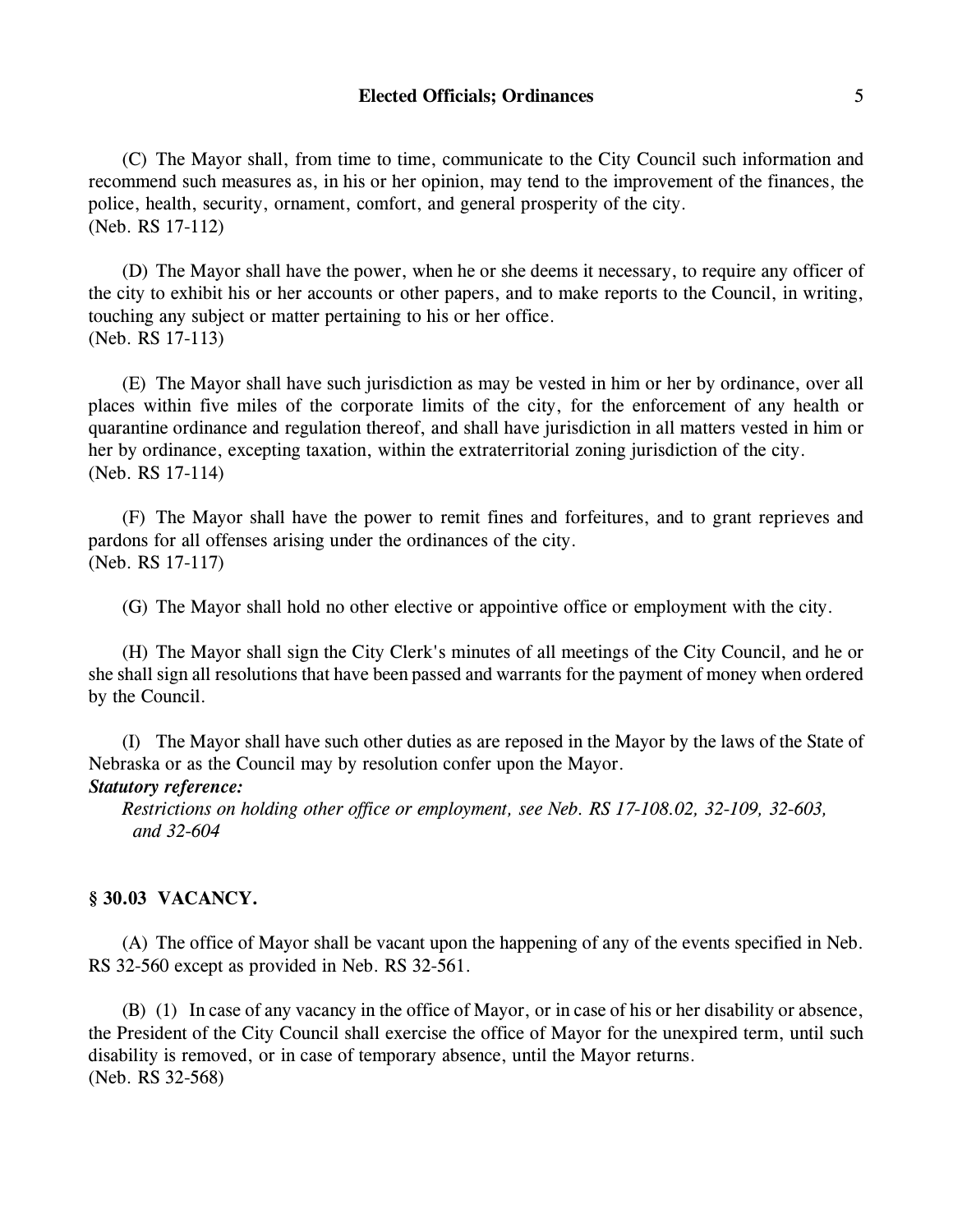(2) If the President of the Council assumes the office of Mayor for the unexpired term, there shall be a vacancy on the Council.

(Neb. RS 17-107, 32-568)

*Statutory reference:*

*Additional and similar provisions, see Neb. RS 32-560 through 32-572 Ineligibility of person subjected to recall, see Neb. RS 32-1308*

#### *CITY COUNCIL*

#### **§ 30.15 ELECTION; QUALIFICATIONS; TERMS.**

(A) The City Council shall consist of not less than 4 nor more than 12 residents of the city who are registered voters. (Neb. RS 17-103)

(B) All Council members shall be nominated and elected on a nonpartisan ballot unless the city provides for a partisan ballot by ordinance. (Neb. RS 32-557)

(C) If members of the Council are not elected at large:

(1) Unless the city elects Council members at large as provided in Neb. RS 32-554, the city shall be divided into not less than 2 nor more than 6 wards, as provided by ordinance of the City Council. Each ward shall contain, as nearly as practicable, an equal portion of the population; (Neb. RS 17-102)

(2) Unless the city elects Council members at large as provided in Neb. RS 32-554, each ward of the city shall have at least 2 Council members elected in the manner provided in the Election Act. No person shall be eligible to the office of Council member who is not at the time of the election an actual resident of the ward for which he or she is elected and a registered voter; and (Neb. RS 17-104)

(3) Such wards shall be substantially equal in population as determined by the most recent federal decennial census. (Neb. RS 32-553)

(D) The term of office shall begin on the first regular meeting of the Council in December following the statewide general election. (Neb. RS 17-104)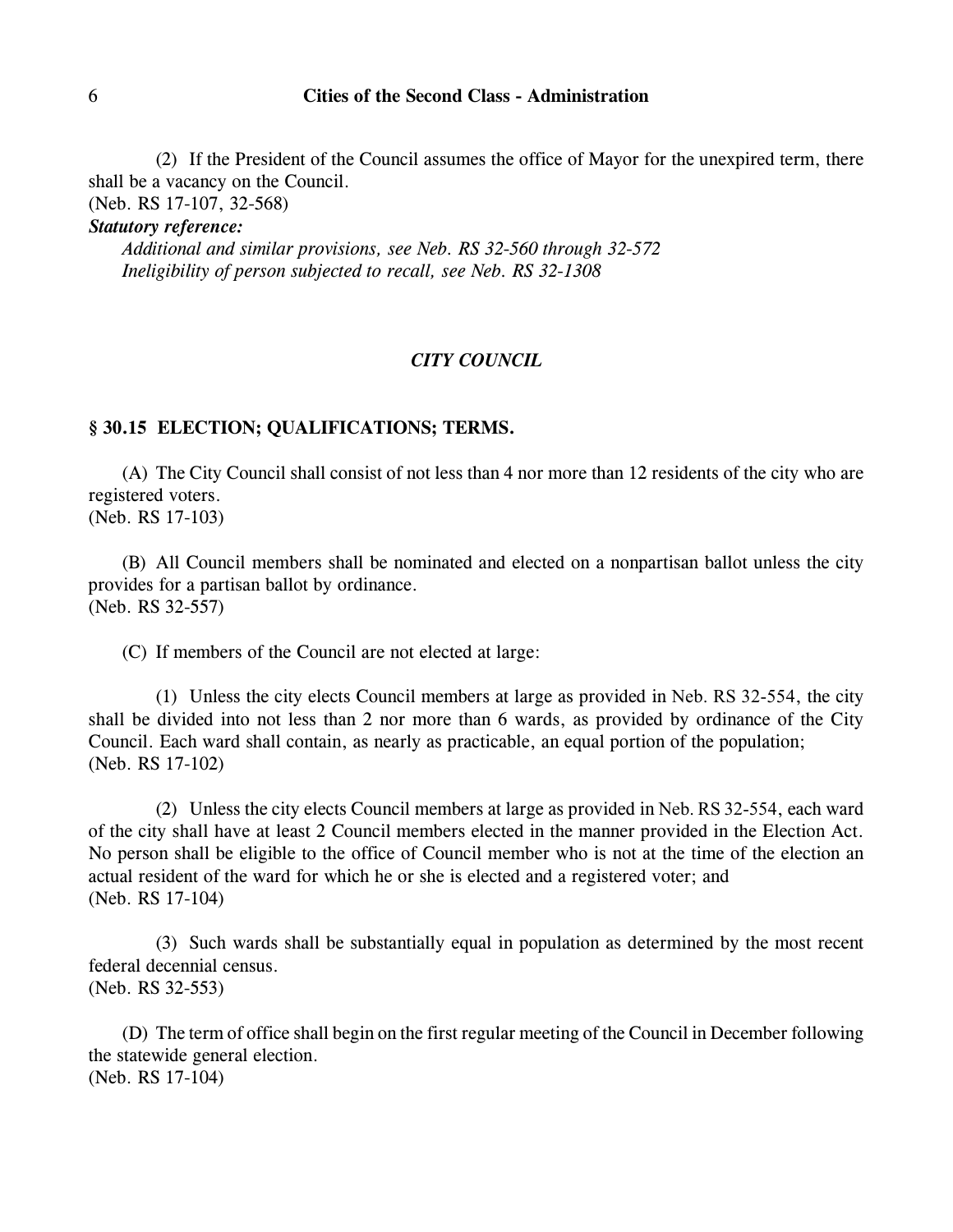(E) Members of the Council shall serve for terms of 4 years or until their successors are elected and qualified.

(Neb. RS 32-533)

(F) If the city operates under a city manager plan, members of the City Council shall be residents and registered voters of the city and shall hold no other employment with the city. Any Council member who ceases to possess any of the qualifications required by this section or who has been convicted of a felony or of any public offense involving the violation of the oath of office of such member while in office shall forthwith forfeit such office.

(Neb. RS 19-613)

*Cross-reference:*

*Local legislation setting number of Council members, see Title XVII Statutory reference: Restrictions on holding other office or employment, see Neb. RS 17-108.02, 32-109, 32-603, 32-604 Election Act, see Neb. RS 32-101 Other requirements for wards, see Neb. RS 32-552 and 32-553 Ability to elect council members at large or by ward, see Neb. RS 32-554*

## **§ 30.16 PRESIDENT; ACTING PRESIDENT.**

(A) The City Council shall elect one of its own body who shall be styled the President of the Council and who shall preside at all meetings of the Council in the absence of the Mayor.

(B) In the absence of the President, the Council shall elect one of its own body to occupy his or her place temporarily, who shall be styled Acting President of the Council.

(C) The President, and Acting President, when occupying the place of the Mayor, shall have the same privileges as other members of the Council; and all acts of the President or Acting President, while so acting, shall be as binding upon the Council and upon the city as if done by the Mayor. (Neb. RS 17-148)

# **§ 30.17 STANDING COMMITTEES.**

At the organizational meeting of the City Council, the Mayor shall appoint members of such standing committees as the Council may create by ordinance or resolution. The membership of such standing committees may be changed at any time by the Mayor. The Mayor shall be an ex officio member of each standing committee. The members of the standing committees shall serve a term of office of one year, unless reappointed.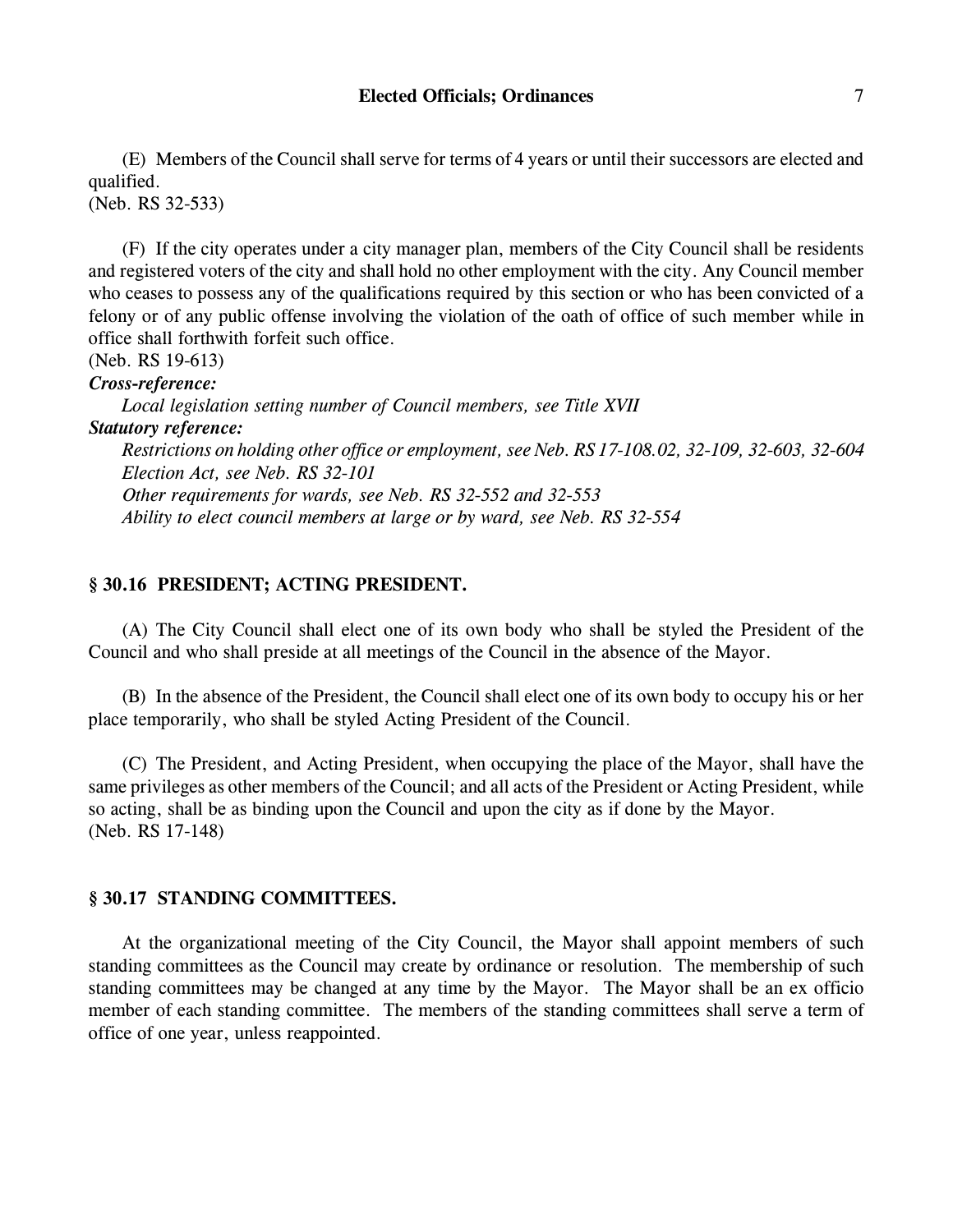#### **§ 30.18 VACANCY; GENERAL PROVISIONS.**

(A) The office of member of the City Council shall be vacant upon the happening of any of the events specified in Neb. RS 32-560 except as provided in Neb. RS 32-561.

(B) Any vacancy on the City Council shall be filled as provided in division (C) of this section. (Neb. RS 32-568)

(C) (1) (a) Except as otherwise provided in division  $(C)(2)$  or (3) or § 30.03, vacancies in city elective offices shall be filled by the Mayor and Council for the balance of the unexpired term. Notice of a vacancy, except a vacancy resulting from the death of the incumbent, shall be in writing and presented to the Council at a regular or special meeting and shall appear as a part of the minutes of such meeting. The Council shall at once give public notice of the vacancy by causing to be published in a newspaper of general circulation within the city or by posting in 3 public places in the city the office vacated and the length of the unexpired term.

(b) The Mayor shall call a special meeting of the Council or place the issue of filling such vacancy on the agenda at the next regular meeting at which time the Mayor shall submit the name of a qualified registered voter to fill the vacancy for the balance of the unexpired term. The regular or special meeting shall occur upon the death of the incumbent or within 4 weeks after the meeting at which such notice of vacancy has been presented. The Council shall vote upon the nominee, and if a majority votes in favor of the nominee, the vacancy shall be declared filled. If the nominee fails to receive a majority of the votes, the nomination shall be rejected and the Mayor shall, at the next regular or special meeting, submit the name of another qualified registered voter to fill the vacancy. If the subsequent nominee fails to receive a majority of the votes, the Mayor shall continue at that meeting to submit the names of qualified registered voters in nomination and the Council shall continue to vote upon the nominations at such meeting until the vacancy is filled. The Mayor shall cast his or her vote for or against the nominee in case of a tie vote of the Council. All Council members present shall cast a ballot for or against the nominee. Any member of the Council who has been appointed to fill a vacancy on the Council shall have the same rights, including voting, as if that person were elected.

(2) The Mayor and Council may, in lieu of filling a vacancy in a city elected office as provided in division (C)(1), call a special city election to fill such vacancy.

(3) If vacancies exist in the offices of one-half or more of the members of the City Council, the Secretary of State shall conduct a special city election to fill such vacancies. (Neb. RS 32-569)

#### *Statutory reference:*

*Additional and similar provisions, see Neb. RS 32-560 through 32-572 Ineligibility of person subjected to recall, see Neb. RS 32-1308*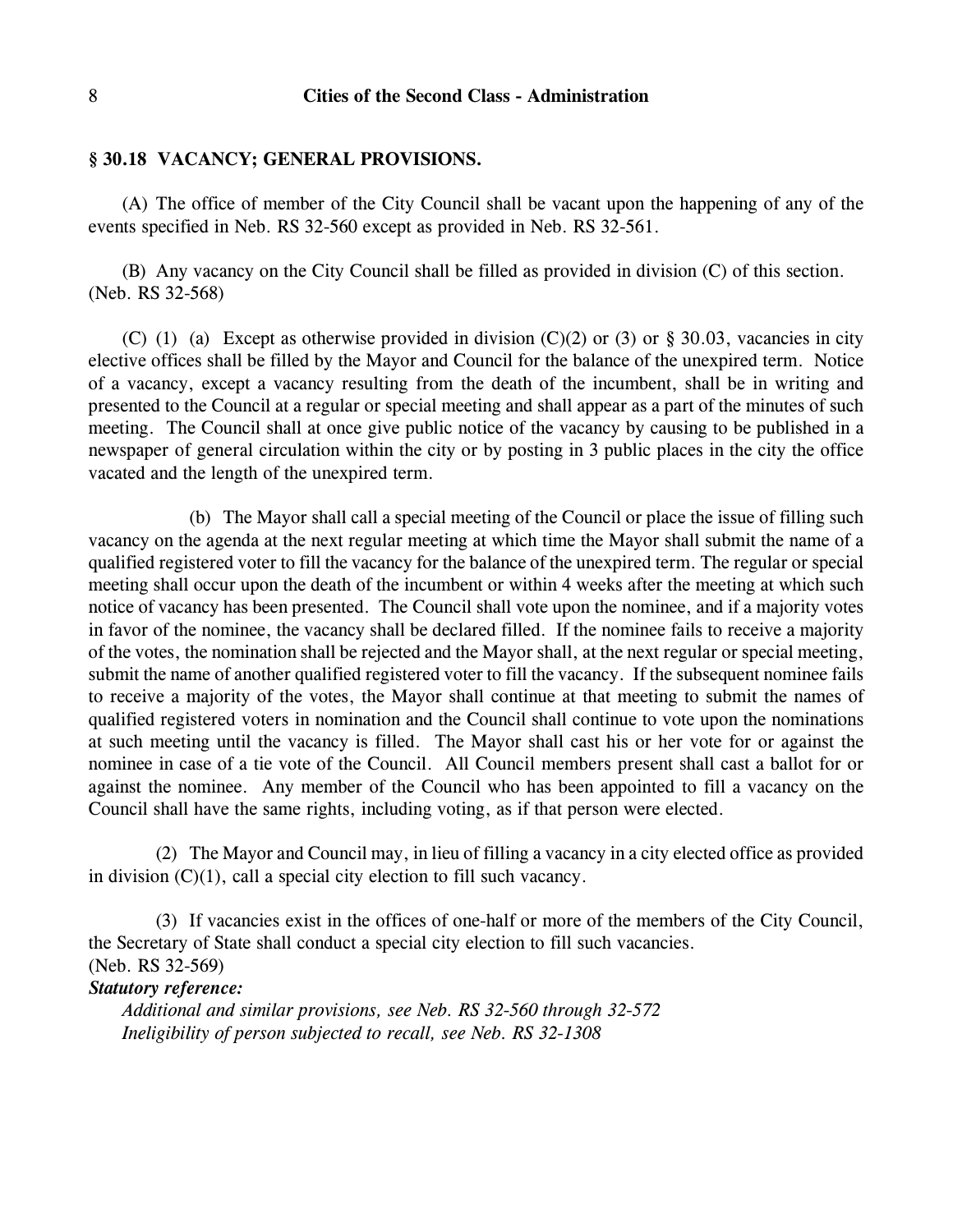### **§ 30.19 VACANCY DUE TO UNEXCUSED ABSENCES.**

(A) In addition to the events listed in Neb. RS 32-560 and any other reasons for a vacancy provided by law, after notice and a hearing, a vacancy on the City Council shall exist if a member is absent from more than 5 consecutive regular meetings of the Council unless the absences are excused by a majority vote of the remaining members.

(Neb. RS 19-3101)

(B) The City Council shall take a vote on whether to excuse a member's absence from a meeting upon either:

- (1) A written request from the member submitted to the City Clerk; or
- (2) A motion of any other Councilmember.

(C) If a Councilmember has been absent from 6 consecutive regular meetings and none of the absences have been excused by a majority vote of the remaining members, the City Clerk shall include this as an item on the agenda for the next regular meeting. At that meeting, the Council shall set a date for a hearing and direct the City Clerk to give the member notice of the hearing by personal service or first class mail to the member's last known address.

(D) At the hearing, the Councilmember shall have the right to present information on why 1 or more of the absences should be excused. If the Council does not excuse 1 or more of the member's absences by a majority vote at the conclusion of the hearing, there shall be a vacancy on the Council.

### *ORDINANCES, RESOLUTIONS, AND MOTIONS*

# **§ 30.45 GRANT OF POWER.**

In addition to its special powers specifically granted by law, the city shall have the power to make all ordinances, bylaws, rules, regulations, and resolutions, not inconsistent with the laws of the state, as may be expedient for maintaining the peace, good government, and welfare of the city and its trade, commerce, and manufactories, and to enforce all ordinances by inflicting fines or penalties for the breach thereof, not exceeding \$500 for any one offense, recoverable with costs. (Neb. RS 17-505)

*Statutory reference:*

*Adoption of standard codes, see Neb. RS 18-132 and 19-922 Prosecution in county court, see Neb. RS 25-2703*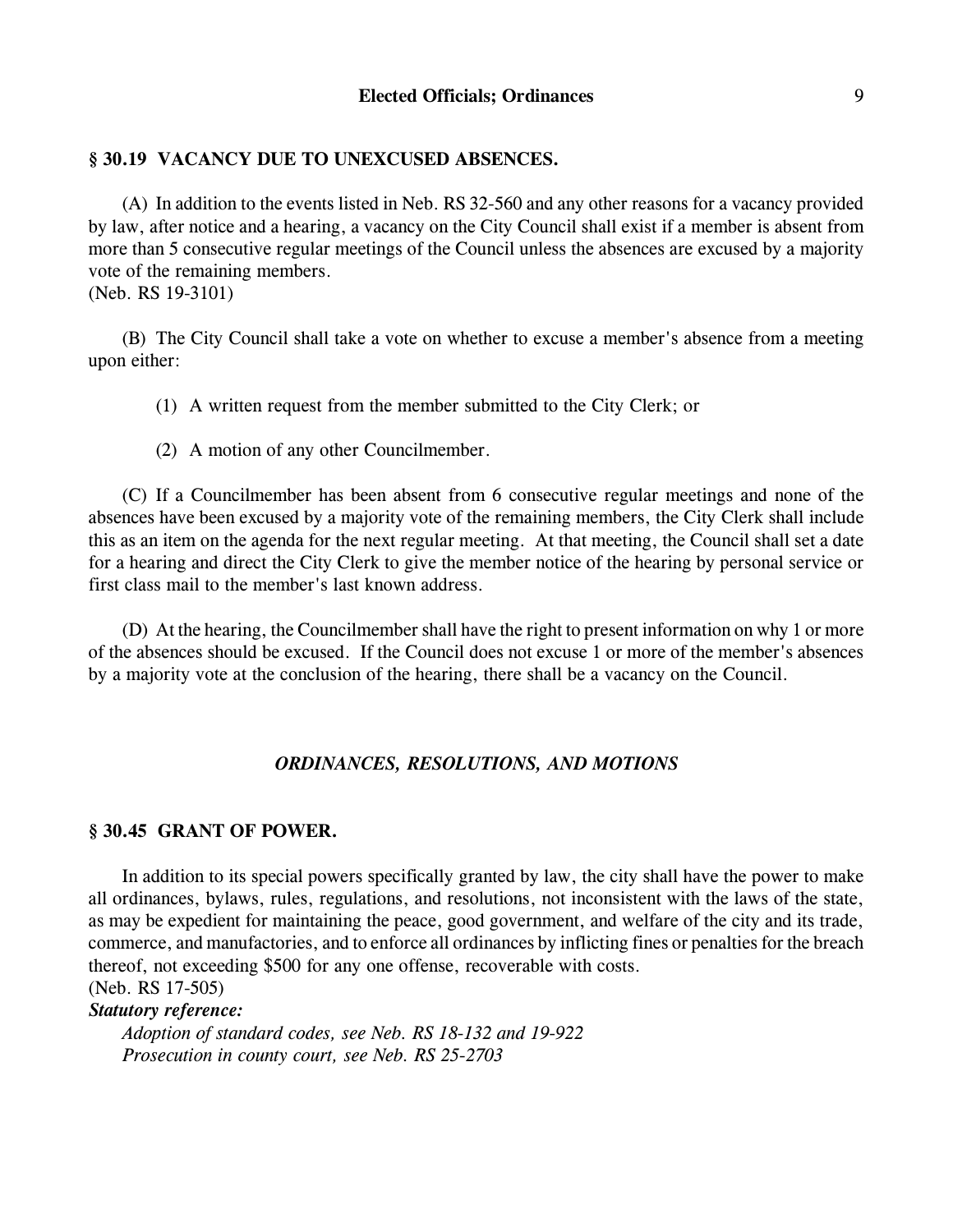#### **§ 30.46 INTRODUCTION OF ORDINANCES.**

Unless the City Council provides otherwise, ordinances shall be introduced by members of the City Council in 1 of the following ways:

(A) With the recognition of the Mayor, a member may, in the presence and hearing of a majority of the members elected to the City Council, read aloud the substance of the proposed ordinance and file a copy with the City Clerk for future consideration; or

(B) With the recognition of the Mayor, a member may present the proposed ordinance to the Clerk, who, in the presence and hearing of a majority of the members elected to the City Council, shall read aloud the substance of the ordinance and file it for future consideration.

#### **§ 30.47 PROCEDURE FOR RESOLUTIONS AND MOTIONS.**

Unless the City Council provides otherwise, resolutions and motions shall be introduced in 1 of the methods prescribed in § 30.46 for the introduction of ordinances. The issue raised by the resolution or motion shall be disposed of in accordance with the usage of parliamentary law adopted for the guidance of the City Council. A majority vote shall be required to pass any resolution or motion. The vote on any resolution or motion shall be by roll call vote.

#### **§ 30.48 ORDINANCES; STYLE, TITLE.**

(A) *Style.* The style of all city ordinances shall be: "Be it ordained by the Mayor and Council of the City of Fig. 7. Nebraska:...." (Neb. RS 17-613)

(B) *Title.* No ordinance shall contain a subject which is not clearly expressed in the title. (Neb. RS 17-614)

## **§ 30.49 READING AND PASSAGE OF ORDINANCES, RESOLUTIONS, ORDERS, BYLAWS.**

(A) All ordinances and resolutions or orders for the appropriation or payment of money shall require for their passage or adoption the concurrence of a majority of all members elected to the City Council. The Mayor may vote when his or her vote would provide the additional vote required to attain the number of votes equal to a majority of the number of members elected to the Council, and the Mayor shall, for the purpose of such vote, be deemed to be a member of the Council. Ordinances of a general or permanent nature shall be read by title on three different days unless 3/4 of the City Council vote to suspend this requirement, except that this requirement shall not be suspended for any ordinance for the annexation of territory. In case this requirement is suspended, the ordinance shall be read by title and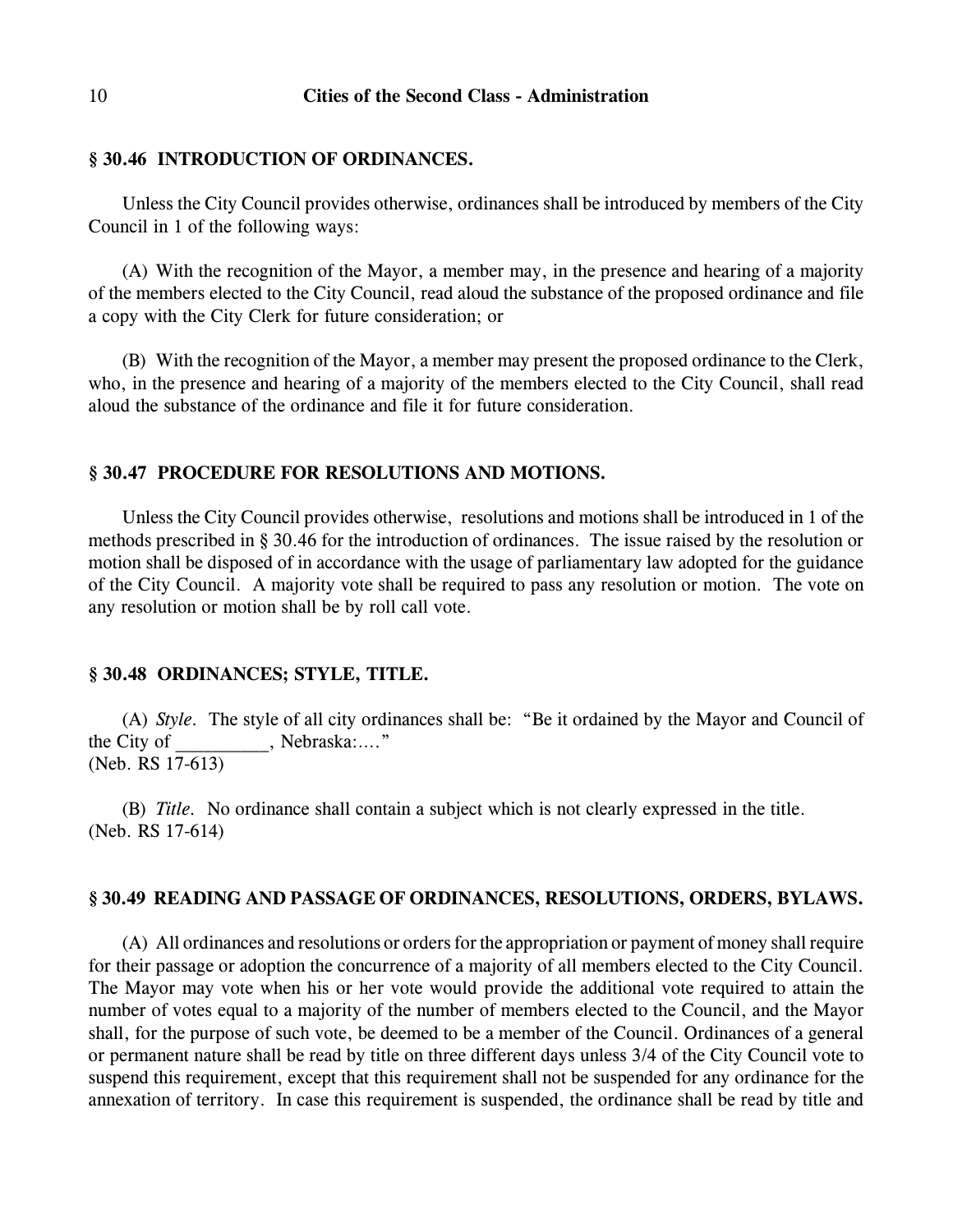then moved for final passage. Three-fourths of the City Council may require a reading of any such ordinance in full before enactment under either procedure set out in this section. (Neb. RS 17-614)

(B) On the passage or adoption of every bylaw or ordinance, and every resolution or order to enter into a contract by the City Council, the yeas and nays shall be called and recorded. To pass or adopt any bylaw, ordinance, or any such resolution or order, a concurrence of a majority of the whole number of members elected to the City Council shall be required. All appointments of the officers by the City Council shall be made viva voce, and the concurrence of a like majority shall be required, and the names of those, and for whom they voted, on the vote resulting in an appointment, shall be recorded. The requirements of a roll call or viva voce vote shall be satisfied by a city which utilizes an electronic voting device which allows the yeas and nays of each member of the City Council to be readily seen by the public.

(Neb. RS 17-616)

### **§ 30.50 PUBLICATION OR POSTING.**

All ordinances of a general nature shall, before they take effect, be published one time, within 15 days after they are passed:

(A) In newspaper in or of general circulation in the city; or

(B) In book or pamphlet form. (Neb. RS 17-613) *Statutory reference: Additional provisions, see Neb. RS 18-131*

### **§ 30.51 CERTIFICATE OF PUBLICATION OR POSTING.**

The passage, approval, and publication or posting of an ordinance shall be sufficiently proved by a certificate under the seal of the city from the City Clerk showing that the ordinance was passed and approved, and when and in what paper the ordinance was published, or when and by whom and where the ordinance was posted. (Neb. RS 17-613)

*Statutory reference: Passage; rules and regulations, see Neb. RS 17-615*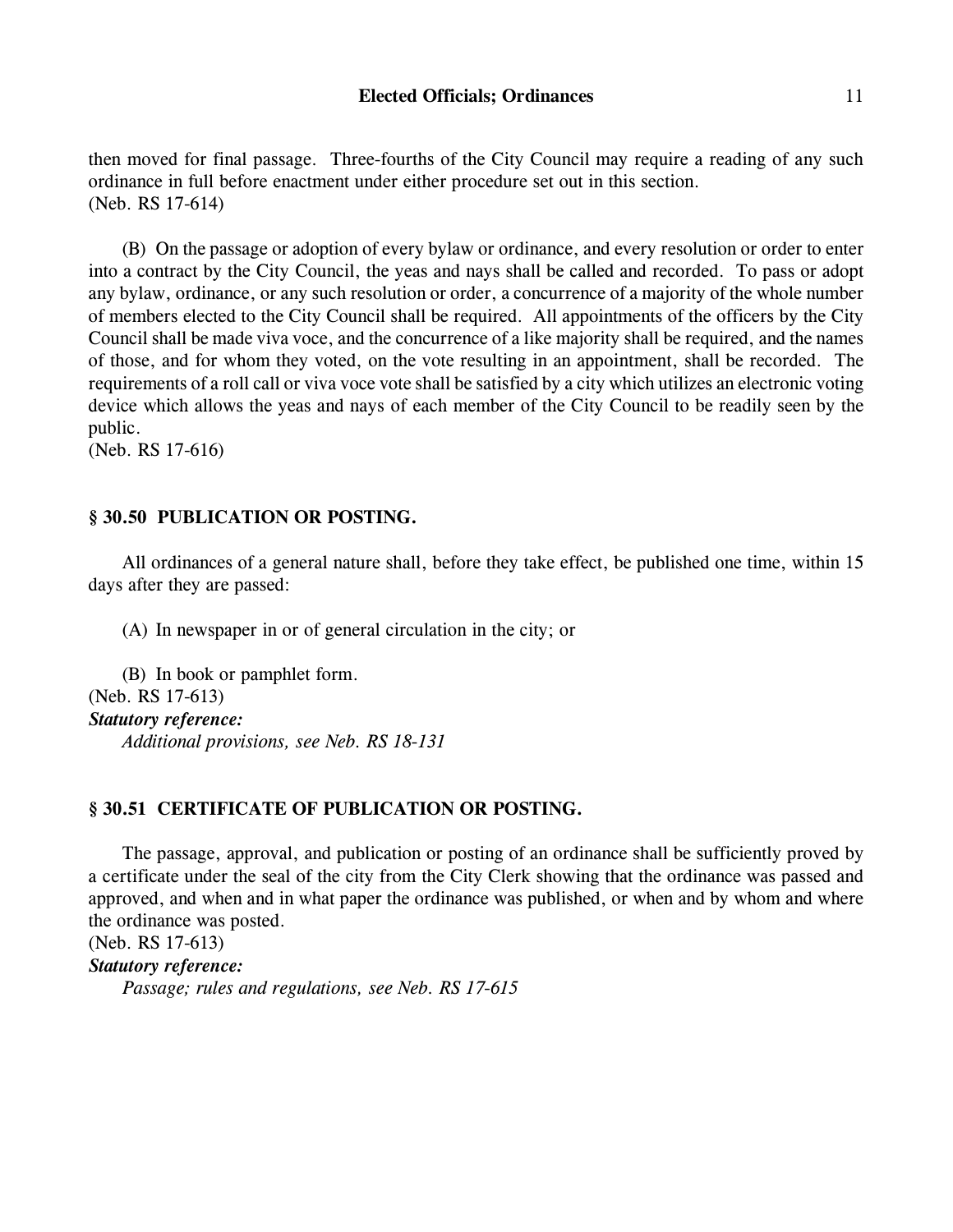# **§ 30.52 EFFECTIVE DATE; EMERGENCY ORDINANCES.**

(A) Except as provided in § 30.50 and division (B) of this section, an ordinance for the government of the city which has been adopted by the City Council without submission to the voters of the city shall not go into effect until 15 days after the passage of the ordinance. (Neb. RS 19-3701)

(B) In the case of riot, infectious or contagious diseases, or other impending danger, failure of a public utility, or any other emergency requiring its immediate operation, an ordinance shall take effect upon the proclamation of the Mayor and the posting thereof in at least 3 of the most public places in the city. The emergency ordinance shall recite the emergency, be passed by a 3/4 vote of the City Council, and be entered of record on the City Clerk's minutes. (Neb. RS 17-613)

# **§ 30.53 AMENDMENTS AND REVISIONS.**

No ordinance or section thereof shall be revised or amended unless the new ordinance contains the entire ordinance or section as revised or amended and the ordinance or section so amended is repealed, except that an ordinance revising all the ordinances of the city and modifications to zoning or building districts may be adopted as otherwise provided by law.

(Neb. RS 17-614)

# *Statutory reference:*

*Modifications to zoning or building districts, see Neb. RS 19-915 Ordinances revising all the ordinances of the city, see Neb. RS 17-614*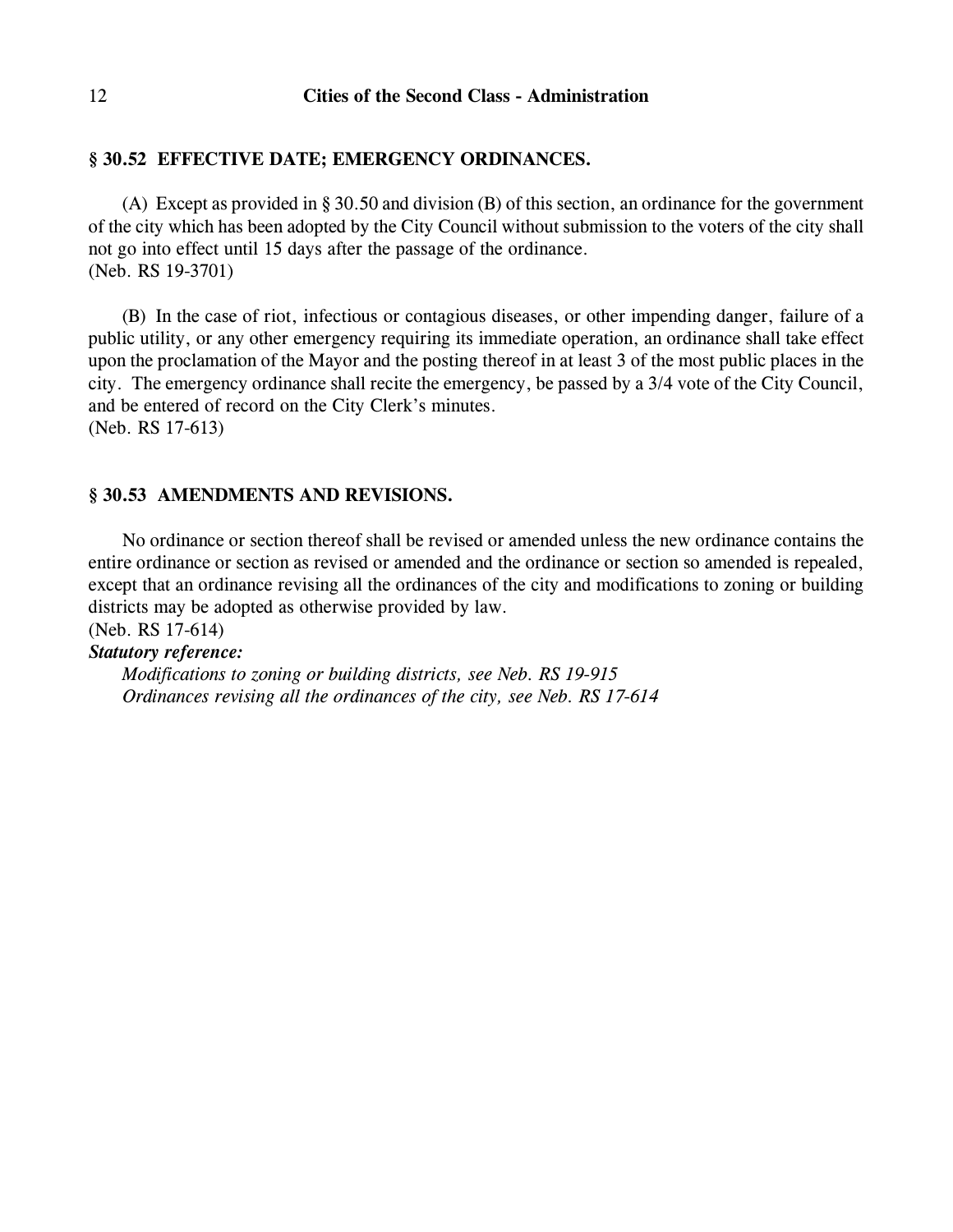# **CHAPTER 31: APPOINTED CITY OFFICIALS**

## Section

- 31.01 Appointment; terms; removal; powers; duties
- 31.02 Qualification for office
- 31.03 Merger of offices
- 31.04 City Clerk
- 31.05 City Treasurer
- 31.06 City Attorney
- 31.07 Police Chief
- 31.08 Police officers
- 31.09 Fire Chief
- 31.10 Water Commissioner/Public Works Commissioner
- 31.11 Sewer Commissioner
- 31.12 Overseer of Streets
- 31.13 City Engineer; Special Engineer

# *Cross-reference:*

*For any additional local officials, see Title XVII*

# **§ 31.01 APPOINTMENT; TERMS; REMOVAL; POWERS; DUTIES.**

(A) (1) The Mayor, with the consent of the City Council, may appoint such officers as shall be required by ordinance or otherwise required by law. Such officers may be removed from office by the Mayor.

(2) The terms of office for all officers, except regular police officers, appointed by the Mayor and confirmed by the Council shall be established by the City Council by ordinance. The ordinance shall provide that either:

(a) The officers hold the office to which they have been appointed until the end of the Mayor's term of office and until their successors are appointed and qualified unless sooner removed; or

(b) The officers hold office for one year unless sooner removed. (Neb. RS 17-107)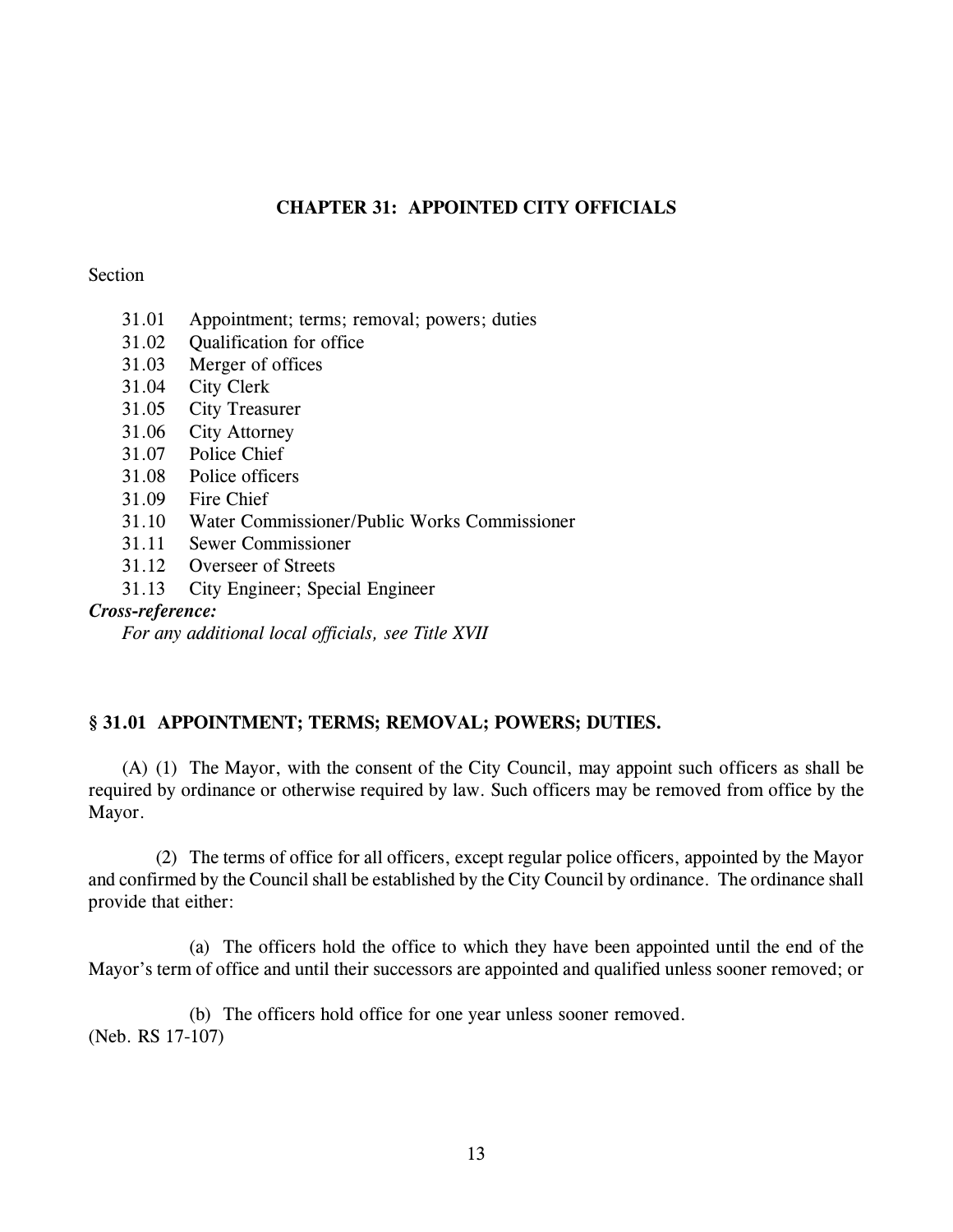(B) (1) The city may enact ordinances or bylaws to regulate and prescribe the powers and duties of officers not provided for in state law. (Neb. RS 17-604)

(2) If the Mayor and City Council appoint any of the officials specified in this chapter or any other officials, the officials shall have the powers and duties, if any, provided in this chapter or as otherwise provided by city ordinances and state law.

#### **§ 31.02 QUALIFICATION FOR OFFICE.**

Each appointive officer who is required to give bond shall qualify by filing the required bond and oath as provided in §§ 33.30 and 33.31. Each appointive officer who is not required to give bond shall qualify by filing the required oath as provided in § 33.31.

#### **§ 31.03 MERGER OF OFFICES.**

(A) The City Council may at its discretion by ordinance combine and merge any elective or appointive office or employment or any combination of duties of any such offices or employments, except Mayor and Councilmember, with any other elective or appointive office or employment so that 1 or more of such offices or employments or any combination of duties of any such offices or employments may be held by the same officer or employee at the same time.

(B) The offices or employments so merged and combined shall always be construed to be separate, and the effect of the combination or merger shall be limited to a consolidation of official duties only.

(C) The salary or compensation of the officer or employee holding the merged and combined offices or employments or offices and employments shall not be in excess of the maximum amount provided by law for the salary or compensation of the office, offices, employment, or employments so merged and combined.

(D) For purposes of this section, volunteer firefighters and ambulance drivers shall not be considered officers.

(Neb. RS 17-108.02)

### *Cross-reference:*

*For local provisions regarding particular merged offices, see Title XVII*

# **§ 31.04 CITY CLERK.**

(A) The City Clerk shall have the custody of all laws and ordinances and shall keep a correct journal of the proceedings of the City Council. After the period of time specified by the State Records Administrator pursuant to the Records Management Act, the Clerk may transfer the journal of the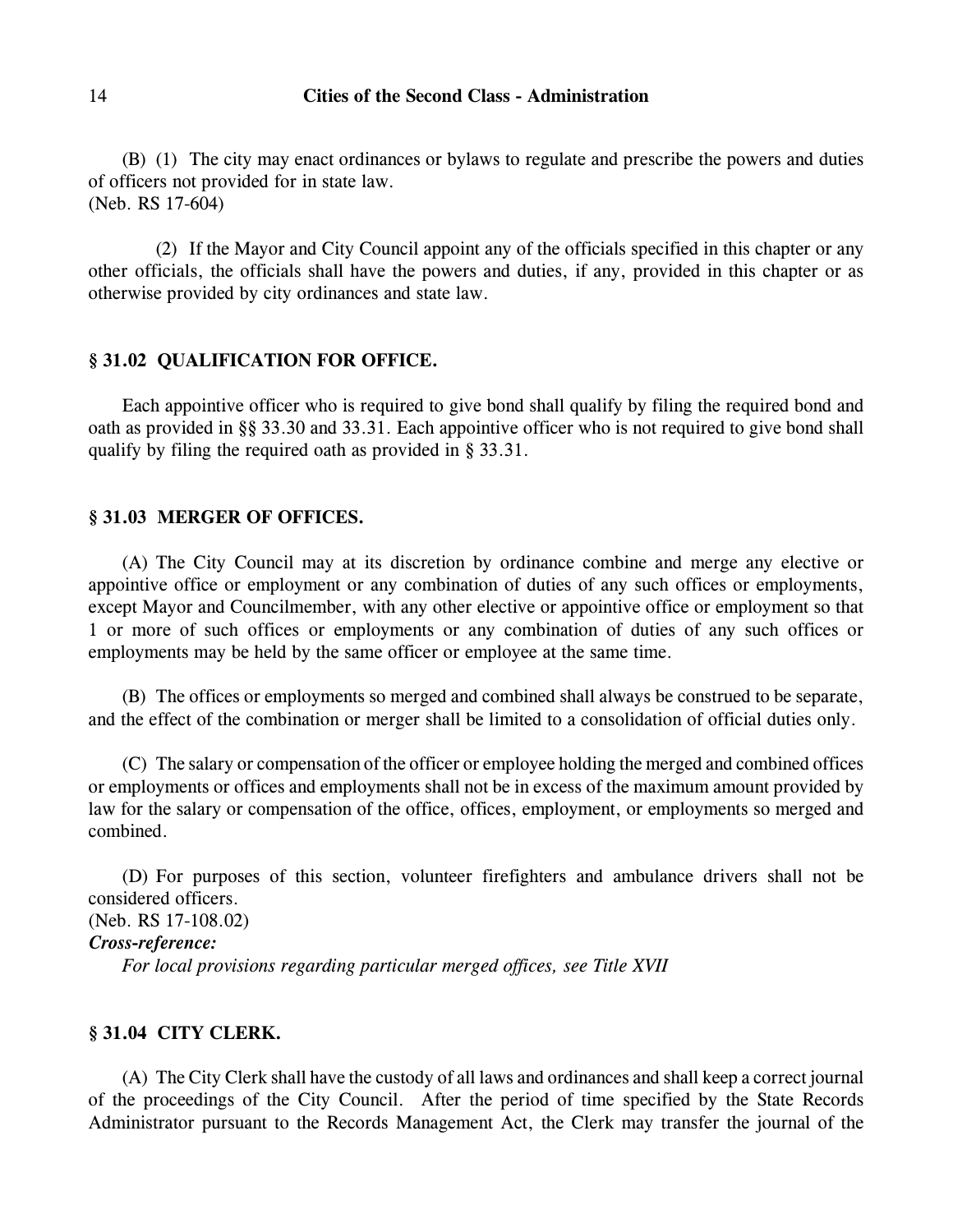proceedings of the City Council to the State Archives of the Nebraska State Historical Society for permanent preservation. The Clerk shall also perform such other duties as may be required by the ordinances of the city. (Neb. RS 17-605)

(B) (1) It shall be the duty of the Clerk to prepare and publish the official proceedings of the City Council within 30 days after any meeting of the Council. The publication shall be in a newspaper of general circulation in the city, shall set forth a statement of the proceedings of the meeting, and shall also include the amount of each claim allowed, the purpose of the claim, and the name of the claimant, except that the aggregate amount of all payroll claims may be included as one item. Between July 15 and August 15 of each year, the employee job titles and the current annual, monthly, or hourly salaries corresponding to such job titles shall be published. Each job title published shall be descriptive and indicative of the duties and functions of the position. The charge for the publication shall not exceed the rates provided for in Neb. RS 23-122.

(Neb. RS 19-1102)

(2) Publication under division (B)(1) shall be made in one legal newspaper of general circulation in the city. If no legal newspaper is published in the city, then the publication shall be made in one legal newspaper published or of general circulation within the county in which the city is located. The cost of publication shall be paid out of the general funds of the city. (Neb. RS 19-1103)

(C) The Clerk shall dispose of or destroy city public records when the records have been determined to be of no further legal, administrative, fiscal, or historical value by the State Records Administrator pursuant to Neb. RS 84-1201 through 84-1220, provided the provisions of this division shall not apply to the minutes of the Clerk and the permanent ordinance and resolution books, or any other record classified as permanent by the State Records Administrator. (Neb. RS 18-1701)

(D) (1) The Clerk shall permit any person to examine and copy the public records in the Clerk's custody, and may charge a fee for providing copies of a public record, as provided in Neb. RS 84-712 through 84-712.09.

(2) The Clerk may charge a reasonable fee for certified copies of any record in his or her office as set by resolution of the City Council.

(E) The Clerk shall permit no records, public papers, or other documents of the city kept and preserved in his or her office to be taken therefrom, except by such officers of the city as may be entitled to the use of the same, but only upon their leaving a receipt therefor, and except pursuant to Neb. RS 84-712(2). He or she shall keep all the records of his or her office, including a record of all licenses issued by him or her, in a blank book with a proper index. He or she shall include as part of his or her records all petitions under which the City Council shall order public work to be done at the expense of the property fronting thereon, together with references to all resolutions and ordinances relating to the same. He or she shall endorse the date and hour of filing upon every paper or document so filed in his or her office. All such filings made by him or her shall be properly docketed. Included in his or her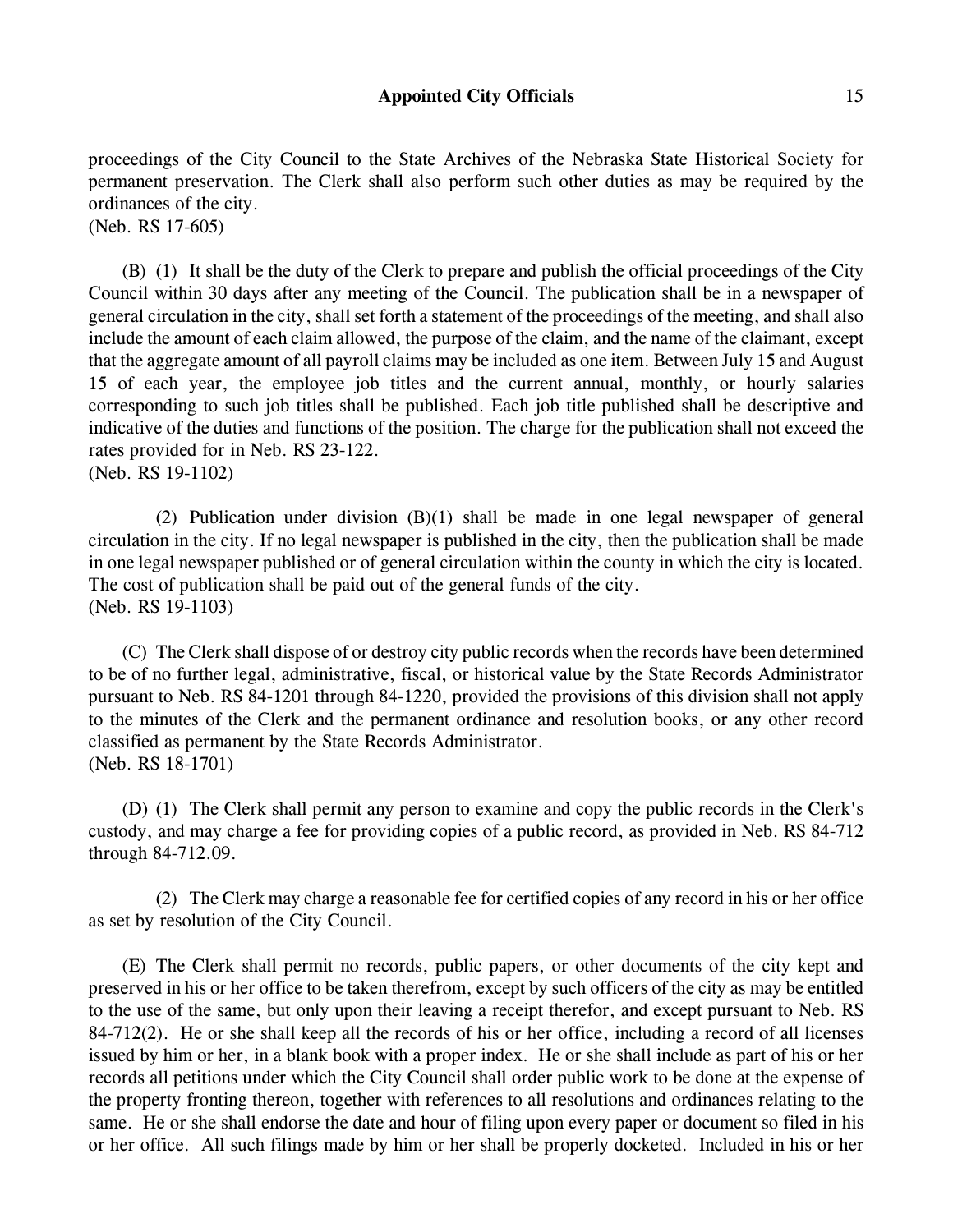records shall be all standard codes, amendments thereto, and other documents incorporated by reference and arranged in triplicate in a manner convenient for reference. He or she shall keep an accurate and complete account of the appropriation of the several funds and draw, sign, and attest all warrants ordered for the payment of money on the particular fund from which the same is payable. At the end of each month, he or she shall then make a report of the amounts appropriated to the various funds and the amount of the warrants drawn thereon.

(F) The Clerk shall deliver all warrants, ordinances, and resolutions under his or her charge to the Mayor for his or her signature. He or she shall also deliver to officers, employees, and committees all resolutions and communications which are directed at such officers, employees, or committees. With the seal of the city, he or she shall duly attest the Mayor's signature to all ordinances, deeds, and papers required to be attested to when ordered to do so by the City Council.

(G) The Clerk shall issue and sign all licenses, permits, and occupation tax receipts authorized by law and required by the city ordinances. He or she shall collect all occupation taxes and license money, except where some other city officer is specifically charged with that duty. He or she shall keep a register of all licenses granted in the city and the purpose for which they have been issued.

(H) The Clerk shall keep in a book with a proper index, copies of all notices required to be published or posted by the Clerk by order of the City Council or under the ordinances of the city. To each of the file copies of the notices shall be attached the printer's affidavit of publication, if the notices are required to be published, or the Clerk's certificate under seal where the same are required to be posted only.

(I) The Clerk shall receive all objections to creation of paving districts and other street improvements. He or she shall receive the claims of any person against the city, and in the event that the claim is disallowed in part or in whole, the Clerk shall notify the claimant or his or her agent or attorney by letter within 5 days after the disallowance, and the Clerk shall then prepare transcripts on appeals of any disallowance of a claim in all proper cases.

# **§ 31.05 CITY TREASURER.**

(A) (1) The City Treasurer shall be the custodian of all money belonging to the city. He or she shall keep a separate account of each fund or appropriation and the debts and credits belonging thereto. He or she shall give every person paying money into the treasury a receipt therefor, specifying the date of payment and on what account paid. He or she shall also file copies of such receipts with his or her monthly reports. The Treasurer shall, at the end of every month, and as often as may be required, render an account to the City Council, under oath, showing the state of the treasury at the date of such account and the balance of money in the treasury. He or she shall also accompany such accounts with a statement of all receipts and disbursements, together with all warrants redeemed and paid by him or her, which warrants, with any and all vouchers held by him or her, shall be filed with his or her account in the City Clerk's office. If the Treasurer fails to render his or her account within 20 days after the end of the month, or by a later date established by the City Council, the Mayor may use this failure as cause to remove the Treasurer from office.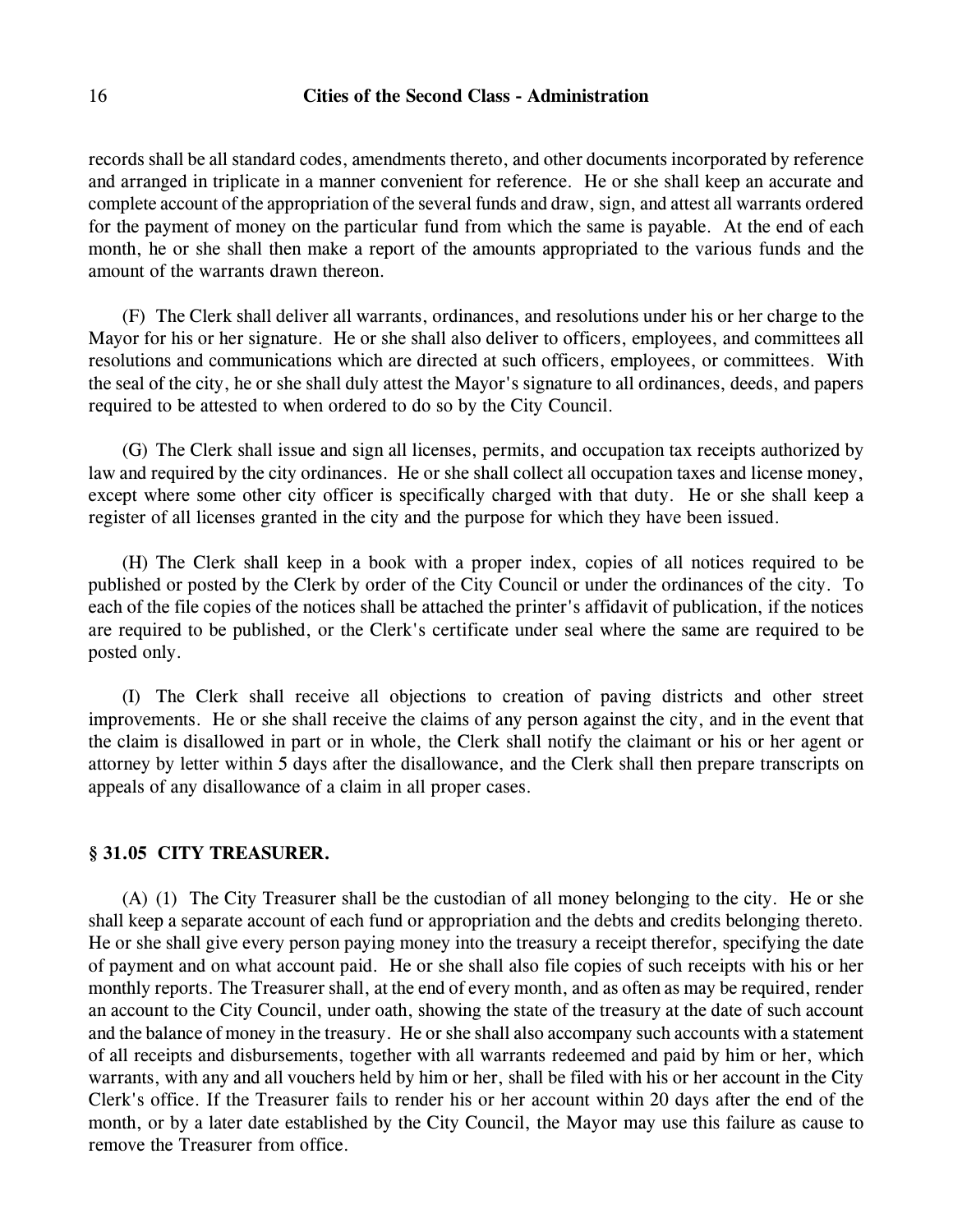# **Appointed City Officials** 17

(2) The Treasurer shall keep a record of all outstanding bonds against the city, showing the number and amount of each bond, for and to whom the bonds were issued, and the date upon which any bond is purchased, paid, or canceled. The Treasurer shall accompany the annual statement submitted pursuant to Neb. RS 19-1101 with a description of the bonds issued and sold in that year and the terms of sale, with every item of expense thereof.

(Neb. RS 17-606)

(B) (1) The Treasurer shall prepare and publish annually within 60 days after the close of the city fiscal year a statement of the receipts and expenditures of funds of the city for the preceding fiscal year. The statement shall also include the information required by Neb. RS 16-318(3) or Neb. RS 17-606(2). Not more than the legal rate provided for in Neb. RS 33-141 shall be charged and paid for such publication.

(Neb. RS 19-1101)

(2) Publication shall be made in one legal newspaper of general circulation in the city. If no legal newspaper is published in the city, then such publication shall be made in one legal newspaper published or of general circulation within the county in which the city is located. (Neb. RS 19-1103)

(C) (1) All warrants upon the Treasurer shall be paid in the order of their presentation therefor and as otherwise provided in Neb. RS 77-2201 through 77-2215. (Neb. RS 77-2201)

(2) The Treasurer shall keep a warrant register, which register shall show in columns arranged for that purpose the number, the date, and the amount of each warrant presented and registered, the particular fund upon which the same is drawn, the date of presentation, the name and address of the person in whose name the warrant is registered, the date of payment, the amount of interest, and the total amount paid thereon, with the date when notice to the person in whose name such warrant is registered is mailed.

(Neb. RS 77-2202)

(3) The Treasurer shall make duplicate receipts for all sums which shall be paid into his or her office, which receipts shall show the source from which such funds are derived, and shall, by distinct lines and columns, show the amount received to the credit of each separate fund, and whether the same was paid in cash, in warrants, or otherwise. The Treasurer shall deliver one of the duplicates to the person making the payment and retain the other in his or her office. (Neb. RS 77-2209)

(4) The Treasurer shall daily, as money is received, foot the several columns of the cash book and of the register, and carry the amounts forward, and at the close of each year, in case the amount of money received by the Treasurer is insufficient to pay the warrants registered, he or she shall close the account for that year in the register and shall carry forward the excess. (Neb. RS. 77-2210)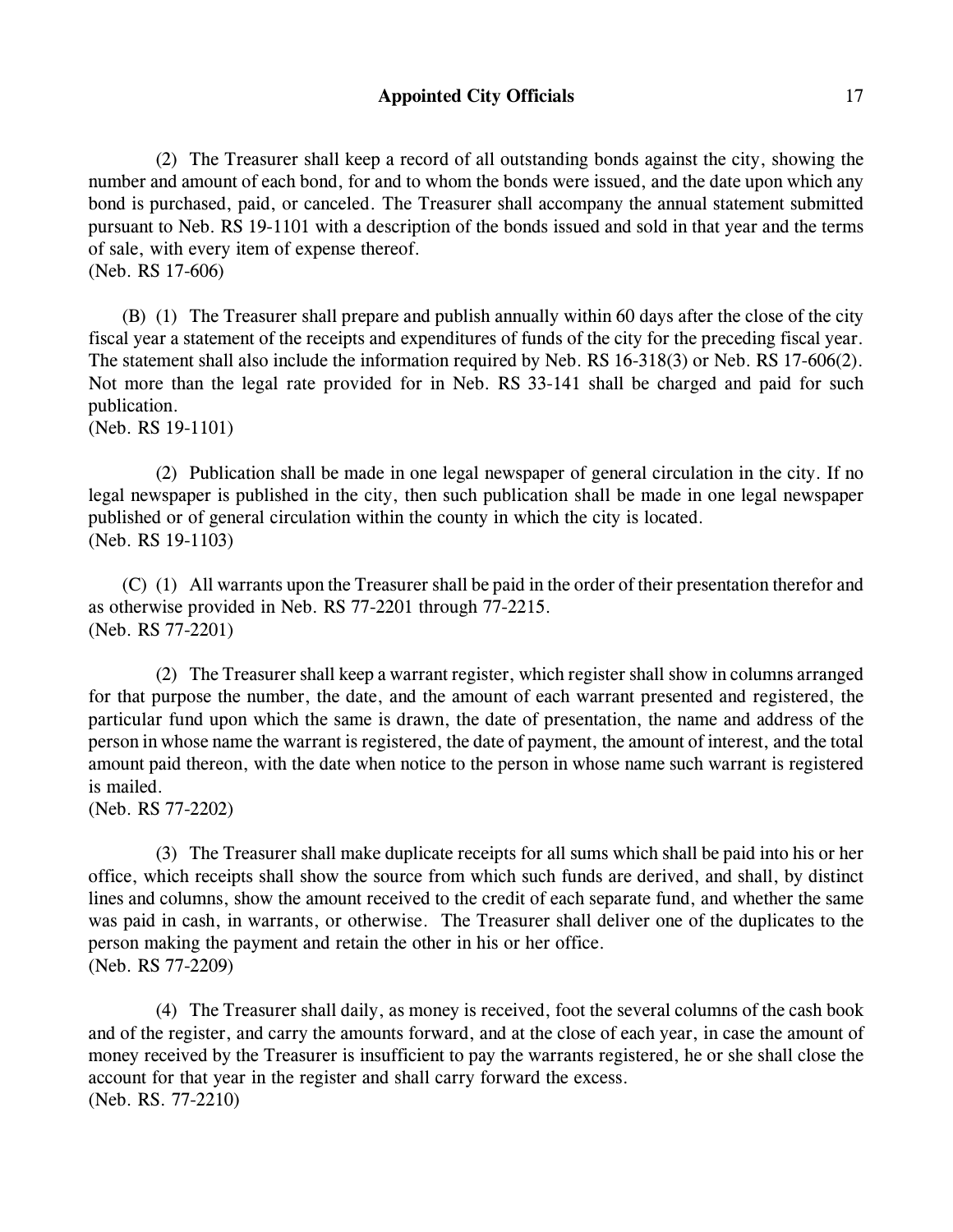(5) The cash book, register, and retained receipts of the Treasurer shall at all times be open to the inspection of any person in whose name any warrants are registered and unpaid. (Neb. RS 77-2212)

(D) The Treasurer shall permit any person to examine and copy the public records in the Treasurer's custody, and may charge a fee for providing copies of a public record, as provided in Neb. RS 84-712 through 84-712.09.

(E) The Treasurer shall keep all money belonging to the city separate and distinct from his or her own money. He or she shall cancel all bonds, coupons, warrants, and other evidences of debt against the city, whenever paid by him or her, by writing or stamping on the face thereof, "Paid by the City Treasurer," with the date of payment written or stamped thereon. He or she shall collect all special taxes, allocate special assessments to the several owners, and obtain from the County Treasurer a monthly report as to the collection of delinquent taxes.

### **§ 31.06 CITY ATTORNEY.**

(A) The City Attorney shall be the legal advisor of the City Council. He or she shall commence, prosecute, and defend all suits and actions necessary to be commenced, prosecuted, or defended on behalf of the city, or that may be ordered by the Council. When requested, he or she shall attend meetings of the Council and give them his or her opinion upon any matters submitted to him or her, either orally or in writing, as may be required. He or she shall draft or review for legal correctness ordinances, contracts, franchises, and other instruments as may be required, and he or she shall perform such other duties as may be imposed upon him or her by general law or ordinance. The Council shall have the right to pay the City Attorney compensation for legal services performed by him or her for it on such terms as the Council and Attorney may agree, and to employ additional legal assistance and to pay for such legal assistance out of the funds of the city. (Neb. RS 17-610)

(B) The City Attorney shall also examine, when requested to do so by the City Council, the ordinance records and advise and assist the City Clerk as much as may be necessary to the end that each procedural step will be taken in the passage of each ordinance to insure that it will be a valid and subsisting local law in so far as its passage and approval are concerned.

#### **§ 31.07 POLICE CHIEF.**

(A) The Police Chief shall direct the police work of the city and shall be responsible for the maintenance of law and order. Unless the Mayor and City Council provide otherwise, he or she shall act as Health Inspector and Building Inspector.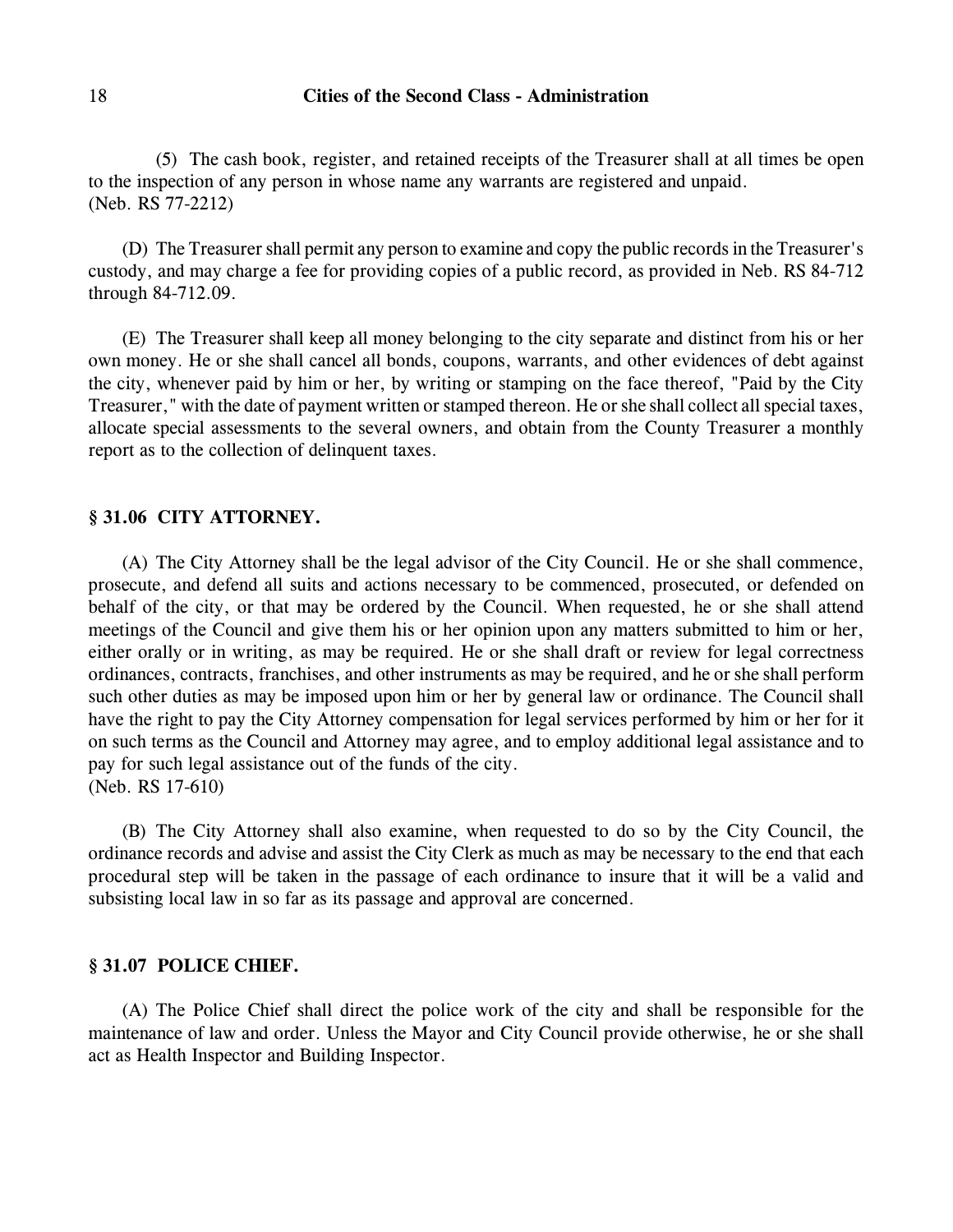# Appointed City Officials 19

(B) If the city has an agreement with the County Sheriff for law enforcement purposes, the County Sheriff shall have all the powers and duties of the Police Chief and city police officers as specified in the agreement.

*Cross-reference:*

*Police department provisions, see § 32.60 et seq. For any local law enforcement designation or provisions, see Title XVII*

# **§ 31.08 POLICE OFFICERS.**

(A) (1) The Mayor, by and with the consent of the Council, shall appoint such a number of regular police officers as may be necessary. All police officers appointed by the Mayor and Council may be removed, demoted, or suspended at any time by the Mayor as provided in division (A)(2) of this section. A police officer, including the Chief of Police, may appeal to the City Council such removal, demotion, or suspension with or without pay. After a hearing, the City Council may uphold, reverse, or modify the action.

(2) The City Council shall by ordinance adopt rules and regulations governing the removal, demotion, or suspension with or without pay of any police officer, including the Chief of Police. The ordinance shall include a procedure for such removal, demotion, or suspension with or without pay of any police officer, including the Chief of Police, upon the written accusation of the Police Chief, the Mayor, or any citizen or taxpayer. The City Council shall establish by ordinance procedures for acting upon such written accusation, in accordance with Neb. RS 17-107. Nothing in this section shall be construed to prevent the preemptory suspension or immediate removal from duty of an officer by the appropriate authority, pending the hearing authorized by this section, in cases of gross misconduct, neglect of duty, or disobedience of orders.

(3) This section does not apply to a police officer during his or her probationary period. (Neb. RS 17-107)

(B) The City Council may establish a law enforcement reserve force. Members of such force shall be appointed at the discretion of the Council. The Council may limit the size of such reserve force. (Neb. RS 81-1438)

*Cross-reference:*

*Police department provisions, see § 32.60 et seq. Statutory reference: Other provisions on law enforcement reserve force, see Neb. RS 81-1439 through 81-1446*

# **§ 31.09 FIRE CHIEF.**

The Fire Chief shall be elected by the members of the Fire Department. He or she shall enforce all laws and ordinances covering the prevention of fires, the storage and use of explosives and flammable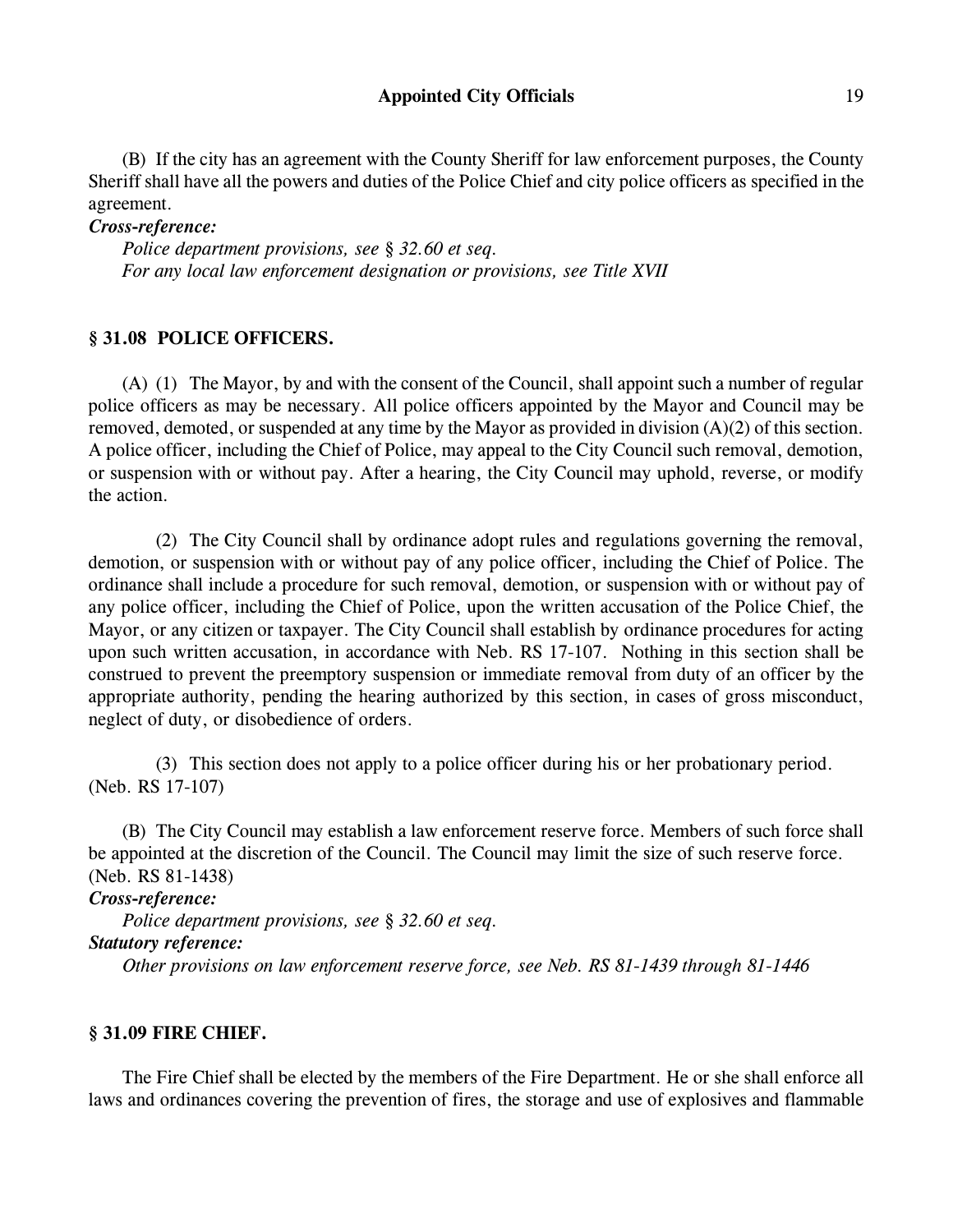substances, the installation of fire alarm systems, the maintenance of fire extinguishing equipment, the regulation of fire escapes, and the inspection of all premises requiring adequate fire escapes. *Cross-reference:*

*Fire department provisions, see § 32.35 et seq.*

### **§ 31.10 WATER COMMISSIONER/PUBLIC WORKS COMMISSIONER.**

(A) (1) As soon as a system of waterworks or mains or portion or extension of any system of waterworks or water supply has been established by the city, the Mayor shall nominate and by and with the advice and consent of the City Council shall appoint any competent person who shall be known as the Water Commissioner of the city and whose term of office shall be for 1 fiscal year or until his or her successor is appointed and qualified. Annually at the first regular meeting of the City Council in December, the Water Commissioner shall be appointed as provided in this section.

(2) The Water Commissioner may at any time, for sufficient cause, be removed by a 2/3 vote of the City Council. Any vacancy occurring in the office of Water Commissioner by death, resignation, removal from office, or removal from the city may be filled in the manner provided in this section for the appointment of the Commissioner.

(3) The Water Commissioner shall, before he or she enters upon the discharge of his or her duties, execute a bond or provide evidence of equivalent insurance to the city in a sum to be fixed by the Mayor and Council, but not less than \$5000, conditioned upon the faithful discharge of his or her duties, and such bond shall be signed by 2 or more good and sufficient sureties, to be approved by the Mayor and Council or executed by a corporate surety.

(4) The Water Commissioner, subject to the supervision of the Mayor and City Council, shall have the general management and control of the system of waterworks or mains or portion or extension of any system of waterworks or water supply in the city.

(5) In a city where no Board of Public Works exists, and the city has other public utilities than its waterworks system, the Mayor and Council shall by ordinance designate Water Commissioner as Public Works Commissioner with authority to manage not only the system of waterworks but also other public utilities, and all of the provisions of this division (A) applying to the Water Commissioner shall apply to the Public Works Commissioner. (Neb. RS 17-541)

(B) (1) The Water Commissioner shall collect all money received by the city on account of its system of waterworks and shall faithfully account for and pay over the same to the City Treasurer, taking his or her receipt therefor in duplicate, filing one of the same with the City Clerk.

(2) He or she shall make a detailed report to the City Council, at least once every 6 months, of the condition of the water system, of all mains, pipes, hydrants, reservoirs, and machinery, and such improvements, repairs, and extension thereof as he or she may think proper. The report shall show the amount of receipts and expenditures on account thereof for the preceding 6 months. No money shall be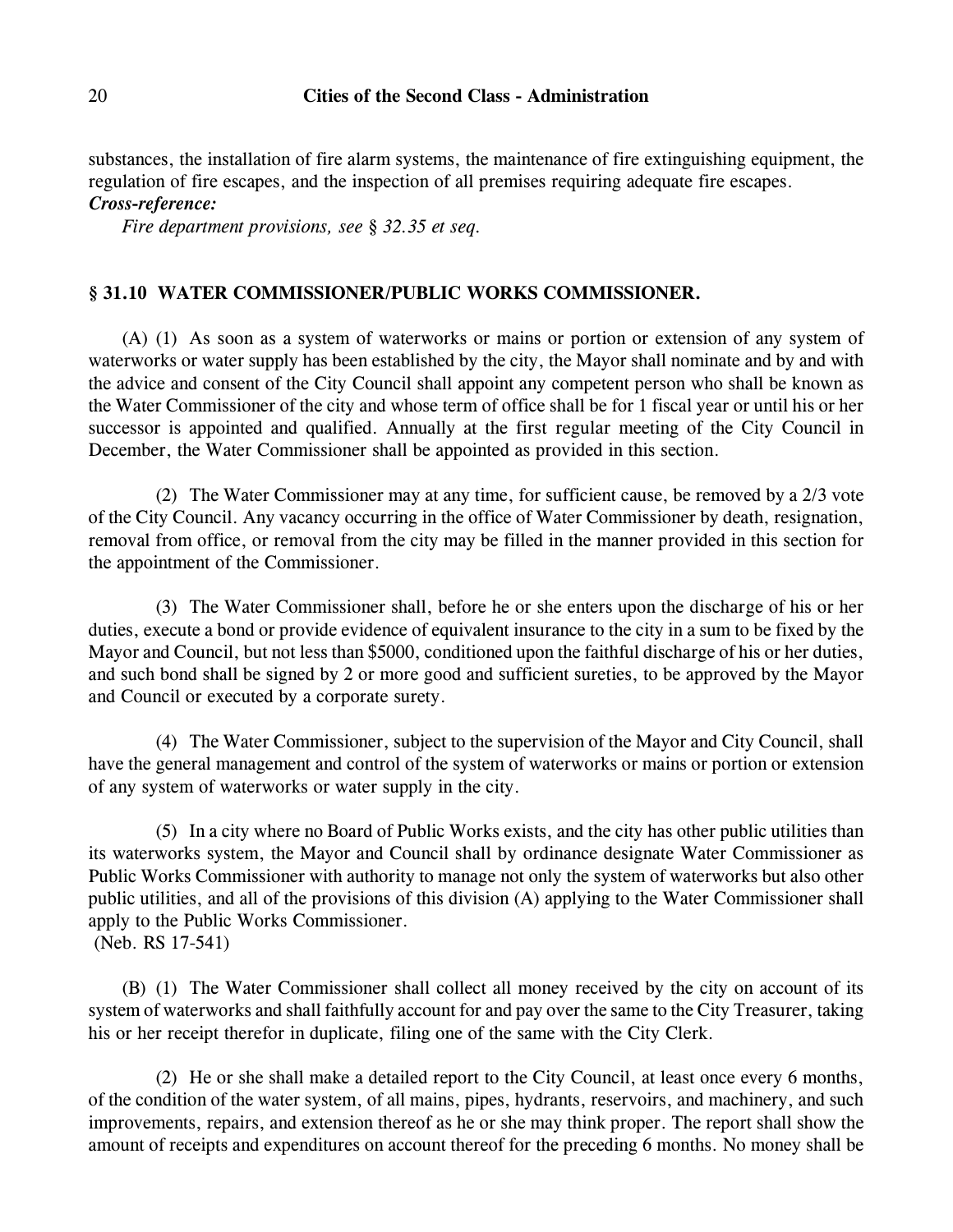expended for improvements, repairs, or extension of the waterworks system except upon recommendation of the Water Commissioner.

(3) The Water Commissioner shall perform such other duties as may be prescribed by ordinance.

(4) The Water Commissioner shall be paid such salary as the Council may by ordinance provide, and upon his or her written recommendation, the Mayor and Council shall employ such laborers and clerks as may to them seem necessary.

(5) Neither the Mayor nor any member of the Council shall be eligible to the office of Water Commissioner during the term for which he or she was elected.

(6) If the city owns public utilities other than the waterworks system and the Water Commissioner has been designated by ordinance as the Public Works Commissioner under the authority of division (A) of this section, then all provisions of this division (B) in reference to a Water Commissioner shall apply to the Public Works Commissioner. (Neb. RS 17-543)

(C) In the event the city shall have created a Board of Public Works as provided in § 32.06, the Water Commissioner shall, subject to confirmation by the Mayor and Council, be employed thereafter by the Board at such reasonable compensation as may be agreed upon at the time of such employment and shall thereafter be under the jurisdiction of the Board, any of the provisions of Neb. RS 17-501 to 17-560 to the contrary notwithstanding. Any Water Commissioner under the jurisdiction and control of the Board of Public Works may be removed by the Board, after an opportunity to be heard before the Mayor and Council if he or she shall so request, for malfeasance, misfeasance or neglect in office. (Neb. RS 17-804)

# **§ 31.11 SEWER COMMISSIONER.**

(A) The Sewer Commissioner, subject to the supervision of the Mayor and City Council, shall have the general management and control of the sewer system in the city.

(B) He or she shall collect all money received by the city on account of its sewer system and shall faithfully account for and pay over the same to the City Treasurer, taking his or her receipt therefor in duplicate, filing one of the same with the City Clerk.

(C) He or she shall make a detailed report to the City Council, at least once every 6 months, of the condition of the sewer system and such improvements, repairs, and extension thereof as he or she may think proper. The report shall show the amount of receipts and expenditures on account thereof for the preceding 6 months.

(D) He or she shall issue permits for all connections to the sewer system and inspect and supervise all repairs made to the system.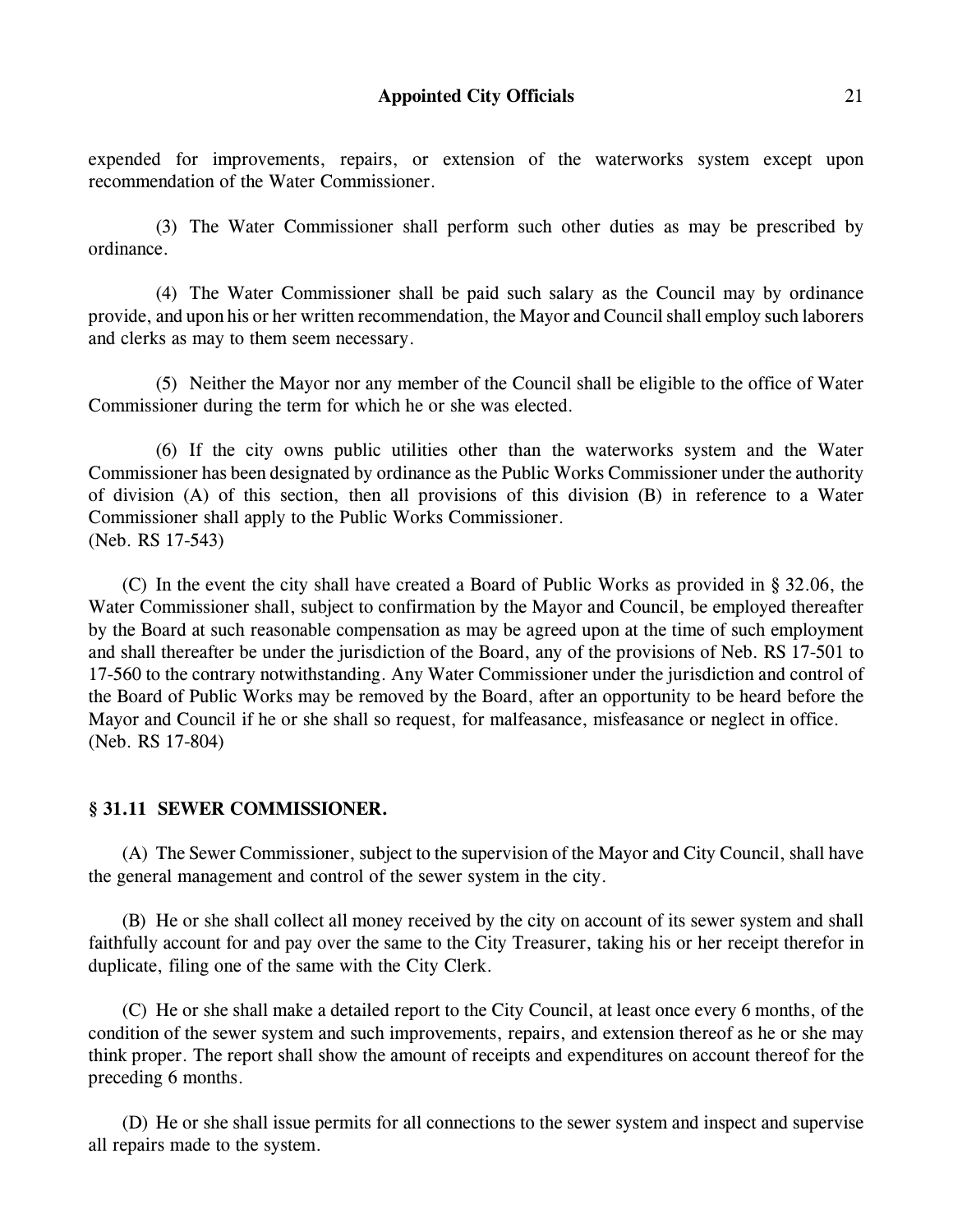(E) The Sewer Commissioner shall perform such other duties as may be prescribed by ordinance.

## **§ 31.12 OVERSEER OF STREETS.**

(A) The Overseer of Streets shall, subject to the order of the Mayor and Council, have general charge, direction, and control of all works on the streets, sidewalks, culverts, and bridges of the city, and shall perform such other duties as the Council may require. (Neb. RS 17-119)

(B) It shall be his or her responsibility to see that gutters and drains in the city function properly and that they are kept in good repair.

(C) He or she shall, at the request of the City Council make a detailed report to the Council on the condition of the streets, sidewalks, culverts, alleys, and bridges of the city and shall direct their attention to such improvements, repairs, and extension thereof as he or she may think proper.

(D) The Overseer of Streets shall issue such permits and perform such other duties as may be prescribed by ordinance.

*Statutory reference:*

*Incentive payments to street superintendents, see Neb. RS 39-2512*

### **§ 31.13 CITY ENGINEER; SPECIAL ENGINEER.**

(A) (1) The City Engineer shall, when requested by the Mayor or City Council, make estimates of the cost of labor and material which may be done or furnished by contract with the city and make all surveys, estimates, and calculations necessary to be made for the establishment of grades, building of culverts, sewers, electric light system, waterworks, power plant, public heating system, bridges, curbing, and gutters, the improvement of streets, and the erection and repair of buildings and shall perform such other duties as the City Council may require.

(2) When the city has appointed a Board of Public Works and the Mayor and City Council have by ordinance so authorized, the Board may utilize its own engineering staff and may hire consulting engineers for the design and installation of extensions and improvements of the works under the jurisdiction of the Board. (Neb. RS 17-568.01)

(B) The Mayor and City Council may employ a special engineer to make, or assist in making, any estimate necessary or to perform any other duty provided for in Neb. RS 17-568.01. Any work executed by such special engineer shall have the same validity and serve in all respects as though executed by the City Engineer. (Neb. RS 17-568)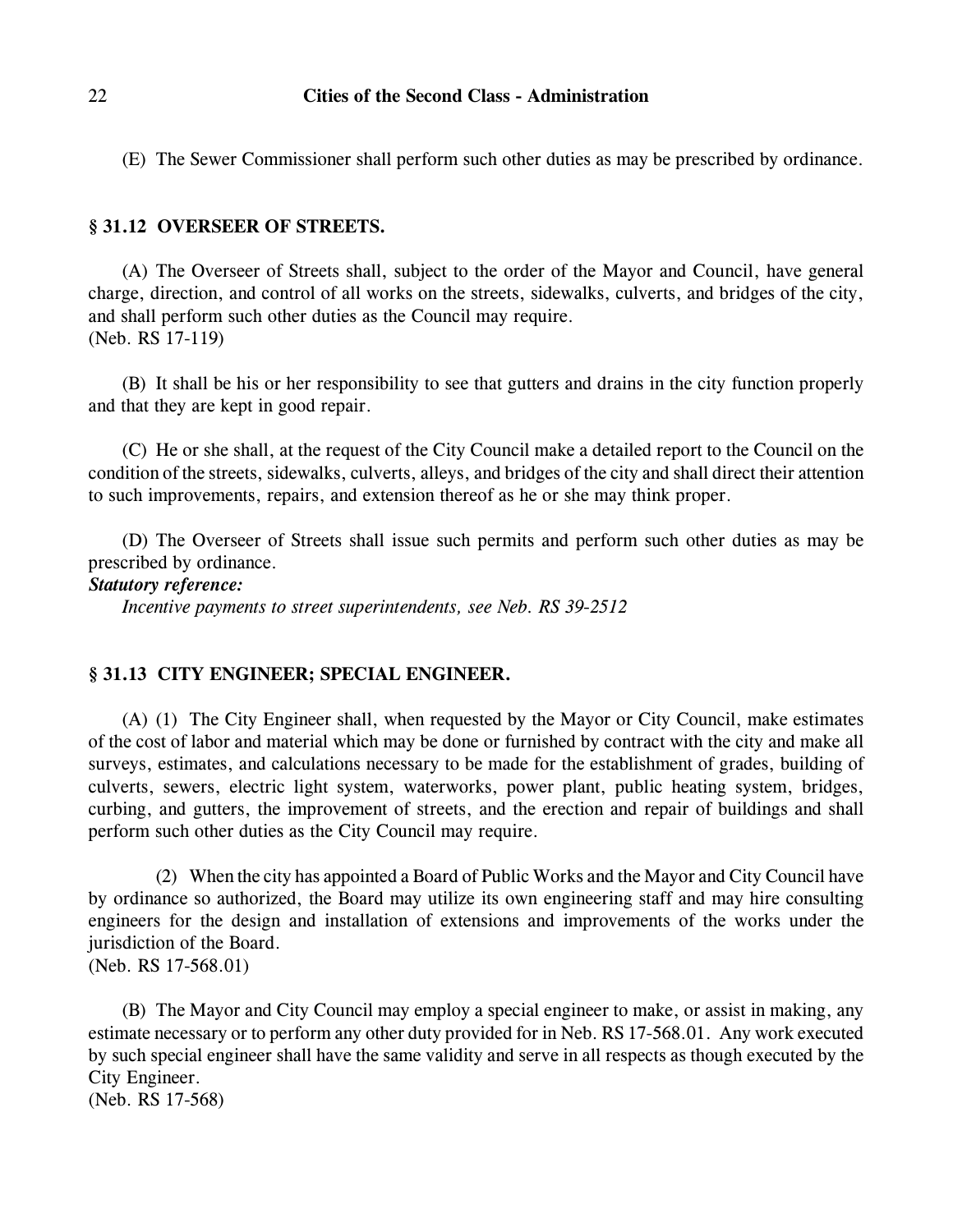# **Appointed City Officials** 23

(C) The City Engineer shall make a record of the minutes of his or her surveys and of all work done for the city and, when directed by the Mayor and City Council, shall accurately make such plats, sections, profiles, and maps as may be necessary in the prosecution of any public work, which shall be public records and belong to the city and be turned over to his or her successor.

# *Statutory reference:*

*Duties related to areas to be annexed, see Neb. RS 17-405 Duties related to sewerage systems, see Neb. RS 17-150 and 17-919*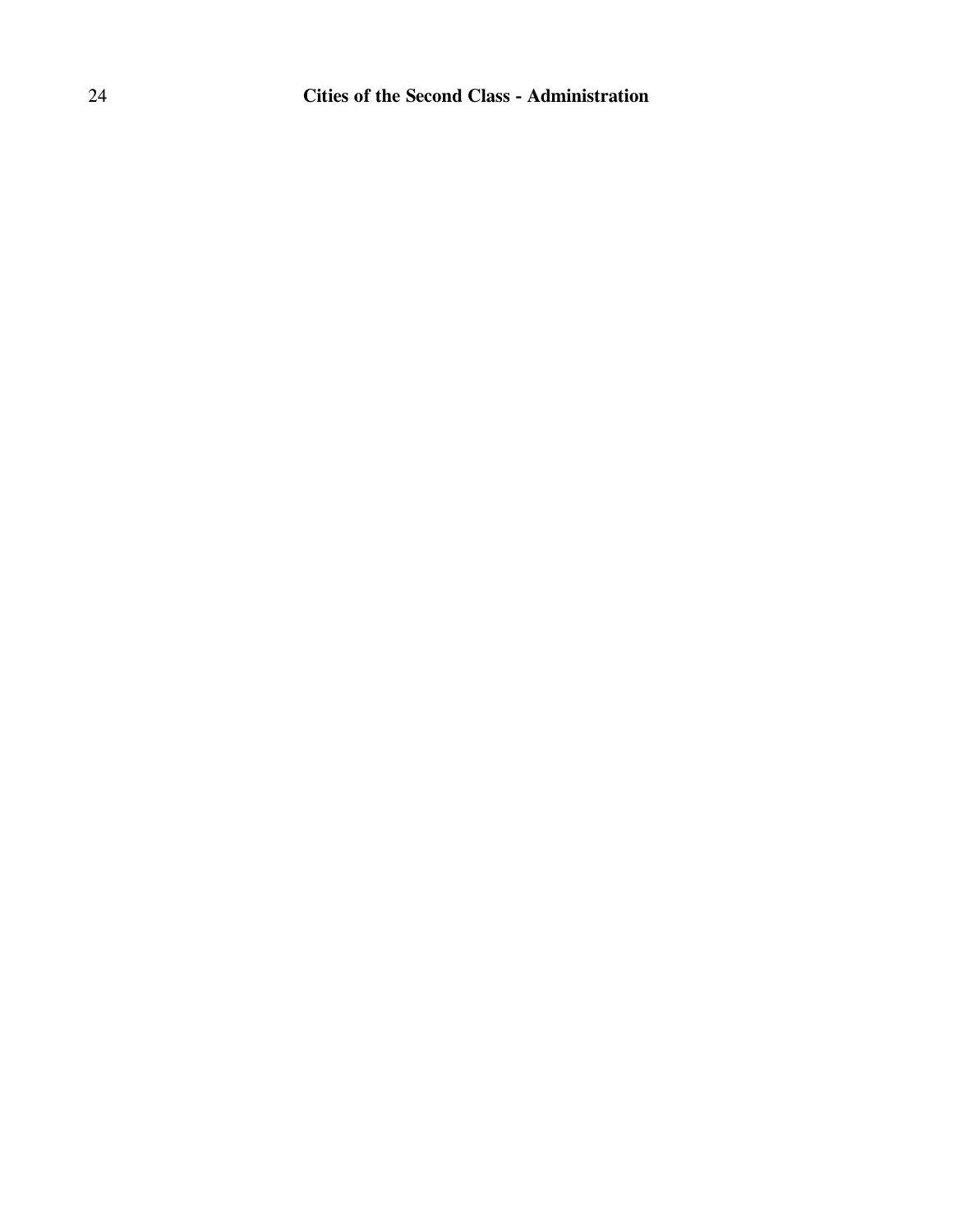### **CHAPTER 32: DEPARTMENTS, BOARDS, AND COMMISSIONS**

# Section

# *Boards and Commissions*

- 32.01 Library Board
- 32.02 Planning Commission
- 32.03 Board of Adjustment
- 32.04 Board of Health
- 32.05 Board of Park Commissioners
- 32.06 Board of Public Works

#### *Fire Department*

- 32.35 Operation and funding
- 32.36 Fire Chief
- 32.37 Membership
- 32.38 Records
- 32.39 Fires
- 32.40 Distant fires
- 32.41 Inspections
- 32.42 Notice of violation
- 32.43 Power of arrest
- 32.44 Fire investigation

# *Police Department*

- 32.60 Duties
- 32.61 Reserve officer bond
- 32.62 Arrest and enforcement jurisdiction
- 32.63 Officers; discipline or removal from duty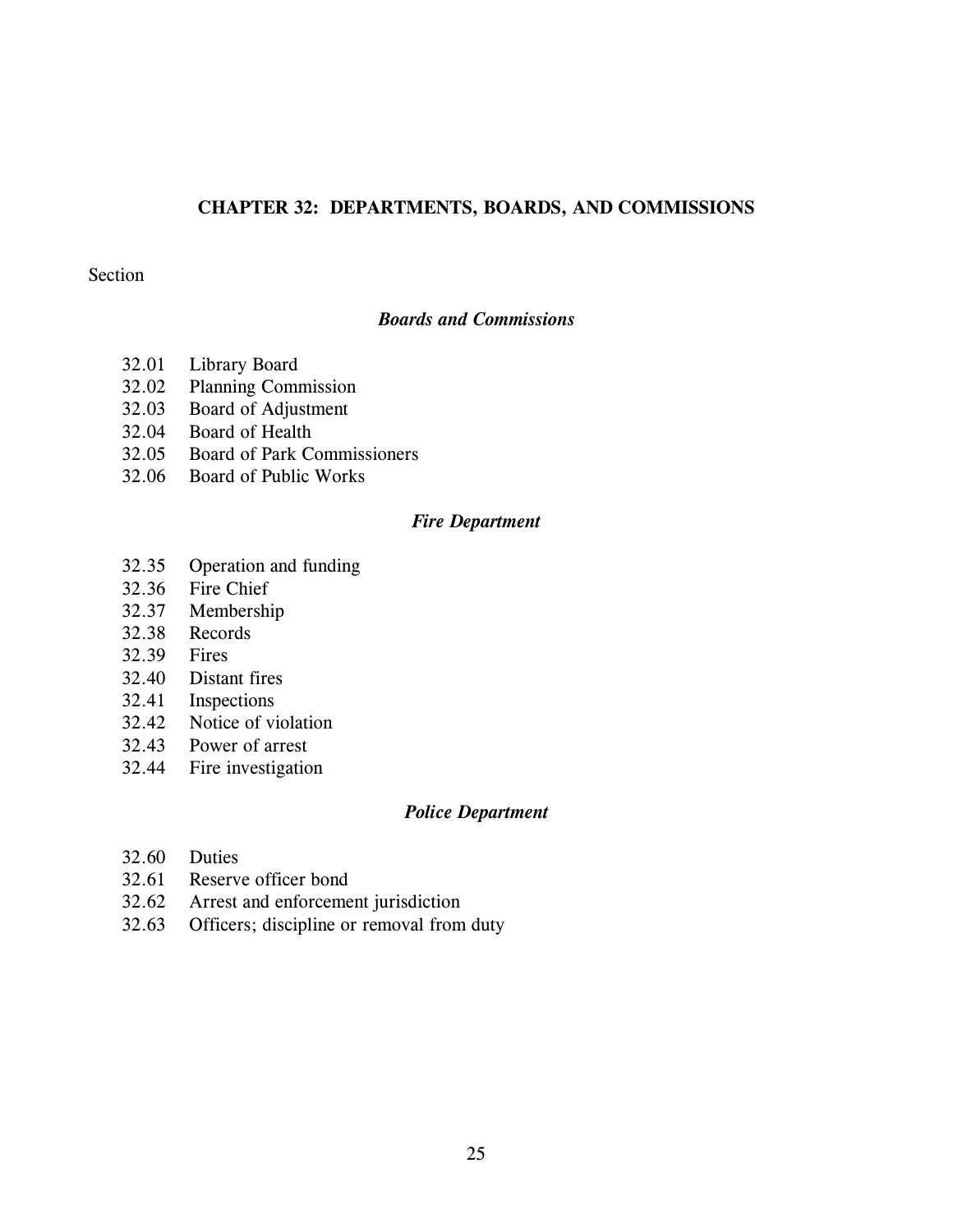#### *BOARDS AND COMMISSIONS*

### **§ 32.01 LIBRARY BOARD.**

(A) When the City Council has decided by ordinance to establish and maintain a public library and reading room under Neb. RS 51-201 to 51-219, and except as otherwise provided by the Council pursuant to Neb. RS 51-202, the Library Board shall have 5 appointed members who shall be residents of the city and who shall serve terms of 4 years. The Board members shall be appointed by a majority vote of the members of the City Council. Neither the Mayor nor any member of the City Council shall be a member of the Library Board. The terms of members serving on the effective date of a change in the number of members shall not be shortened, and any successors to those members shall be appointed as the terms of those members expire. In cases of vacancies by resignation, removal, or otherwise, the City Council shall fill the vacancy for the unexpired term. No member shall receive any pay or compensation for any services rendered as a member of the Library Board. (Neb. RS 51-202)

(B) (1) The members of the Library Board shall immediately after their appointment meet and organize by electing from their number a president, a secretary, and such other officers as may be necessary. A majority of the members of the Library Board shall constitute a quorum for the transaction of business.

(Neb. RS 51-204)

(2) No member of the Board shall serve in the capacity of both the president and secretary of the Board. It shall be the duty of the secretary to keep the full and correct minutes and records of all meetings and to file the same with the City Clerk where they shall be available for public inspection at any reasonable time.

(3) The Board shall meet at such times as the Board may designate. Special meetings may be held upon the call of the president or a majority of the members of the Board. *Cross-reference:*

*Library provisions, see Ch. 90 of this code Local legislation regarding Library Board, see Title XVII*

## **§ 32.02 PLANNING COMMISSION.**

(A) (1) If the City Council adopts zoning or other regulations pursuant to Neb. RS 19-901 *et seq.*, the Planning Commission shall consist of 5, 7, or 9 regular members, as specified by the City Council by ordinance, who shall represent, insofar as is possible, the different professions or occupations in the city and shall be appointed by the Mayor, by and with the approval of a majority vote of the members elected to the City Council. Two of the regular members may be residents of the area over which the city is authorized to exercise extraterritorial zoning and subdivision regulation. When there are 500 residents in the area over which the city exercises extraterritorial zoning and subdivision regulation, 1 regular member of the Commission shall be a resident from such area. If it is determined by the City Council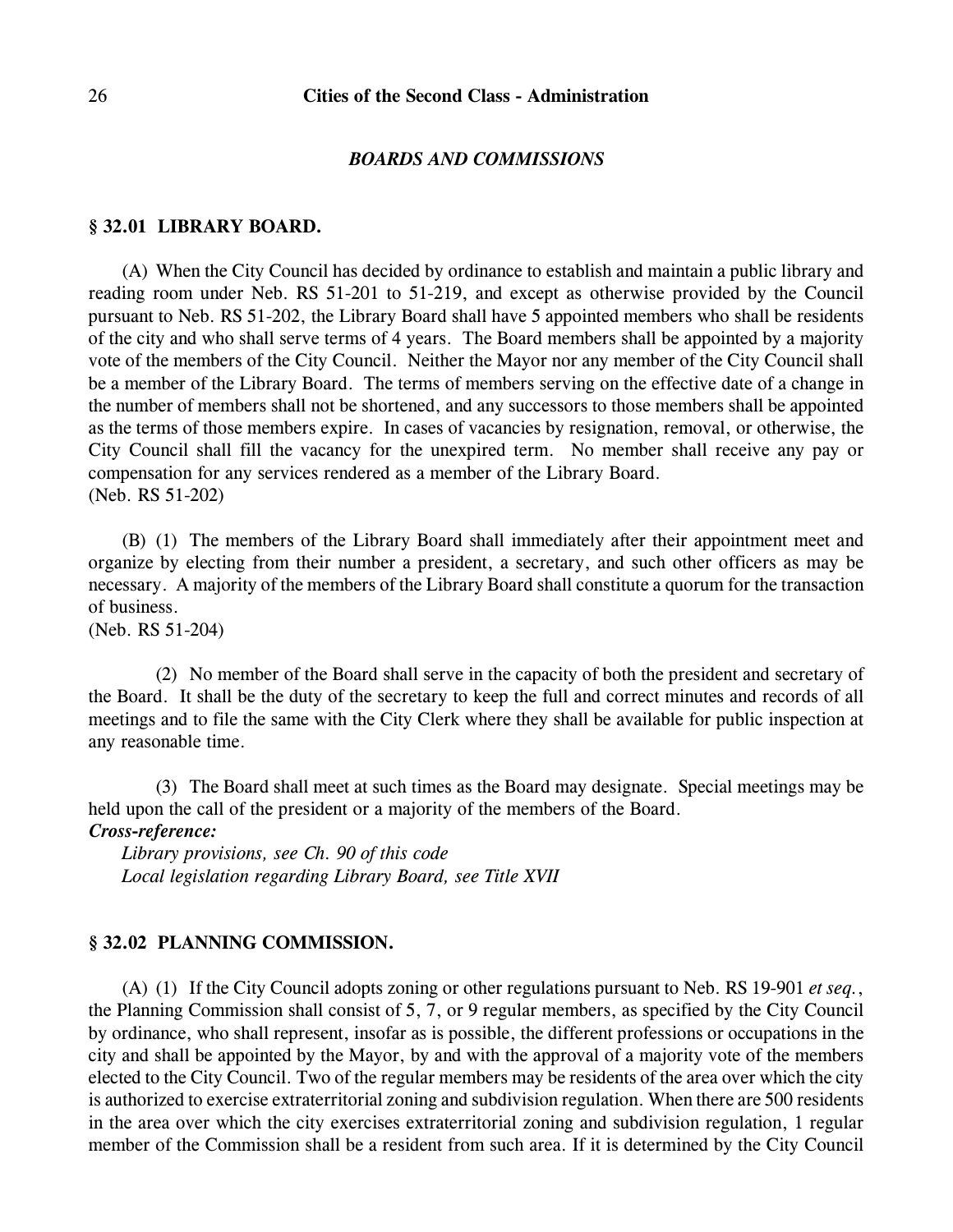#### **Departments, Boards, and Commissions** 27

that 500 residents reside in the area subject to extraterritorial zoning or subdivision regulation, and no such resident is a regular member of the Commission, the first available vacancy on the Commission shall be filled by the appointment of such an individual. A number of commissioners equal to a majority of the number of regular members appointed to the Commission shall constitute a quorum for the transaction of any business. All regular members of the Commission shall serve without compensation. The term of each regular member shall be three years, except that 1/3 or fewer of the regular members of the first commission to be so appointed shall serve for terms of one year, 1/3 or fewer for terms of two years, and the remaining members for terms of three years. All regular members shall hold office until their successors are appointed. Any member may, after a public hearing before the Council, be removed by the Mayor with the consent of a majority vote of the members elected to the Council for inefficiency, neglect of duty, or malfeasance in office or other good and sufficient cause. Vacancies occurring otherwise than through the expiration of term shall be filled for the unexpired portion of the term by the Mayor.

(2) The Mayor may, with the approval of a majority vote of the elected members of the Council, appoint one alternate member to the Planning Commission. The alternate member shall serve without compensation. The term of the alternate member shall be three years, and he or she shall hold office until his or her successor is appointed and approved. The alternate member may be removed from office in the same manner as a regular member. If the alternate member position becomes vacant other than through the expiration of the term, the vacancy shall be filled for the unexpired portion of the term by the Mayor with the approval of a majority vote of the elected members of the Council. The alternate member may attend any meeting and may serve as a voting and participating member of the Commission at any time when less than the full number of regular Commission members is present and capable of voting.

(3) A regular or alternate member of the Planning Commission may hold any other municipal office except:

(a) Mayor;

(b) A member of the City Council;

(c) A member of any community redevelopment authority or limited community redevelopment authority created under Neb. RS 18-2102.01; or

(d) A member of any citizen advisory review committee created under Neb. RS 18-2715. (Neb. RS 19-926)

(B) The Commission shall elect its Chairperson from its members and create and fill such other of its offices as it may determine. The term of the Chairperson shall be one year, and he or she shall be eligible for reelection. The Commission shall hold at least one regular meeting in each calendar quarter, except the City Council may require the Commission to meet more frequently and the Chairperson of the Commission may call for a meeting when necessary to deal with business pending before the Commission. The Commission shall adopt rules and regulations for the transaction of business and shall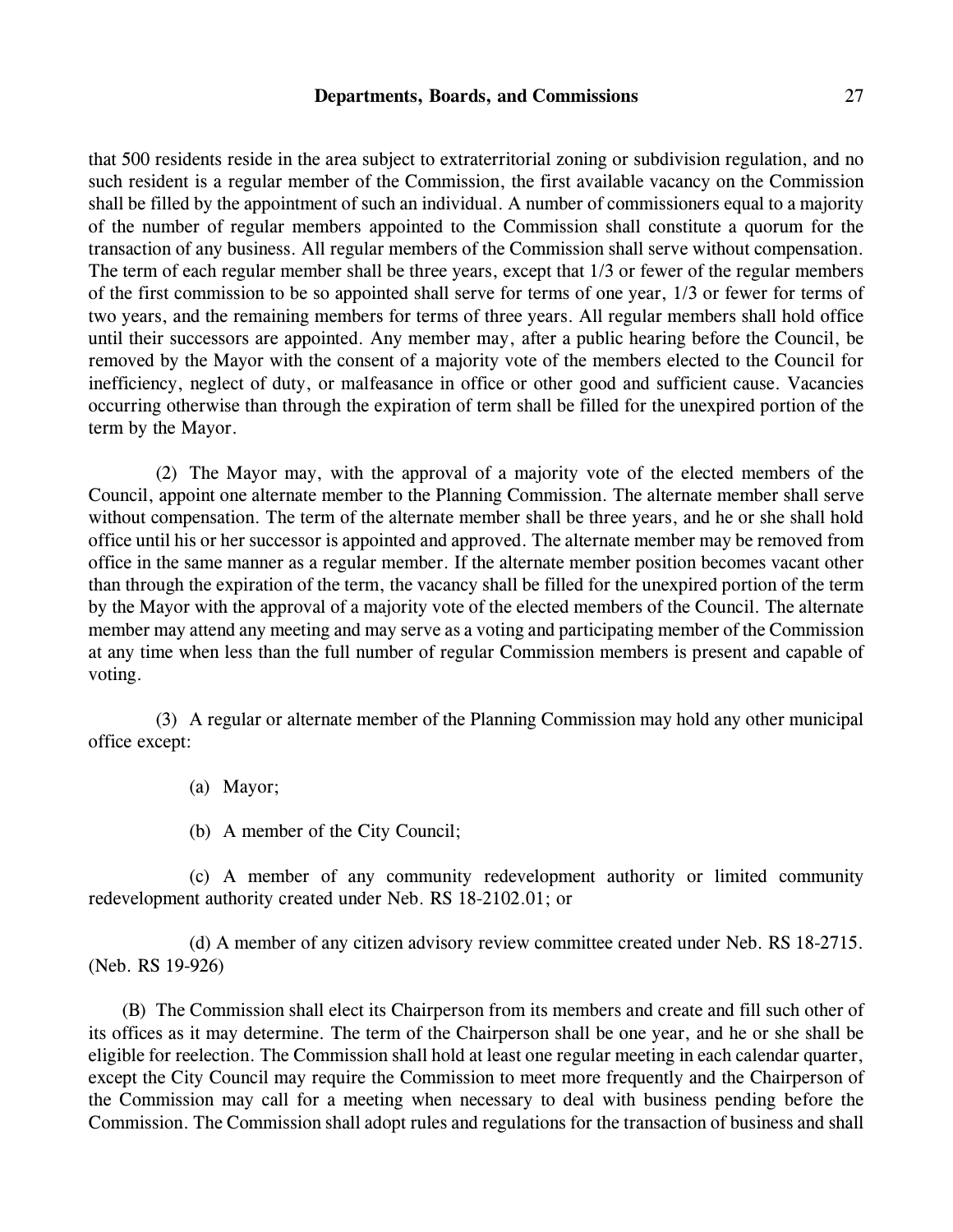keep a record of its resolutions, transactions, findings, and determinations, which shall be a public record.

(Neb. RS 19-927)

(C) No member of the Commission shall serve in the capacity of both the Chairperson and Secretary of the Commission. The Secretary shall keep the full and correct minutes and records of all meetings and file them with the City Clerk where they shall be available for public inspection during office hours.

(D) The City Council may provide the funds, equipment, and accommodations necessary for the work of the Commission, but the expenditures of the Commission, exclusive of gifts, shall be within the amounts appropriated for that purpose by the Council; and no expenditures nor agreements for expenditures shall be valid in excess of such amounts. (Neb. RS 19-928)

(E) (1) (a) Except as provided in Neb. RS 19-930 to 19-933, the Planning Commission shall:

(i) Make and adopt plans for the physical development of the city, including any areas outside its boundaries which in the Commission's judgment bear relation to the planning of such city and including a comprehensive development plan as defined by Neb. RS 19-903;

(ii) Prepare and adopt such implemental means as a capital improvement program, subdivision regulations, building codes, and a zoning ordinance in cooperation with other interested city departments; and

(iii) Consult with and advise public officials and agencies, public utilities, civic organizations, educational institutions, and citizens with relation to the promulgation and implementation of the comprehensive development plan and its implemental programs. The Commission may delegate authority to any such group to conduct studies and make surveys for the commission, make preliminary reports on its findings, and hold public hearings before submitting its final reports.

(b) The City Council shall not take final action on matters relating to the comprehensive development plan, capital improvements, building codes, subdivision development, the annexation of territory, or zoning until it has received the recommendation of the Planning Commission, provided that the Planning Commission shall make its recommendation so that it is received by the City Council within 60 days after the Commission begins consideration of a matter or within such other number of days as the City Council has set by ordinance.

(c) A recommendation from the Planning Commission shall not be required for subdivision of existing lots and blocks whenever all required public improvements have been installed, no new dedication of public rights-of-way or easements is involved, and such subdivision complies with the ordinance requirements concerning minimum areas and dimensions of such lots and blocks, if the City Council has designated, by ordinance, an agent pursuant to Neb. RS 19-916.

(2) (a) The Commission may, with the consent of the City Council, in its own name (i) make and enter into contracts with public or private bodies, (ii) receive contributions, bequests, gifts, or grant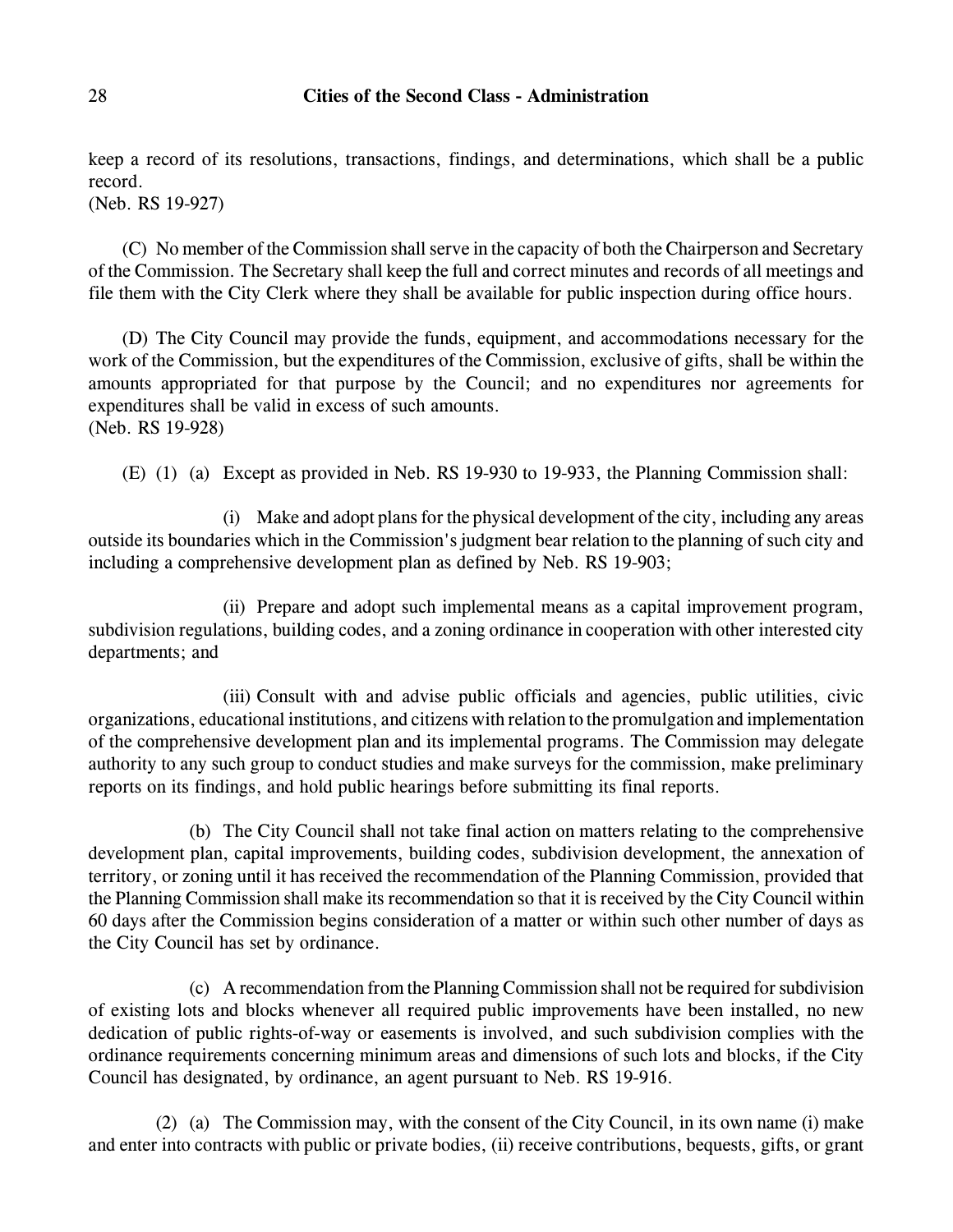#### **Departments, Boards, and Commissions** 29

funds from public or private sources, (iii) expend the funds appropriated to it by the city, (iv) employ agents and employees, and (v) acquire, hold, and dispose of property.

(b) The Commission may on its own authority make arrangements consistent with its program, conduct or sponsor special studies or planning work for any public body or appropriate agency, receive grants, remuneration, or reimbursement for such studies or work, and at its public hearings, summon witnesses, administer oaths, and compel the giving of testimony.

(3) (a) The Commission may grant conditional uses or special exceptions to property owners for the use of their property if the City Council has, through a zoning ordinance or special ordinance, generally authorized the Commission to exercise such powers and has approved the standards and procedures adopted by the Commission for equitably and judiciously granting such conditional uses or special exceptions. The granting of a conditional use permit or special exception shall only allow property owners to put their property to a special use if it is among those uses specifically identified in the zoning ordinance as classifications of uses which may require special conditions or requirements to be met by the owners before a use permit or building permit is authorized.

(b) The power to grant conditional uses or special exceptions shall be the exclusive authority of the Commission, except that the City Council may choose to retain for itself the power to grant conditional uses or special exceptions for those classifications of uses specified in the zoning ordinance. The Council may exercise such power if it has formally adopted standards and procedures for granting such conditional uses or special exceptions in a manner that is equitable and will promote the public interest.

(c) An appeal of a decision by the Commission or Council regarding a conditional use or special exception shall be made to the district court.

### (Neb. RS 19-929) *Cross-reference:*

*Local legislation regarding Planning Commission, see Title XVII Statutory reference: Other provisions on planning commissions, see Neb. RS 19-924 through 19-933*

# **§ 32.03 BOARD OF ADJUSTMENT.**

(A) If the City Council adopts zoning or other regulations pursuant to Neb. RS 19-901 et seq., except as provided in division (B), the Council shall provide for the appointment of a Board of Adjustment. Any actions taken by the Board of Adjustment shall not exceed the powers granted by division (F).

(Neb. RS 19-907)

(B) If the county has adopted a comprehensive development plan, as defined by Neb. RS 23-114.02, and is enforcing zoning regulations based upon such a plan, the zoning board of adjustment of the county shall, upon request of the City Council, serve as the zoning Board of Adjustment for the city. If the city is located in more than one county, it shall be served by request or otherwise only by the county zoning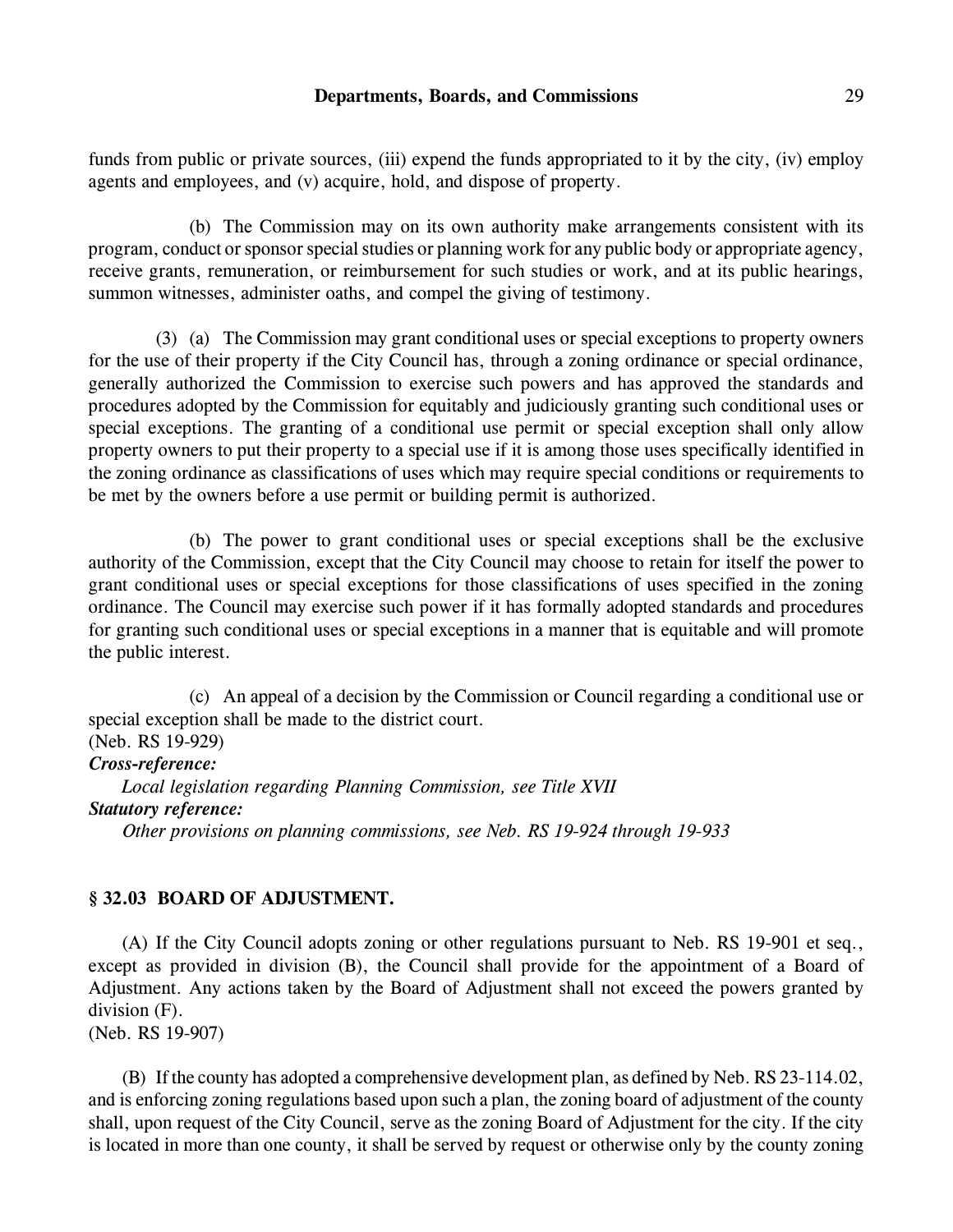board of adjustment of the county in which the greatest area of the city is located, and the jurisdiction of such county zoning board of adjustment shall include all portions of the city and its area of extraterritorial control, regardless of county lines. (Neb. RS 19-912.01)

(C) (1) The Board of Adjustment shall consist of 5 regular members, plus 1 additional member designated as an alternate who shall attend and serve only when 1 of the regular members is unable to attend for any reason, each to be appointed for a term of 3 years and removable for cause by the appointing authority upon written charges and after public hearings. Vacancies shall be filled for the unexpired term of any member whose term becomes vacant. One member only of the Board of Adjustment shall be appointed from the membership of the Planning Commission, and the loss of membership on the Planning Commission by such member shall also result in his or her immediate loss of membership on the Board of Adjustment and the appointment of another Planning Commissioner to the Board of Adjustment. The first vacancy occurring on the Board of Adjustment shall be filled by the appointment of a person who resides in the extraterritorial zoning jurisdiction of the city at such time as more than 200 persons reside within such area if the Board does not already include such a person. Thereafter, at all times, at least 1 member of the Board of Adjustment shall reside outside of the corporate boundaries of the city but within its extraterritorial zoning jurisdiction.

(2) The Board of Adjustment shall adopt rules in accordance with the provisions of any ordinance adopted pursuant to Neb. RS 19-901 to 19-914. Meetings of the Board of Adjustment shall be held at the call of the Chairperson and at such other times as the Board may determine. Such Chairperson, or in his or her absence the Acting Chairperson, may administer oaths and compel the attendance of witnesses. All meetings of the Board shall be open to the public. The Board shall keep minutes of its proceedings, showing the vote of each member upon each question, or, if absent or failing to vote, indicating such fact, and shall keep records of its examinations and other official actions, all of which shall be immediately filed in the office of the Board and shall be a public record. (Neb. RS 19-908)

(D) A number of members equal to a majority of the number of regular members appointed to the Board of Adjustment shall constitute a quorum for the transaction of any business. All members of an appointed Board of Adjustment shall serve without compensation and shall hold no other city office except for the member of the Planning Commission appointed to serve on the Board of Adjustment. No member of the Board of Adjustment shall serve in the capacity of both Chairperson and Secretary of the Board. The Secretary shall keep the full and correct minutes and records of all meetings and file them with the City Clerk where they shall be available for public inspection during office hours.

(E) Appeals to the Board of Adjustment may be taken by any person aggrieved or by any officer, department, board or bureau of the city affected by any decision of the administrative officer. Such appeal shall be taken within a reasonable time, as provided by the rules of the Board, by filing with the officer from whom the appeal is taken and with the Board of Adjustment a notice of appeal specifying the grounds thereof. The officer from whom the appeal is taken shall forthwith transmit to the Board all the papers constituting the record upon which the action appealed from was taken. An appeal stays all proceedings in furtherance of the action appealed from, unless the officer from whom the appeal is taken certifies to the Board of Adjustment, after the notice of appeal shall have been filed with him or her, that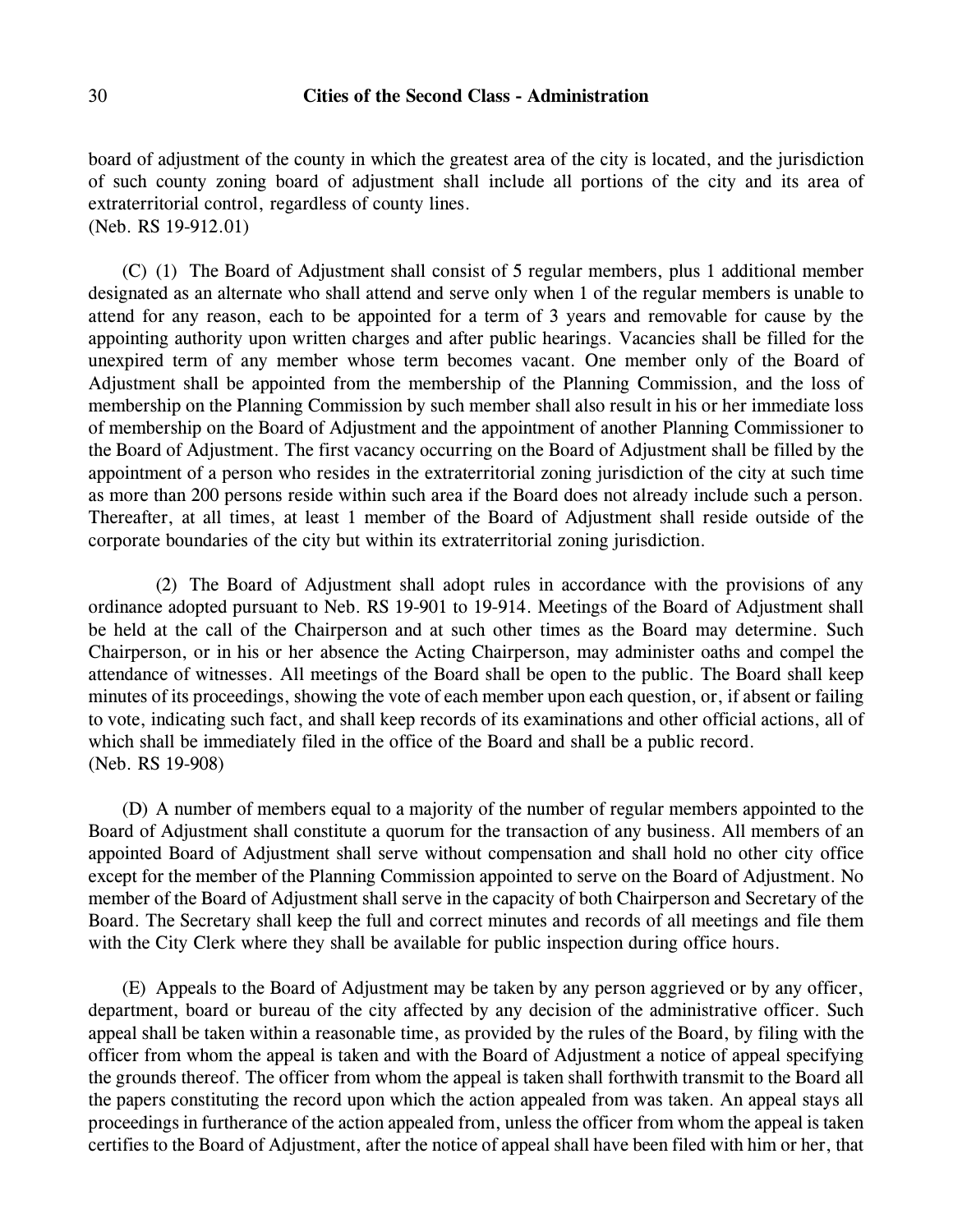### **Departments, Boards, and Commissions** 31

by reason of facts stated in the certificate a stay would, in his or her opinion, cause imminent peril to life or property. In such case proceedings shall not be stayed otherwise than by a restraining order which may be granted by the Board of Adjustment or by a court of record on application on notice to the officer from whom the appeal is taken and on due cause shown. The Board of Adjustment shall fix a reasonable time for the hearing of the appeal, give public notice thereof, as well as due notice to the parties in interest, and decide the same within a reasonable time. Upon the hearing any party may appear in person or by agent or by attorney.

(Neb. RS 19-909)

(F) (1) The Board of Adjustment shall, subject to such appropriate conditions and safeguards as may be established by the City Council, have only the following powers:

(a) To hear and decide appeals when it is alleged there is error in any order, requirement, decision, or determination made by an administrative official or agency based on or made in the enforcement of any zoning regulation or any regulation relating to the location or soundness of structures, except that the authority to hear and decide appeals shall not apply to decisions made by the City Council or Planning Commission regarding a conditional use or special exception under Neb. RS 19-929(3);

(b) To hear and decide, in accordance with the provisions of any zoning regulation, requests for interpretation of any map; and

(c) When by reason of exceptional narrowness, shallowness, or shape of a specific piece of property at the time of the enactment of the zoning regulations, or by reason of exceptional topographic conditions or other extraordinary and exceptional situation or condition of such piece of property, the strict application of any enacted regulation under Neb. RS 19-901 and 19-903 to 19-904.01 and divisions (C) and (F) would result in peculiar and exceptional practical difficulties to or exceptional and undue hardships upon the owner of such property, to authorize, upon an appeal relating to the property, a variance from such strict application so as to relieve such difficulties or hardship, if such relief may be granted without substantial detriment to the public good and without substantially impairing the intent and purpose of any ordinance or resolution.

(2) (a) No such variance shall be authorized by the Board unless it finds that:

(i) The strict application of the zoning regulation would produce undue hardship;

(ii) Such hardship is not shared generally by other properties in the same zoning district and the same vicinity;

(iii) The authorization of such variance will not be of substantial detriment to adjacent property and the character of the district will not be changed by the granting of the variance; and

(iv) The granting of such variance is based upon reason of demonstrable and exceptional hardship as distinguished from variations for purposes of convenience, profit, or caprice.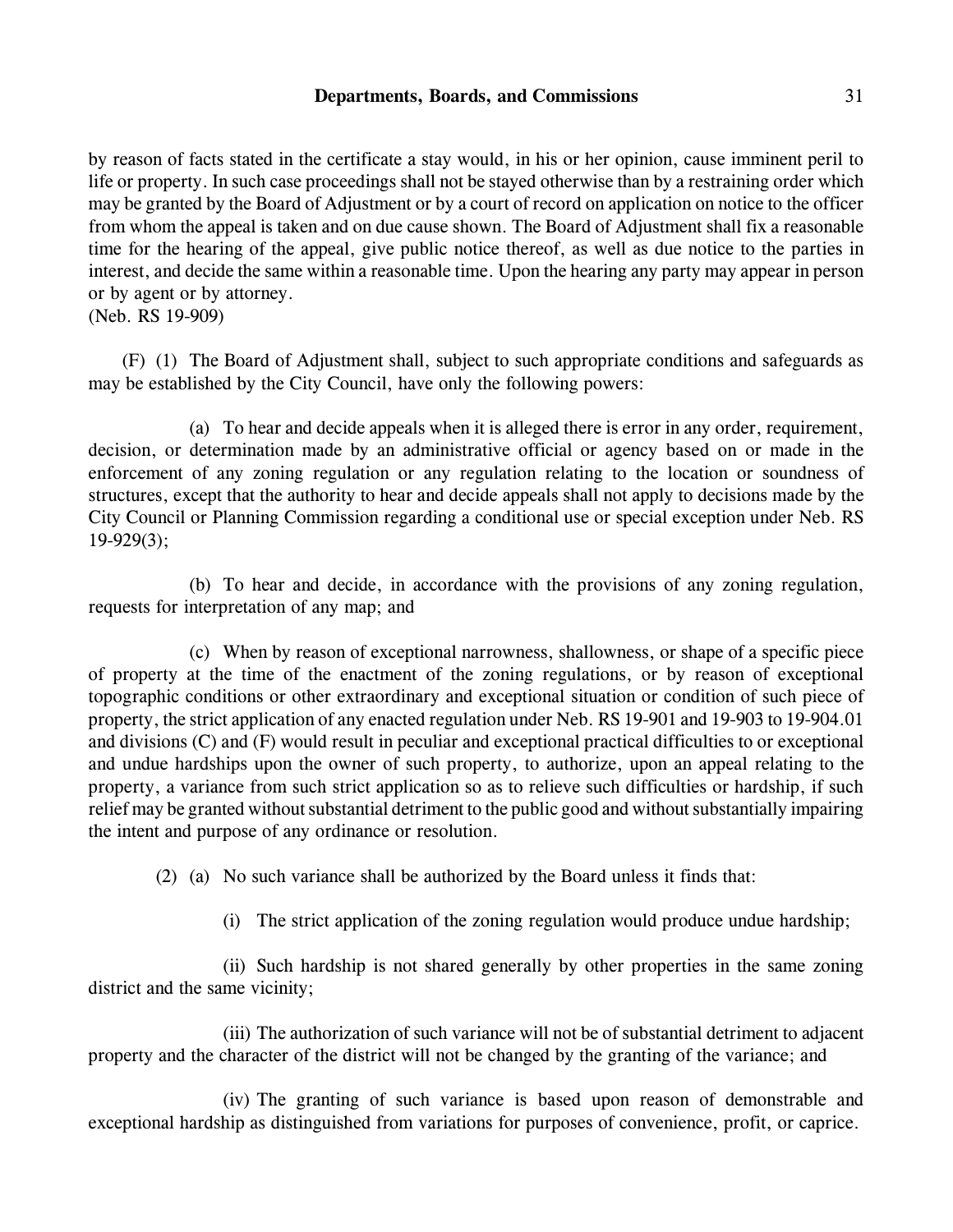(b) No variance shall be authorized unless the Board finds that the condition or situation of the property concerned or the intended use of the property is not of so general or recurring a nature as to make reasonably practicable the formulation of a general regulation to be adopted as an amendment to the zoning regulations.

(3) In exercising the powers granted in this division (F), the Board may, in conformity with Neb. RS 19-901 to 19-915, reverse or affirm, wholly or partly, or may modify the order, requirement, decision, or determination appealed from, and may make such order, requirement, decision, or determination as ought to be made, and to that end shall have all the powers of the officer from whom the appeal is taken. The concurring vote of 4 members of the board shall be necessary to reverse any order, requirement, decision, or determination of any such administrative official or to decide in favor of the applicant on any matter upon which it is required to pass under any such regulation or to effect any variation in such regulation.

(Neb. RS 19-910)

(G) Any person or persons, jointly or severally, aggrieved by any decision of the Board of Adjustment, or any taxpayer, or any officer, department, board, or bureau of the city, may present to the district court a petition duly verified, setting forth that such decision is illegal, in whole or in part, and specifying the grounds of such illegality. Such petition must be presented to the court within 15 days after the filing of the decision in the office of the board. Upon the filing of such petition a summons shall be issued and be served upon the Board of Adjustment, together with a copy of the petition. Return of service shall be made within 4 days after the issuance of the summons. Within 10 days after the return day of such summons, the Board of Adjustment shall file an answer to the petition which shall admit or deny the substantial averments of the petition and shall state the contentions of the Board with reference to the matters in dispute as disclosed by the petition. The answer shall be verified in like manner as required for the petition. At the expiration of the time for filing answer, the court shall proceed to hear and determine the cause without delay and shall render judgment thereon according to the forms of law. If, upon the hearing, it appears to the court that testimony is necessary for the proper disposition of the matter, it may take evidence or appoint a referee to take such evidence as it may direct and report the same to the court with his or her findings of fact and conclusions of law, which shall constitute a part of the proceedings upon which the determination of the court shall be made. The court may reverse or affirm, wholly or partly, or may modify the decision brought up for review. The appeal to the district court shall not stay proceedings upon the decision appealed from, but the court may, on application, on notice to the Board and on due cause shown, grant a restraining order. Any appeal from such judgment of the district court shall be prosecuted in accordance with the general laws of the state regulating appeals in actions at law.

(Neb. RS 19-912)

*Cross-reference:*

*Local legislation regarding Board of Adjustment, see Title XVII*

# **§ 32.04 BOARD OF HEALTH.**

(A) (1) The Board of Health shall consist of 4 members: The Mayor, who shall be chairperson, the President of the City Council, and 2 other members. One member shall be a physician or health care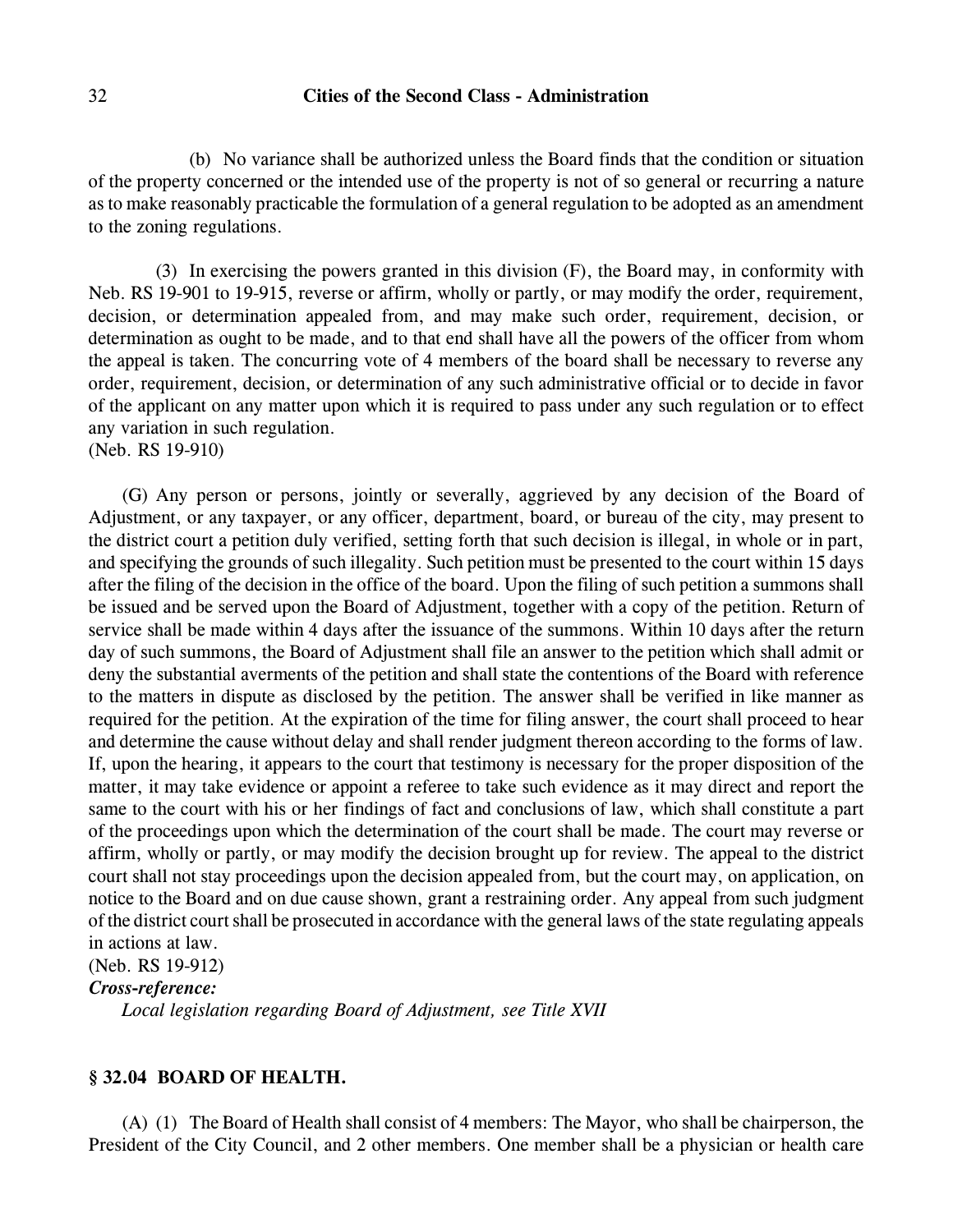#### **Departments, Boards, and Commissions** 33

provider, if one can be found who is willing to serve. Such physician or health care provider, if appointed, shall be the Board's medical advisor. If the Mayor has appointed a Chief of Police, the Chief of Police shall serve on the Board as secretary and quarantine officer.

(2) A majority of the Board of Health shall constitute a quorum and shall enact rules and regulations, which shall have the full force and effect of law, to safeguard the health of the people of the city, may enforce them, and may provide fines and punishments for the violation of such rules and regulations. The Board shall have power to and shall make all needful rules and regulations relating to matters of sanitation of the city, including the removal of dead animals, the sanitary condition of the streets, alleys, vacant grounds, stockyards, cattle and hog pens, wells, cisterns, privies, waterclosets, cesspools, stables, and all buildings and places not specified where filth, nuisances, or offensive matter is kept or is liable to or does accumulate. It may regulate, suppress, and prevent the occurrence of nuisances and enforce all laws of the state and ordinances of the city relating to nuisances or to matters of sanitation of the city. The Board shall also have control of hospitals, dispensaries, places for treatment of sick, and matters relating to the same under such restrictions and provisions as may be provided by ordinance of the city.

```
(Neb. RS 17-121)
```
(B) The members of the Board of Health other than the Mayor, President of the Council, and Chief of Police shall serve terms of office of the length specified by the City Council and may be reappointed.

(C) The Board of Health shall reorganize at its meeting after appointments are regularly considered by the City Council and, if necessary, select a member to serve as secretary. No member of the Board of Health shall hold more than one Board of Health position. The secretary shall keep full and correct minutes and records of all meetings and file the same with the City Clerk where they shall be available for public inspection during office hours.

(D) The Board shall meet at such times as the City Council may designate. Special meetings may be held upon the call of the Chairperson or any 2 members of the Board of Health.

(E) The members of the Board of Health shall serve without compensation. The Board of Health shall be funded by the City Council from time to time out of the general fund.

(F) The Board of Health shall regularly inspect such premises and businesses as the City Council may direct.

(G) All members of the Board of Health shall be responsible for making such reports and performing such other duties as the City Council may, from time to time, designate. *Cross-reference:*

*Health and safety regulations, see Chapter 91*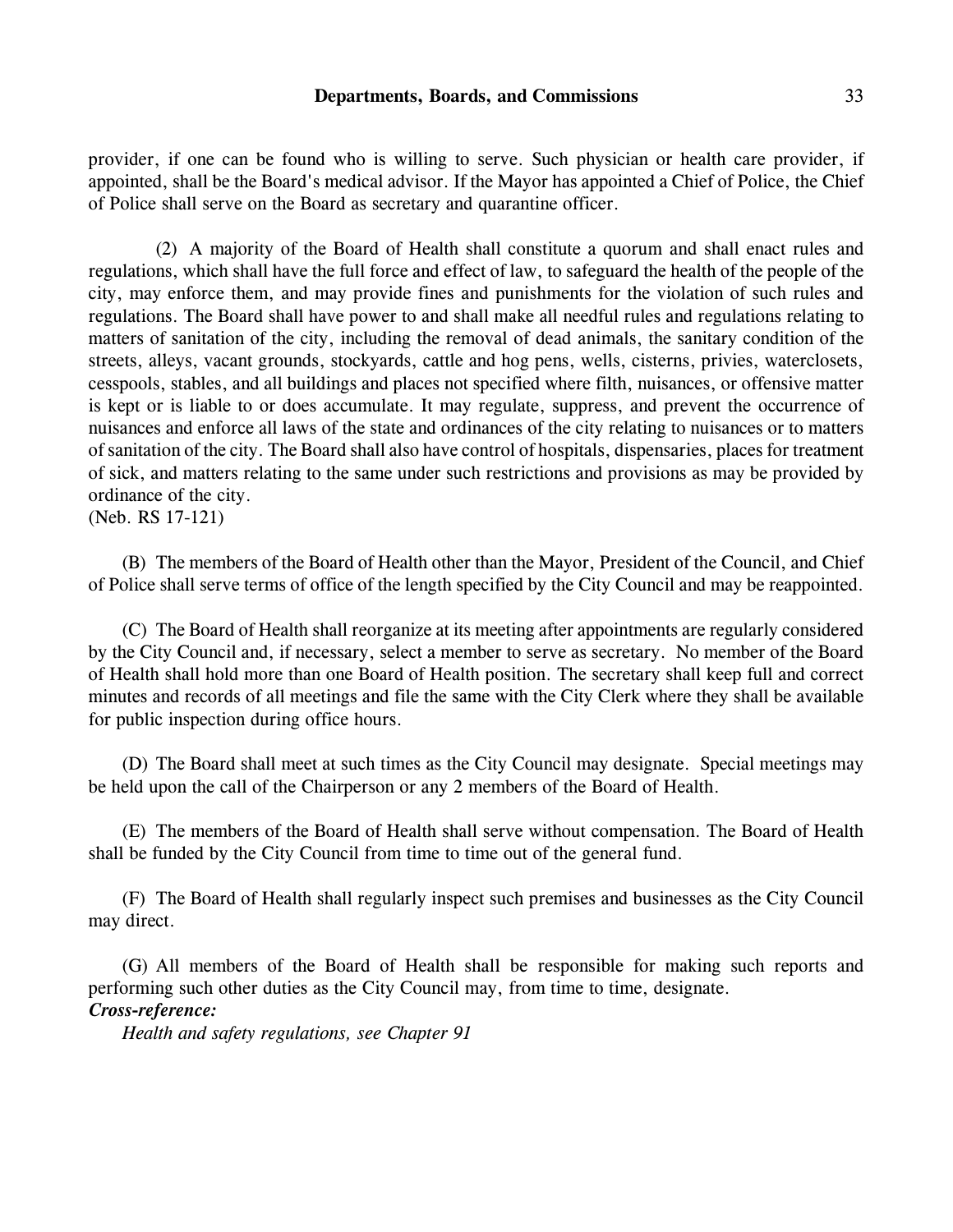# **§ 32.05 BOARD OF PARK COMMISSIONERS.**

(A) If the Mayor and City Council have provided for the creation of a Board of Park Commissioners or Board of Park and Recreation Commissioners pursuant to Neb. RS 17-952, the Board shall be composed of not less than 3 members, who shall be residents of the city, and who shall have charge of all parks and recreational facilities belonging to the city, and shall have the power to establish rules for the management, care, and use of the same. (Neb. RS 17-952)

(B) Neither the Mayor nor any member of the City Council shall serve as a member of the Board while serving a term of office as Mayor or member of the City Council. The members of the Board shall serve terms of office of the length specified by the City Council and may be reappointed.

(C) The Board shall organize at its meeting after appointments are regularly considered by the City Council and select members to serve as chairperson and secretary. No member of the Board shall hold more than one Board position. The secretary shall keep full and correct minutes and records of all meetings and file the same with the City Clerk where they shall be available for public inspection during office hours.

(D) The Board shall meet at such times as the City Council may designate. Special meetings may be held upon the call of the Chairperson or any 2 members of the Board. A majority of the Board members shall constitute a quorum for the transaction of business.

(E) The members of the Board shall serve without compensation. The Board shall be funded by the City Council from time to time out of the general fund.

(F) All members of the Board shall be responsible for making such reports and performing such other duties as the City Council may, from time to time, designate.

# *Cross-reference:*

*Local legislation regarding Park and/or Recreation Commissioners, see Title XVII*

# **§ 32.06 BOARD OF PUBLIC WORKS.**

(A) Whenever the city has or is about to establish or acquire any system of waterworks, power plant, ice plant, gas plant, sewerage, heating or lighting plant, or distribution system and the City Council has created a Board of Public Works, the Board shall consist of not less than 3, nor more than 6 members, residents of the city, to be appointed by the Mayor, subject to the approval of the City Council. The members may be removed by the Mayor and a majority of the members elected to the City Council at any time. The term of the first members of the Board shall be 1, 2, 3, or 4 years in the manner designated by the Mayor, as the case may be, after which the term of each member shall be 4 years; and the terms of not more than 2 members shall expire at any one time. (Neb. RS 17-801)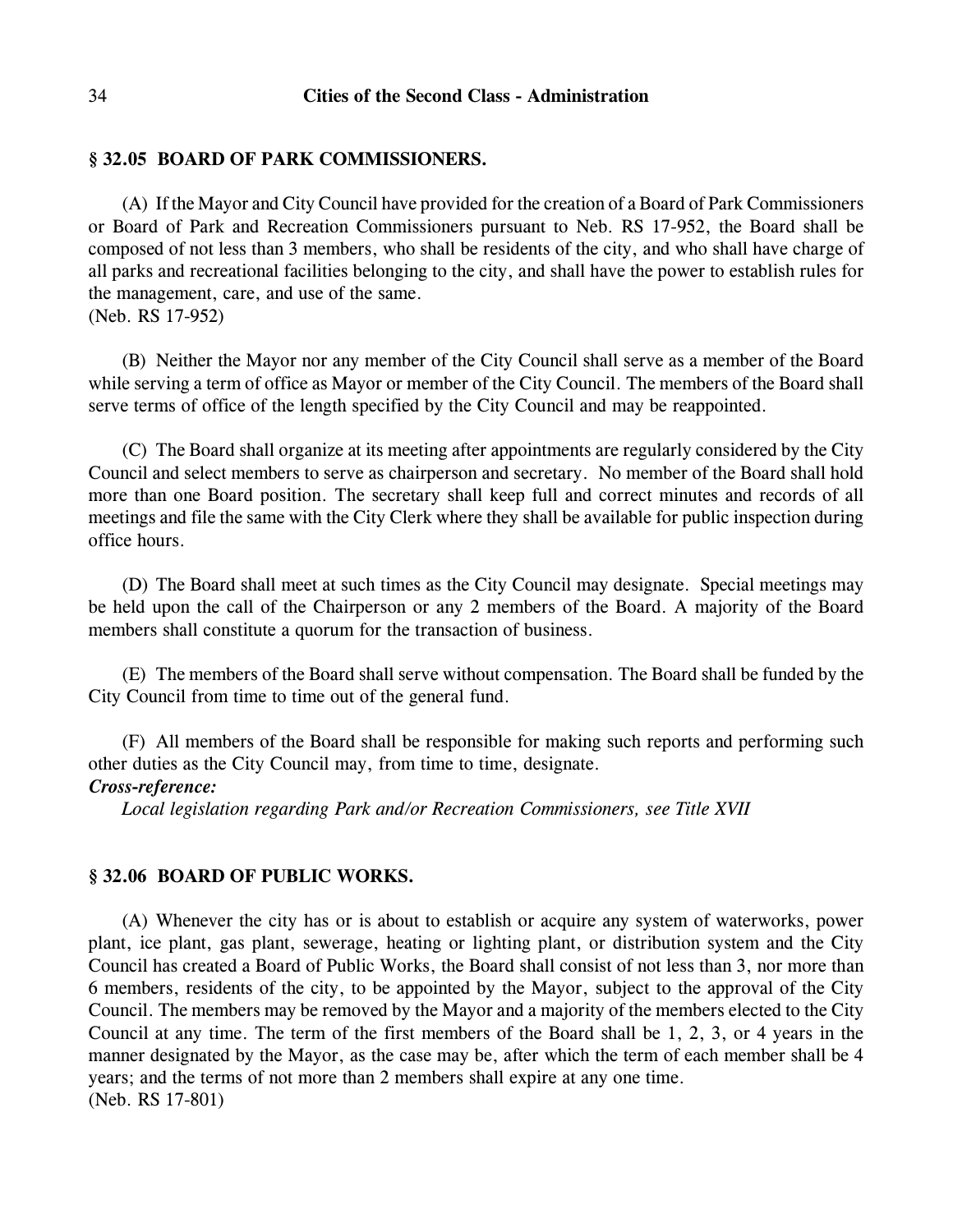#### **Departments, Boards, and Commissions** 35

(B) The Board of Public Works shall have the active direction and supervision of any or all of the utility systems owned or operated by the city as conferred on it by the City Council. The City Council shall approve the budget of each proprietary function as provided in the Municipal Proprietary Function Act. The Board shall have the power to operate any utility referred to it and to exercise all powers conferred by law upon the city for the operation and government of such utility to the same extent, in the same manner, and under the same restrictions as the City Council could do if no such Board of Public Works existed, except that the Board of Public Works shall not make any expenditure or contract any indebtedness other than for ordinary running expenses, exceeding the amount established by the City Council, without first obtaining the approval of the City Council. The Board of Public Works shall report to the City Council at regular intervals as it may require. (Neb. RS 17-802)

(C) If so authorized and empowered by the Mayor and Council, the Board of Public Works may cooperate and participate in a plan of insurance designed and intended for the benefit of the employees of any public utility operated by the city. For that purpose the Board of Public Works may make contributions to pay premiums or dues under such plan, authorize deductions from salaries of employees, and take such other steps as may be necessary to effectuate such plan of insurance. (Neb. RS 17-802.01)

(D) The members of the Board of Public Works shall organize as soon as practicable after their appointment, by electing a chairperson and secretary, who shall serve until the first meeting in June next following; and thereafter the Board shall elect a chairperson and secretary at the first meeting in June each year. In the absence of the regular officers, temporary officers to serve in their places may be chosen by the members present at any meeting. They shall establish regular times for meeting and may adopt such rules as may be necessary or desirable for the conduct of their business. They shall keep a record of their proceedings and if there is a legal newspaper published in or of general circulation in the city, shall publish therein the minutes of each meeting within 30 days after it is held. (Neb. RS 17-805)

(E) Each of the members of the Board of Public Works shall take an oath to discharge faithfully the duties of the office before entering upon the discharge thereof. Each of the members of the Board before entering upon the duties of the office shall be required to give bond to the city with corporate surety. Such bond shall be in the sum of\$5000 and shall be conditioned for the faithful performance of the duties of member of the Board of Public Works; and the surety on such bond shall be approved by the Mayor and Council and shall be filed with the City Treasurer, provided that the premium on the bond shall be paid out of any public utility fund designated by the Mayor and Council. (Neb. RS 17-806)

(F) No member of the Board of Public Works shall ever be financially interested, directly or indirectly, in any contract entered into by them on behalf of such city for more than \$10,000 in one year. (Neb. RS 17-807)

(G) If the Board determines that the best interests of the city and the patrons of the utility will be better or more economically served, they may employ the duly elected City Clerk as ex officio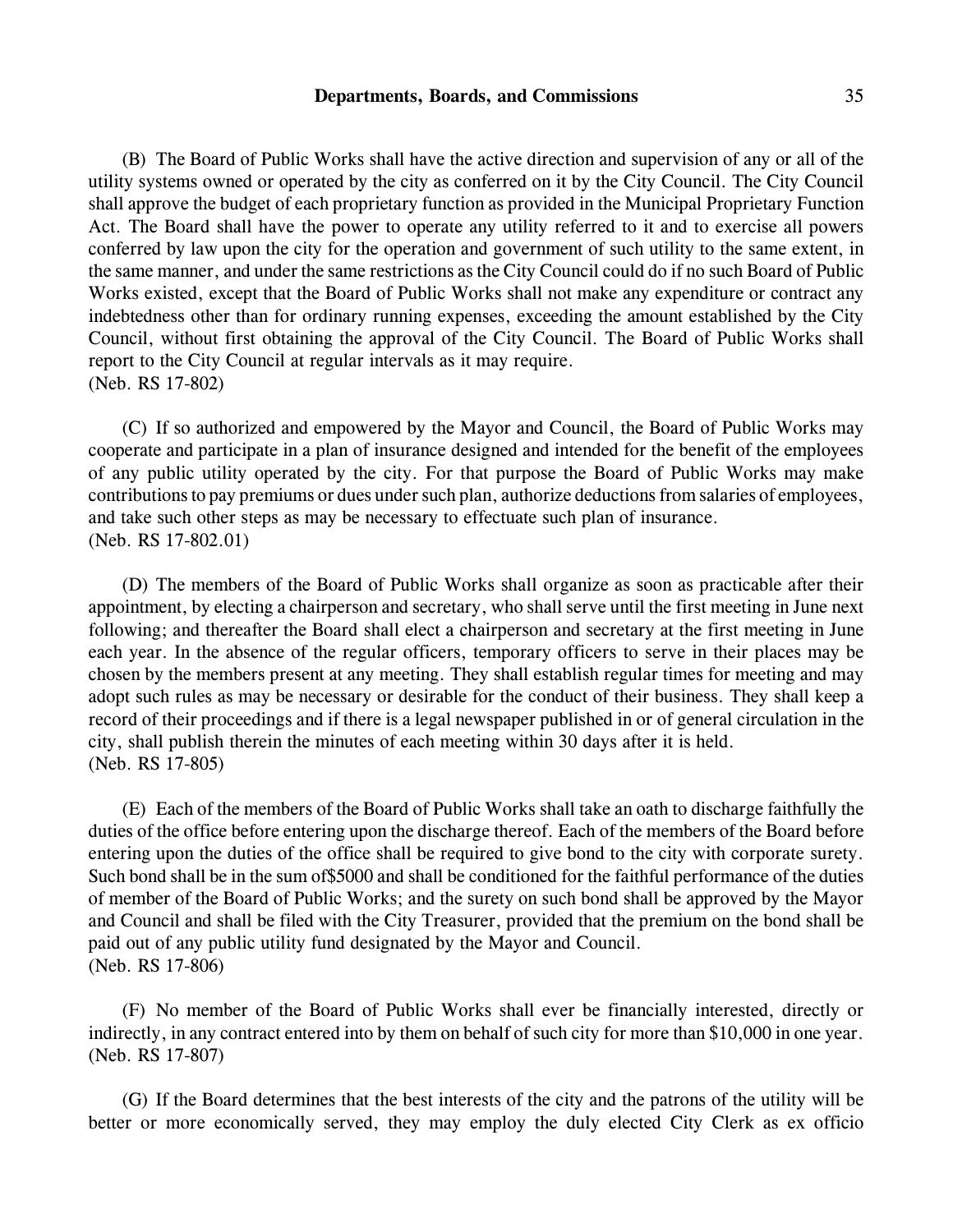bookkeeper and collector for the utility or utilities, and he or she may be paid a reasonable salary for the extra services required of him or her in such position in addition to his or her salary as City Clerk. (Neb. RS 17-808)

(H) Rates or charges for service may be fixed or changed by resolution duly adopted by the Board of Public Works.

(Neb. RS 17-810)

*Cross-reference:*

*Local legislation regarding Board of Public Works, see Title XVII*

### *FIRE DEPARTMENT*

#### **§ 32.35 OPERATION AND FUNDING.**

(A) The city may operate a Fire Department through the Fire Chief and firefighters.

(B) The city shall have power to procure fire engines, hooks, ladders, buckets, and other apparatus, to organize fire engine, hook and ladder, and bucket companies, to prescribe rules of duty and the government of the Fire Department with such penalties as the City Council may deem proper, not exceeding \$100, and to make all necessary appropriations for the Fire Department. (Neb. RS 17-147)

(C) If the city has only a voluntary fire department or companies, the City Council may levy a tax annually of not more than \$0.07 on each \$100 upon the taxable value of all the taxable property within the city for the maintenance and benefit of the fire department or companies. The amount of such tax shall be established at the beginning of the year and shall be included in the adopted budget statement. Upon collection of such tax, the City Treasurer shall disburse the same upon the order of the Fire Chief with the approval of the City Council.

(Neb. RS 17-718)

### *Statutory reference:*

*Fire station acquisition, construction, and maintenance, see Neb. RS 17-953 et seq.*

#### **§ 32.36 FIRE CHIEF.**

The Fire Chief shall manage the Fire Department, and it shall be his or her duty to inform the City Council when any of the fire engines, hose, ladders, or other apparatus needs repair. Upon the written consent and directive of the City Council, the Fire Chief shall cause the repair, improvement, or maintenance of the equipment and shall personally supervise and approve of the same. It shall be the duty of the Fire Chief to come before the City Council at the regular meeting in January of each year to give an annual report to the City Council of the general condition and the proposed additions or improvements recommended by him or her.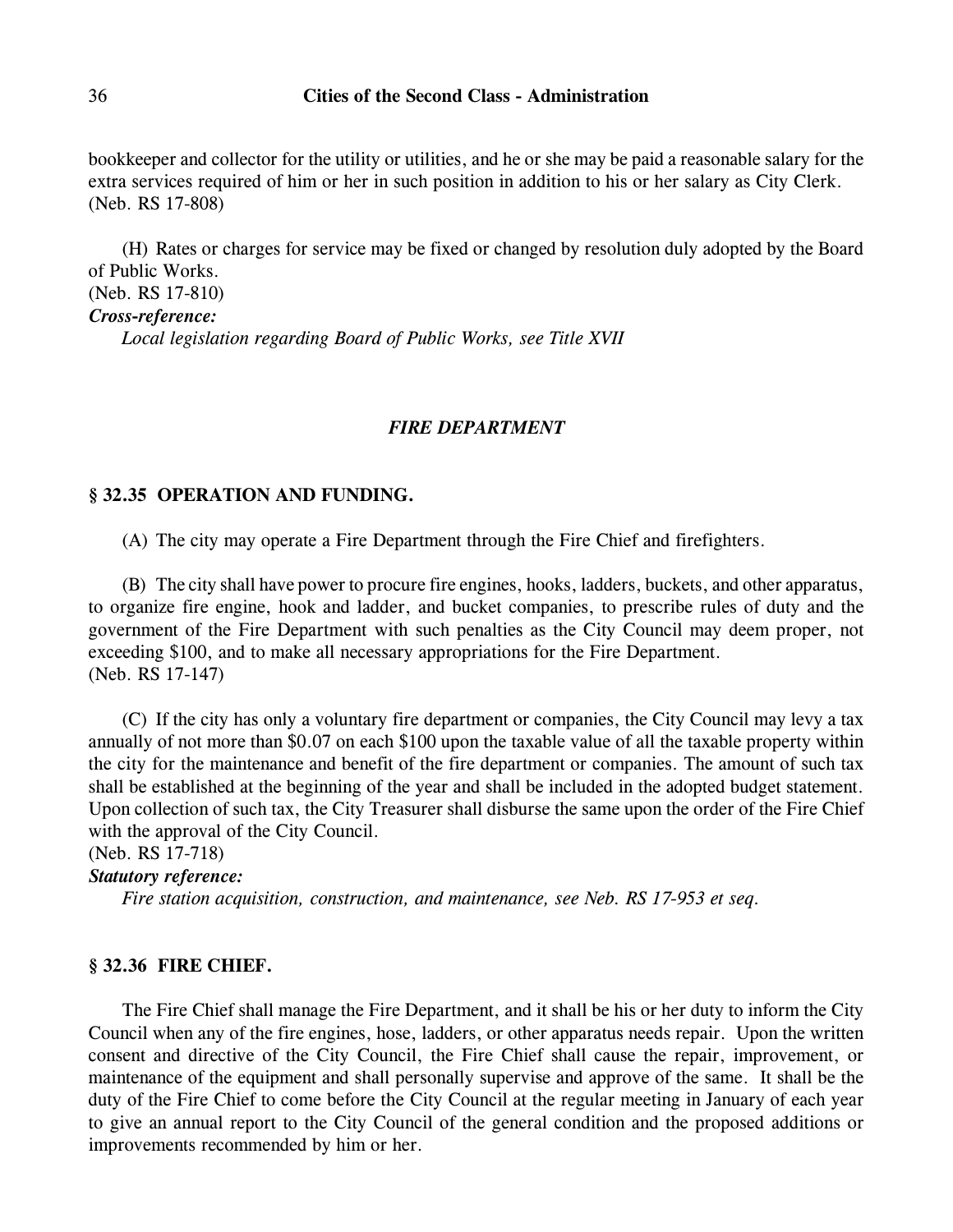# **§ 32.37 MEMBERSHIP.**

(A) The Fire Department shall consist of so many members as may be decided by the City Council. The members may organize themselves in any way they may decide, subject to the review of the City Council.

(B) The volunteer Fire Department shall not have upon its rolls at one time more than 25 persons, for each engine and hose company in the Fire Department, and no hook and ladder company shall have upon its rolls at any one time more than 25 members. No organization shall be deemed to be a bona fide fire or hook and ladder company until it has procured for active service apparatus for the extinguishment or prevention of fires, in case of a hose company, to the value of \$700, and of a hook and ladder company to the value of \$500.

(Neb. RS 35-102)

(C) Members in good standing are those who keep their dues promptly paid up and are present and render active service when called out for the legitimate purposes of the Fire Department. (Neb. RS 35-103)

(D) Volunteer firefighters of the Fire Department shall be deemed employees of the city while in the performance of their duties as members of the Department. Members of the volunteer Fire Department, before they are entitled to benefits under the Nebraska Workers' Compensation Act, shall be recommended by the Fire Chief or some person authorized to act for the Chief for membership therein to the Mayor and City Council and upon confirmation shall be deemed employees of the city. Members of the Fire Department after confirmation to membership may be removed by a majority vote of the City Council and thereafter shall not be considered employees of the city. Firefighters of the Fire Department shall be considered as acting in the performance and within the course and scope of their employment when performing activities outside of the corporate limits of the city, but only if directed to do so by the Fire Chief or some person authorized to act for the Chief. (Neb. RS 48-115)

(E) The City Council shall purchase and maintain in force a policy of group term life insurance to age 65 covering the lives of all of the active volunteer fire and rescue personnel, except that when any such person serves more than 1 city or rural or suburban fire protection district, the policy shall be purchased only by the first city or district which he or she serves. The policy shall provide a minimum death benefit of \$10,000 for death from any cause and shall, at the option of the insured, be convertible to a permanent form of life insurance at age 65. The coverage of such policy shall terminate as to any individual who ceases to be an active volunteer member of the Fire Department. (Neb. RS 35-108)

(F) For purposes of the prohibition on receipt of any witness fee, attendance fee, or mileage fee by an employee of the city called as a witness in connection with his or her officially assigned duties, volunteer firefighters and rescue squad members testifying in that capacity alone shall not be deemed employees of the city. (Neb. RS 33-139.01)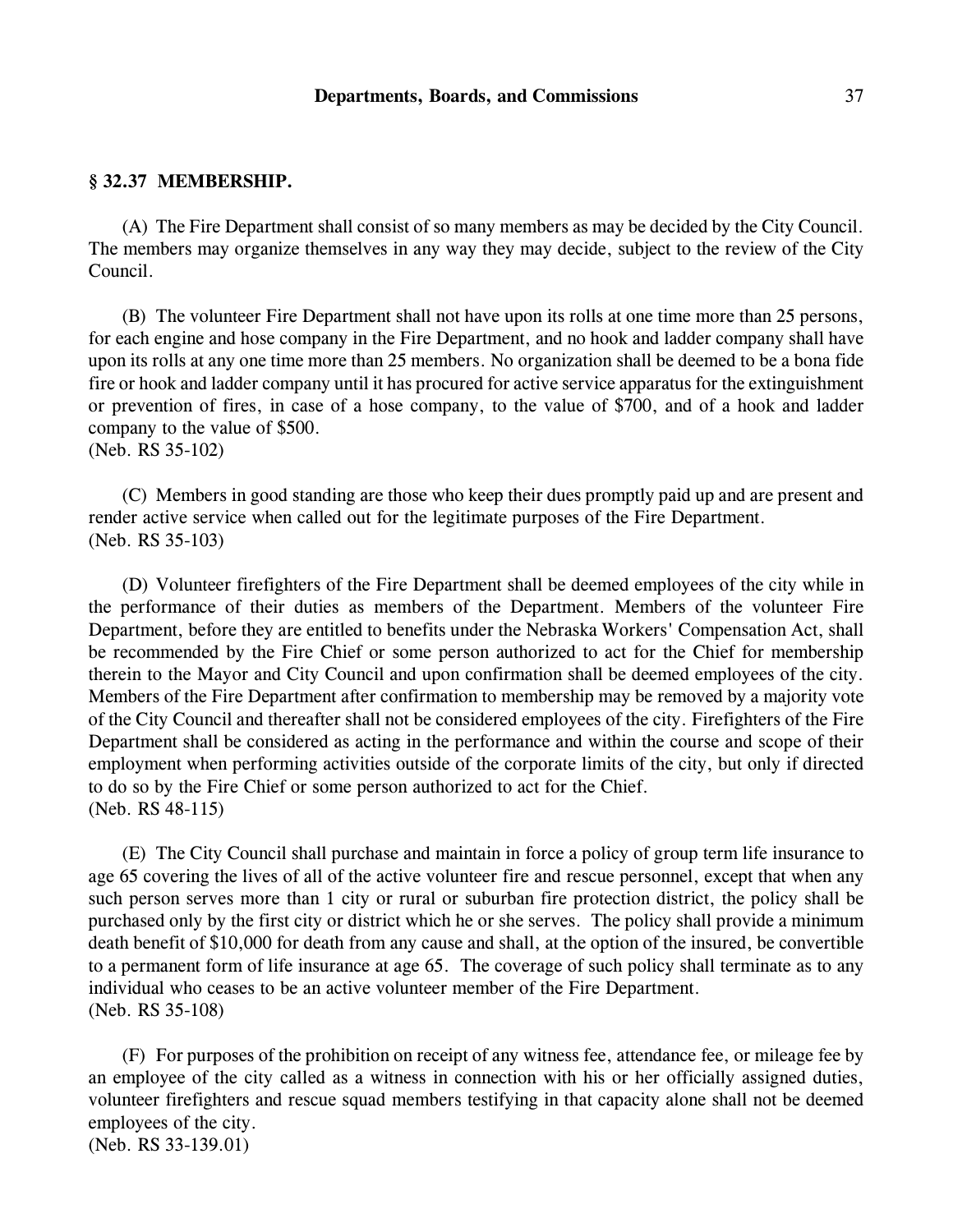## 38 **Cities of the Second Class - Administration**

(G) The City Council may compensate or reimburse any member of the Fire Department for expenses incurred in carrying out his or her duties in an amount set by resolution.

(H) All members of the Fire Department shall be subject to such rules and regulations, and shall perform such duties, as may be prescribed or required of them by the Fire Chief or the City Council. The members of the Fire Department shall, during the time of a fire or great public danger, have and exercise the powers and duties of police officers and shall have full power and authority to arrest all persons guilty of any violation of the city code or the laws of the state.

(I) Members of the Fire Department may hold meetings and engage in social activities with the approval of the City Council. The secretary shall, upon request, keep a record of all meetings and shall make a report to the City Council of all meetings and activities of the Fire Department.

#### **§ 32.38 RECORDS.**

The Fire Chief shall keep or cause to be kept a record of all meetings of the Fire Department, the attendance record of all members, and a record of all fires and shall make a full report of these records to the City Clerk during the last week in April each year. The record of any fire shall include the cause, origin, circumstances, property involved, and whether criminal conduct may have been involved. In the event of sizable property damage, the Fire Chief shall include the information of whether the losses were covered by insurance, and if so, in what amount. All records shall be available to the public at any reasonable time.

#### **§ 32.39 FIRES.**

It shall be the duty of the Fire Department to use all proper means for the extinguishment of fires, to protect property within the city, and to secure the observance of all ordinances, laws, and other rules and regulations with respect to fires and fire prevention.

#### **§ 32.40 DISTANT FIRES.**

(A) Upon the permission of the Mayor or Fire Chief, or pursuant to any agreement with a fire district for mutual aid protection, such fire equipment of the city as may be designated by the City Council as rural equipment may be used beyond the corporate limits to extinguish reported fires.

(B) The firefighters of the city shall be considered as acting in the performance and within the scope of their duties in fighting fire or saving property or life outside the corporate limits of the city when directed to do so by the City Council or the Fire Chief or some person authorized to act for the Chief, and in so doing, may take such fire equipment of the city as may be designated by the City Council.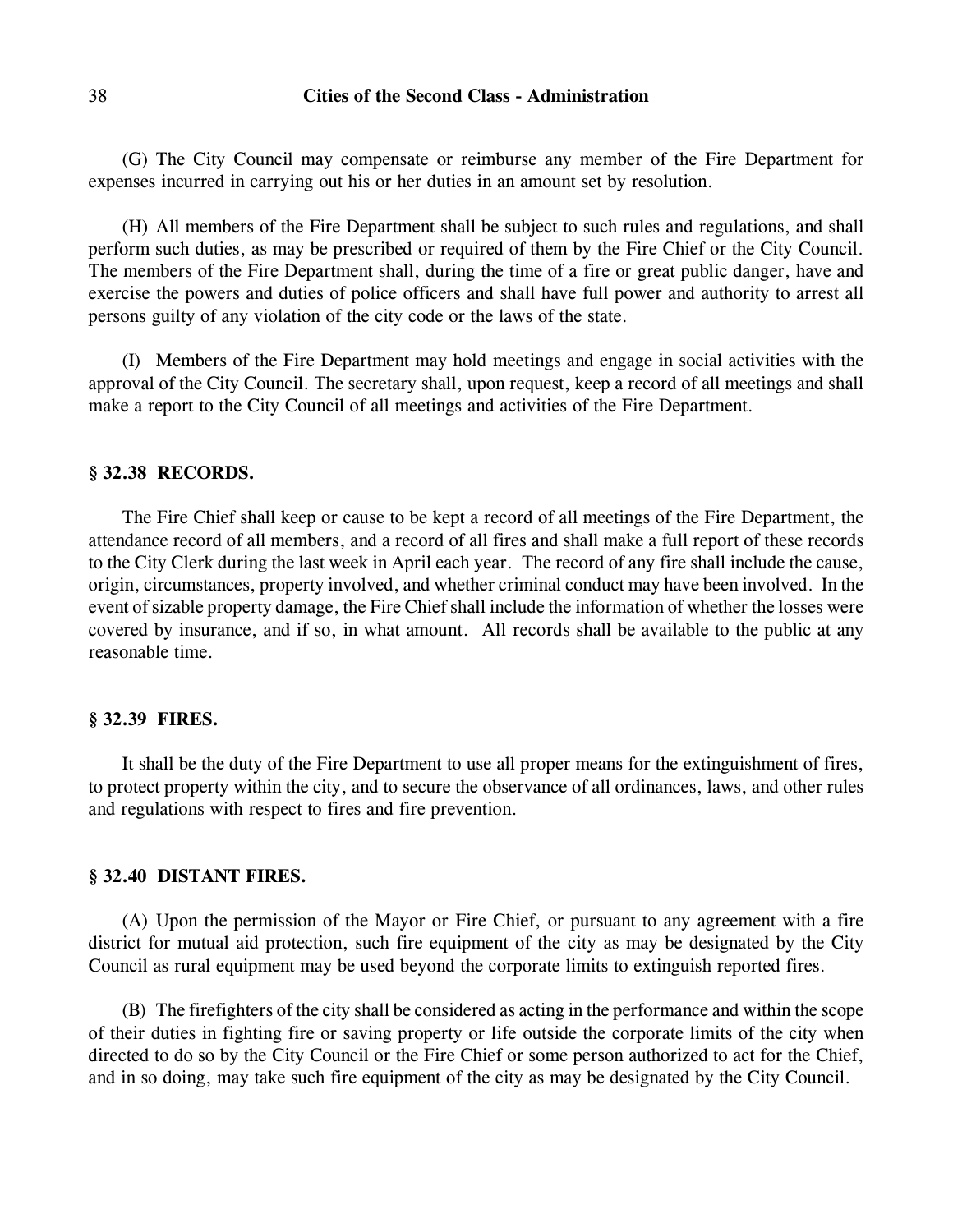#### **Departments, Boards, and Commissions** 39

## **§ 32.41 INSPECTIONS.**

(A) The Fire Chief where a Fire department is established or the Mayor where no Fire Department exists, at all reasonable hours, may enter into all buildings and upon all premises within his or her jurisdiction for the purposes of examination, in harmony with Neb. RS 81-501.01 to 81-531, the Nebraska Natural Gas Pipeline Safety Act of 1969, the Petroleum Products and Hazardous Substances Storage and Handling Act, and any other statutory duties imposed upon the State Fire Marshal. (Neb. RS 81-512)

(B) It shall be the duty of the Fire Chief, when directed to do so by the City Council, to inspect or cause to be inspected by Fire Department officers, members, or some other official as often as may be necessary, but not less than 2 times a year, all buildings, premises, and public thoroughfares, except the interiors of private dwellings, for the purpose of ascertaining and causing to be corrected any conditions liable to create a fire hazard. The inspection shall be of the storage, sale, and use of flammable liquids, combustibles, and explosives; electric wiring and heating; the means and adequacy of exits, in case of fire in schools, churches, hotels, halls, theaters, factories, hospitals, and all other buildings in which numbers of persons congregate from time to time for any purpose whether publicly or privately owned; the design, construction, location, installation, and operation of equipment for storing, handling, and utilizing liquefied petroleum gases, specifying the odorization of such gases and the degree thereof; and chemicals, prozylin plastics, nitrocellulose films, or any other hazardous material that may now or hereafter exist.

#### **§ 32.42 NOTICE OF VIOLATION.**

(A) Upon the finding that the city code has been violated, the Fire Chief shall notify, or cause to be notified, the owner, occupant, or manager of the premise where a violation has occurred. Notice may be made personally or by delivering a copy to the premise and affixing it to the door of the main entrance of the premise. Whenever it may be necessary to serve such an order upon the owner, the order may be served personally, or by mailing a copy to the owner's last known post office address if the owner is absent from the jurisdiction.

(B) Any such order shall be immediately complied with by the owner, occupant, or manager of the premise or building. The owner, occupant, or manager may, within 5 days after the order by the Fire Chief or his or her agent, appeal the order with the City Council requesting a review, and it shall be the duty of the City Council to hear the same within not less than 5 days nor more than 10 days from the time when the request was filed in writing with the City Clerk. The City Council shall then affirm, modify, or rescind the order as safety and justice may require, and the decision shall then be final, subject only to any remedy which the aggrieved person may have at law or equity. The order shall be modified or rescinded only where it is evident that reasonable safety exists and that conditions necessitate a variance due to the probable hardship in complying literally with the order of the Fire Chief. A copy of any decision so made shall be sent to both the Fire Chief and the owner, occupant, or manager making the appeal.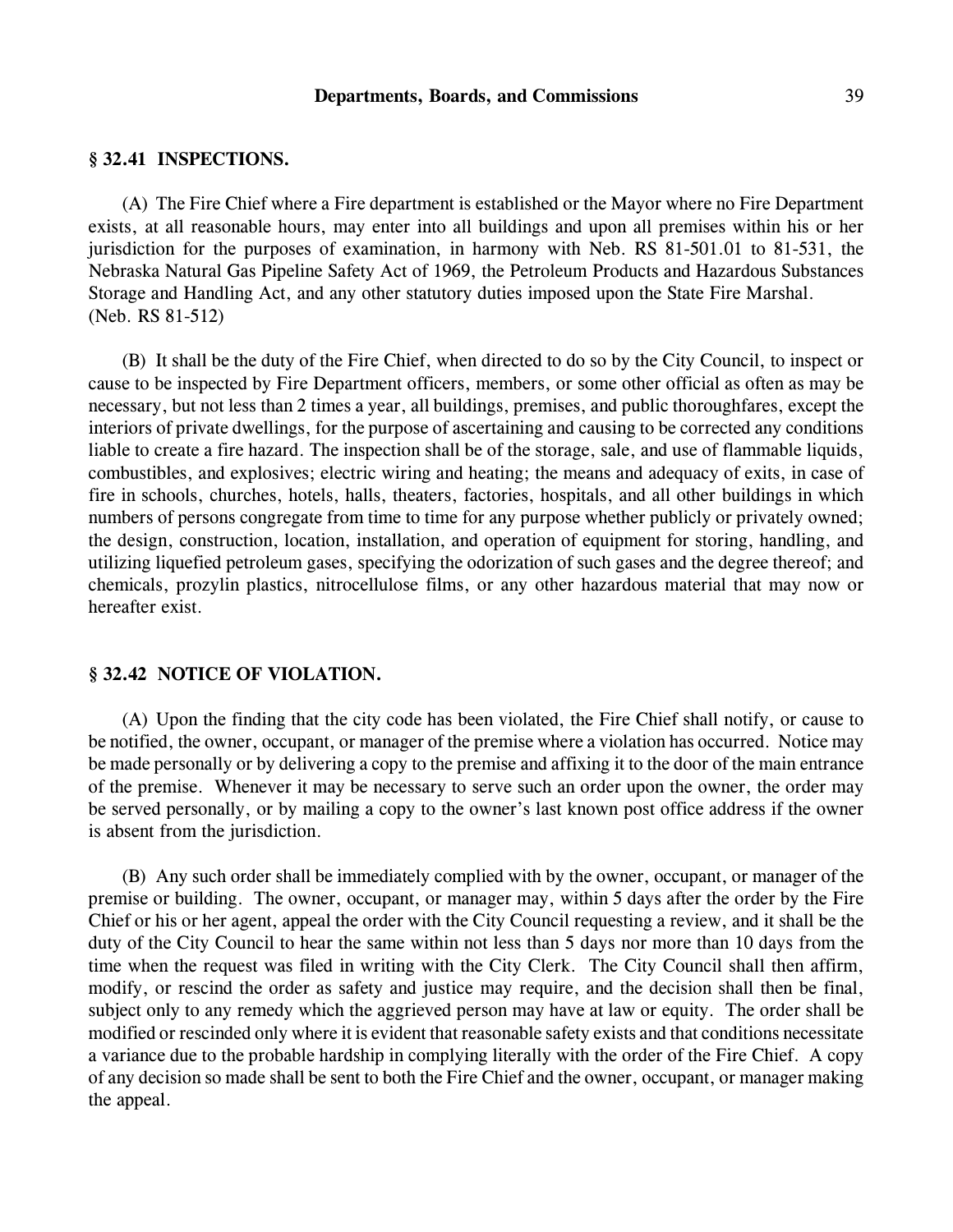#### **§ 32.43 POWER OF ARREST.**

The Fire Chief or the Assistant Fire Chief shall have the power, during the time of a fire and for a period of 36 hours after its extinguishment, to arrest any suspected arsonist, or other person hindering or resisting the fire fighting effort, or any person who conducts himself or herself in a noisy or disorderly manner. The officials shall be severally vested with the usual powers and authority of city police officers to command all persons to assist them in the performance of their duties.

#### **§ 32.44 FIRE INVESTIGATION.**

The Fire Chief shall investigate or cause to be investigated the cause, origin, and circumstances of every fire occurring in the city by which property has been destroyed or damaged. All fires of unknown origin shall be reported, and such officer shall especially make an investigation and report as to whether the fire was the result of carelessness, accident, or design. The investigation shall begin immediately after of the occurrence of the fire, and the State Fire Marshal shall have the right to supervise and direct the investigation whenever he or she deems it expedient or necessary. The officer making the investigation of fires occurring in the city shall forthwith notify the State Fire Marshal and shall within 1 week of the occurrence of the fire furnish him or her written statement of all the facts relating to the cause and origin of the fire and such further information as he or she may call for. (Neb. RS 81-506)

#### *POLICE DEPARTMENT*

#### **§ 32.60 DUTIES.**

(A) If the Mayor and City Council have provided for the appointment of a Police Chief, the Police Department shall consist of the Chief of Police and such further number of regular police officers as may be duly ordered by resolution of the Council.

(B) The Chief of Police shall, subject to the direction of the Mayor, have control and management of all matters relating to the Police Department and its officers and members and shall have the custody and control of all property and books belonging to the Department. The Chief shall devote his or her whole time to the city affairs and interests of the city and to the preservation of peace, order, safety, and cleanliness thereof.

(C) The Department shall execute and enforce all laws and also the orders of the Mayor. It shall be the duty of the Department to protect the rights of persons and property. The Department shall take notice of all nuisances, impediments, obstructions, and defects in the streets, avenues, alleys, business places, and residences of the city. The Department shall execute, or cause to be executed, the processes issued and shall cause all persons arrested to be brought before the proper court for trial as speedily as possible. The Chief of Police and all regular and special police officers shall become thoroughly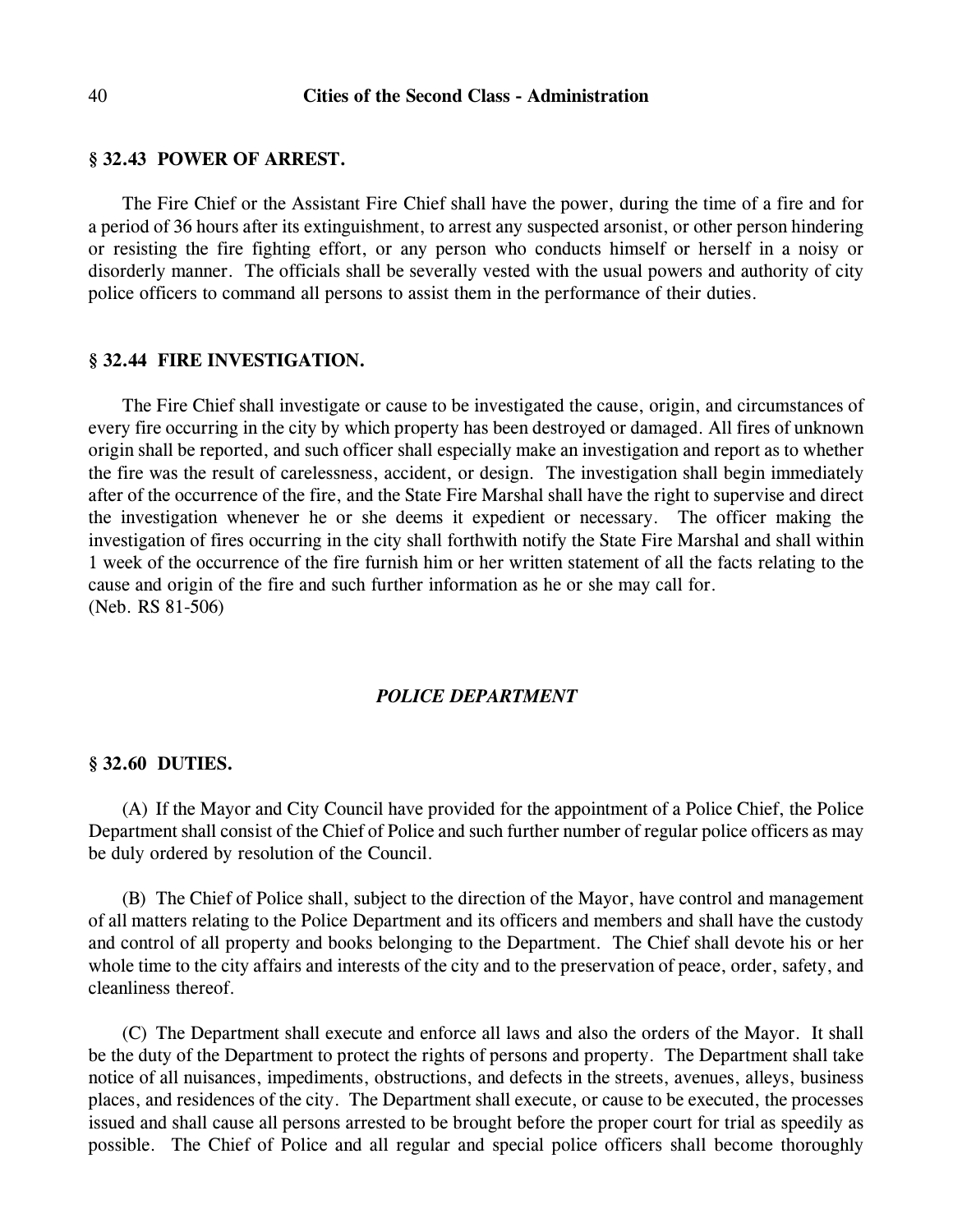#### **Departments, Boards, and Commissions** 41

conversant with the laws of the city and shall see that the same are strictly enforced and shall make sworn complaints against any person or persons for violation of the same. It shall be the duty of every city police officer making a lawful arrest to search all persons in the presence of some other person, whenever possible, and to carefully keep and produce to the proper judicial official upon the trial everything found upon the person of such prisoners. All personal effects so taken from prisoners shall be restored to them upon their release. The Police Chief and other police officers shall file such reports as may be required by the city ordinances and the laws of the state. No law enforcement official shall have any interest in any establishment having a liquor license.

(D) Suitable badges shall be furnished to the city police by the city. Any police officer who loses or destroys the same shall be required to pay the replacement costs. If a police officer leaves the city police force, he or she shall immediately deliver his or her badge to the Police Chief.

(E) City police officers shall have full power and authority to call on any person whenever necessary to assist them in performing public duties, and failure, neglect, or refusal to render such assistance shall be deemed an offense.

Penalty, see § 10.99 *Cross-reference: Refusing to aid a police officer, see § 132.03*

## **§ 32.61 RESERVE OFFICER BOND.**

No appointment of a law enforcement reserve officer shall be valid until a bond in the amount of \$2,000, payable to the city, has been filed with the City Clerk by the individual appointed or a blanket surety bond arranged and paid for by the City Council and bonding all such officers of the City Council has been filed. These bonds shall be subject to the provisions of Neb. RS Ch. 11, art. 1. (Neb. RS 81-1444)

## **§ 32.62 ARREST AND ENFORCEMENT JURISDICTION.**

(A) The police officers of the city shall have the power to arrest all offenders against the laws of the state or of the city, by day or by night, in the same manner as the County Sheriff and to keep such offenders in the city prison, county jail or other place of confinement to prevent their escape until trial can be had before the proper officer. (Neb. RS 17-118)

(B) Every city law enforcement officer has the power and authority to enforce the laws of this state and the city or otherwise perform the functions of that office anywhere within his or her primary jurisdiction.

(C) For the purpose of this section, the following definitions shall apply unless the context clearly indicates or requires a different meaning.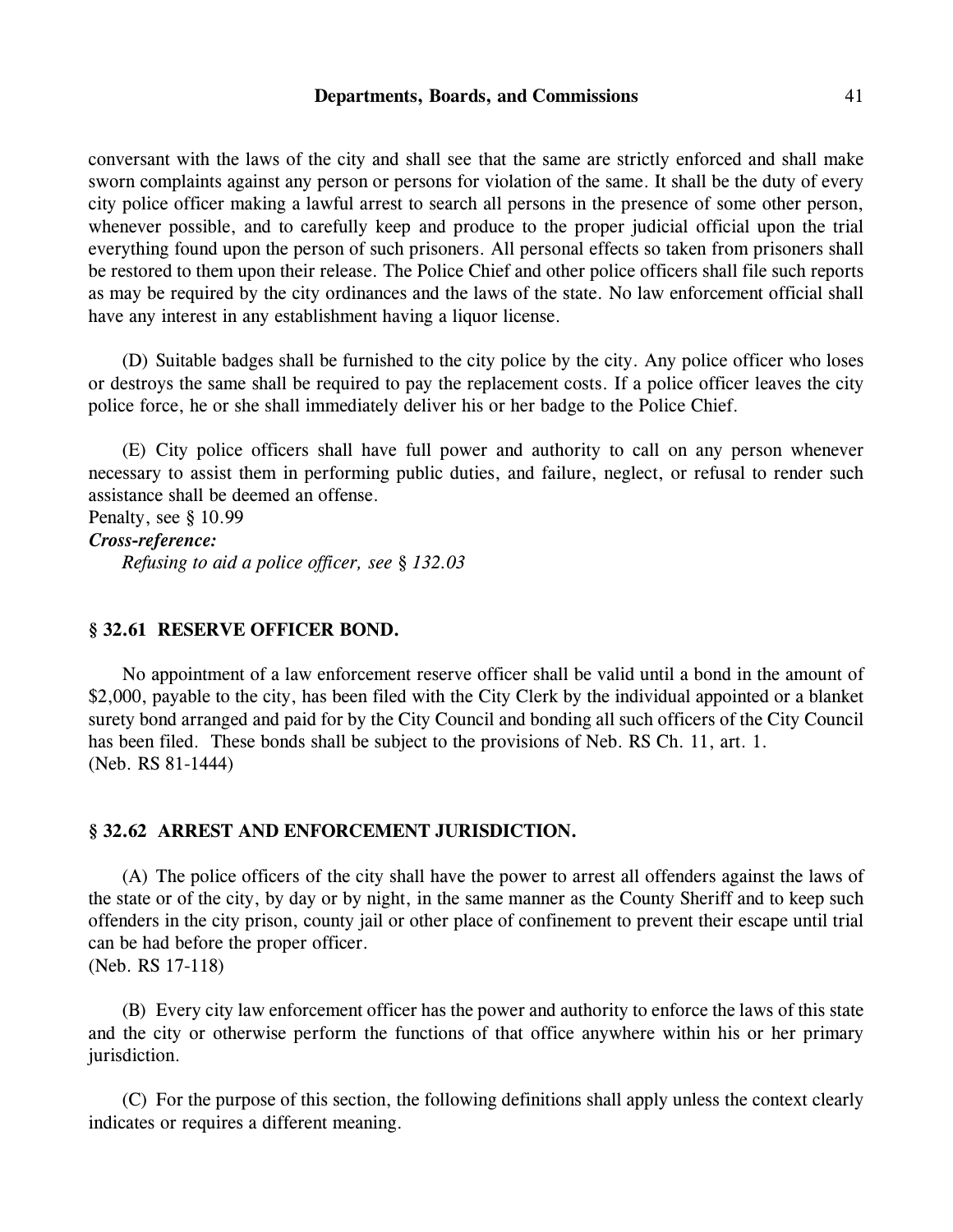# *LAW ENFORCEMENT OFFICER IN NEED OF ASSISTANCE.*

(a) A law enforcement officer whose life is in danger; or

(b) A law enforcement officer who needs assistance in making an arrest and the suspect:

(i) Will not be apprehended unless immediately arrested;

(ii) May cause injury to himself or herself or others or damage to property unless immediately arrested; or

(iii) May destroy or conceal evidence of the commission of a crime.

*PRIMARY JURISDICTION.* The geographic area within territorial limits of the city.

(D) Any city law enforcement officer who is within this state, but beyond his or her primary jurisdiction, has the power and authority to enforce the laws of this state or any legal ordinance of any city or incorporated village or otherwise perform the functions of his or her office, including the authority to arrest and detain suspects, as if enforcing the laws or performing the functions within his or her primary jurisdiction in the following cases:

(1) Any city law enforcement officer, if in a fresh attempt to apprehend a person suspected of committing a felony, may follow that person into any other jurisdiction in this state and there arrest and detain that person and return that person to the officer's primary jurisdiction;

(2) Any city law enforcement officer, if in a fresh attempt to apprehend a person suspected of committing a misdemeanor or a traffic infraction, may follow that person anywhere in an area within 25 miles of the boundaries of the officer's primary jurisdiction and there arrest and detain that person and return that person to the officer's primary jurisdiction;

(3) Any city law enforcement officer has this enforcement and arrest and detention authority when responding to a call in which a local, state, or federal law enforcement officer is in need of assistance; and

(4) If the city, under the provisions of the Interlocal Cooperation Act or the Joint Public Agency Act, enters into a contract with any other city or county for law enforcement services or joint law enforcement services, law enforcement personnel may have this enforcement authority within the jurisdiction of each of the participating political subdivisions if provided for in the agreement. Unless otherwise provided in the agreement, the city shall provide liability insurance coverage for its own law enforcement personnel as provided in Neb. RS 13-1802.

(E) When probable cause exists to believe that a person is operating or in the actual physical control of any motor vehicle, motorboat, personal watercraft, or aircraft while under the influence of alcoholic liquor or of any drug or otherwise in violation of Neb. RS 28-1465, 28-1466, 28-1472, 37-1254.01,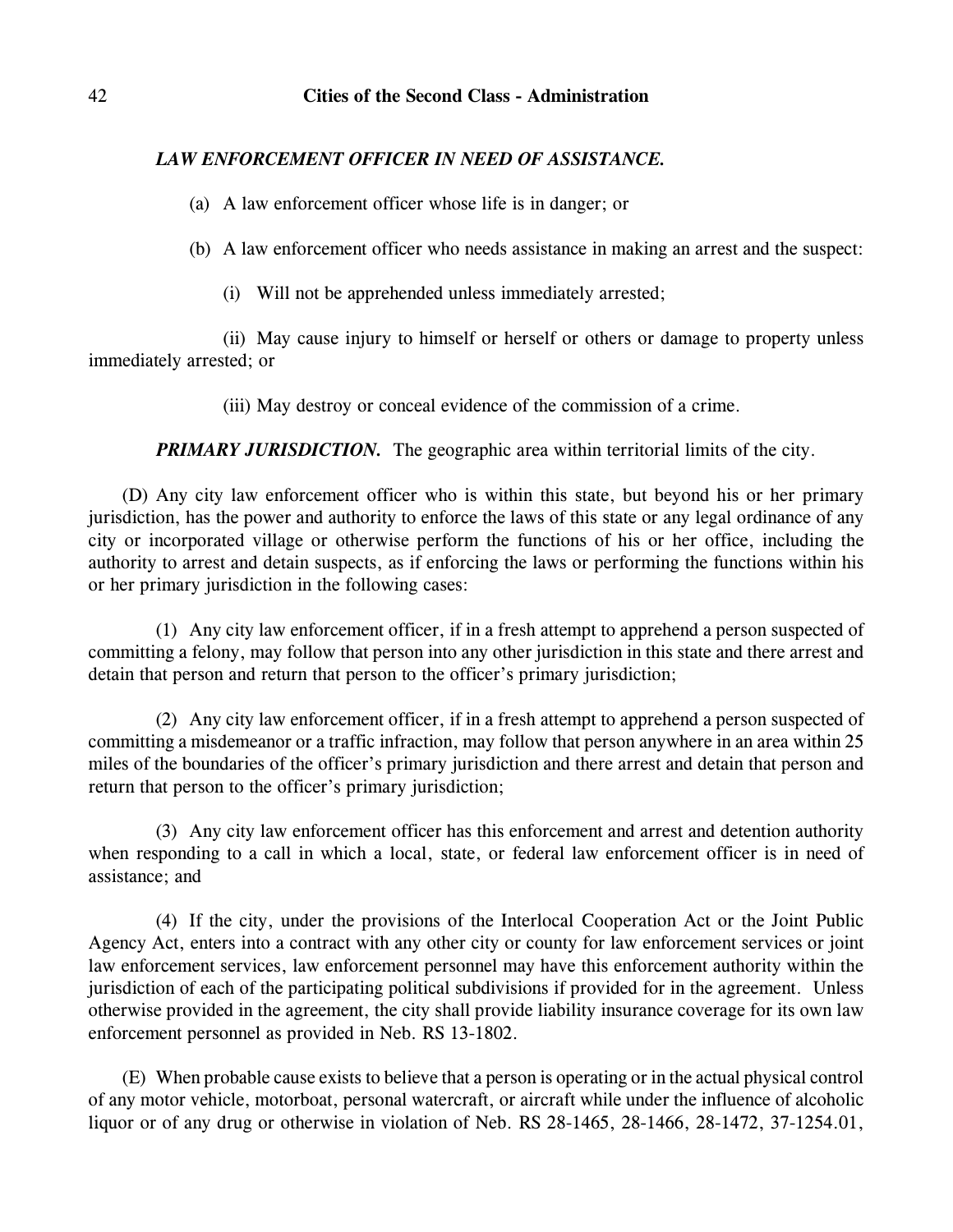37-1254.02, 60-4,163, 60-4,164, 60-6,196, 60-6,197, 60-6,211.01, or 60-6,211.02, a city law enforcement officer has the power and authority to do any of the following or any combination thereof:

(1) Transport that person to a facility outside of the law enforcement officer's primary jurisdiction for appropriate chemical testing of the person;

(2) Administer outside of the law enforcement officer's primary jurisdiction any post-arrest test advisement to the person; or

(3) With respect to that person, perform other procedures or functions outside of the law enforcement officer's primary jurisdiction which are directly and solely related to enforcing the laws that concern a person operating or being in the actual physical control of any motor vehicle, motorboat, or aircraft while under the influence of alcoholic liquor or of any other drug or otherwise in violation of Neb. RS 28-1465, 28-1466, 28-1472, 37-1254.01, 37-1254.02, 60-4,163, 60-4,164, 60-6,196, 60-6,197, 60-6,211.01, or 60-6,211.02. (Neb. RS 29-215)

(F) If city law enforcement personnel are rendering aid in their law enforcement capacity outside the limits of the city in the event of disaster, emergency, or civil defense emergency or in connection with any program of practice or training for a disaster, emergency, or civil defense emergency when that program is conducted or participated in by the Nebraska Emergency Management Agency or with any other related training program, the law enforcement personnel have the power and authority to enforce the laws of this state or any legal ordinances or resolutions of the local government where they are rendering aid or otherwise perform the functions of their office, including the authority to arrest and detain suspects, as if enforcing the laws or performing the functions within their primary jurisdiction. The city shall self-insure or contract for insurance against any liability for personal injuries or property damage that may be incurred by it or by its personnel as the result of any movement made pursuant to this division.

(Neb. RS 81-829.65)

# **§ 32.63 OFFICERS; DISCIPLINE OR REMOVAL FROM DUTY.**

(A) (1) The City Council shall by ordinance adopt rules and regulations governing the removal or discipline of any police officer, including the Chief of Police. The ordinance shall include a procedure for making application for an appeal, specifications on the period of time within which such application shall be made, and provisions on the manner in which the appeals hearing shall be conducted.

(2) Both the police officer and the individual imposing the disciplinary action shall have the right at the hearing to be heard and to present evidence to the Council for its consideration.

(3) Not later than 30 days following the adjournment of the meeting at which the hearing was held, the Council shall vote to uphold, reverse, or modify the removal or disciplinary action. The failure of the Council to act within 30 days or the failure of a majority of the elected Councilmembers to vote to reverse or modify the removal or disciplinary action shall be construed as a vote to uphold the removal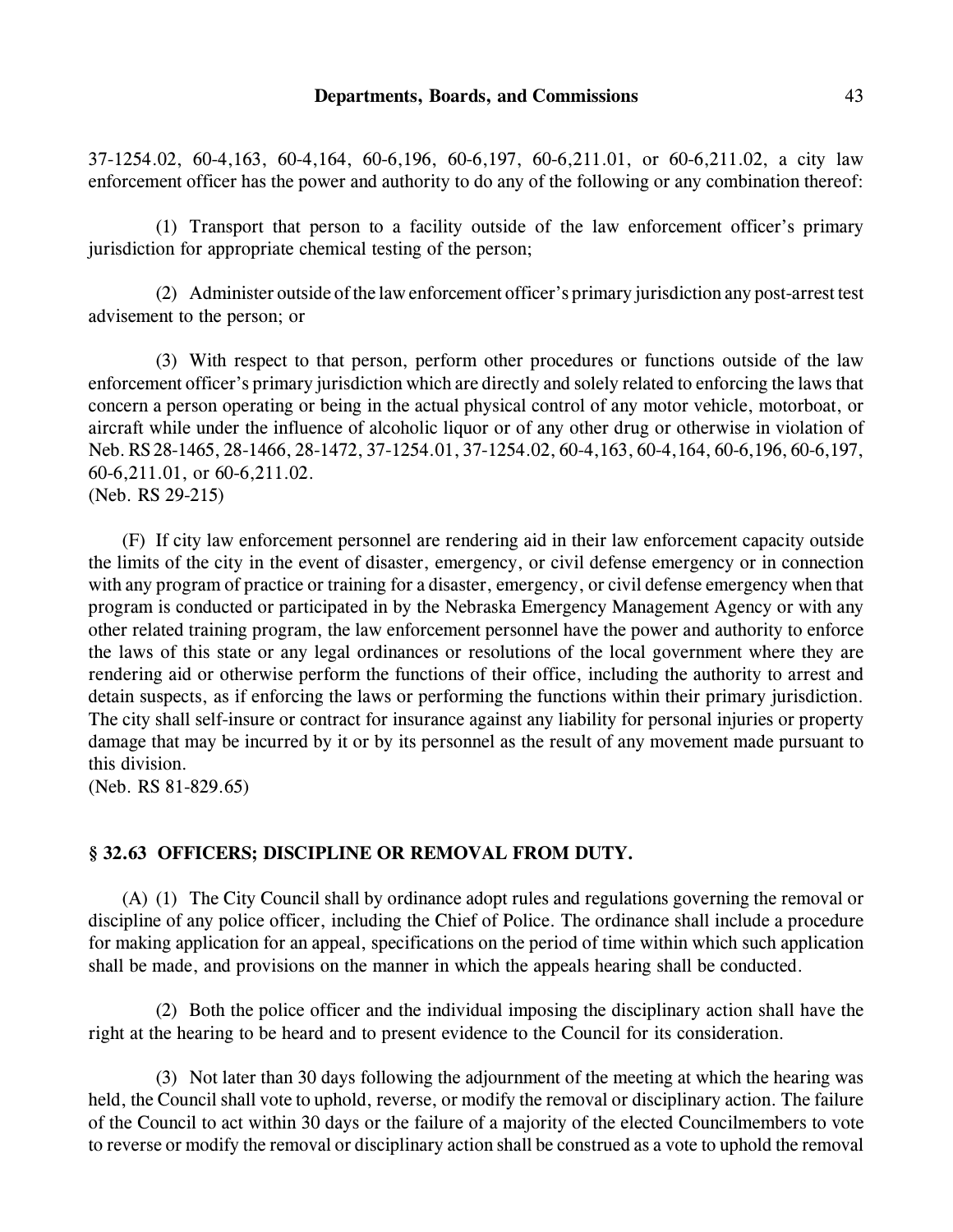## 44 **Cities of the Second Class - Administration**

or disciplinary action. The decision of the Council shall be based upon its determination that, under the facts and evidence presented at the hearing, the challenged removal or disciplinary action was necessary for the proper management and the effective operation of the Police Department in the performance of its duties under the statutes of the state.

(4) Nothing in this section shall be construed to prevent the preemptory suspension or immediate removal from duty of an officer by the appropriate authority, pending the hearing authorized by this division, in cases of gross misconduct, neglect of duty, or disobedience of orders. (Neb. RS 17-107)

(B) (1) Except as provided otherwise in an ordinance adopted by the Council, the procedures specified in this division (B) shall constitute the rules and regulations required by Neb. RS 17-107.

(2) No police officer, including the Chief of Police, shall be disciplined, suspended, demoted, removed, or discharged except upon written notice stating the reasons for such disciplinary action, suspension, demotion, removal, or discharge. Such notice shall also contain a statement informing the police officer of his or her right to a hearing before the City Council.

(3) Any police officer so disciplined, suspended, demoted, removed, or discharged may, within 10 days after being notified of such disciplinary action, suspension, demotion, removal, or discharge, file with the City Clerk a written demand for a hearing before the City Council. The Council shall set the matter for hearing not less than 10 nor more than 20 days after the filing of the written demand for a hearing. The Council shall give the police officer written notice of the hearing not less than 7 days prior to the hearing.

- (4) At the hearing, the police officer shall have the right to:
	- (a) Respond in person to the charges and to present witnesses and documentary evidence;
	- (b) Confront and cross-examine available adverse witnesses; and
	- (c) To be represented by counsel.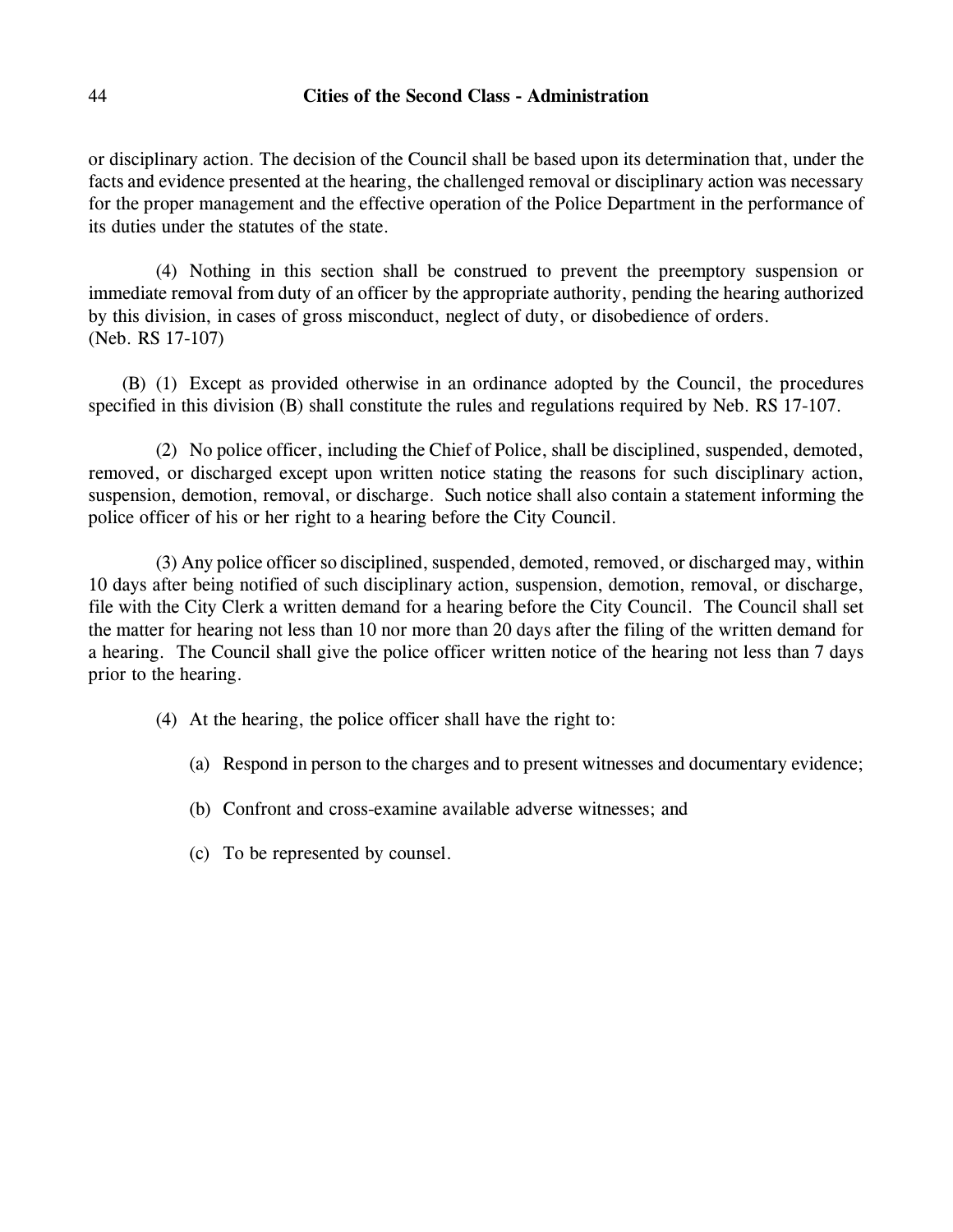# **CHAPTER 33: GENERAL PROVISIONS**

## Section

# *Meetings*

- 33.01 Definitions
- 33.02 Open to public; notice; agenda
- 33.03 Notice to news media
- 33.04 Council meetings; when; quorum; votes
- 33.05 Emergency meetings
- 33.06 Attendance other than in person
- 33.07 Closed sessions
- 33.08 Prohibited acts; exempt events
- 33.09 Public participation
- 33.10 City Council; order of business
- 33.11 Votes
- 33.12 City Council; parliamentary procedure
- 33.13 Minutes
- 33.14 Change in office

# *Bonds and Oaths*

- 33.30 Bonds; requirements
- 33.31 Oath of office; city officials

# *Compensation; Conflicts of Interest*

- 33.45 Compensation; how fixed; limitations
- 33.46 Conflict of interest involving contracts

## *Notices*

33.60 Publication of notices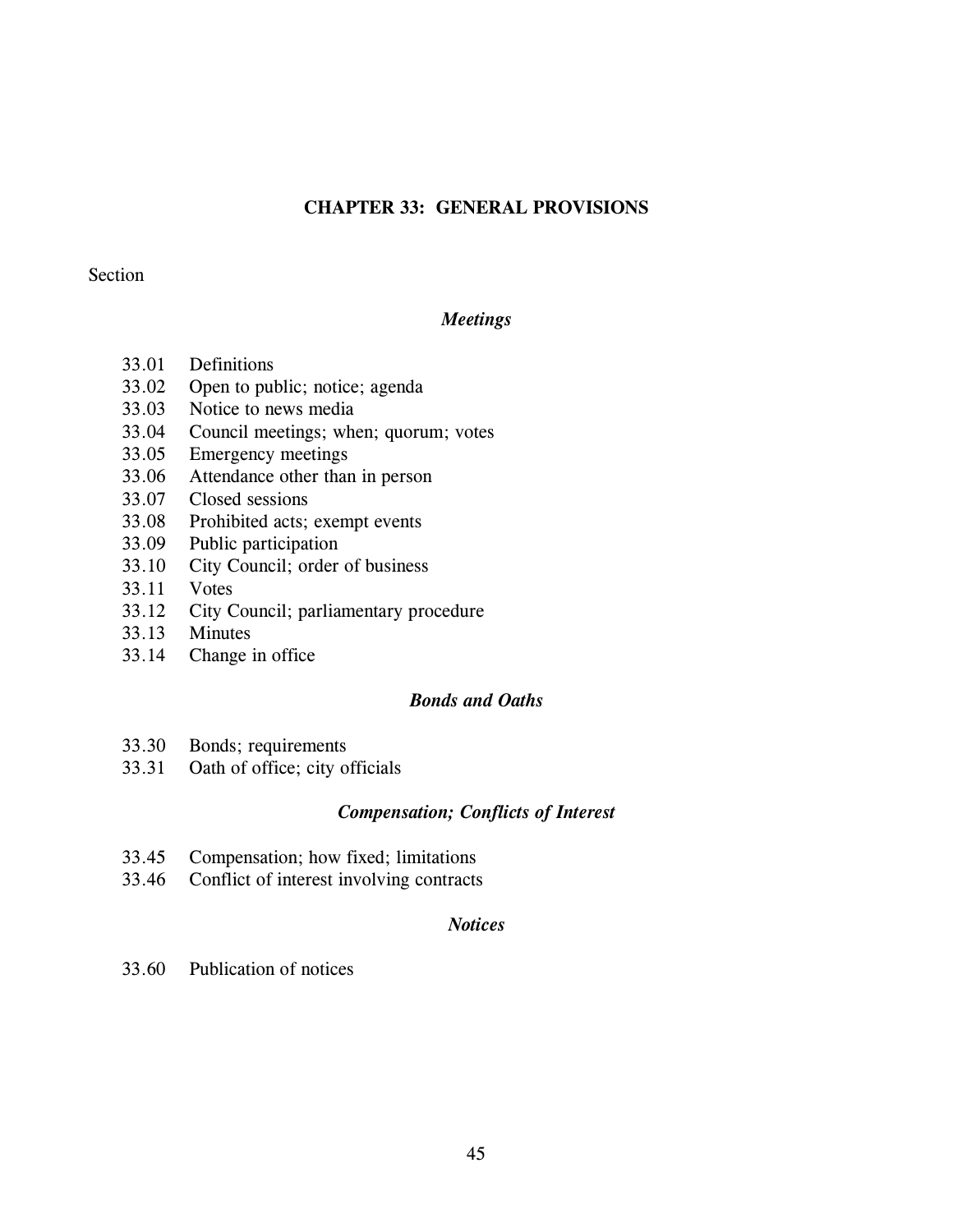#### *MEETINGS*

## **§ 33.01 DEFINITIONS.**

For the purpose of this subchapter, the following definitions shall apply unless the context clearly indicates or requires a different meaning.

*MEETING.* All regular, special, or called meetings, formal or informal, of a public body for the purposes of briefing, discussion of public business, formation of tentative policy, or the taking of any action.

## *PUBLIC BODY.*

(1) (a) The City Council;

(b) All independent boards, commissions, bureaus, committees, councils, subunits, or any other bodies created by the Constitution of Nebraska, statute, ordinance, or otherwise pursuant to law; and

(c) Advisory committees of the bodies listed above.

(2) *PUBLIC BODY* does not include subcommittees of such bodies unless a quorum of the public body attends a subcommittee meeting or unless the subcommittees are holding hearings, making policy, or taking formal action on behalf of their parent body. (Neb. RS 84-1409)

## **§ 33.02 OPEN TO PUBLIC; NOTICE; AGENDA.**

(A) The formation of public policy is public business and may not be conducted in secret. Every meeting of a public body shall be open to the public in order that citizens may exercise their democratic privilege of attending and speaking at meetings of public bodies, except as otherwise provided by the Constitution of Nebraska, federal statutes, and the Open Meetings Act. (Neb. RS 84-1408)

(B) Each public body shall give reasonable advance publicized notice of the time and place of each meeting by a method designated by the public body and recorded in its minutes. The notice shall be transmitted to all members of the public body and to the public. The notice shall contain an agenda of subjects known at the time of the publicized notice or a statement that the agenda, which shall be kept continually current, is readily available for public inspection at the office of the public body during normal business hours. Agenda items shall be sufficiently descriptive to give the public reasonable notice of the matters to be considered at the meeting. Except for items of an emergency nature, the agenda shall not be altered later than 24 hours before the scheduled commencement of the meeting or 48 hours before the scheduled commencement of a meeting of the City Council scheduled outside the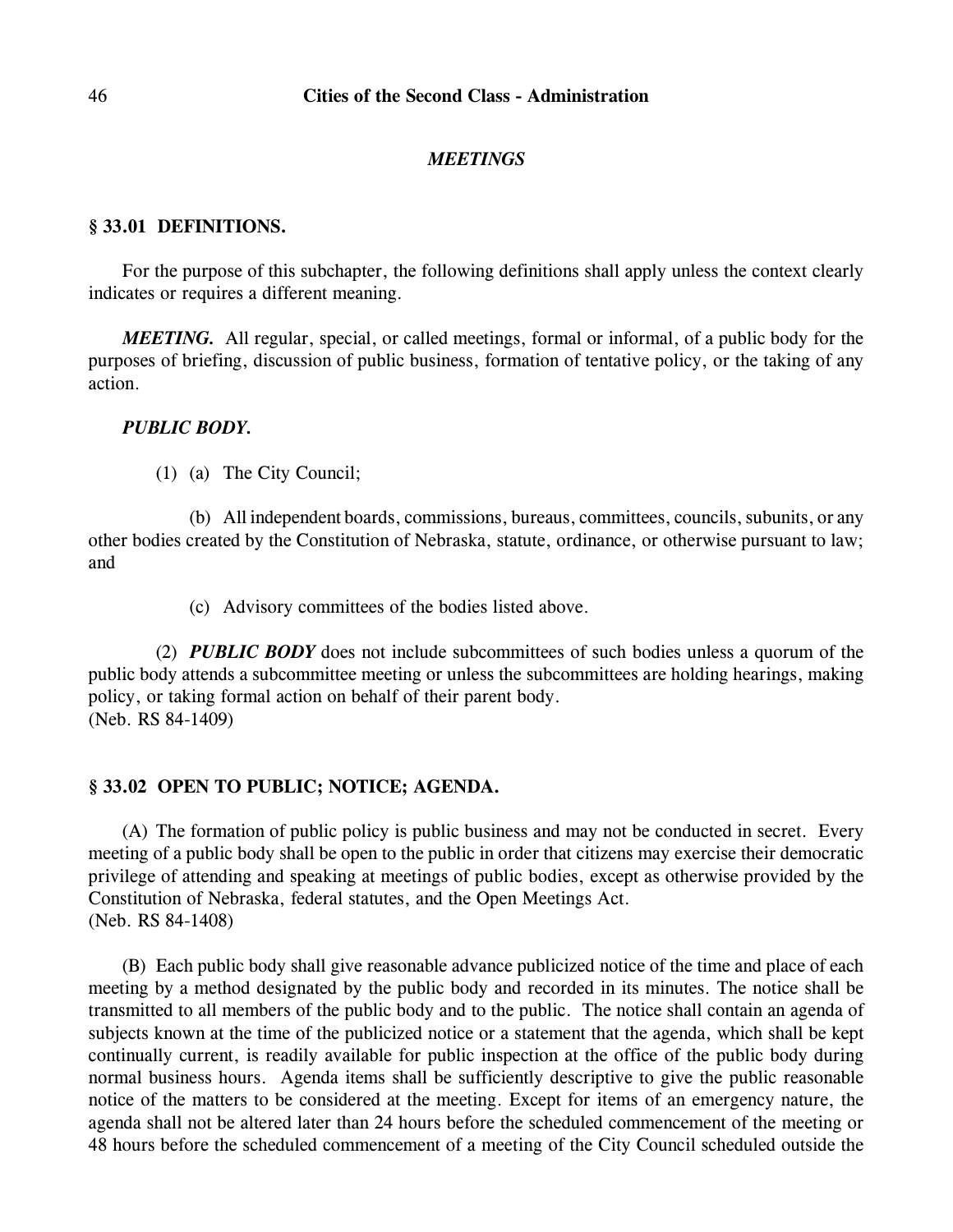corporate limits of the city. The public body shall have the right to modify the agenda to include items of an emergency nature only at such public meeting. (Neb. RS 84-1411)

## **§ 33.03 NOTICE TO NEWS MEDIA.**

The City Clerk, in the case of the City Council, and the secretary or other designee of each other public body shall maintain a list of the news media requesting notification of meetings and shall make reasonable efforts to provide advance notification to them of the time and place of each meeting and the subjects to be discussed at that meeting. (Neb. RS 84-1411)

### **§ 33.04 COUNCIL MEETINGS; WHEN; QUORUM; VOTES.**

(A) Regular meetings of the City Council shall be held at such times as the Council may provide by ordinance. A majority of all the members elected to the Council shall constitute a quorum for the transaction of any business, but a fewer number may adjourn from time to time and compel the attendance of absent members. Unless a greater vote is required by law, an affirmative vote of at least  $\frac{1}{2}$  of the elected members shall be required for the transaction of any business. (Neb. RS 17-105)

(B) (1) The Mayor or any 3 Councilmembers shall have power to call special meetings of the City Council, the object of which shall be submitted to the Council in writing; and the call and object, as well as the disposition thereof, shall be entered upon the journal by the City Clerk. (Neb. RS 17-106)

(2) On filing the call for a special meeting, the City Clerk shall notify the Mayor and Councilmembers of the special meeting, stating the time and purpose.

(C) Unless otherwise provided by the Council, on the request of any 2 members, whether a quorum is present or not, all absent members shall be sent for and compelled to attend.

(D) At the hour appointed for a meeting, the City Clerk shall proceed to call the roll of members and announce whether a quorum is present. If a quorum is present, the Council shall be called to order by the Mayor, if present, or if absent, by the President of the Council.

### **§ 33.05 EMERGENCY MEETINGS.**

When it is necessary to hold an emergency meeting without reasonable advance public notice, the nature of the emergency shall be stated in the minutes and any formal action taken in that meeting shall pertain only to the emergency. Such emergency meetings may be held by means of electronic or telecommunication equipment. The provisions of § 33.03 shall be complied with in conducting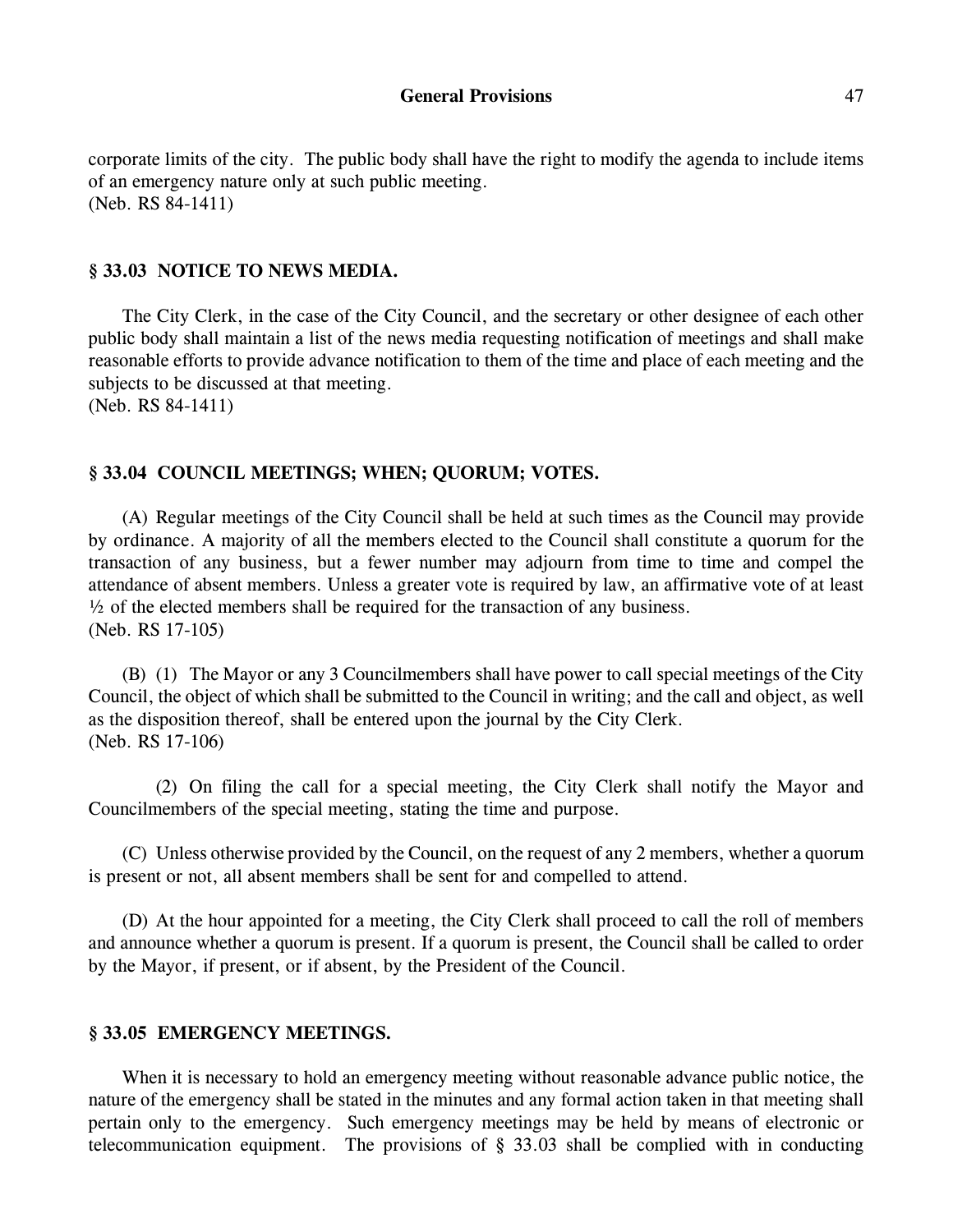emergency meetings. Complete minutes of such emergency meetings specifying the nature of the emergency and any formal action taken at the meeting shall be made available to the public by no later than the end of the next regular business day. (Neb. RS 84-1411)

# **§ 33.06 ATTENDANCE OTHER THAN IN PERSON.**

A public body may allow a member of the public or any other witness other than a member of the public body to appear before the public body by means of video or telecommunications equipment. (Neb. RS 84-1411)

## **§ 33.07 CLOSED SESSIONS.**

(A) (1) Any public body may hold a closed session by the affirmative vote of a majority of its voting members if a closed session is clearly necessary for the protection of the public interest or for the prevention of needless injury to the reputation of an individual and if that individual has not requested a public meeting. The subject matter and the reason necessitating the closed session shall be identified in the motion to close. Closed sessions may be held for, but shall not be limited to, such reasons as:

(a) Strategy sessions with respect to collective bargaining, real estate purchases, pending litigation, or litigation which is imminent as evidenced by communication of a claim or threat of litigation to or by the public body;

(b) Discussion regarding deployment of security personnel or devices;

(c) Investigative proceedings regarding allegations of criminal misconduct; or

(d) Evaluation of the job performance of a person when necessary to prevent needless injury to the reputation of a person and if that person has not requested a public meeting.

(2) Nothing in this section shall permit a closed meeting for discussion of the appointment or election of a new member to any public body.

(B) The vote to hold a closed session shall be taken in open session. The entire motion, the vote of each member on the question of holding a closed session, and the time when the closed session commenced and concluded shall be recorded in the minutes. If the motion to close passes, then the presiding officer immediately prior to the closed session shall restate on the record the limitation of the subject matter of the closed session. The public body holding such a closed session shall restrict its consideration of matters during the closed portions to only those purposes set forth in the motion to close as the reason for the closed session. The meeting shall be reconvened in open session before any formal action may be taken. For purposes of this section, formal action means a collective decision or a collective commitment or promise to make a decision on any question, motion, proposal, resolution, order, or ordinance or formation of a position or policy but shall not include negotiating guidance given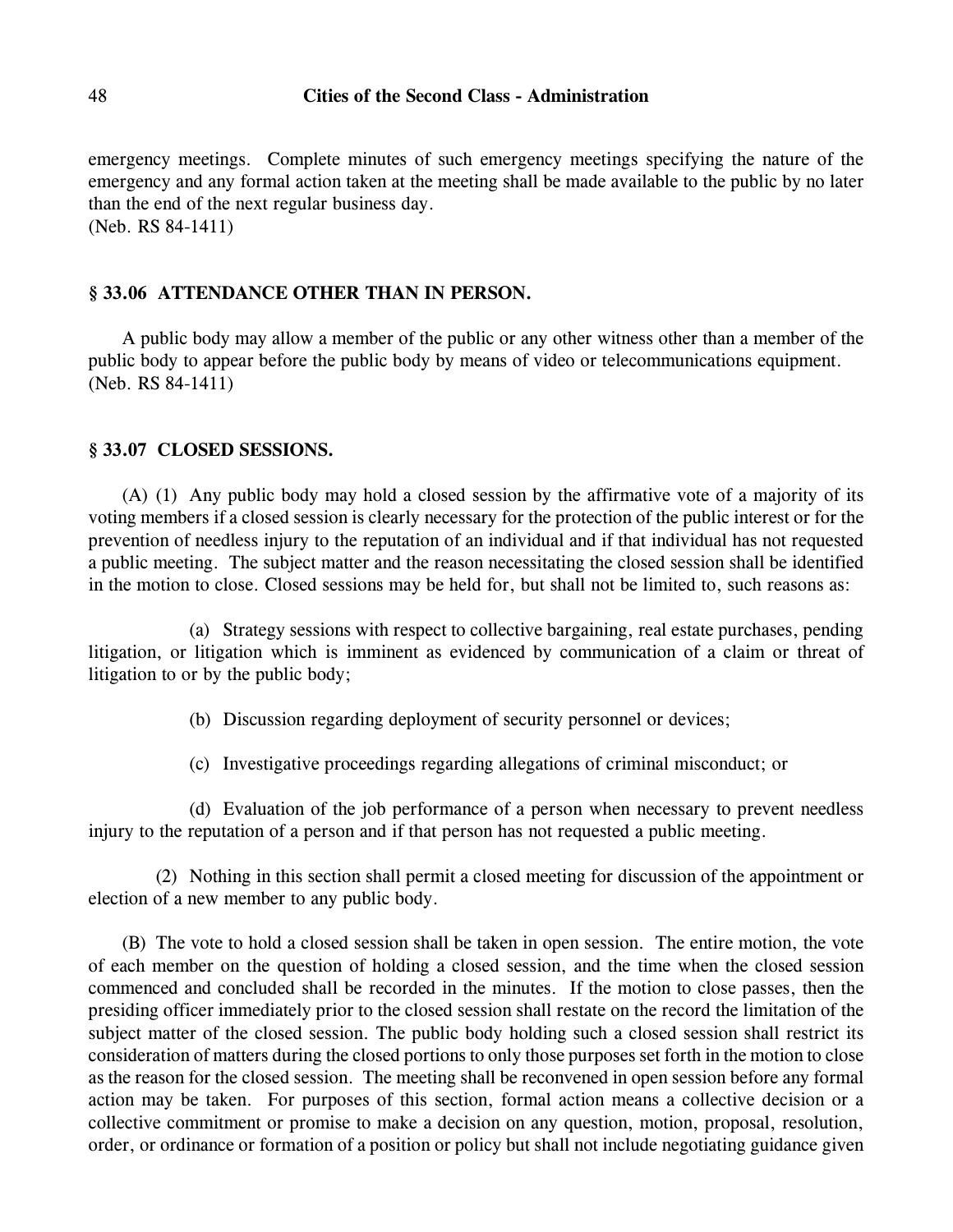by members of the public body to legal counsel or other negotiators in closed sessions authorized under division  $(A)(1)(a)$  of this section.

(C) Any member of any public body shall have the right to challenge the continuation of a closed session if the member determines that the session has exceeded the reason stated in the original motion to hold a closed session or if the member contends that the closed session is neither clearly necessary for the protection of the public interest or the prevention of needless injury to the reputation of an individual. Such challenge shall be overruled only by a majority vote of the members of the public body. The challenge and its disposition shall be recorded in the minutes.

(D) Nothing in this section shall be construed to require that any meeting be closed to the public. (Neb. RS 84-1410)

## **§ 33.08 PROHIBITED ACTS; EXEMPT EVENTS.**

(A) No person or public body shall fail to invite a portion of its members to a meeting, and no public body shall designate itself a subcommittee of the whole body for the purpose of circumventing this subchapter or the Open Meetings Act. No closed session, informal meeting, chance meeting, social gathering, email, fax, or electronic communication shall be used for the purpose of circumventing the requirements of this subchapter or the Act.

(B) This subchapter and the Act do not apply to chance meetings or to attendance at or travel to conventions or workshops of members of a public body at which there is no meeting of the body then intentionally convened, if there is no vote or other action taken regarding any matter over which the public body has supervision, control, jurisdiction, or advisory power. (Neb. RS 84-1410)

### **§ 33.09 PUBLIC PARTICIPATION.**

(A) Subject to this subchapter and the Open Meetings Act, the public has the right to attend and the right to speak at meetings of public bodies, and all or any part of a meeting of a public body, except for closed sessions called pursuant to § 33.07, may be videotaped, televised, photographed, broadcast, or recorded by any person in attendance by means of a tape recorder, camera, video equipment, or any other means of pictorial or sonic reproduction or in writing.

(B) It shall not be a violation of division (A) of this section for any public body to make and enforce reasonable rules and regulations regarding the conduct of persons attending, speaking at, videotaping, televising, photographing, broadcasting, or recording its meetings. A body may not be required to allow citizens to speak at each meeting, but it may not forbid public participation at all meetings.

(C) No public body shall require members of the public to identify themselves as a condition for admission to the meeting nor shall such body require that the name of any member of the public be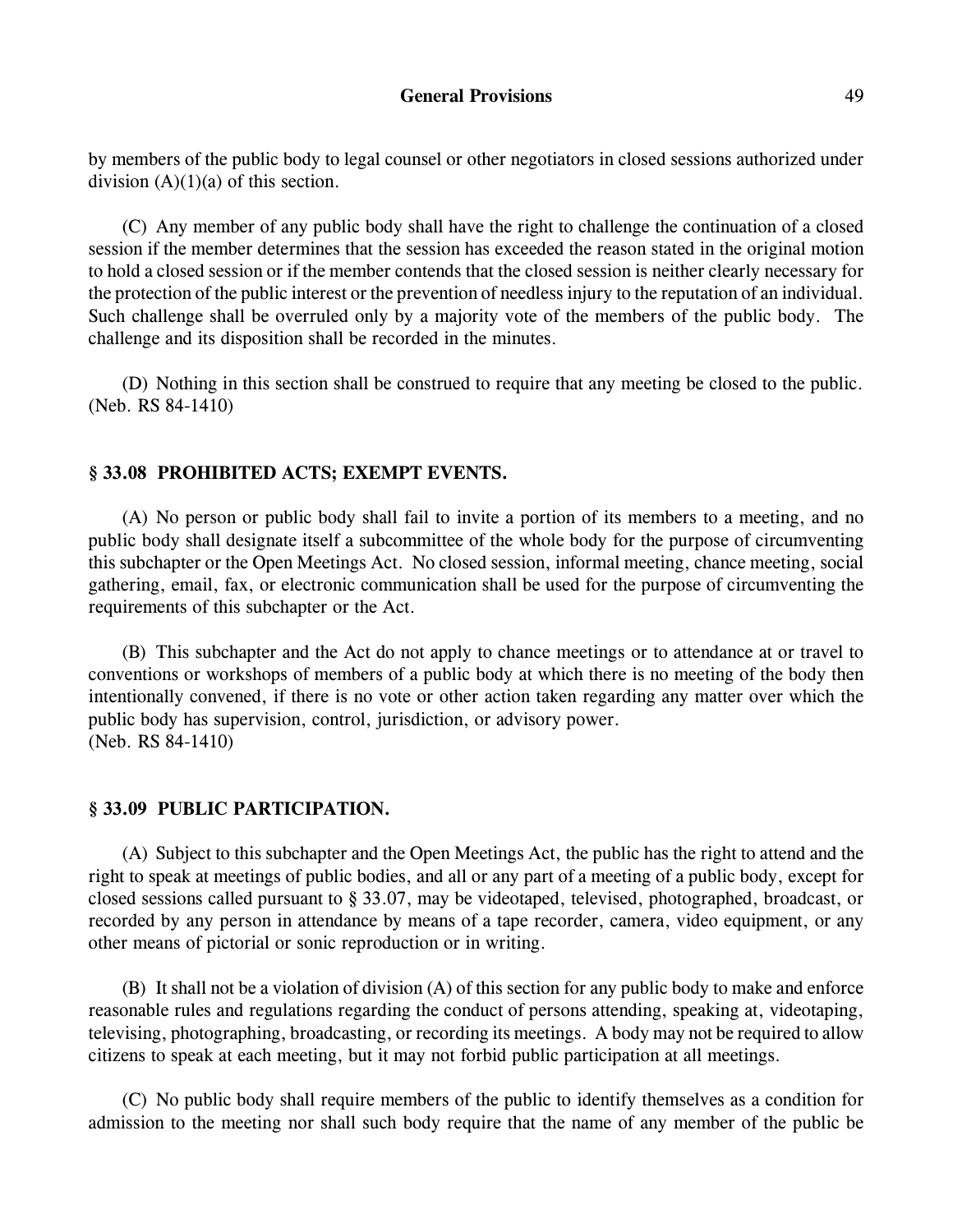placed on the agenda prior to such meeting in order to speak about items on the agenda. The body may require any member of the public desiring to address the body to identify himself or herself.

(D) No public body shall, for the purpose of circumventing this subchapter or the Open Meetings Act, hold a meeting in a place known by the body to be too small to accommodate the anticipated audience.

(E) No public body shall be deemed in violation of this section if it holds its meeting in its traditional meeting place which is located in this state.

(F) No public body shall be deemed in violation of this section if it holds a meeting outside of this state if, but only if, a member entity of the public body is located outside of this state and the other requirements of Neb. RS 84-1412 are met.

(G) The public body shall, upon request, make a reasonable effort to accommodate the public's right to hear the discussion and testimony presented at the meeting.

(H) Public bodies shall make available at the meeting, for examination and copying by members of the public, at least 1 copy of all reproducible written material to be discussed at an open meeting. Public bodies shall make available at least 1 current copy of the Open Meetings Act posted in the meeting room at a location accessible to members of the public. At the beginning of the meeting, the public shall be informed about the location of the posted information. (Neb. RS 84-1412)

# **§ 33.10 CITY COUNCIL; ORDER OF BUSINESS.**

Promptly at the hour set by law on the day of each regular meeting, the members of the City Council, the Mayor, the City Clerk, and such other city officials that may be required shall take their regular stations in the meeting place, and the business of the city shall be taken up for consideration and disposition in the manner prescribed by the official agenda on file at the office of the City Clerk.

# **§ 33.11 VOTES.**

(A) Any action taken on any question or motion duly moved and seconded shall be by roll call vote of the public body in open session, and the record shall state how each member voted, or if the member was absent or not voting. The requirements of a roll call or viva voce vote shall be satisfied by a city which utilizes an electronic voting device which allows the yeas and nays of each member of the City Council to be readily seen by the public.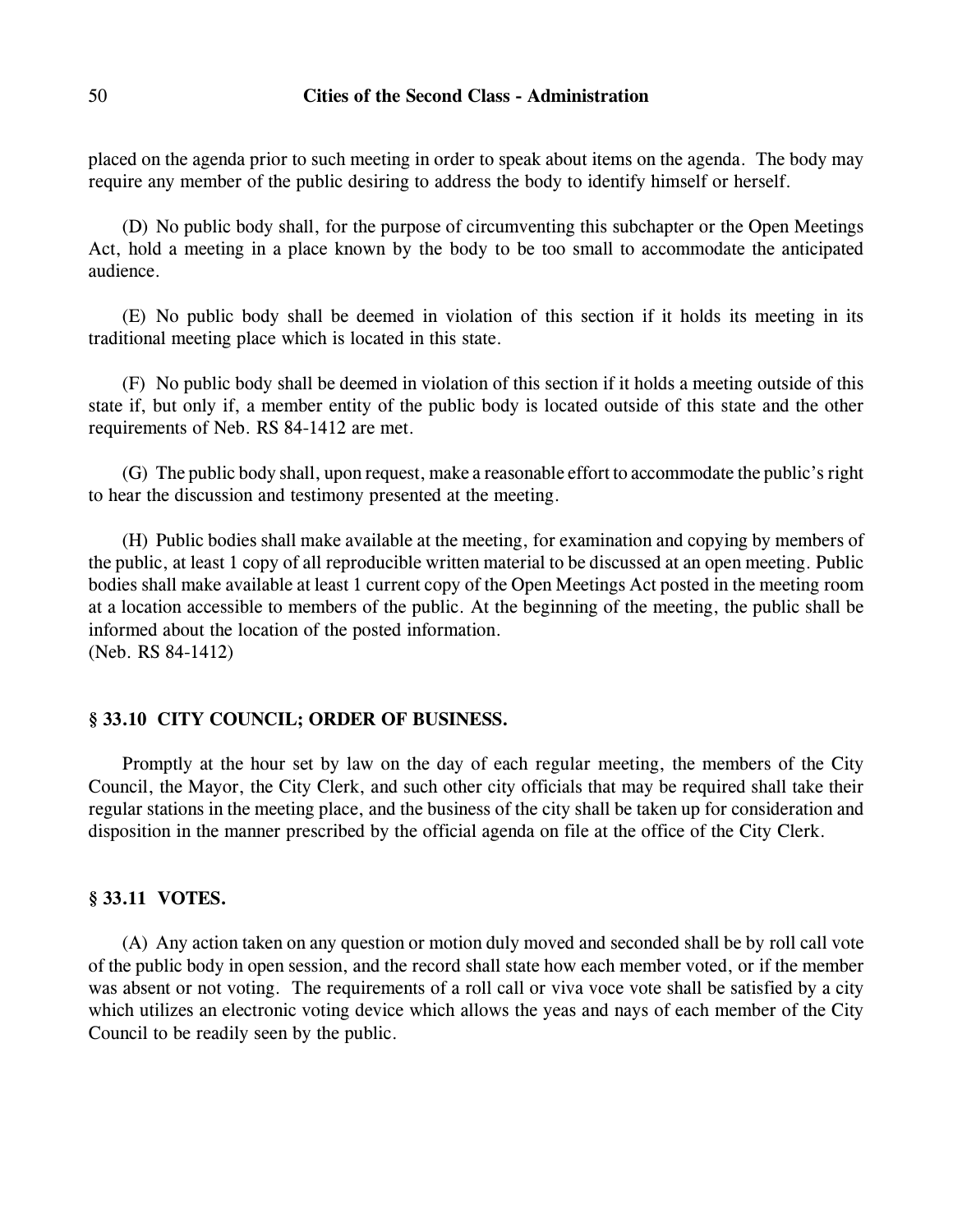#### General Provisions 51

(B) The vote to elect leadership within a public body may be taken by secret ballot, but the total number of votes for each candidate shall be recorded in the minutes. (Neb. RS 84-1413)

#### *Cross-reference:*

*City Council voting procedures, see §§ 30.49 and 33.04*

# **§ 33.12 CITY COUNCIL; PARLIAMENTARY PROCEDURE.**

Unless the City Council provides otherwise, the rules of parliamentary procedure specified in this section shall apply to meetings of the City Council. The Mayor shall preserve order during meetings of the City Council and shall decide all questions of order, subject to an appeal to the Council. When any person is called to order, he or she shall be seated until the point is decided. When the Mayor is putting the question, no person shall leave the meeting room. Every person present, previous to speaking, shall rise from his or her seat and address the presiding officer and while speaking shall confine his or her comments to the question. When 2 or more persons rise at once, the Mayor shall recognize the one who spoke first. All resolutions or motions shall be reduced to writing before being acted upon, if requested by the City Clerk or any member of the Council. Every member of the Council who is present when a question is voted upon shall cast his or her vote unless excused by a majority of the members of the Council present. No motion shall be put or debated unless seconded. When seconded, it shall be stated by the Mayor before being debatable. In all cases where a motion or resolution is entered on the minutes, the name of the member of the Council making the motion or resolution shall be entered also. After each vote, the "yeas" and "nays" shall be taken and entered in the minutes. Before the vote is actually taken, any resolution, motion, or proposed ordinance may be withdrawn from consideration by the sponsor with the consent of the member of the Council seconding the resolution, motion, or ordinance. When, in the consideration of an ordinance, different times or amounts are proposed, the question shall be put on the largest sum, or the longest time. A question to reconsider shall be in order when made by a member voting with the majority, but the motion to reconsider must be made before the expiration of the third regular meeting after the initial consideration of the question. When any question is under debate, no motion shall be made, entertained, or seconded except the previous question, a motion to table, and to adjourn. Each of those motions shall be decided without debate. Any of the rules of the Council for meetings may be suspended by a 2/3 vote of the members present. In all cases in which provisions are not made by these rules, Robert's Rules of Order is the authority by which the Council shall decide all procedural disputes that may arise.

### **§ 33.13 MINUTES.**

(A) Each public body shall keep minutes of all meetings showing the time, place, members present and absent, and the substance of all matters discussed.

(B) The minutes of all meetings and evidence and documentation received or disclosed in open session shall be public records and open to public inspection during normal business hours.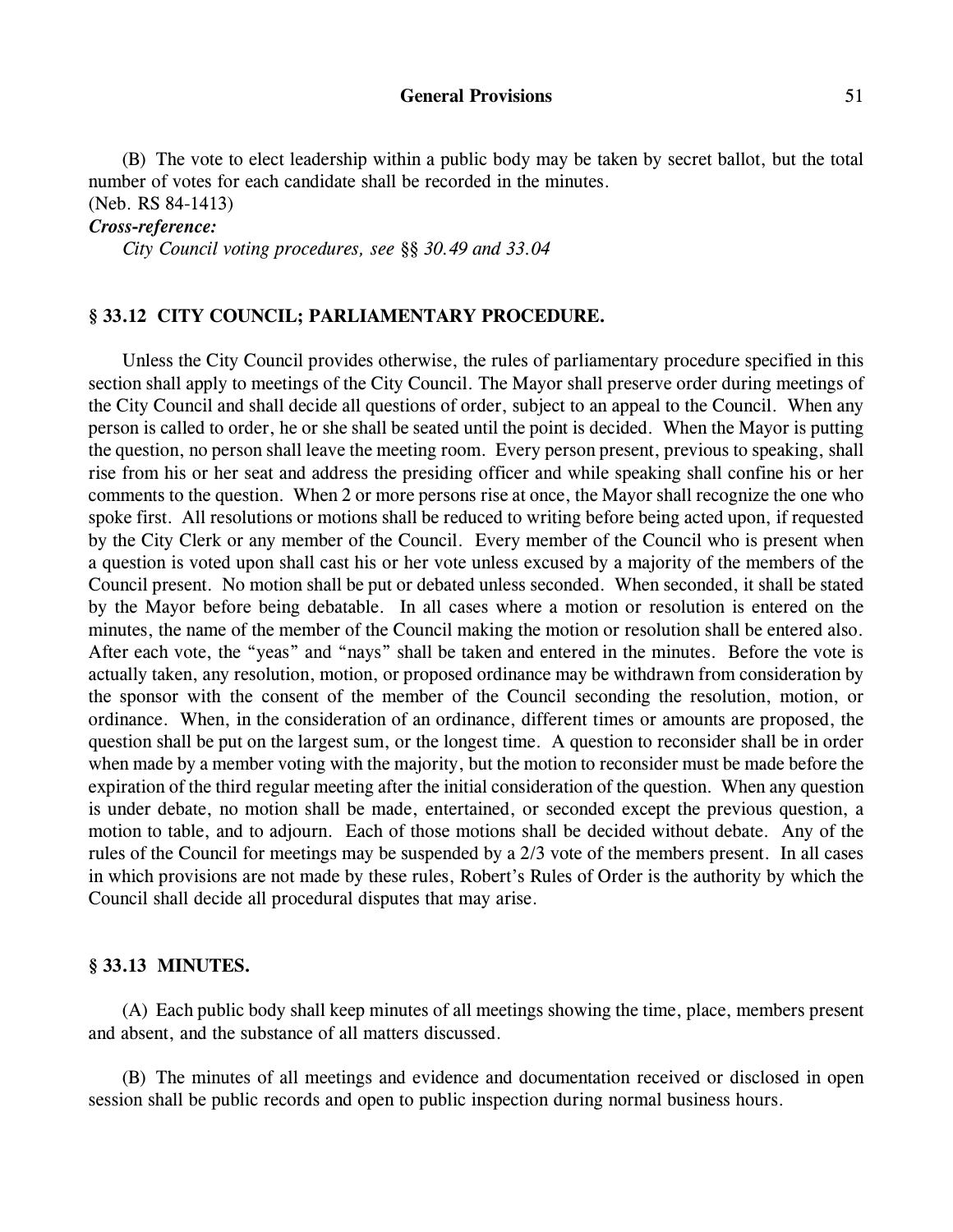(C) Minutes shall be written and available for inspection within 10 working days or prior to the next convened meeting, whichever occurs earlier, except that the city may have an additional 10 working days if the employee responsible for writing the minutes is absent due to a serious illness or emergency. (Neb. RS 84-1413)

### **§ 33.14 CHANGE IN OFFICE.**

(A) The Mayor and City Council shall meet at the time and place of the first regular meeting in December in each election year, and the outgoing officers and the outgoing members of the Council shall present their reports. Upon the outgoing Council having completed its business, the outgoing members of the Council shall surrender their offices to the incoming members, and the outgoing officers shall thereupon each surrender to their successors in office all property, records, papers, and moneys belonging to the same.

(B) The newly elected members of the Council and those continuing in office shall convene immediately after the prior Council adjourns and proceed to organize themselves for the ensuing year. The Mayor shall call the meeting to order. The Clerk shall report to the Council the names of all Councilmembers-elect who have qualified for their respective offices. The Council shall examine the credentials of its members and any other elective officers of the city to see that each has been duly and properly elected and to see that such oaths and bonds as are required have been given. The Clerk's report shall be spread upon the minutes of the meeting preceding the roll call.

(C) After ascertaining that all Councilmembers and officers are duly qualified and after the Clerk has called the roll, the Council shall elect a President of the Council. The Mayor shall nominate his or her candidates for appointive offices in which the terms of incumbents are expired and call for a vote on approval of the candidates. The Mayor shall then proceed with the regular order of business.

## *BONDS AND OATHS*

#### **§ 33.30 BONDS; REQUIREMENTS.**

(A) The city may enact ordinances or bylaws to require from all officers and servants, elected or appointed, bonds and security or evidence of equivalent insurance for the faithful performance of their duties. The city may pay the premium for such bonds or insurance coverage. (Neb. RS 17-604)

(B) (1) All official bonds of officers of the city shall be in form joint and several and made payable to the city in such penalty as the City Council may fix.

(2) In place of the individual bonds required to be furnished by municipal officers, a schedule, position, blanket bond or undertaking, or evidence of equivalent insurance may be given by municipal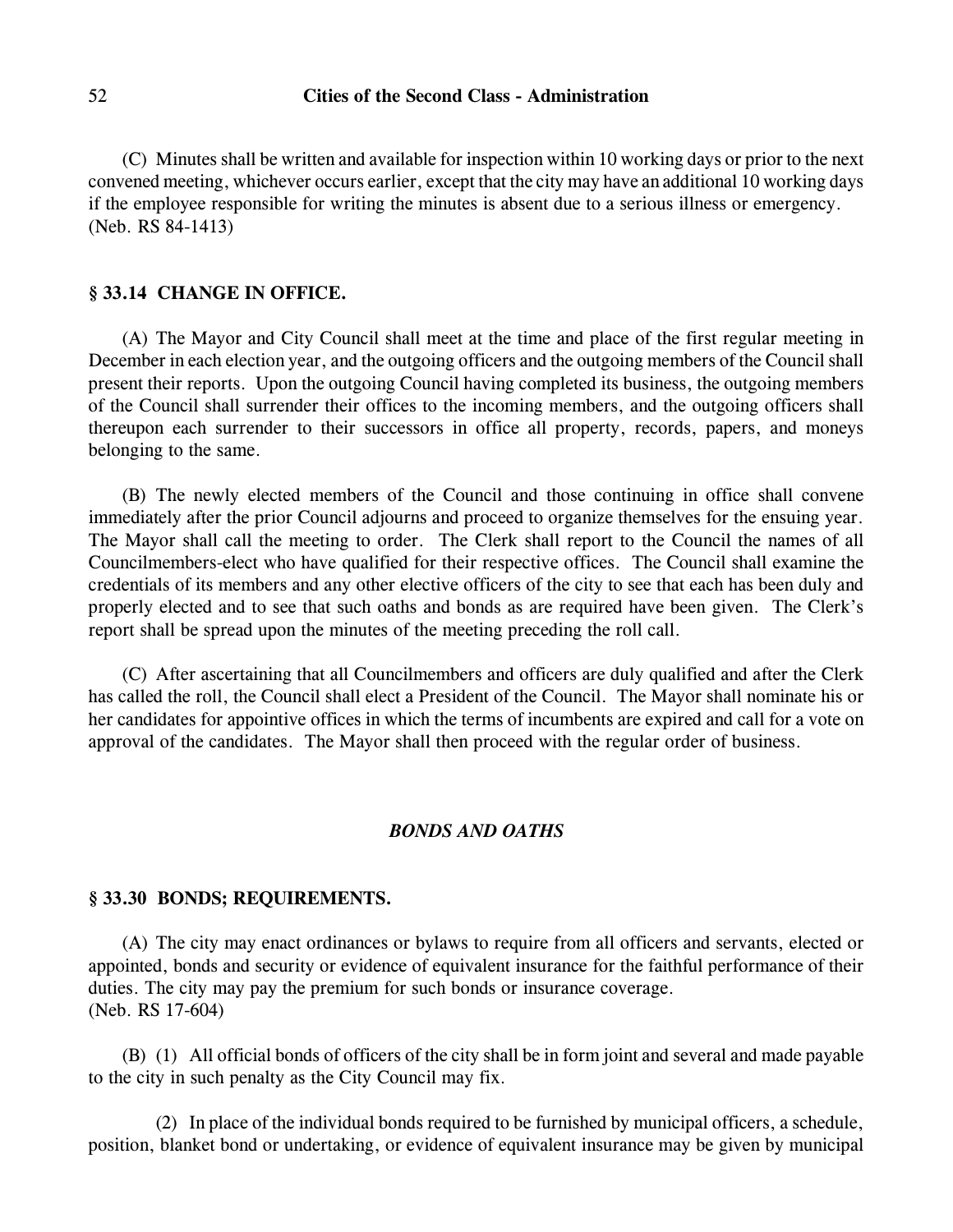# **General Provisions** 53

officers, or a single corporate surety fidelity, schedule, position, or blanket bond or undertaking, or evidence of insurance coverage covering all the officers, including officers required by law to furnish an individual bond or undertaking, may be furnished. The municipality may pay the premium for the bond or insurance coverage. The bond or insurance coverage shall be, at a minimum, an aggregate of the amounts fixed by law or by the City Council, and with such terms and conditions as may be required. (Neb. RS 11-104)

(3) The penalty amount on any bond shall not fall below the legal minimum, when one has been set by the state, for each particular official.

(C) (1) Official bonds, with the oath endorsed thereon, shall be filed in the City Clerk's office within the following time:

(a) Of all officers elected at any general election, following receipt of their election certificate and not later than ten days before the first Thursday after the first Tuesday in January next succeeding the election;

(b) Of all appointed officers, within 30 days after their appointment; and

(c) Of officers elected at any special election and city officers, within 30 days after the canvass of the votes of the election at which they were chosen.

(2) The filing of the bond with the oath endorsed thereon does not authorize a person to take any official action prior to the beginning of his or her term of office pursuant to Article XVII, section 5, of the Constitution of Nebraska. (Neb. RS 11-105)

(D) All official bonds of city officers shall be executed by the principal named in such bonds and by at least 2 sufficient sureties who shall be freeholders of the county in which such bonds are given, or any official bond of a city officer may be executed by the officer as principal and by a guaranty, surety, fidelity, or bonding company as surety, or by 2 or more such companies. Only such companies as are legally authorized to transact business in this state shall be eligible to suretyship on the bond of a city officer.

(Neb. RS 11-109)

(E) The City Clerk shall carefully record and preserve the bonds in his or her office and shall give certified copies thereof, when required, under the seal of his or her office, and shall be entitled to receive for the same the usual fee allowed by law for certified copies of records in other cases. (Neb. RS 11-110)

(F) (1) The approval of each official bond shall be endorsed upon such bond by the officer approving the same, and no bond shall be filed and recorded until so approved. (Neb. RS 11-111)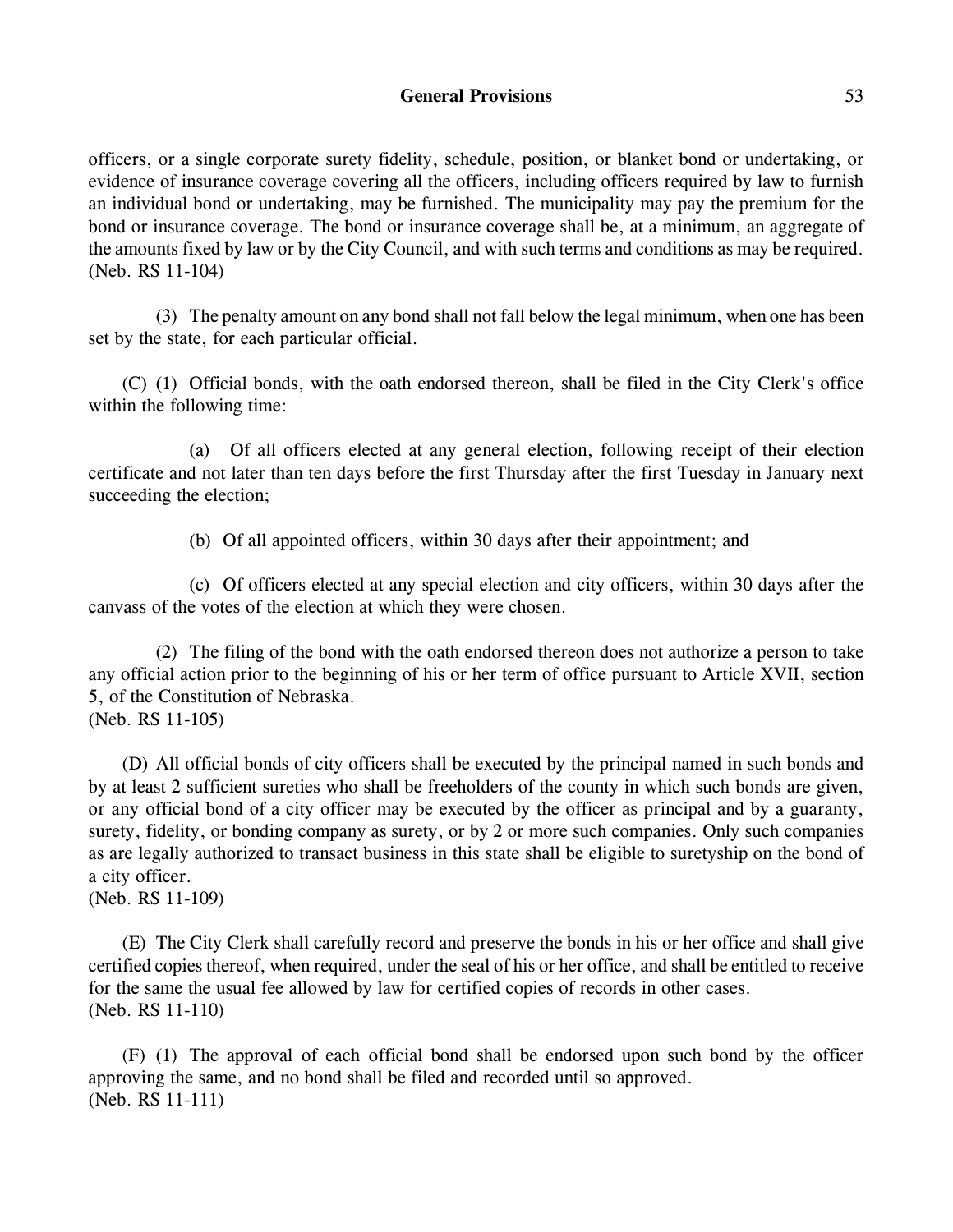## 54 **Cities of the Second Class - Administration**

(2) No bond shall be deemed to be given or complete until the approval of the City Council and all sureties are endorsed in writing on the instrument by the Mayor and City Clerk pursuant to the approval of the City Council.

(G) All official bonds shall obligate the principal and sureties for the faithful discharge of all duties required by law of such principal and shall inure to the benefit of any persons injured by a breach of the conditions of such bonds.

```
(Neb. RS 11-112)
```
(H) No official bond shall be rendered void by reason of any informality of irregularity in its execution or approval. (Neb. RS 11-113)

(I) No city official shall be taken as security on the bond of any administrator, executor, or other officer from whom by law bond is or may be required. (Neb. RS 11-114)

(J) If any person elected or appointed to any office neglects to have his or her official bond executed and approved as provided by law and filed for record within the time limited by this section, the City Clerk shall immediately issue an order to such person to show cause why he or she has failed to properly file such bond and why his or her office should not be declared vacant. If such person properly files the official bond within ten days of the issuance of the show cause order for appointed officials or before the date for taking office for elected officials, such filing shall be deemed to be in compliance with this section. If such person does not file the bond within ten days of the issuance of such order for appointed officials or before the date for taking office for elected officials and sufficient cause is not shown within that time, his or her office shall thereupon ipso facto become vacant and such vacancy shall thereupon immediately be filled by election or appointment as the law may direct in other cases of vacancy in the same office.

(Neb. RS 11-115)

(K) Any person appointed to fill a vacancy, before entering upon the duties of the office, must give a bond corresponding in substance and form with the bond required of the officer originally elected or appointed, as herein provided. (Neb. RS 11-116)

(L) When the incumbent of an office is reelected or reappointed, he or she shall qualify by taking the oath and giving the bond as above directed, but when such officer has had public funds or property in his or her control, his or her bond shall not be approved until he or she has produced and fully accounted for such funds and property. When it is ascertained that the incumbent of an office holds over by reason of the nonelection or nonappointment of a successor or of the neglect or refusal of the successor to qualify, he or she shall qualify anew within 10 days from the time at which his or her successor, if elected, should have qualified. (Neb. RS 11-117)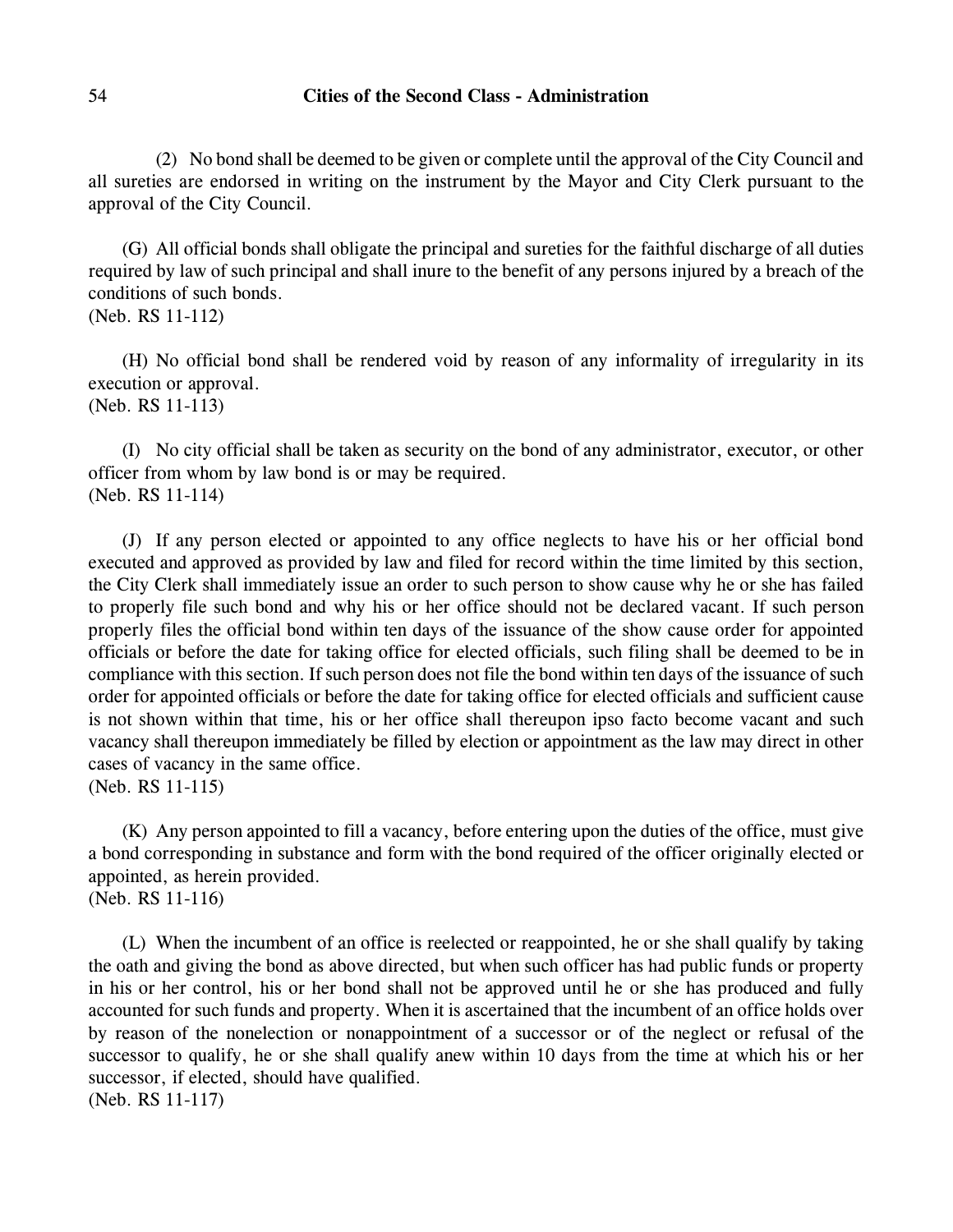#### **General Provisions** 55

(M) No person shall be surety for the same officer for more than 2 successive terms of the same office, but this provision shall not apply to incorporated surety companies. (Neb. RS 11-118)

(N) If the sureties on the official bond of any appointed officer of the city, in the opinion of the City Council, become insufficient, the Council may, by resolution, fix a reasonable time within which the officer may give a new bond or additional sureties as directed. If the officer fails, refuses, or neglects to give a new bond or additional sureties to the satisfaction and approval of the Council, the office shall, by such failure, refusal, or neglect, become vacant and it shall be the duty of the Council to appoint a competent and qualified person to fill the office.

# **§ 33.31 OATH OF OFFICE; CITY OFFICIALS.**

(A) All officials of the city, whether elected or appointed, except when a different oath is specifically provided herein, shall before entering upon their respective duties take and subscribe the following oath, which shall be endorsed upon their respective bonds:

"I, \_\_\_\_\_\_\_\_\_\_\_\_\_\_\_\_\_\_\_\_\_\_\_\_\_\_\_\_\_\_, do solemnly swear that I will support the Constitution of the United States and the Constitution of the State of Nebraska, against all enemies foreign and domestic; that I will bear true faith and allegiance to the same; that I take this obligation freely and without mental reservation or for the purpose of evasion; and that I will faithfully and impartially perform the duties of the office of \_\_\_\_\_\_\_\_\_\_\_\_\_\_\_\_\_\_\_\_, according to law and to the best of my ability. And I do further swear that I do not advocate nor am I a member of any political party or organization that advocates the overthrow of the government of the United States or of this state by force or violence; and that during such time as I am in this position I will not advocate nor become a member of any political party or organization that advocates the overthrow of the government of the United States or of this state by force or violence. So help me God."

(B) If any such officer is not required to give bond, the oath shall be filed with the City Clerk. (Neb. RS 11-101)

# *COMPENSATION; CONFLICTS OF INTEREST*

#### **§ 33.45 COMPENSATION; HOW FIXED; LIMITATIONS.**

(A) The officers and employees of the city shall receive such compensation as the Mayor and Council shall fix by ordinance. (Neb. RS 17-108)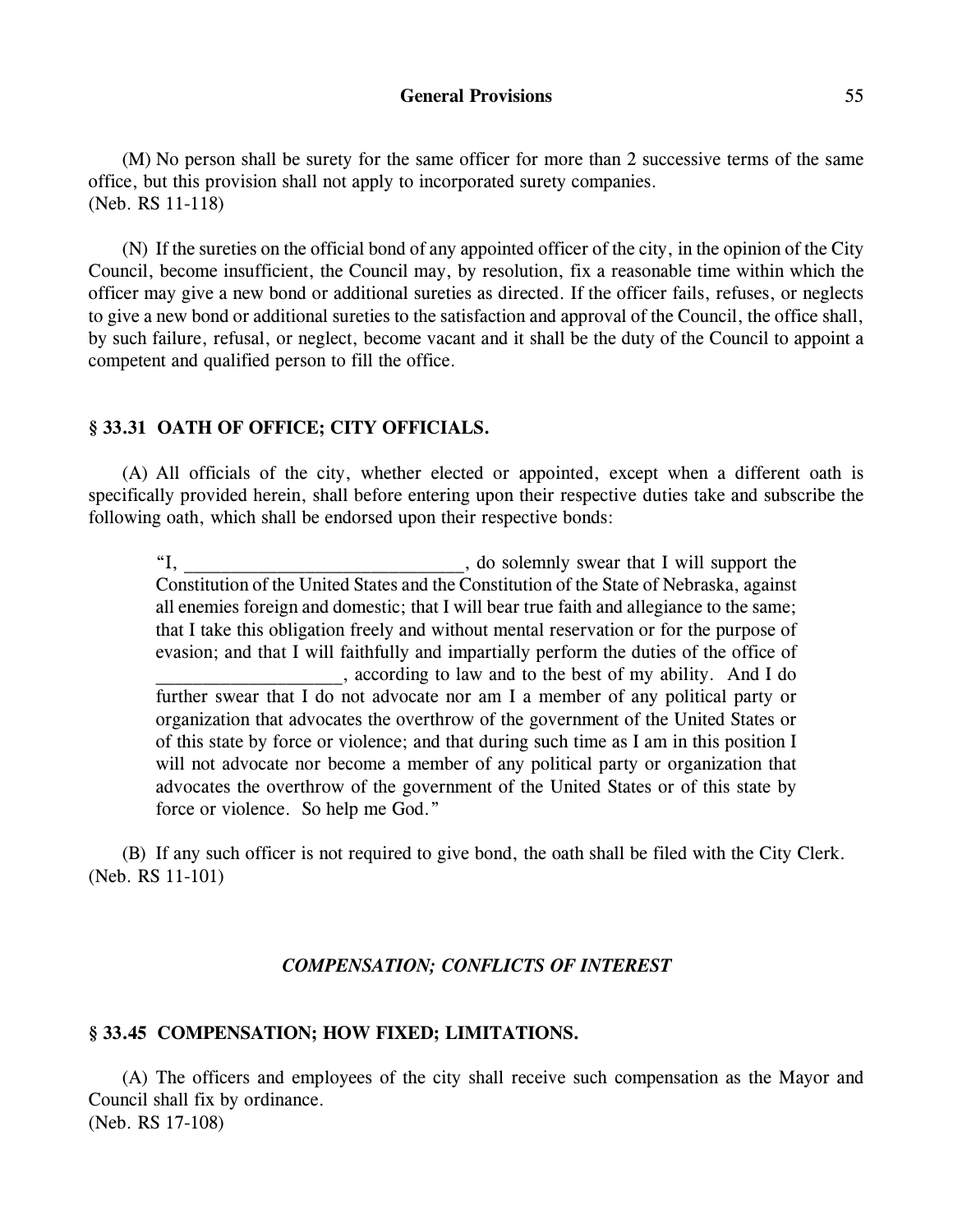(B) The city may enact ordinances or bylaws to regulate and prescribe the compensation of officers not provided for in state law. (Neb. RS 17-604)

(C) No officer shall receive any pay or perquisites from the city other than his or her salary. The City Council shall not pay or appropriate any money or other valuable thing to any person not an officer for the performance of any act, service, or duty, the doing or performance of which shall come within the proper scope of the duties of any officer of the city. (Neb. RS 17-611)

(D) The salary of any elective officer shall not be increased or diminished during the term for which he or she shall have been elected, except when there has been a combination and merger of offices as provided in § 31.03, except that when there are officers elected to the Council, or any other board or commission having more than one member and the terms of one or more members commence and end at different times, the compensation of all members of such council, board or commission may be increased or diminished at the beginning of the full term of any member thereof. No person who shall have resigned or vacated any office shall be eligible to the same during the time for which he or she was elected if during the same time the emoluments thereof were increased. (Neb. RS 17-612)

# **§ 33.46 CONFLICT OF INTEREST INVOLVING CONTRACTS.**

(A) For the purpose of this section, the following definitions shall apply unless the context clearly indicates or requires a different meaning.

# *BUSINESS ASSOCIATION.*

(a) A business:

1. In which the individual is a partner, limited liability company member, director, or officer; or

2. In which the individual or a member of the individual's immediate family is a stockholder of closed corporation stock worth \$1,000 or more at fair market value or which represents more than a 5% equity interest or is a stockholder of publicly traded stock worth \$10,000 or more at fair market value or which represents more than 10% equity interest.

(b) An individual who occupies a confidential professional relationship protected by law shall be exempt from this definition. This definition shall not apply to publicly traded stock under a trading account if the filer reports the name and address of the stockbroker. (Neb. RS 49-1408)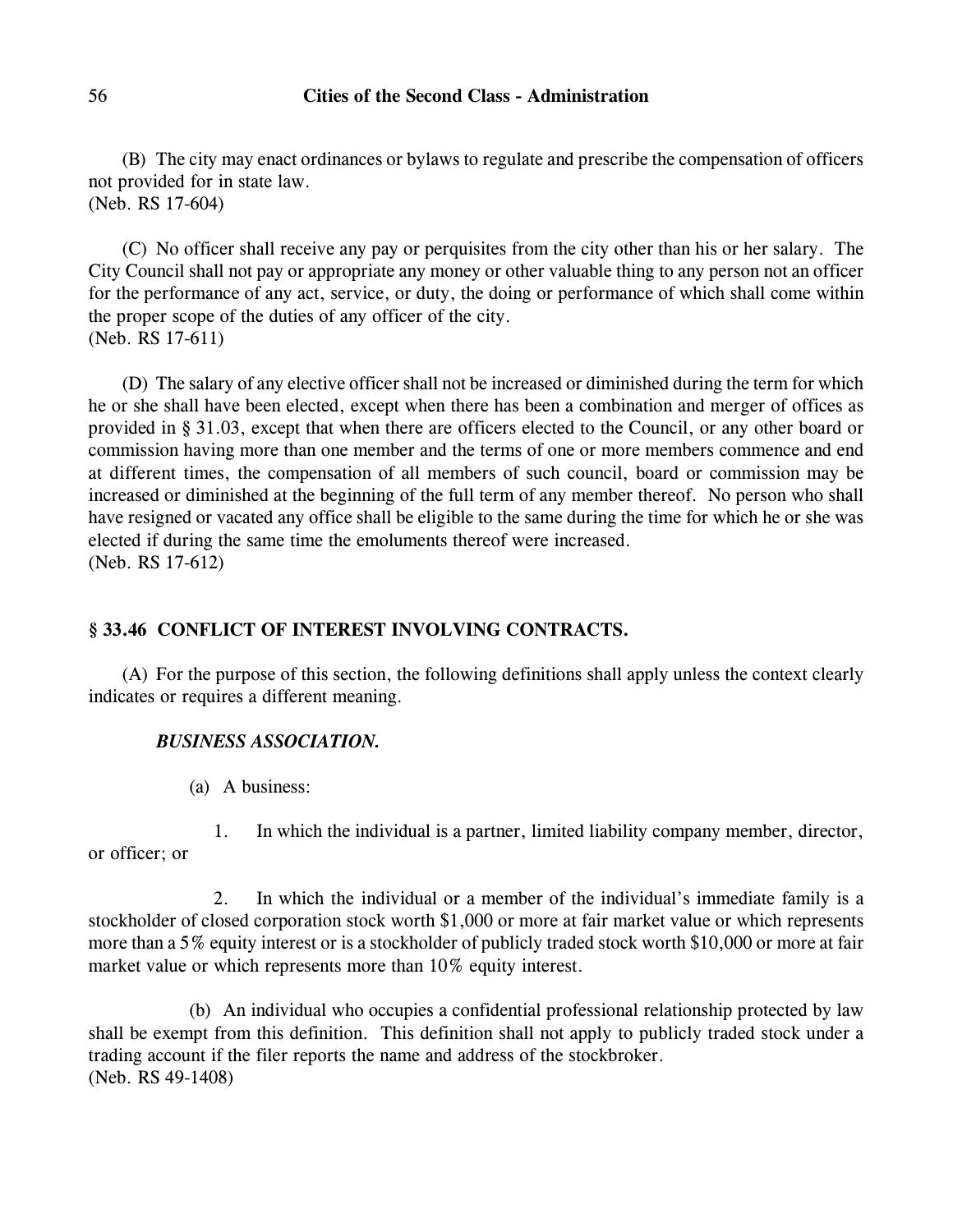# **General Provisions** 57

*IMMEDIATE FAMILY.* A child residing in an individual's household, a spouse of an individual, or an individual claimed by that individual or that individual's spouse as a dependent for federal income tax purposes. (Neb. RS 49-1425)

# *OFFICER.*

(a) Includes:

1. A member of any board or commission of the city which spends and administers its own funds, who is dealing with a contract made by such board or commission; or

2. Any elected city official.

(b) *OFFICER* does not mean volunteer firefighters or ambulance drivers with respect to their duties as firefighters or ambulance drivers.

(B) (1) Except as provided in Neb. RS 49-1499.04 or 70-624.04, no officer may have an interest in any contract to which his or her governing body, or anyone for its benefit, is a party. The existence of such an interest in any contract shall render the contract voidable by decree of a court of competent jurisdiction as to any person who entered into the contract or took assignment of the contract with actual knowledge of the prohibited conflict. An action to have a contract declared void under this section may be brought by the County Attorney, the governing body, or any resident within the jurisdiction of the governing body and shall be brought within 1 year after the contract is signed or assigned. The decree may provide for the reimbursement of any person for the reasonable value of all money, goods, material, labor, or services furnished under the contract, to the extent that the governing body has benefitted thereby.

(2) The prohibition in this division (B) shall apply only when the officer or his or her parent, spouse, or child:

(a) Has a business association with the business involved in the contract; or

(b) Will receive a direct pecuniary fee or commission as a result of the contract.

(C) Division (B) of this section does not apply if the contract is an agenda item approved at a meeting of the governing body and the interested officer:

(1) Makes a declaration on the record to the governing body responsible for approving the contract regarding the nature and extent of his or her interest prior to official consideration of the contract;

(2) Does not vote on the matters of granting the contract, making payments pursuant to the contract, or accepting performance of work under the contract, or similar matters relating to the contract, except that if the number of members of the governing body declaring an interest in the contract would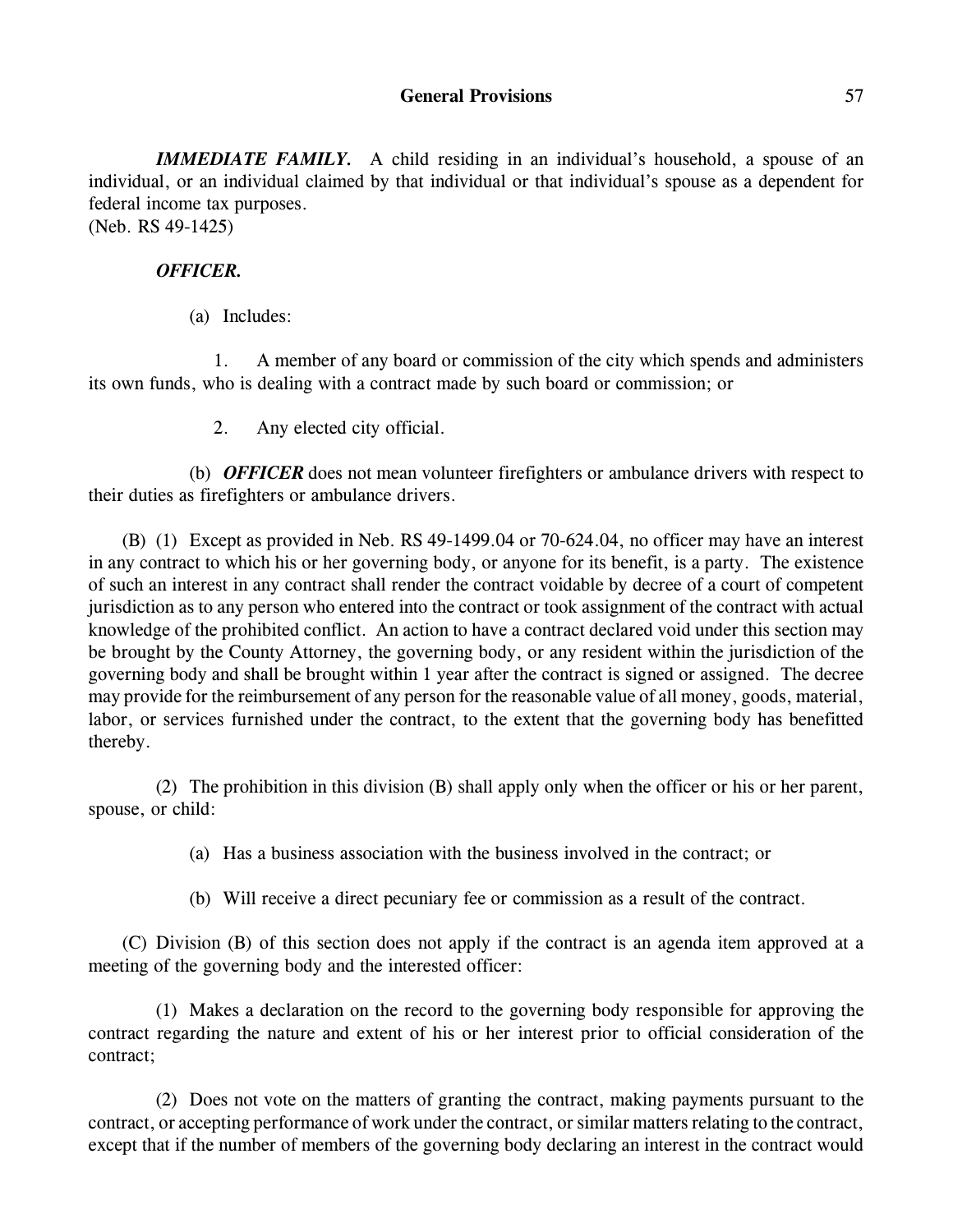prevent the body with all members present from securing a quorum on the issue, then all members may vote on the matters; and

(3) Does not act for the governing body which is a party to the contract as to inspection or performance under the contract in which he or she has an interest.

(D) An officer who has no business association with the business involved in the contract, or will not receive a direct pecuniary fee or commission as a result of the contract, shall not be deemed to have an interest within the meaning of this section.

(E) The receiving of deposits, cashing of checks, and buying and selling of warrants and bonds of indebtedness of any such governing body by a financial institution shall not be considered a contract for purposes of this section. The ownership of less than 5% of the outstanding shares of a corporation shall not constitute an interest within the meaning of this section.

(F) If an officer's parent, spouse, or child is an employee of the officer's governing body, the officer may vote on all issues of the contract which are generally applicable to all employees, or all employees within a classification, and do not single out his or her parent, spouse, or child for special action.

(G) Neb. RS 49-14,102 does not apply to contracts covered by this section. (Neb. RS 49-14,103.01)

(H) (1) The person charged with keeping records for the governing body shall maintain separately from other records a ledger containing the information listed in divisions  $(H)(1)(a)$  through  $(H)(1)(e)$  of this section about every contract entered into by the governing body in which an officer of the body has an interest and for which disclosure is made pursuant to division (C) of this section. This information shall be kept in the ledger for 5 years from the date of the officer's last day in office and shall include:

- (a) The names of the contracting parties;
- (b) The nature of the interest of the officer in question;
- (c) The date that the contract was approved by the governing body;
- (d) The amount of the contract; and
- (e) The basic terms of the contract.

(2) The information supplied relative to the contract shall be provided no later than 10 days after the contract has been signed by both parties. The ledger kept pursuant to this division (H) shall be available for public inspection during the normal working hours of the office in which it is kept. (Neb. RS 49-14,103.02)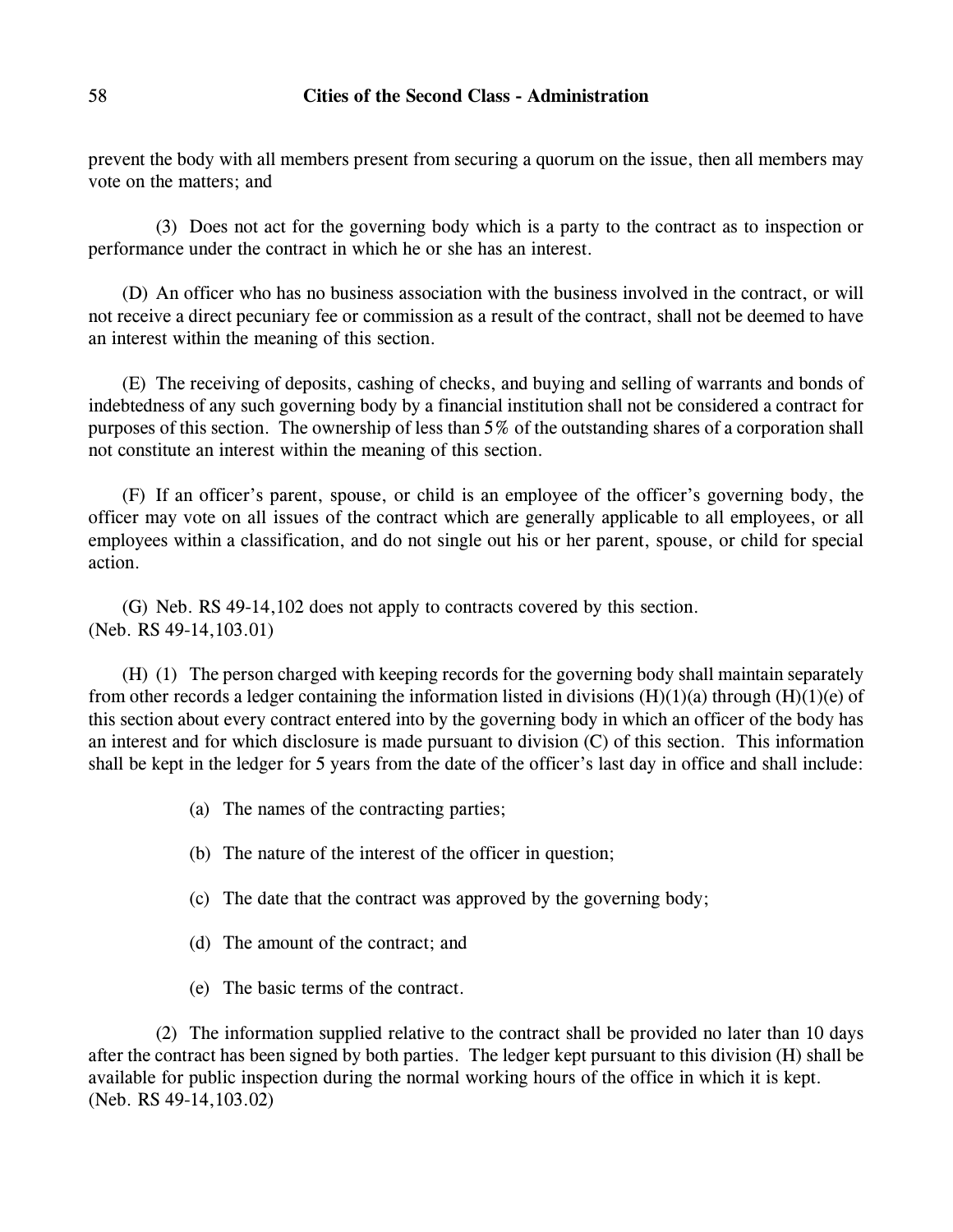## **General Provisions** 59

(I) An open account established for the benefit of any governing body with a business in which an officer has an interest shall be deemed a contract subject to this section. The statement required to be filed by division (H) of this section shall be filed within 10 days after the account is opened. Thereafter, the person charged with keeping records for the governing body shall maintain a running account of amounts purchased on the open account. Purchases made from petty cash or a petty cash fund shall not be subject to this section.

(Neb. RS 49-14,103.03)

(J) Notwithstanding divisions (A) through (I) of this section, the governing body may prohibit contracts over a specific dollar amount in which an officer of the governing body may have an interest. (Neb. RS 49-14,103.05)

(K) The governing body may exempt from divisions (A) through (I) of this section, contracts involving \$100 or less in which an officer of that body may have an interest. (Neb. RS 49-14,103.06)

#### *Statutory reference:*

*Other provisions on conflicts of interest, see Neb. RS 18-305 through 18-312 and 49-1499.03 through 49-14,103 Penalty for violation of restrictions on contracts, see Neb. RS 49-14,103.04*

### *NOTICES*

### **§ 33.60 NOTICES; PUBLICATION.**

If the city is required to publish a notice or advertisement in a legal newspaper in or of general circulation in the city, and if there is no legal newspaper in or of general circulation in the city, then the city shall publish such notice or advertisement in a legal newspaper in or of general circulation in the county in which the city is located. If there is no legal newspaper in or of general circulation in such county, then the city shall publish such notice or advertisement by posting a written or printed copy thereof in each of three public places in the city for the same period of time the city is required to publish the notice or advertisement in a legal newspaper.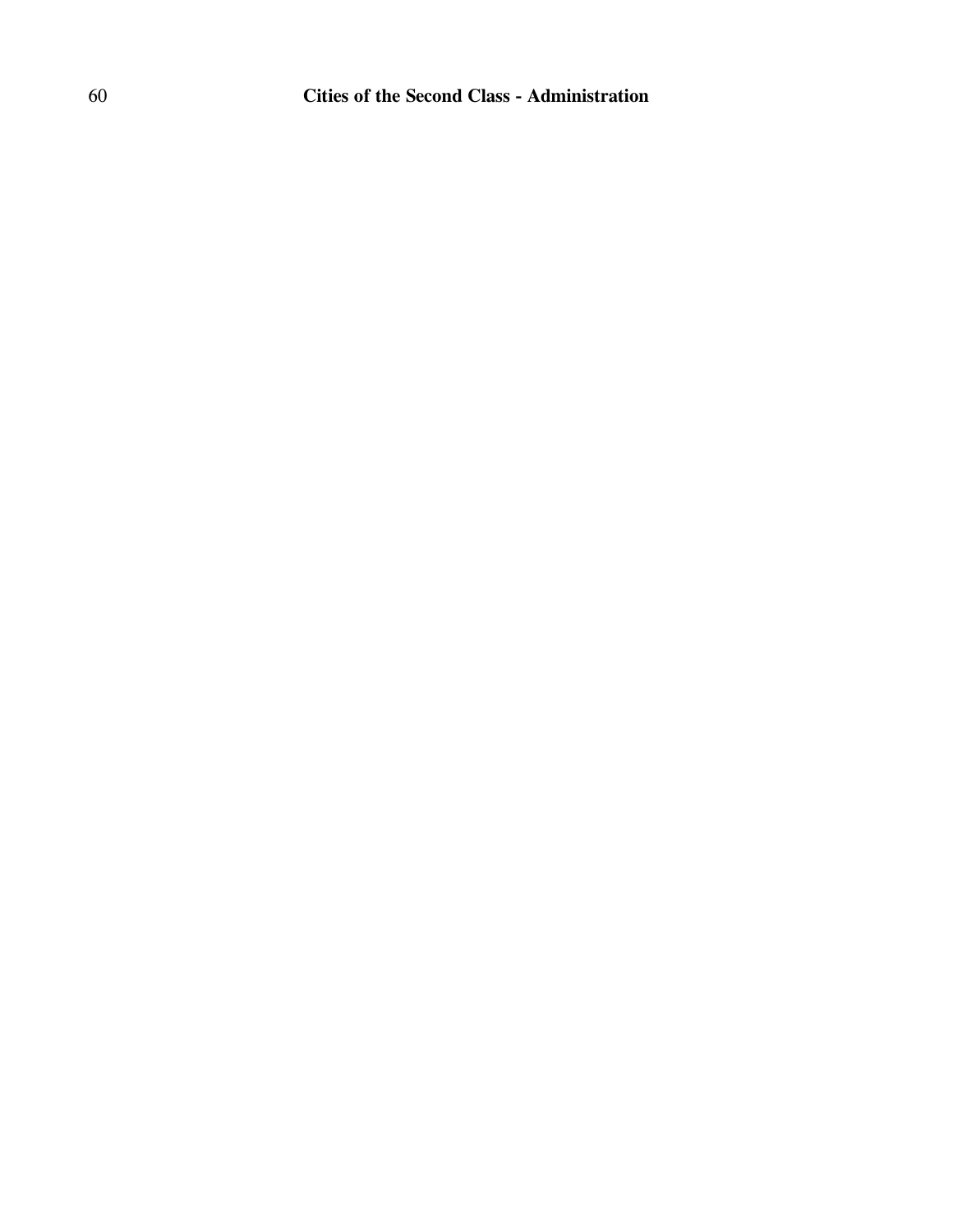# **CHAPTER 34: ELECTIONS**

#### Section

- 34.01 Generally
- 34.02 Notice
- 34.03 Registered voters; qualifications
- 34.04 Special elections
- 34.05 Election of officers; certifications required
- 34.06 Partisan ballot; when allowed; requirements
- 34.07 Candidate filing forms; deadlines; filing officer
- 34.08 Filing fee
- 34.09 Petition, write-in, and other candidates for general election ballot; procedures
- 34.10 Recall procedure
- 34.11 Exit polls

### *Statutory reference:*

*Election Act, see Neb. RS 32-101*

# **§ 34.01 GENERALLY.**

(A) All city issues and offices shall be combined on the statewide primary and general election ballots whenever possible. The issuance of separate ballots shall be avoided in a statewide election if city offices or issues can reasonably be combined with the nonpartisan ballot and state law does not require otherwise. All city elections involving the election of officers shall be held in accordance with the Election Act and in conjunction with the statewide primary or general election. (Neb. RS 32-556)

(B) When the city holds an election in conjunction with the statewide primary or general election, the election shall be held as provided in the Election Act. Any other election held by the city shall be held as provided in the Election Act unless otherwise provided by the charter, code, or bylaws of the city.

(Neb. RS 32-404)

### **§ 34.02 NOTICE.**

The notice of election required to be published by the Election Commissioner or County Clerk pursuant to Neb. RS 32-802 shall serve as the notice requirement for all city elections which are held in conjunction with the statewide primary or general election.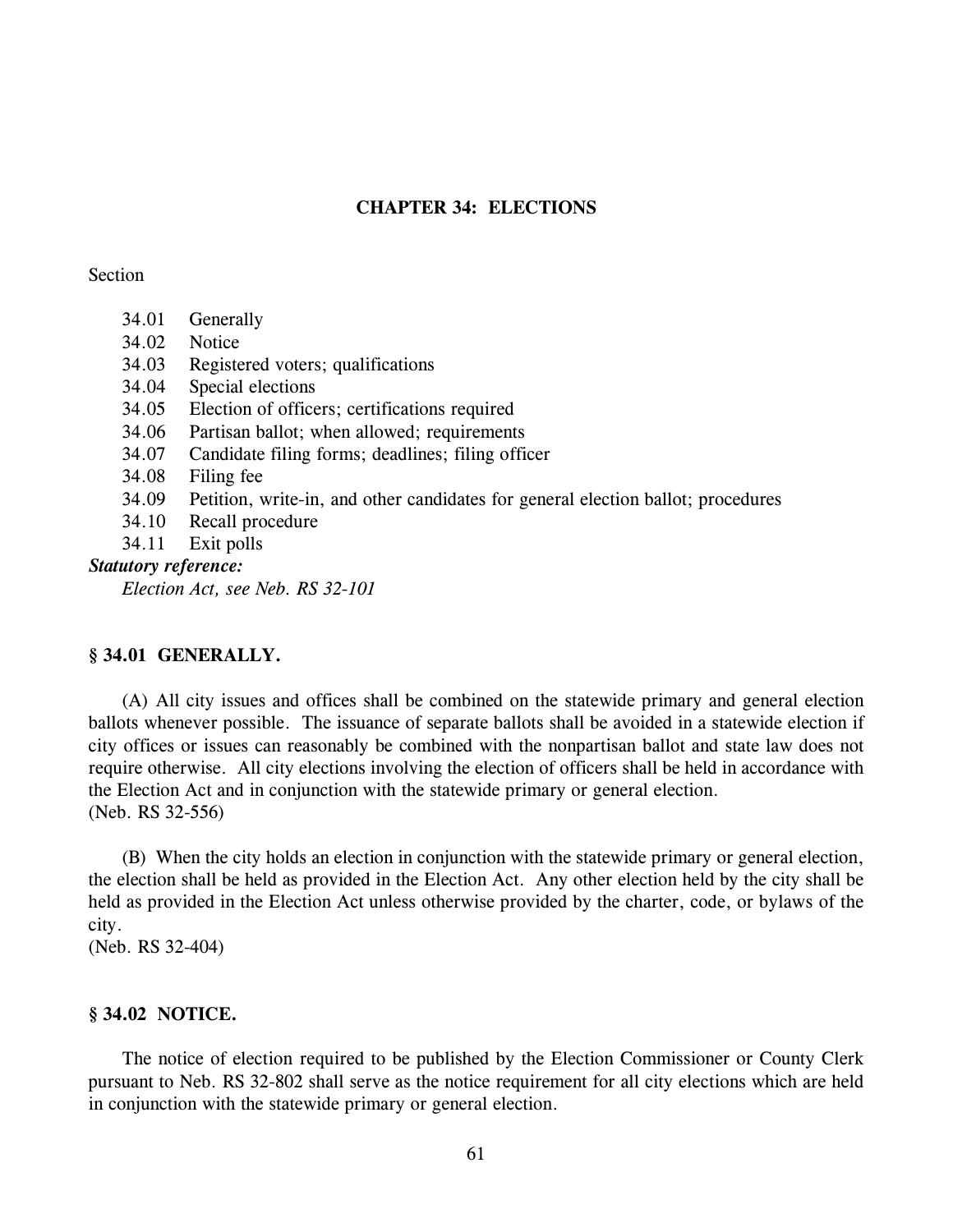## **§ 34.03 REGISTERED VOTERS; QUALIFICATIONS.**

(A) For the purpose of this section, the following definition shall apply unless the context clearly indicates or requires a different meaning.

*REGISTERED VOTER.* An elector who has a current voter registration record on file with the Election Commissioner or County Clerk in the county of his or her residence. (Neb. RS 32-115)

(B) All registered voters residing within the corporate limits of the city on or before election day shall be entitled to vote at all city elections.

(Neb. RS 17-602)

# *Statutory reference:*

*Definition of elector, see Neb. RS 32-110*

## **§ 34.04 SPECIAL ELECTIONS.**

(A) (1) Except as provided in Neb. RS 77-3444, any issue to be submitted to the registered voters at a special election by the city shall be certified by the City Clerk to the Election Commissioner or County Clerk at least 50 days prior to the election. A special election may be held by mail as provided in Neb. RS 32-952 through 32-959. Any other special election under this section shall be subject to division (B) of this section.

(2) In lieu of submitting the issue at a special election, the city may submit the issue at a statewide primary or general election or at any scheduled county election, except that no such issue shall be submitted at a statewide election or scheduled county election unless the issue to be submitted has been certified by the City Clerk to the Election Commissioner or County Clerk by March 1 for the primary election and by September 1 for the general election.

(3) After the Election Commissioner or County Clerk hasreceived the certification of the issue to be submitted, he or she shall be responsible for all matters relating to the submission of the issue to the registered voters, except that the City Clerk shall be responsible for the publication or posting of any required special notice of the submission of the issue other than the notice required to be given of the statewide election issues. The Election Commissioner or County Clerk shall prepare the ballots and issue ballots for early voting and shall also conduct the submission of the issue, including the receiving and counting of ballots on the issue. The election returns shall be made to the Election Commissioner or County Clerk. The ballots shall be counted and canvassed at the same time and in the same manner as the other ballots. Upon completion of the canvass of the vote by the County Canvassing Board, the Election Commissioner or County Clerk shall certify the election results to the City Council. The canvass by the County Canvassing Board shall have the same force and effect as if made by the City Council. (Neb. RS 32-559)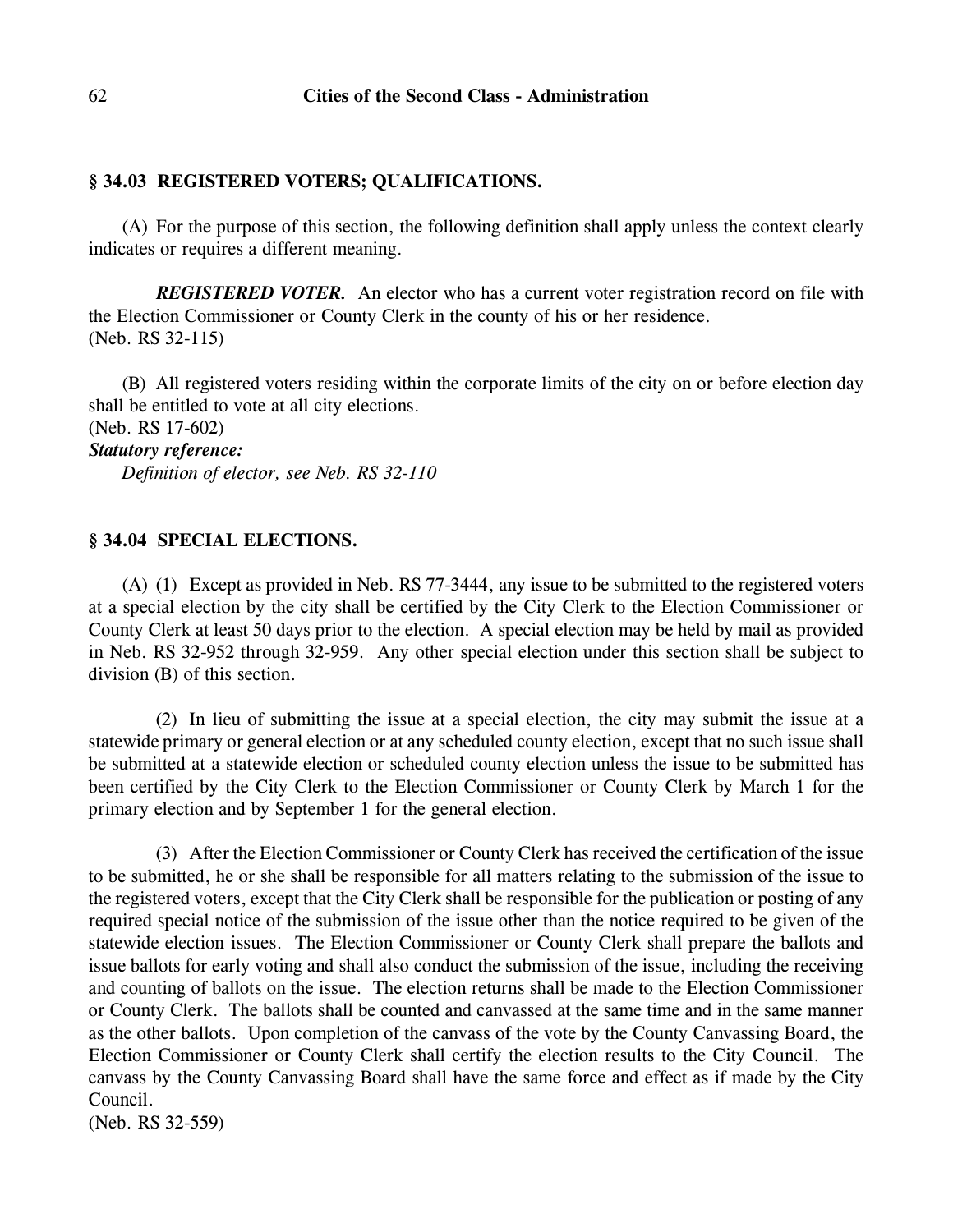#### **Elections** 63

(B) Any special election under the Election Act shall be held on the first Tuesday following the second Monday of the selected month unless otherwise specifically provided. No special election shall be held under the Election Act in April, May, June, October, November, or December of an evennumbered year unless it is held in conjunction with the statewide primary or general election. (Neb. RS 32-405)

## **§ 34.05 ELECTION OF OFFICERS; CERTIFICATIONS REQUIRED.**

No later than January 5 of each even-numbered year, the City Council shall certify to the Secretary of State, the Election Commissioner, or the County Clerk the name of the city, the number of officers to be elected, the length of the terms of office, the vacancies to be filled by election and length of remaining term, and the number of votes to be cast by a registered voter for each office. The Secretary of State, Election Commissioner, and County Clerk shall prescribe the forms to be used for certification to him or her.

(Neb. RS 32-404)

### **§ 34.06 PARTISAN BALLOT; WHEN ALLOWED; REQUIREMENTS.**

All elective city officers shall be nominated and elected on a nonpartisan basis unless the city provides for a partisan ballot by ordinance. No ordinance providing for nomination and election on a partisan ballot shall permit affiliation with any party not recognized as a political party for purposes of the Election Act. Such ordinance providing for nomination and election on a partisan ballot shall be adopted and effective not less than 60 days prior to the filing deadline. (Neb. RS 32-557)

#### **§ 34.07 CANDIDATE FILING FORMS; DEADLINES; FILING OFFICER.**

(A) Any candidate may place his or her name on the primary election ballot by filing a candidate filing form prescribed by the Secretary of State as provided in division (B). If a candidate is an incumbent of any elective office, the filing period for filing the candidate filing form shall be between December 1 and February 15 prior to the date of the primary election. No incumbent who resigns from elective office prior to the expiration of his or her term shall file for any office after February 15 of that election year. All other candidates shall file for office between December 1 and March 1 prior to the date of the general election.

(Neb. RS 32-606)

(B) Candidate filing forms shall be filed in the office of the Election Commissioner or County Clerk.

(Neb. RS 32-607) *Statutory reference: Filling of vacancy on ballot, see Neb. RS 32-625 and 32-627 Withdrawal after filing, see Neb. RS 32-622*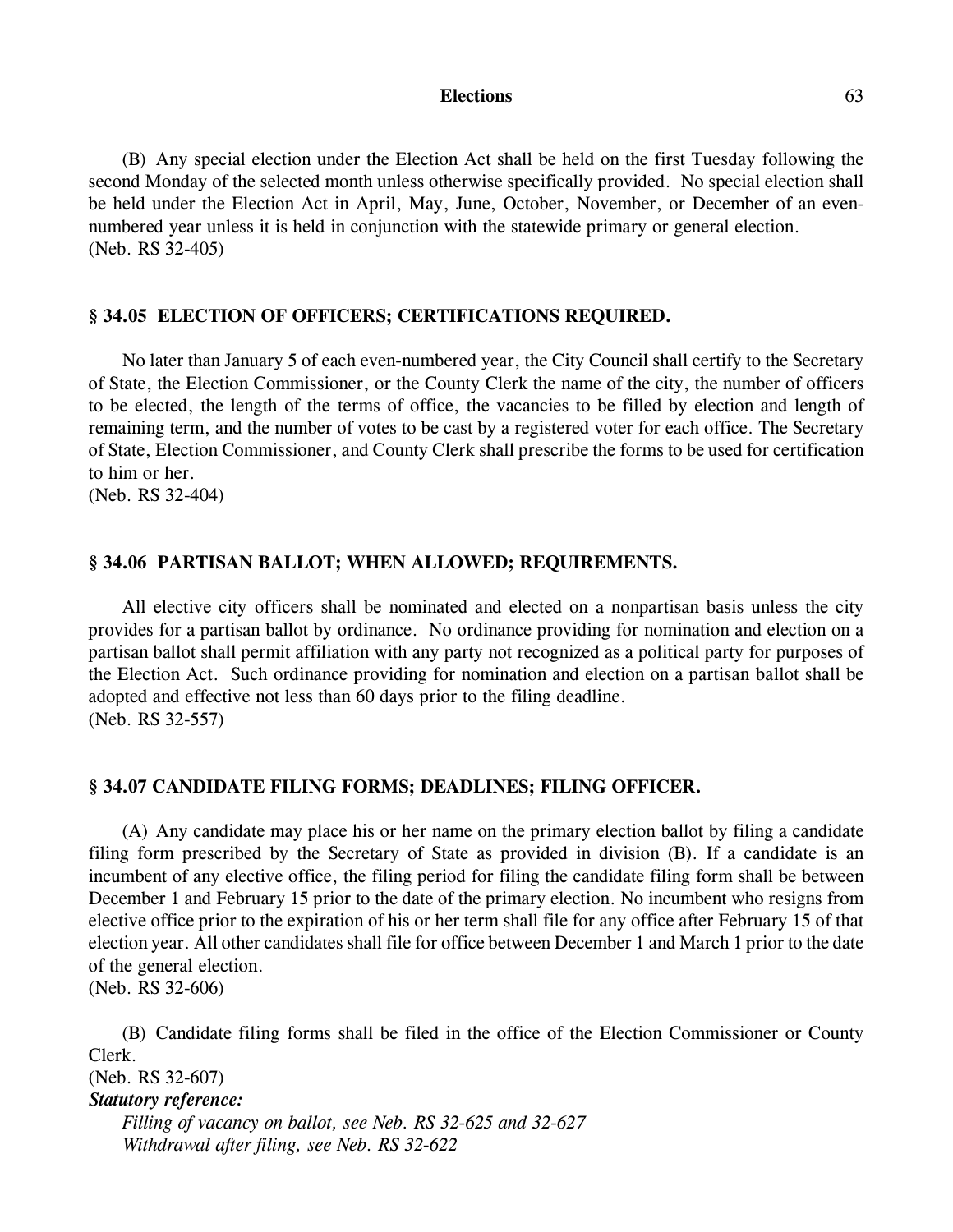## 64 **Cities of the Second Class - Administration**

#### **§ 34.08 FILING FEE.**

(A) Except as provided in division (D) or (E) of this section, a filing fee shall be paid to the City Treasurer by or on behalf of each candidate for city office prior to filing for office. The fee shall be placed in the general fund of the city. No candidate filing forms shall be filed until the proper payment or the proper receipt showing the payment of such filing fee is presented to the filing officer. On the day of the filing deadline, the City Treasurer's office shall remain open to receive filing fees until the hour of the filing deadline.

(B) Except as provided in division (D) or (E) of this section, the filing fee shall be a sum equal to 1% of the annual salary as of November 30 of the year preceding the election for the office for which he or she files as a candidate.

(C) All declared write-in candidates shall pay the filing fees that are required for the office at the time that they present the write-in affidavit to the filing officer. Any undeclared write-in candidate who is nominated or elected by write-in votes shall pay the filing fee required for the office within 10 days after the canvass of votes by the county canvassing board and shall file the receipt with the person issuing the certificate of nomination or the certificate of election prior to the certificate being issued.

(D) No filing fee shall be required for any candidate filing for an office in which a per diem is paid rather than a salary or for which there is a salary of less than \$500 per year.

(E) (1) No filing fee shall be required of any candidate completing an affidavit requesting to file for elective office in forma pauperis.

(2) For the purpose of this section, the following definitions shall apply unless the context clearly indicates or requires a different meaning.

*AVAILABLE RESOURCES*. Includes every type of property or interest in property that an individual owns and may convert into cash except:

- (i) Real property used as a home;
- (ii) Household goods of a moderate value used in the home; and

(iii) Assets to a maximum value of \$3,000 used by a recipient in a planned effort directed towards self-support.

*PAUPER.* A person whose income and other resources for maintenance are found under assistance standards to be insufficient for meeting the cost of his or her requirements and whose reserve of cash or other available resources does not exceed the maximum available resources that an eligible individual may own.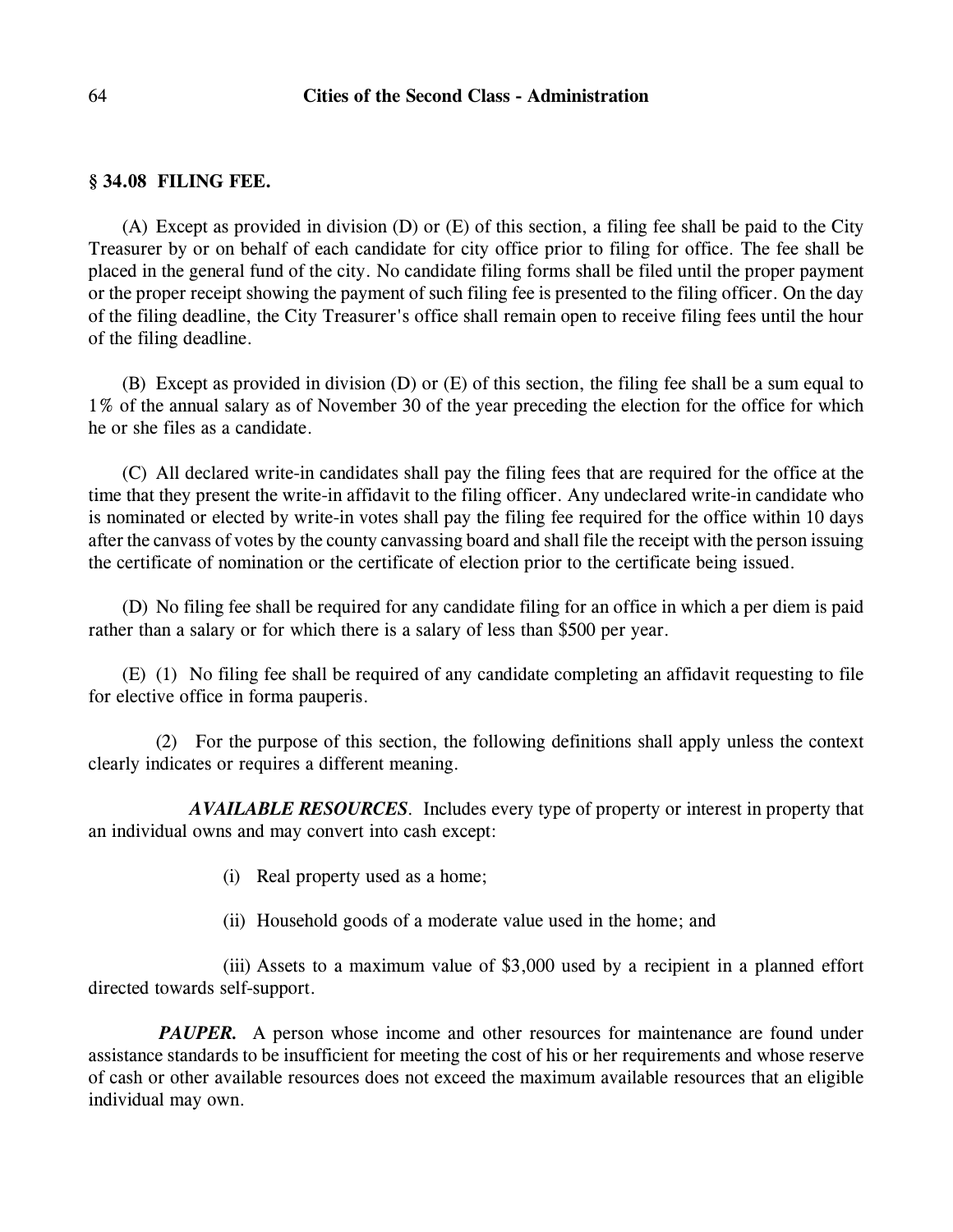#### **Elections** 65

(F) If any candidate dies prior to an election, the spouse of the candidate may file a claim for refund of the filing fee with the City Council prior to the date of the election. Upon approval of the claim by the City Council, the filing fee shall be refunded. (Neb. RS 32-608)

## **§ 34.09 PETITION, WRITE-IN, AND OTHER CANDIDATES FOR GENERAL ELECTION BALLOT; PROCEDURES.**

(A) (1) Any registered voter who was not a candidate in the primary election and who was not registered to vote with a party affiliation on or after March 1 and before the general election in the calendar year of the general election may have his or her name placed on the general election ballot for a partisan office by filing petitions as prescribed in this section and Neb. RS 32-621 or by nomination by political party convention or committee pursuant to Neb. RS 32-627 or 32-710.

(2) Any candidate who was defeated in the primary election and any registered voter who was not a candidate in the primary election may have his or her name placed on the general election ballot if a vacancy exists on the ballot under Neb. RS 32-625(2) and the candidate files for the office by petition as prescribed in divisions (B) and (C) of this section, files as a write-in candidate as prescribed in Neb. RS 32-615, or is nominated by political party convention or committee pursuant to Neb. RS 32-710. (Neb. RS 32-616)

(B) Petitions for nomination shall conform to the requirements of Neb. RS 32-628. Petitions shall state the office to be filled and the name and address of the candidate. Petitions for partisan office shall also indicate the party affiliation of the candidate. A sample copy of the petition shall be filed with the filing officer prior to circulation. Petitions shall be signed by registered voters residing in the city, if candidates are chosen at large, or in the ward in which the officer is to be elected, if candidates are chosen by ward, and shall be filed with the filing officer in the same manner as provided for candidate filing forms in § 34.07. Petition signers and petition circulators shall conform to the requirements of Neb. RS 32-629 and 32-630. No petition for nomination shall be filed unless there is attached thereto a receipt showing the payment of the filing fee required pursuant to Neb. RS 32-608. The petitions shall be filed by September 1 in the year of the general election. (Neb. RS 32-617)

(C) (1) The number of signatures of registered voters needed to place the name of a candidate upon the nonpartisan ballot for the general election shall be at least 10% of the total number of registered voters voting for Governor or President of the United States at the immediately preceding general election in the city or in the ward in which the officer is to be elected, not to exceed 2,000.

(2) The number of signatures of registered voters needed to place the name of a candidate for an office upon the partisan ballot for the general election shall be at least 10% of the registered voters entitled to vote for the office. (Neb. RS 32-618)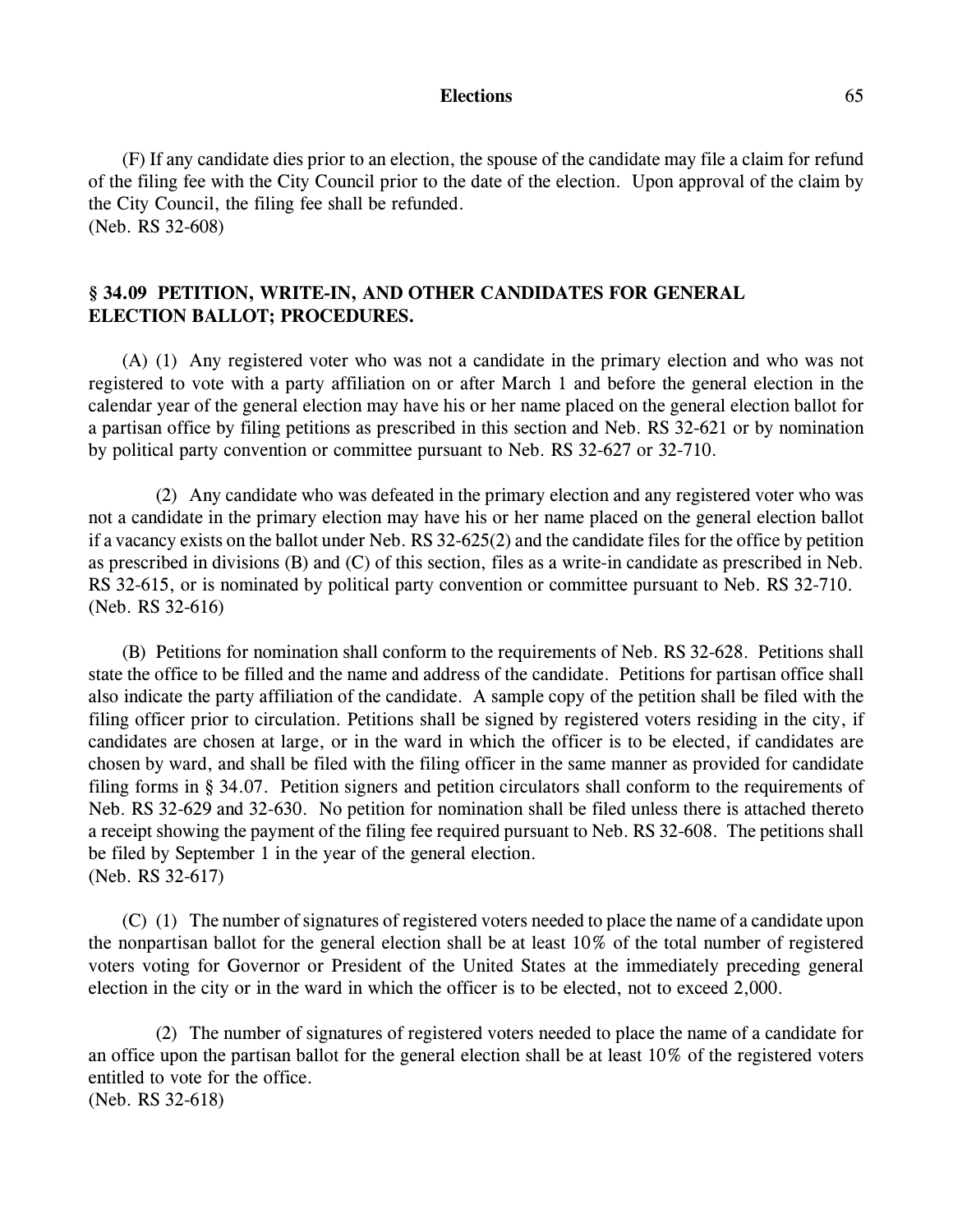## **§ 34.10 RECALL PROCEDURE.**

(A) For the purpose of this section, the following definition shall apply unless the context clearly indicates or requires a different meaning.

*FILING CLERK.* The Election Commissioner or County Clerk. (Neb. RS 32-1301)

(B) (1) The Mayor, any member of the City Council, and any other elected official of the city may be removed from office by recall pursuant to this section.

(2) The recall procedure and special election provisions of this section shall apply to members of the City Council who are elected by ward. Only registered voters of such member's ward may sign a recall petition or vote at the recall election. The recall election shall be held within the member's ward. When a member of the City Council is nominated by ward in the primary election and elected at large in the general election, the recall provisions shall apply to the registered voters at the general election. (Neb. RS 32-1302)

(C) (1) A petition demanding that the question of removing the Mayor, a member of the City Council, or any other elected official be submitted to the registered voters shall be signed by registered voters equal in number to at least 35% of the total vote cast for that office in the last general election, except that for City Council office for which more than one candidate is chosen, the petition shall be signed by registered voters equal in number to at least 35% of the number of votes cast for the person receiving the most votes for such office in the last general election. The signatures shall be affixed to petition papers and shall be considered part of the petition.

(2) Petition circulators shall conform to the requirements of Neb. RS 32-629 and 32-630.

(3) The petition papers shall be procured from the filing clerk. Prior to the issuance of such petition papers, an affidavit shall be signed and filed with the filing clerk by at least 1 registered voter. Such voter or voters shall be deemed to be the principal circulator or circulators of the recall petition. The affidavit shall state the name and office of the official sought to be removed, shall include in typewritten form in concise language of 60 words or less the reason or reasons for which recall is sought, and shall request that the filing clerk issue initial petition papers to the principal circulator for circulation. The filing clerk shall notify the official sought to be removed by any method specified in Neb. RS 25-505.01 or, if notification cannot be made with reasonable diligence by any of the methods specified in Neb. RS 25-505.01, by leaving a copy of the affidavit at the official's usual place of residence and mailing a copy by first-class mail to the official's last-known address. If the official chooses, he or she may submit a defense statement in typewritten form in concise language of 60 words or less for inclusion on the petition. Any such defense statement shall be submitted to the filing clerk within 20 days after the official receives the copy of the affidavit. The principal circulator or circulators shall gather the petition papers within 20 days after the receipt of the official's defense statement. The filing clerk shall notify the principal circulator or circulators that the necessary signatures must be gathered within 30 days from the date of issuing the petitions.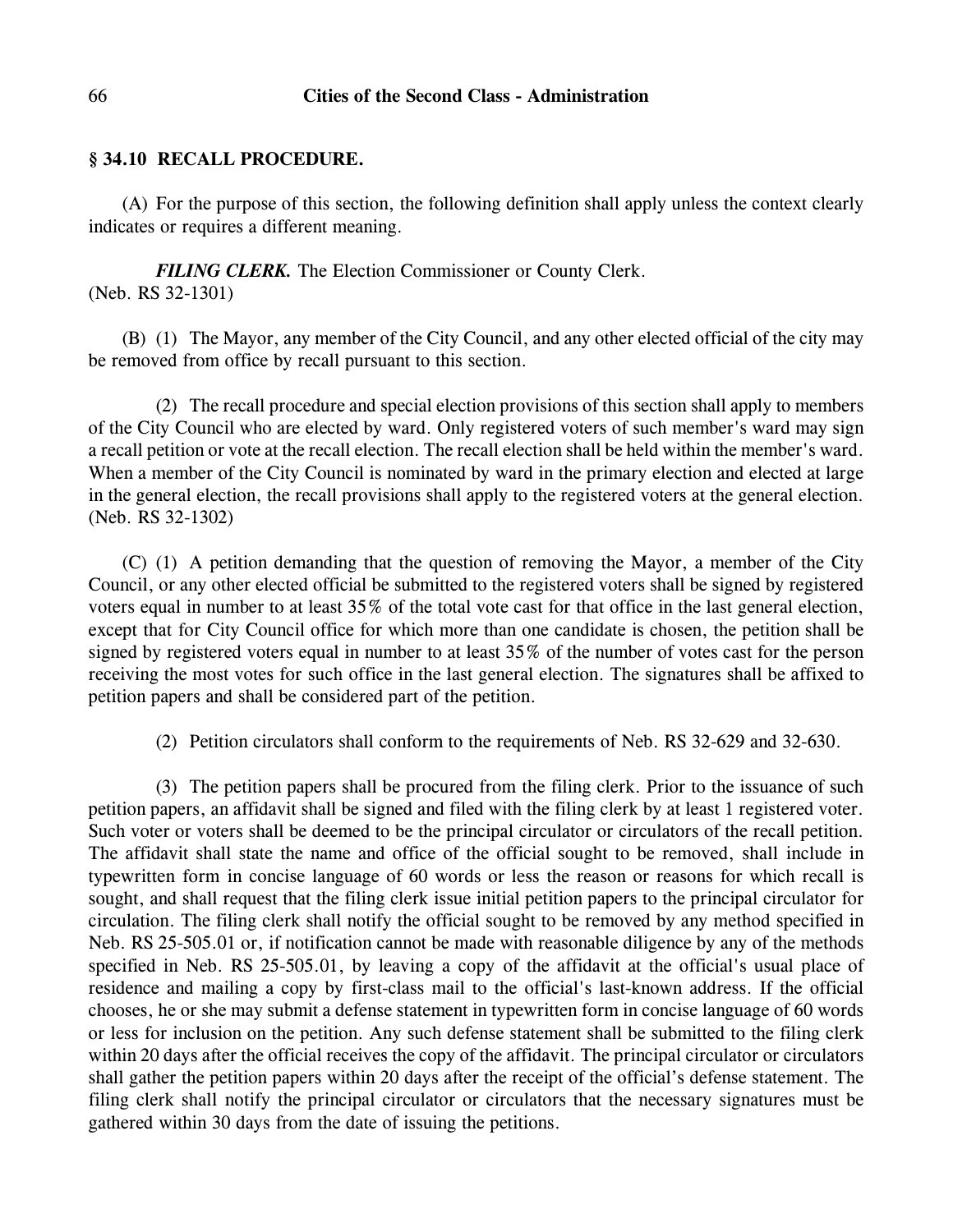#### **Elections** 67

(4) The filing clerk, upon issuing the initial petition papers or any subsequent petition papers, shall enter in a record, to be kept in his or her office, the name of the principal circulator or circulators to whom the papers were issued, the date of issuance, and the number of papers issued. The filing clerk shall certify on the papers the name of the principal circulator or circulators to whom the papers were issued and the date they were issued. No petition paper shall be accepted as part of the petition unless it bears such certificate. The principal circulator or circulators who check out petitions from the filing clerk may distribute such petitions to persons who may act as circulators of such petitions.

(5) Petition signers shall conform to the requirements of Neb. RS 32-629 and 32-630. Each signer of a recall petition shall be a registered voter and qualified by his or her place of residence to vote for the office in question. (Neb. RS 32-1303)

(D) Each petition paper shall conform to the requirements of Neb. RS 32-1304.

(E) (1) The principal circulator or circulators shall file, as one instrument, all petition papers comprising a recall petition for signature verification with the filing clerk within 30 days after the filing clerk issues the initial petition papers to the principal circulator or circulators as provided in division (C) of this section.

(2) Within 15 days after the filing of the petition, the filing clerk shall ascertain whether or not the petition is signed by the requisite number of registered voters. No new signatures may be added after the initial filing of the petition papers. No signatures may be removed unless the filing clerk receives an affidavit signed by the person requesting his or her signature be removed before the petitions are filed with the filing clerk for signature verification. If the petition is found to be sufficient, the filing clerk shall attach to the petition a certificate showing the result of such examination. If the requisite number of signatures has not been gathered, the filing clerk shall file the petition in his or her office without prejudice to the filing of a new petition for the same purpose. (Neb. RS 32-1305)

(F) (1) If the recall petition is found to be sufficient, the filing clerk shall notify the official whose removal is sought and the City Council that sufficient signatures have been gathered. Notification of the official sought to be removed may be by any method specified in Neb. RS 25-505.01 or, if notification cannot be made with reasonable diligence by any of the methods specified in Neb. RS 25-505.01, by leaving such notice at the official's usual place of residence and mailing a copy by first-class mail to the official's last-known address.

(2) The City Council shall order an election to be held not less than 30 nor more than 75 days after the notification of the official whose removal is sought under division  $(F)(1)$  of this section, except that if any other election is to be held in the city within 90 days after such notification, the City Council shall provide for the holding of the recall election on the same day. All resignations shall be tendered as provided in Neb. RS 32-562. If the official whose removal is sought resigns before the recall election is held, the City Council may cancel the recall election if the City Council notifies the election commissioner or county clerk of the cancellation at least 16 days prior to the election, otherwise the recall election shall be held as scheduled.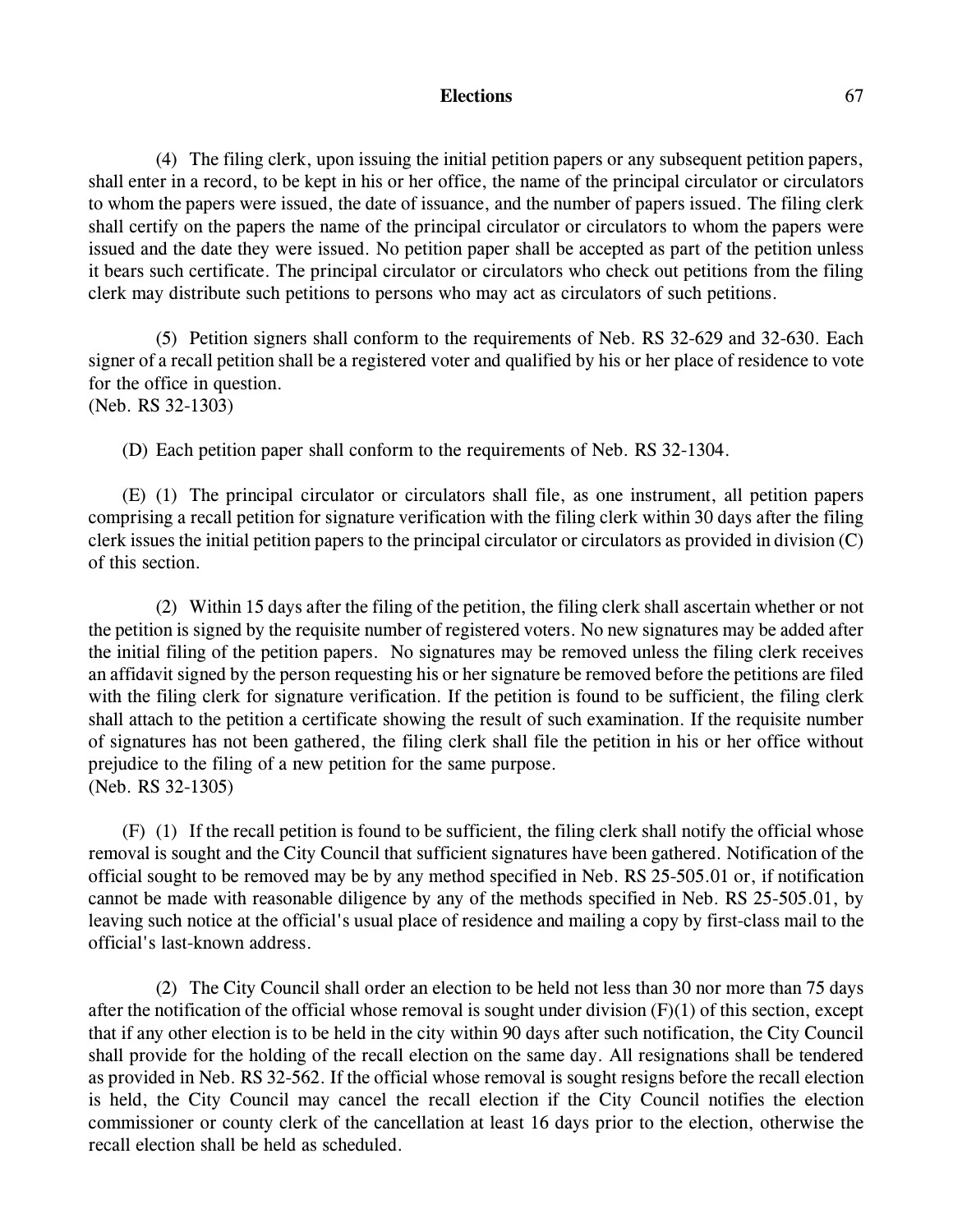## 68 **Cities of the Second Class - Administration**

(3) If the City Council fails or refuses to order a recall election within the time required, the election may be ordered by the district court having jurisdiction over a county in which the elected official serves. If a filing clerk is subject to a recall election, the Secretary of State shall conduct the recall election.

(Neb. RS 32-1306)

(G) The form of the official ballot at a recall election held pursuant to division (F) of this section shall conform to the requirements of Neb. RS 32-1307.

(H) (1) If a majority of the votes cast at a recall election are against the removal of the official named on the ballot or the election results in a tie, the official shall continue in office for the remainder of his or her term but may be subject to further recall attempts as provided in division (I) of this section.

(2) If a majority of the votes cast at a recall election are for the removal of the official named on the ballot, he or she shall, regardless of any technical defects in the recall petition, be deemed removed from office unless a recount is ordered. If the official is deemed removed, the removal shall result in a vacancy in the office which shall be filled as otherwise provided in this section and Neb. RS 32-567 to 32-570 and 32-574.

(3) If the election results show a margin of votes equal to 1% or less between the removal or retention of the official in question, the Secretary of State, Election Commissioner, or County Clerk shall order a recount of the votes cast unless the official named on the ballot files a written statement with the filing clerk that he or she does not want a recount.

(4) If there are vacancies in the offices of one-half or more of the members of the City Council or any other governing body at one time due to the recall of such members, a special election to fill such vacancies shall be conducted as expeditiously as possible by the Secretary of State, Election Commissioner, or County Clerk.

(5) No official who is removed at a recall election or who resigns after the initiation of the recall process shall be appointed to fill the vacancy resulting from his or her removal or the removal of any other member of the same governing body during the remainder of his or her term of office. (Neb. RS 32-1308)

(I) No recall petition shall be filed against an elected official within 12 months after a recall election has failed to remove him or her from office or within 6 months after the beginning of his or her term of office or within 6 months prior to the incumbent filing deadline for the office. (Neb. RS 32-1309)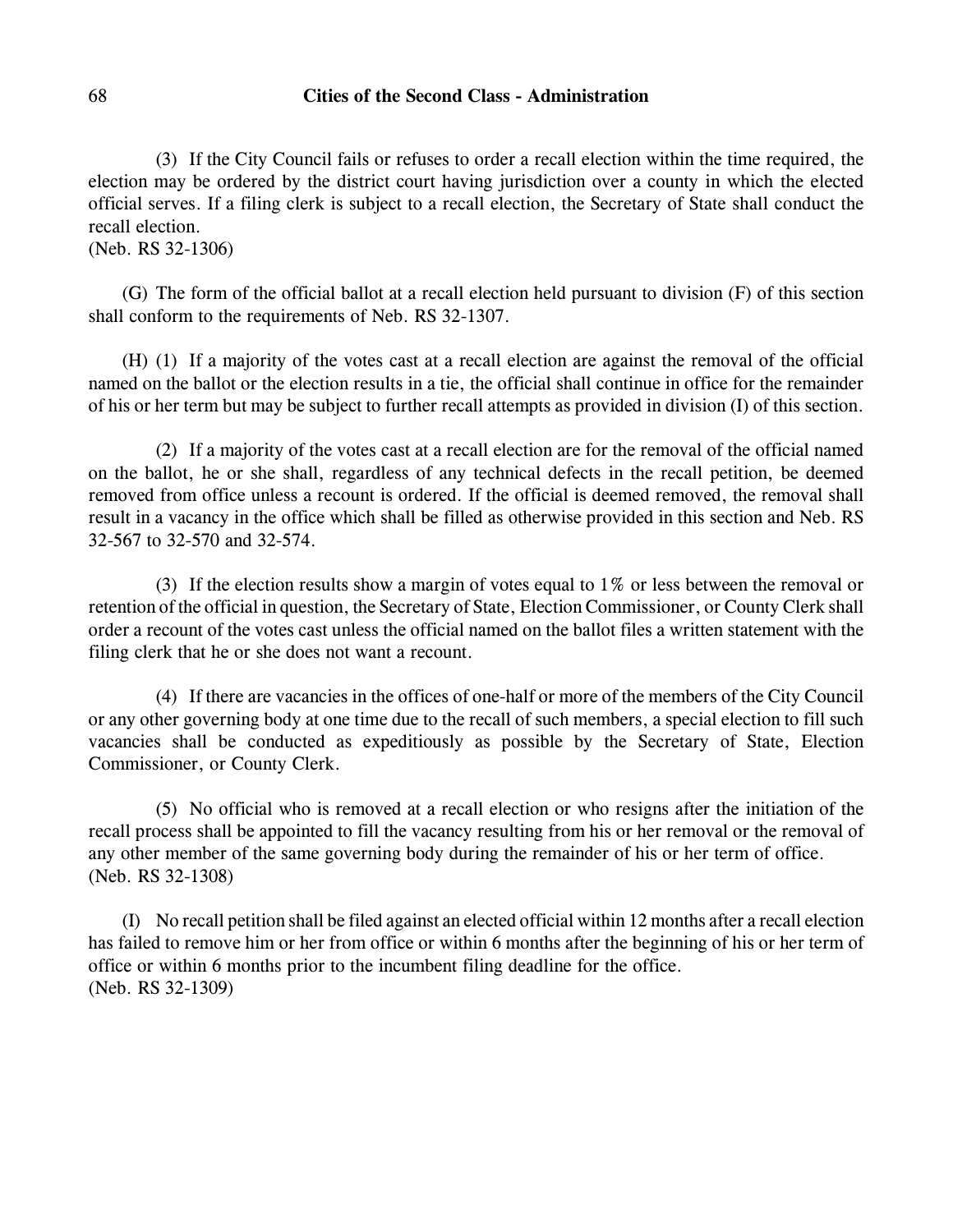# **Elections** 69

# **§ 34.11 EXIT POLLS.**

No person shall conduct an exit poll, a public opinion poll, or any other interview with voters on election day seeking to determine voter preference within 20 feet of the entrance of any polling place or, if inside the polling place or building, within 100 feet of any voting booth. (Neb. RS 32-1525) Penalty, see § 10.99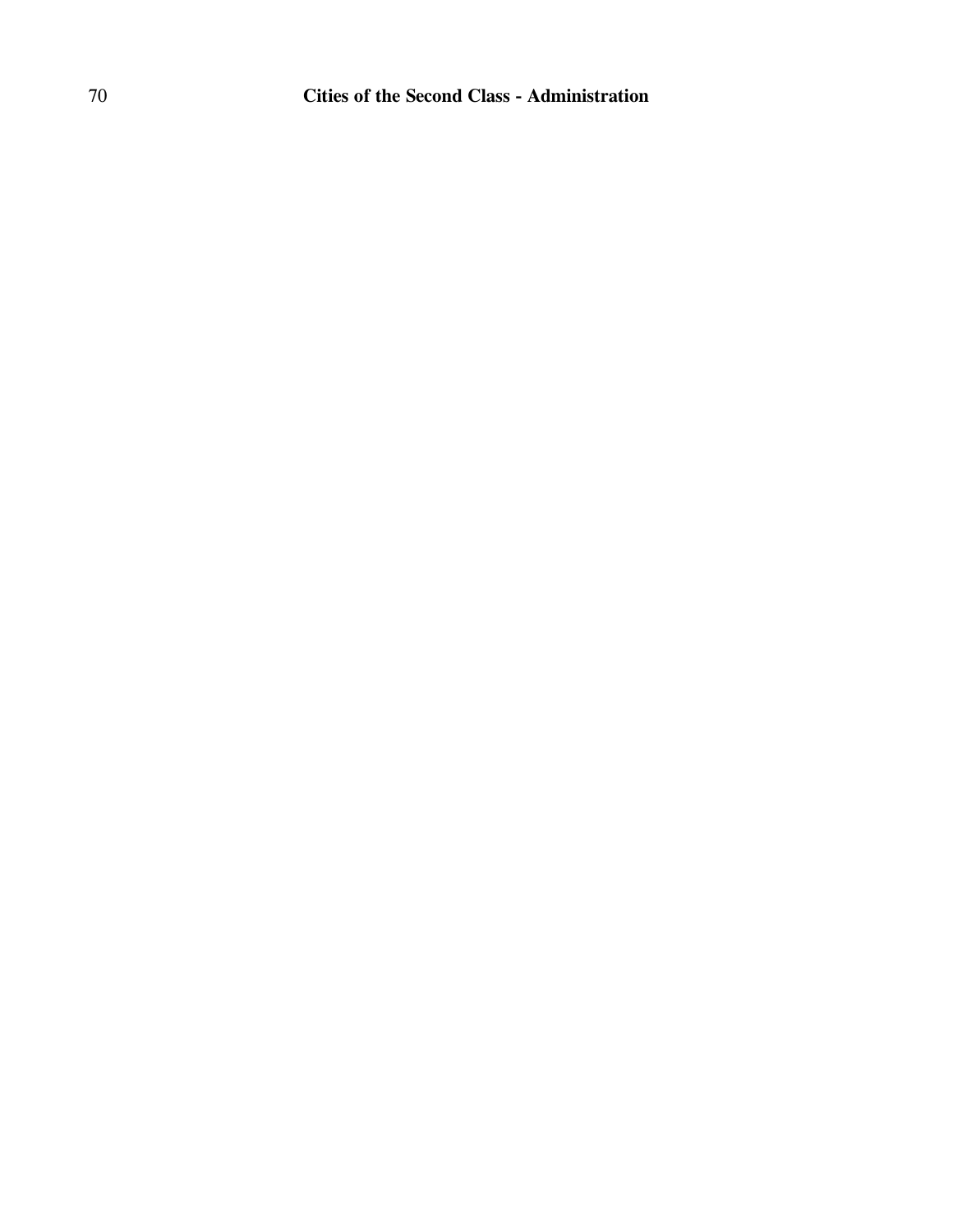# **CHAPTER 35: FINANCE AND REVENUE**

## Section

# *General Provisions*

- 35.01 Definitions
- 35.02 Annual audit; financial statements
- 35.03 Contracts and purchases; bidding and other requirements
- 35.04 Orders or warrants for money; contracts; expenditures; requirements
- 35.05 Claims and accounts payable
- 35.06 Collection of special assessments; procedure
- 35.07 Special assessment fund
- 35.08 Sinking funds; gifts of money or property
- 35.09 Deposit of funds
- 35.10 Certificates of deposit; time deposits; conditions
- 35.11 Investment and use of surplus funds
- 35.12 Bond issues
- 35.13 Debt collection; authority to contract with collection agency
- 35.14 Credit cards; authority to accept

# *Annual Budget*

- 35.25 Fiscal year
- 35.26 Budget procedures
- 35.27 Expenditures prior to adoption of budget
- 35.28 Proposed budget statement; contents; availability; correction
- 35.29 Proposed budget statement; hearing; adoption; certification of tax amount
- 35.30 Adopted budget statement; filing; certification of tax amount
- 35.31 Appropriation bill
- 35.32 General Fund
- 35.33 Transfer of funds
- 35.34 Budget revision
- 35.35 Proprietary functions; fiscal year; budget statements; filing; hearing; adoption; reconciliation

# *Tax Levies*

- 35.45 Property tax levy for general revenue purposes
- 35.46 Levies for other taxes and special assessments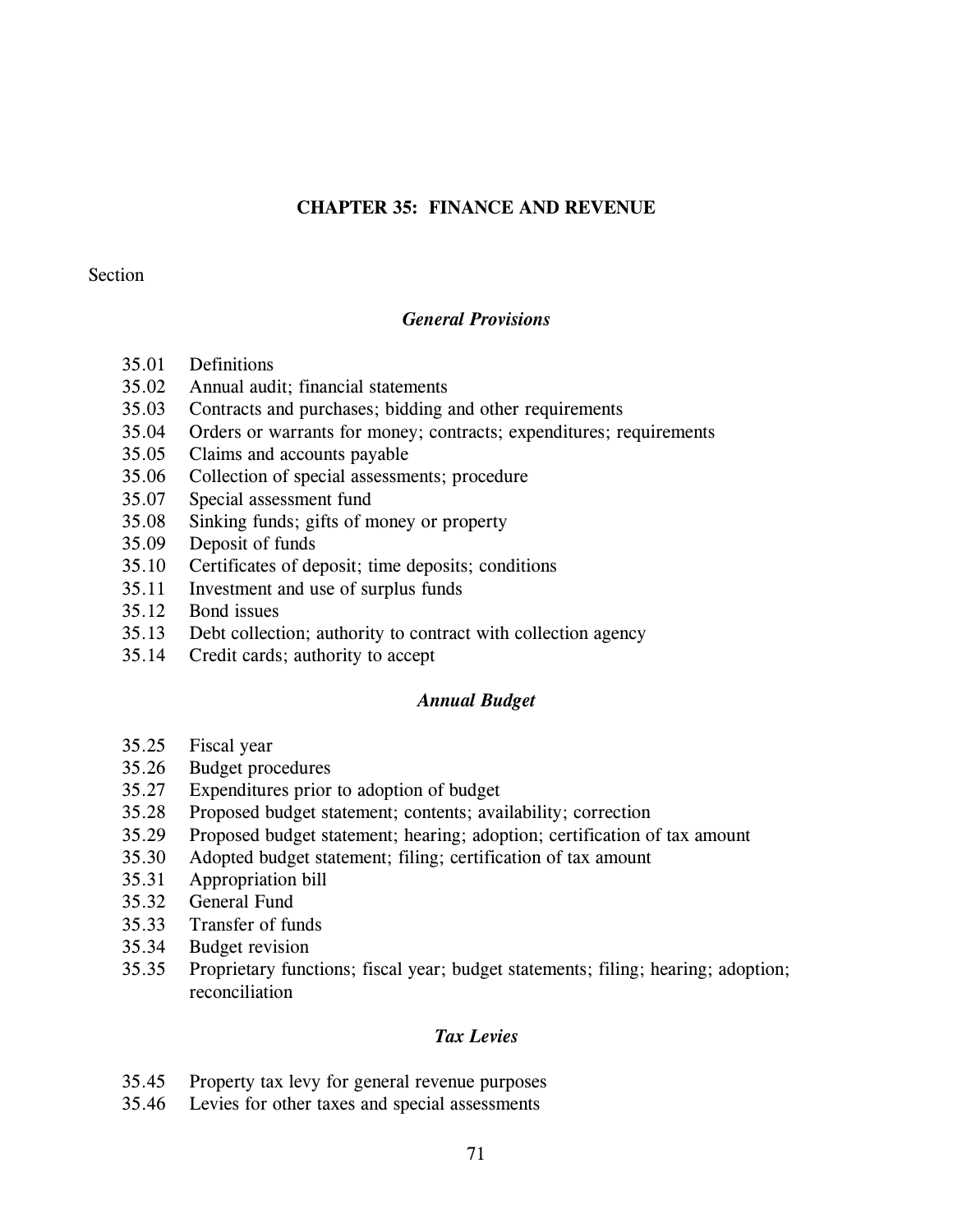# 72 **Cities of the Second Class - Administration**

- 35.47 All-purpose levy; extraordinary levies; allocation; abandonment
- 35.48 Property tax levy; maximum; authority to exceed
- 35.49 Property tax levy; certification of amount; collection
- 35.50 Property tax request; procedure for setting
- 35.51 Motor vehicle fee

# *GENERAL PROVISIONS*

# **§ 35.01 DEFINITIONS.**

For the purpose of this chapter, the following definition shall apply unless the context clearly indicates or requires a different meaning.

*BIENNIAL BUDGET.* A budget by the city that provides for a biennial period to determine and carry on the city's financial and taxing affairs.

*BIENNIAL PERIOD*. The two fiscal years comprising a biennium commencing in odd-numbered or even-numbered years used by the city in determining and carrying on its financial and taxing affairs.

*PUBLIC FUNDS.* All money, including non-tax money, used in the operation and functions of governing bodies. If the city has a lottery established under the Nebraska County and City Lottery Act, only those net proceeds which are actually received by the city from a licensed lottery operator shall be considered *PUBLIC FUNDS*, and *PUBLIC FUNDS* shall not include amounts awarded as prizes. (Neb. RS 13-503)

# **§ 35.02 ANNUAL AUDIT; FINANCIAL STATEMENTS.**

(A) (1) For the purpose of this division (A), the following definitions shall apply unless the context clearly indicates or requires a different meaning.

*ACCOUNTANT.* A duly licensed public accountant or certified public accountant who otherwise is not an employee of or connected in any way with the city.

*ANNUAL AUDIT REPORT.* The written report of the accountant and all appended statements and schedules relating thereto presenting or recording the findings of an examination or audit of the financial transactions, affairs, or financial condition of the city and its proprietary functions for the fiscal year immediately prior to the making of the annual report.

*FISCAL YEAR.* The fiscal year for the city or the fiscal year established in Neb. RS 18-2804 for a proprietary function if different than the city fiscal year. (Neb. RS 19-2902)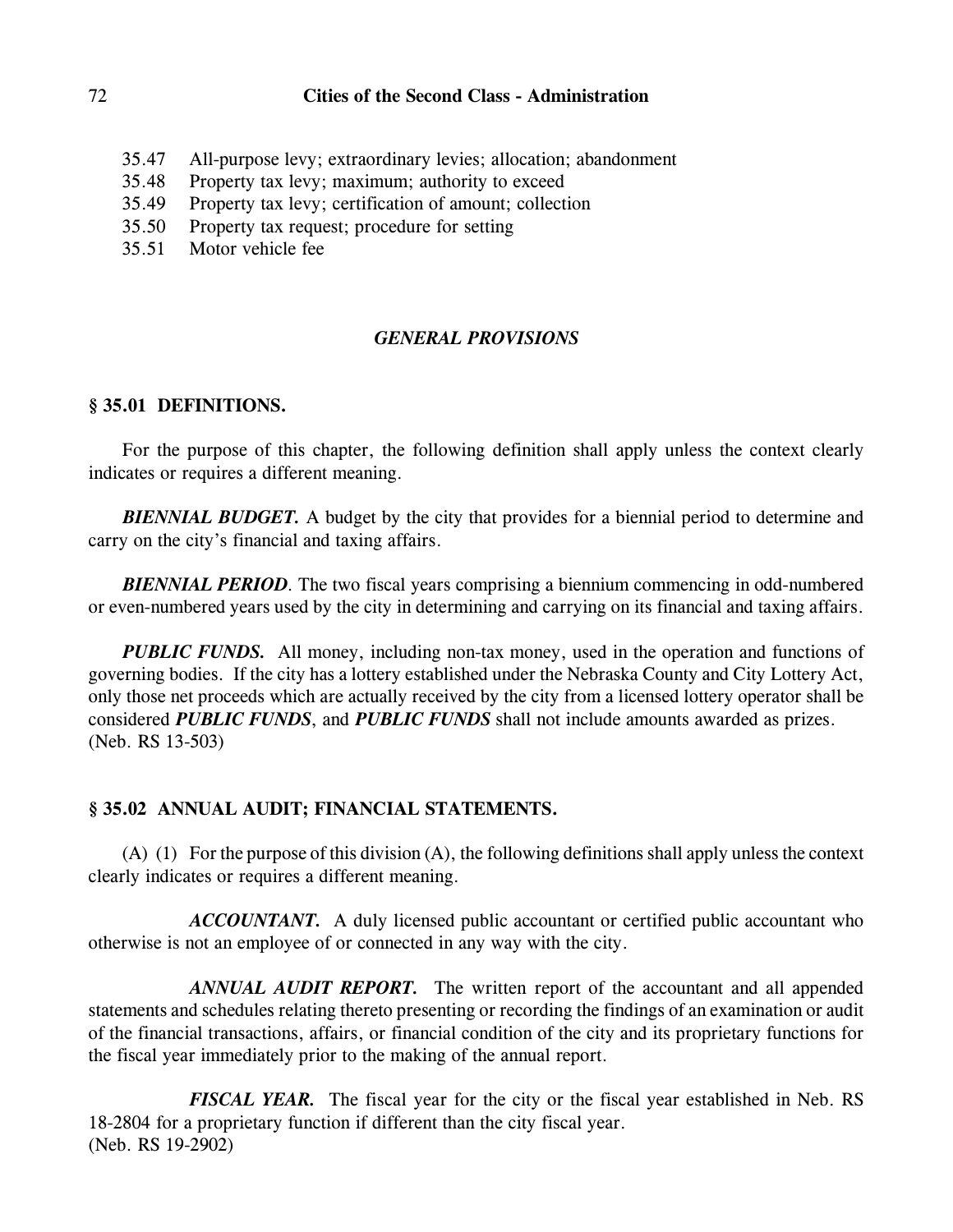#### **Finance and Revenue** 73

(2) The City Council shall cause an audit of the city's accounts to be made by a recognized independent and qualified accountant as expeditiously as possible following the close of the fiscal year and to cover all financial transactions and affairs of the city for that preceding fiscal year. The audit shall be made on a cash or accrual method at the discretion of the City Council. The audit shall be completed and the annual audit report made by the accountant shall be submitted within 6 months after the close of the fiscal year in any event, unless an extension of time is granted by a written resolution adopted by the City Council. If the city owns or operates any type of public utility or other enterprise which substantially generates its own revenue, that phase of the affairs of the city shall be audited separately from other functions of the city and the result shall appear separately in the annual audit report made by the accountant to the city and such audit shall be on an accrual basis and shall contain statements and materials which conform to generally accepted accounting principles. For the utilities operated through the Board of Public Works, the City Council may provide for an entirely separate audit, on an accrual basis, of such operations and report and by a different accountant than the one making the general audit.

(Neb. RS 19-2903)

(3) The annual audit report shall set forth, insofar as possible, the financial position and results of financial operations for each fund or group of accounts of the city. When the accrual method is selected for the annual audit report, the report shall be in accordance with generally accepted accounting principles. The annual audit report shall also include the professional opinion of the accountant with respect to the financial statements, or, if an opinion cannot be expressed, a declaration that the accountant is unable to express such an opinion with an explanation of the reasons why he or she cannot do so.

(Neb. RS 19-2904)

(4) At least 3 copies of such annual audit report shall be properly signed and attested by the accountant; 2 copies shall be filed with the City Clerk, and 1 copy shall be filed with the Auditor of Public Accounts. The annual audit report filed, together with any accompanying comment or explanation, shall become a part of the public records of the City Clerk and shall at all times thereafter be open and subject to public inspection.

(Neb. RS 19-2905)

(B) The City Council shall provide and file with the City Clerk, not later than August 1 of each year, financial statements showing the city's actual and budgeted figures for the most recently completed fiscal year. (Neb. RS 13-606)

```
Statutory reference:
```
*Other provisions on audits, Neb. RS 19-2906 through 19-2909*

### **§ 35.03 CONTRACTS AND PURCHASES; BIDDING AND OTHER REQUIREMENTS.**

(A) Except as provided in Neb. RS 18-412.01 for a contract with a public power district to operate, renew, replace, or add to the electric distribution, transmission, or generation system of the city, no contract for enlargement or general improvements, such as water extensions, sewers, public heating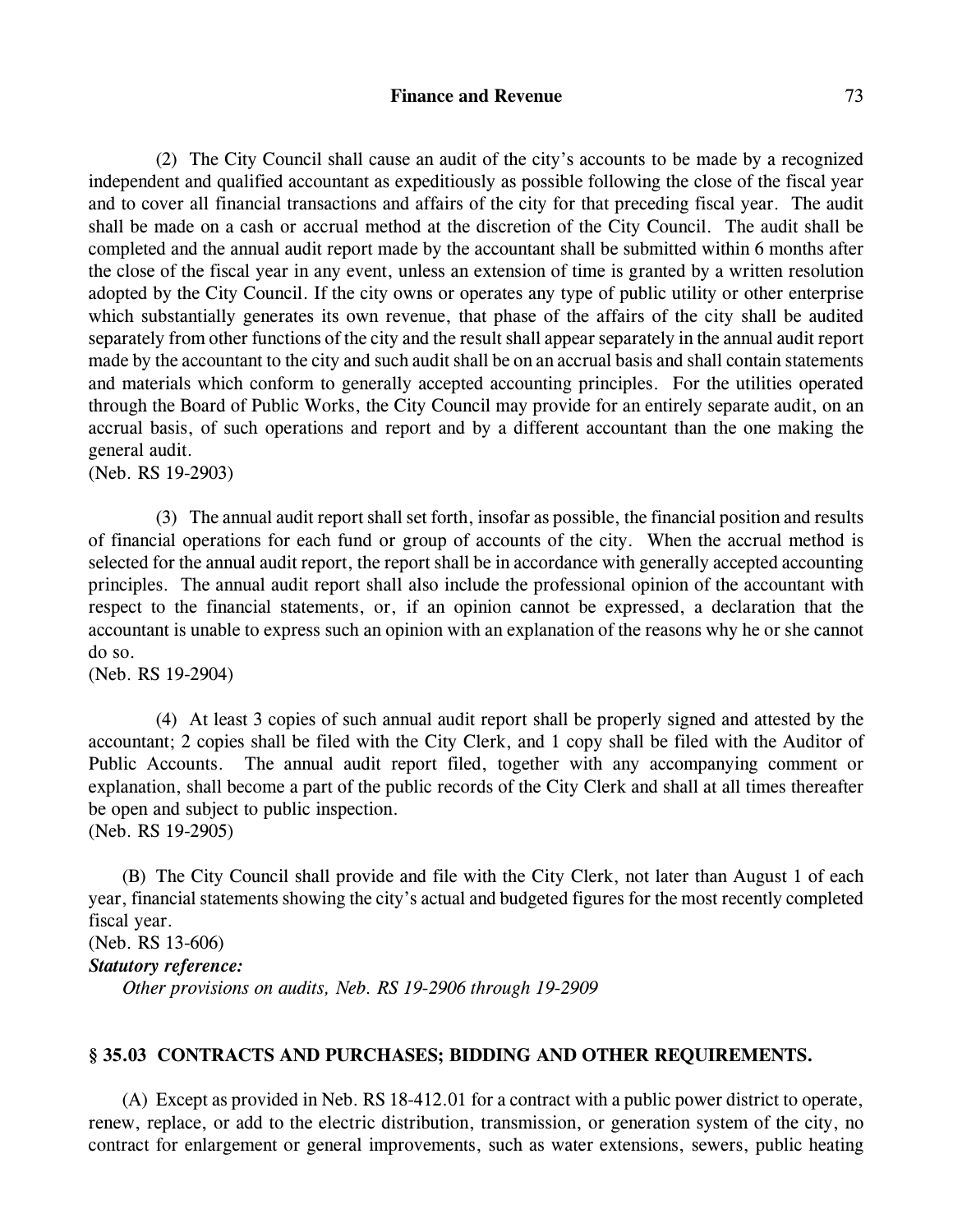system, bridges, work on streets, or any other work or improvement when the cost of the enlargement or improvement is assessed to the property, costing over \$30,000, shall be made unless it is first approved by the City Council.

(B) Except as provided in Neb. RS 18-412.01, before the City Council makes any contract in excess of \$30,000 for enlargement or general improvements, such as water extensions, sewers, public heating system, bridges, work on streets, or any other work or improvement when the cost of the enlargement or improvement is assessed to the property, an estimate of the cost shall be made by the City Engineer and submitted to the City Council. In advertising for bids as provided in divisions (C) and (E) of this section, the City Council may publish the amount of the estimate.

(C) Advertisements for bids shall be required for any contract costing over \$30,000 entered into:

(1) For enlargement or general improvements, such as water extensions, sewers, public heating system, bridges, work on streets, or any other work or improvement when the cost of the enlargement or improvement is assessed to the property; or

(2) For the purchase of equipment used in the construction of the enlargement or general improvements.

(D) A city electric utility may enter into a contract for the enlargement or improvement of the electric system or for the purchase of equipment used for the enlargement or improvement without advertising for bids if the price is:

(1) \$30,000 or less;

(2) \$60,000 or less and the city electric utility has gross annual revenue from retail sales in excess of \$1,000,000;

(3) \$90,000 or less and the city electric utility has gross annual revenue from retail sales in excess of \$5,000,000; or

(4) \$120,000 or less and the city electric utility has gross annual revenue from retail sales in excess of \$10,000,000.

(E) The advertisement provided for in division (C) of this section shall be published at least 7 days prior to the bid closing in a legal newspaper in or of general circulation in the city. In case of a public emergency resulting from infectious or contagious diseases, destructive windstorms, floods, snow, war, or an exigency or pressing necessity or unforeseen need calling for immediate action or remedy to prevent a serious loss of or serious injury or damage to life, health, or property, estimates of costs and advertising for bids may be waived in the emergency ordinance authorized by Neb. RS 17-613 when adopted by a 3/4 vote of the City Council and entered of record.

(F) If, after advertising for bids as provided in this section, the City Council receives fewer than 2 bids on a contract or if the bids received by the City Council contain a price which exceeds the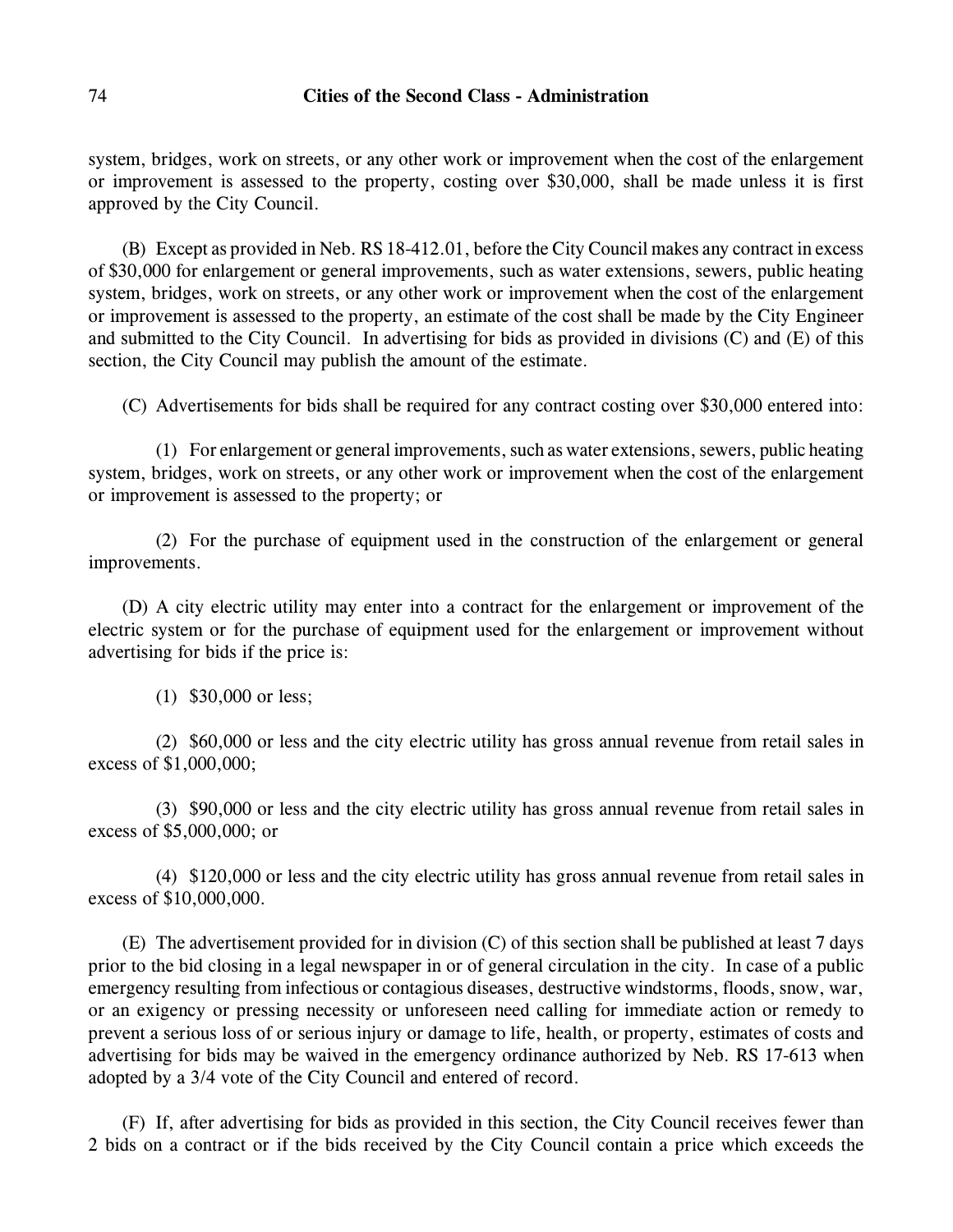estimated cost, the City Council may negotiate a contract in an attempt to complete the proposed enlargement or general improvements at a cost commensurate with the estimate given.

(G) If the materials are of such a nature that, in the opinion of the manufacturer and with the concurrence of the City Council or Board of Public Works, no cost can be estimated until the materials have been manufactured or assembled to the specific qualifications of the city, the City Council or Board of Public Works may authorize the manufacture and assemblage of those materials and may thereafter approve the estimated cost expenditure when it is provided by the manufacturer. (Neb. RS 17-568.01)

(H) Any city bidding procedure may be waived by the City Council or Board of Public Works:

(1) When materials or equipment are purchased at the same price and from the same seller as materials or equipment which have formerly been obtained pursuant to the state bidding procedure in Neb. RS 81-145 through 81-162;

(2) When the contract is negotiated directly with a sheltered workshop pursuant to Neb. RS 48-1503; or

(3) When required to comply with any federal grant, loan, or program. (Neb. RS 17-568.02)

(I) (1) Notwithstanding any other provisions of law or a home rule charter, a city which has established, by an interlocal agreement with any county, a joint purchasing division or agency may purchase personal property without competitive bidding if the price for the property has been established by the federal General Services Administration or the materiel division of the Department of Administrative Services.

(2) For the purpose of this division (I), the following definitions shall apply unless the context clearly indicates or requires a different meaning.

*PERSONAL PROPERTY.* Includes but is not limited to supplies, materials, and equipment used by or furnished to any officer, office, department, institution, board, or other agency.

*PURCHASING* or *PURCHASE.* The obtaining of personal property by sale, lease, or other contractual means. (Neb. RS 18-1756) *Statutory reference: Requirements for public lettings, see Neb. RS 73-101 et seq.*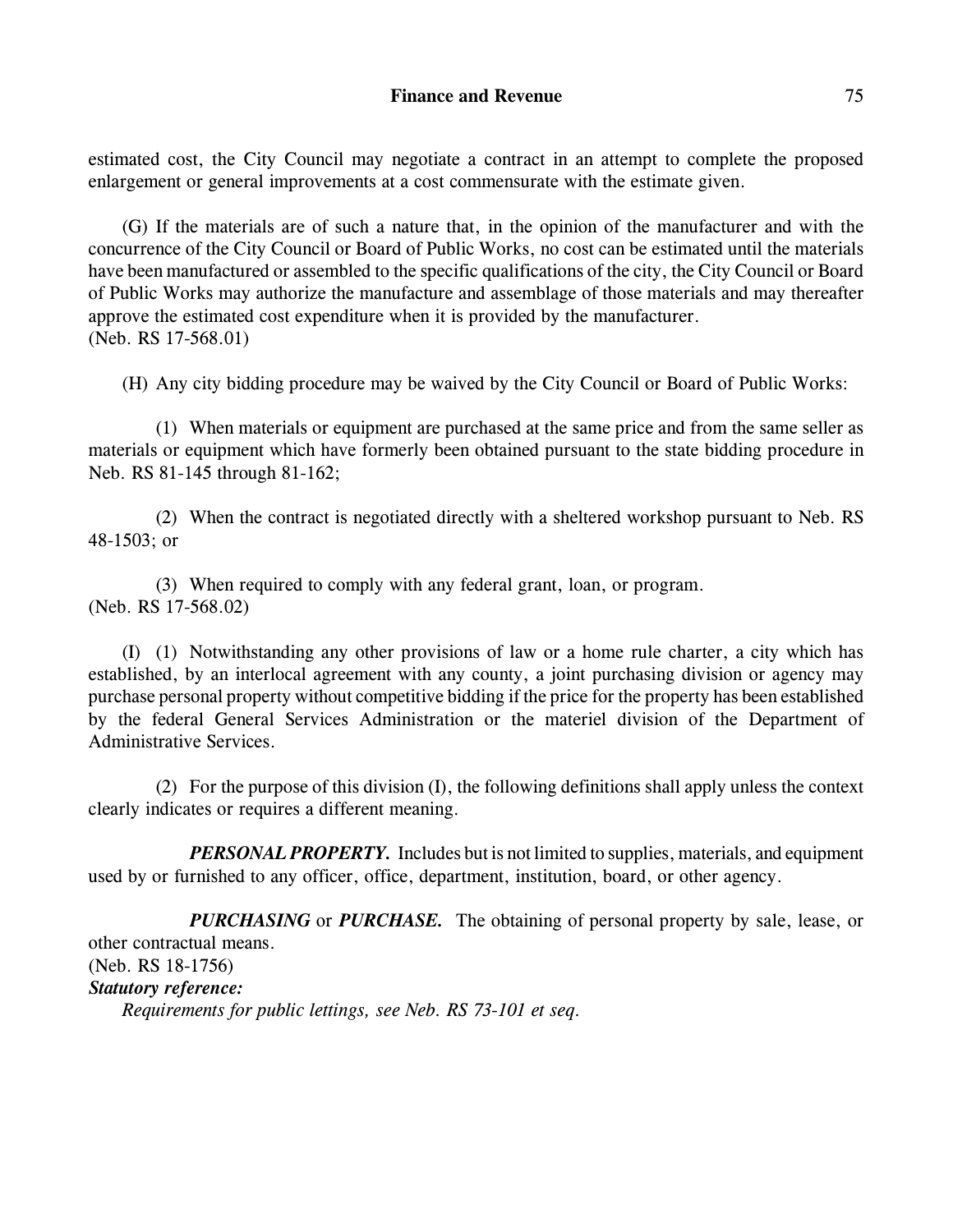## **§ 35.04 ORDERS OR WARRANTS FOR MONEY; CONTRACTS; EXPENDITURES; REQUIREMENTS.**

(A) The Mayor and City Council shall have no power to appropriate, issue, or draw any order or warrant on the City Treasurer for money, unless the same has been appropriated or ordered by ordinance, or the claim for the payment of which such order or warrant is issued has been allowed according to the provisions of § 35.05, and funds for the class or object out of which such claim is payable have been included in the adopted budget statement or transferred according to law. (Neb. RS 17-708)

(B) No contract shall be hereafter made by the City Council, or any committee or member, and no expense shall be incurred by any of the officers or departments of the city, whether the object of the expenditures shall have been ordered by the City Council or not, unless an appropriation shall have been previously made concerning such expense, except as otherwise expressly provided in division (A). (Neb. RS 17-709)

(C) All warrants drawn upon the City Treasurer must be signed by the Mayor and countersigned by the City Clerk, stating the particular fund to which the same is chargeable, the person to whom payable, and for what particular object. No money shall be otherwise paid than upon such warrants so drawn. Each warrant shall specify the amount included in the adopted budget statement for such fund upon which it is drawn and the amount already expended of such fund. (Neb. RS 17-711)

## **§ 35.05 CLAIMS AND ACCOUNTS PAYABLE.**

(A) (1) All liquidated and unliquidated claims and accounts payable against the city shall:

- (a) Be presented in writing;
- (b) State the name and address of the claimant and the amount of the claim; and

(c) Fully and accurately identify the items or services for which payment is claimed or the time, place, nature, and circumstances giving rise to the claim.

(2) As a condition precedent to maintaining an action for a claim, other than a tort claim as defined in Neb. RS 13-903, the claimant shall file such claim within 90 days of the accrual of the claim in the office of the City Clerk.

(3) The City Clerk shall notify the claimant or his or her agent or attorney by letter mailed to the claimant's address within 5 days if the claim is disallowed by the City Council.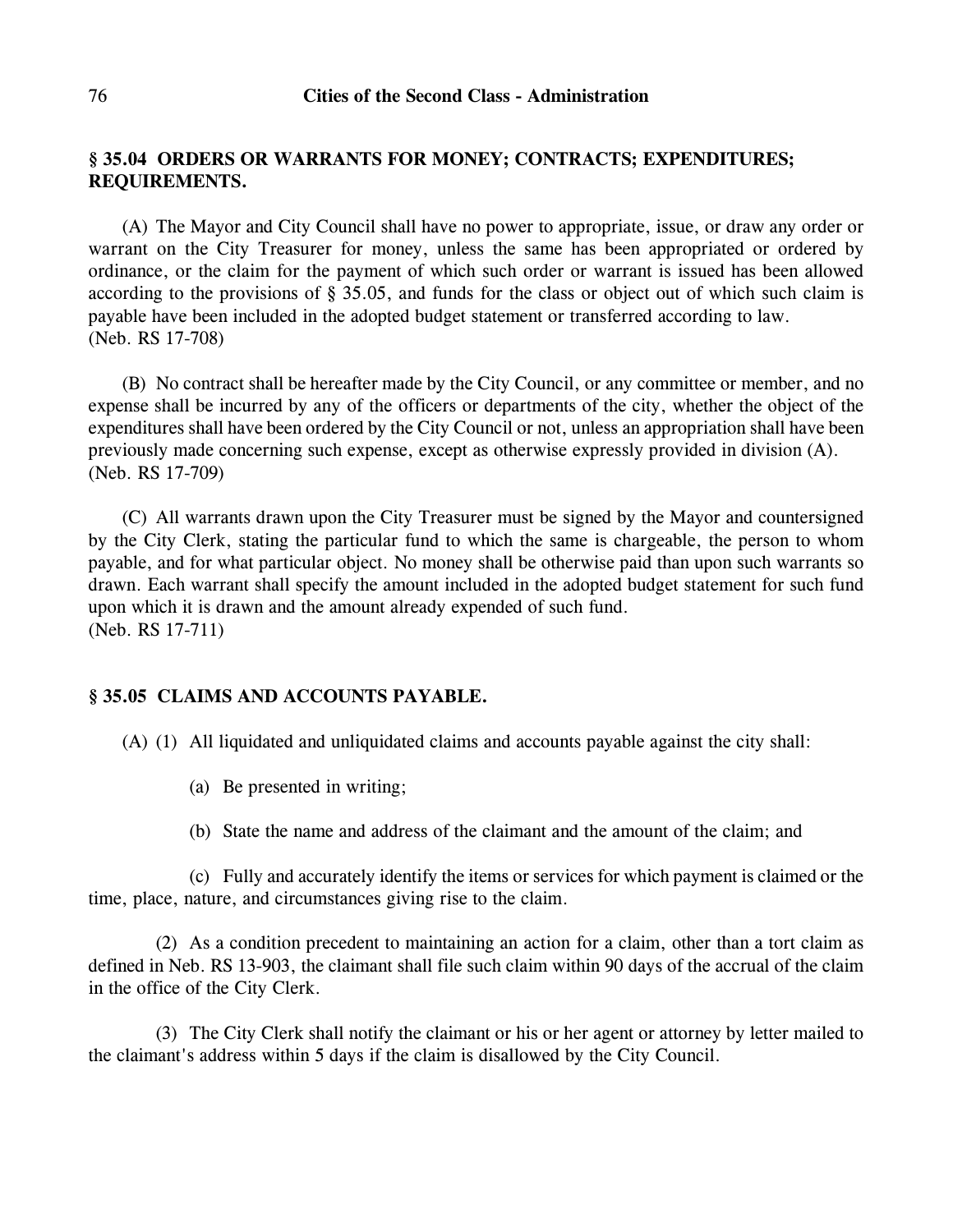(4) No costs shall be recovered against the city in any action brought against it for any claim or for any claim allowed in part which has not been presented to the City Council to be audited, unless the recovery is for a greater sum than the amount allowed with the interest due. (Neb. RS 17-714)

(B) Upon the allowance of claims by the City Council, the order for their payment shall specify the particular fund or appropriation out of which they are payable as specified in the adopted budget statement; and no order or warrant shall be drawn in excess of 85% of the current levy for the purpose for which it is drawn, unless there is sufficient money in the treasury at the credit of the proper fund for its payment; provided that if there exists at the time such warrant is drawn, obligated funds from the federal government or the state, or both from the federal government and the state, for the general purpose or purposes of such warrant, then such warrant may be drawn in excess of 85% of the current levy for the purpose for which it is drawn to the additional extent of 100% of such obligated federal or state funds. No claim shall be audited or allowed unless an order or warrant for the payment thereof may legally be drawn.

(Neb. RS 17-715)

## **§ 35.06 COLLECTION OF SPECIAL ASSESSMENTS; PROCEDURE.**

(A) The city shall have authority to collect the special assessments which it levies and to perform all other necessary functions related thereto including foreclosure.

(B) The City Council of any city collecting its own special assessments shall direct that notice that special assessments are due shall be mailed or otherwise delivered to the last known address of the person against whom those special assessments are assessed or to the lending institution or other party responsible for paying those special assessments. Failure to receive the notice shall not relieve the taxpayer from any liability to pay the special assessments and any interest or penalties accrued thereon.

(C) A city collecting its own assessments shall:

(1) File notice of the assessments and the amount of assessment being levied for each lot or tract of land to the Register of Deeds; and

(2) File a release of assessment upon final payment of each assessment with the Register of Deeds. (Neb. RS 18-1216) *Statutory reference: Refunding erroneously paid special assessments, see Neb. RS 17-703*

## **§ 35.07 SPECIAL ASSESSMENT FUND.**

All money received on special assessments shall be held by the City Treasurer as a special fund to be applied to the payment of the improvement for which the assessment was made, and this money shall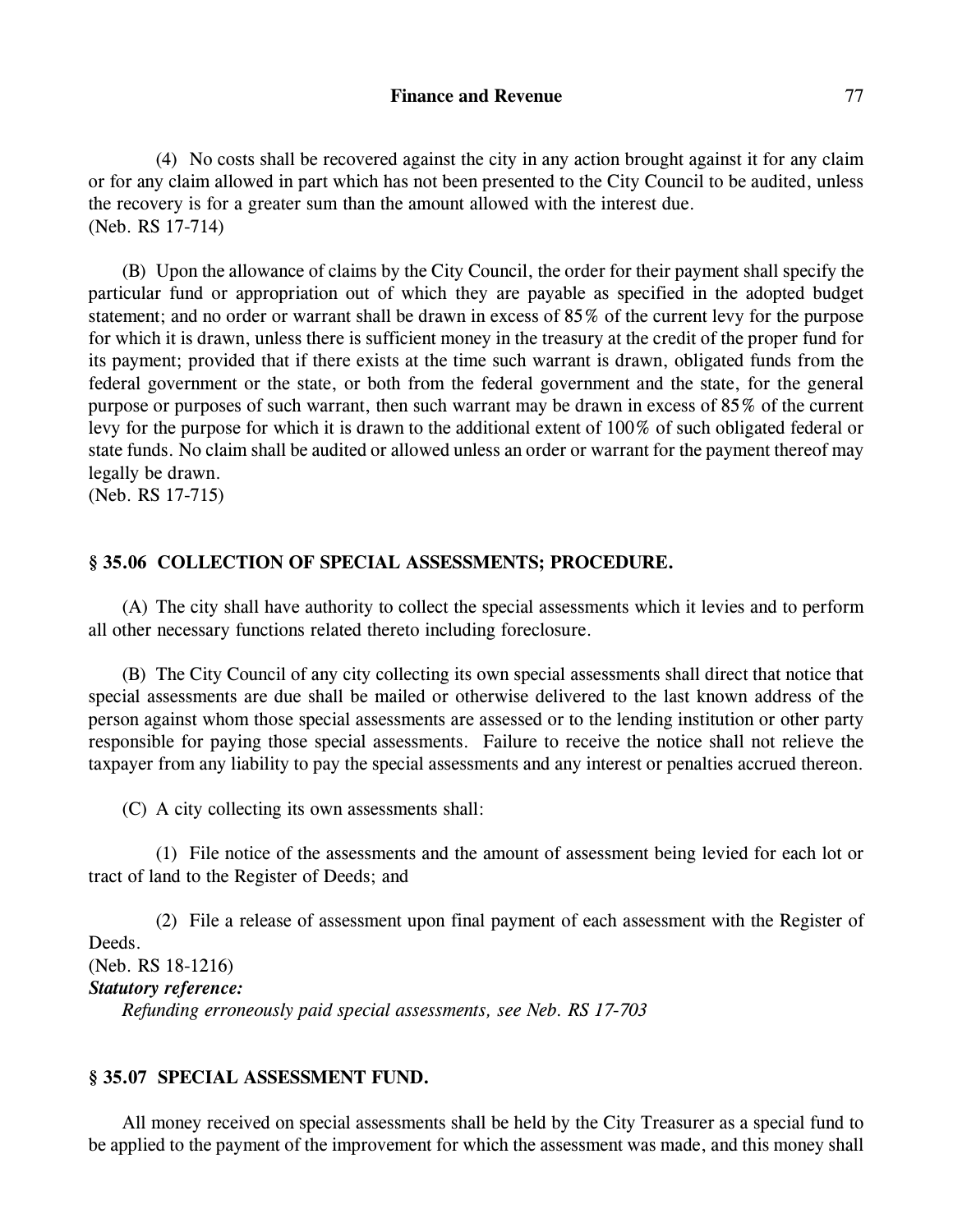be used for no other purpose whatever, unless to reimburse the city for money expended for any such improvement.

(Neb. RS 17-710)

#### **§ 35.08 SINKING FUNDS; GIFTS OF MONEY OR PROPERTY.**

(A) The city is hereby empowered to receive money or property by donation, bequest, gift, devise, or otherwise for the benefit of any one or more of the public purposes for which sinking funds are established by the provisions of this section, as stipulated by the donor. The title to the money or property so donated shall vest in the City Council, or in its successors in office, who shall become the owners thereof in trust to the uses of the sinking fund or funds; provided, if the donation is real estate, the City Council may manage the same as in the case of real estate donated to the city for city library purposes under the provisions of Neb. RS 51-215 and 51-216. (Neb. RS 19-1301)

(B) The City Council, subject to all the limitations set forth in this section, shall have the power to levy a tax of not to exceed \$0.105 on each \$100 in any one year upon the taxable value of all the taxable property within the city for a term of not to exceed 10 years, in addition to the amount of tax which may be annually levied for the purposes of the adopted budget statement of the city, for the purpose of establishing a sinking fund for the construction, purchase, improvement, extension, original equipment, or repair, not including maintenance, of any one or more of the following public improvements, including acquisition of any land incident to the making thereof: City library; city auditorium or community house for social or recreational purposes; city hall; city public library, auditorium, or community house in a single building; city swimming pool and appurtenances thereto; city jail; city building to house equipment or personnel of a fire department, together with firefighting equipment or apparatus; city park; city cemetery; city medical clinic building, together with furnishings and equipment; or city hospital. The city shall not be authorized to levy the tax or to establish the sinking fund as provided in this division if, having bonded indebtedness, such city has been in default in the payment of interest thereon or principal thereof for a period of 10 years prior to the date of the passage of the resolution providing for the submission of the proposition for establishment of the sinking fund as required in division (C).

(Neb. RS 19-1302)

(C) Before any sinking fund or funds are established or before any annual tax is levied for any such planned city improvement mentioned in division (B) by the city, the City Council shall declare its purpose by resolution to submit to the qualified electors of the city at the next general city election the proposition to provide the city with the specific city improvement planned for consummation under this section. The resolution of submission shall, among other things, set forth a clear description of the improvement planned, the estimated cost according to the prevailing costs, the amount of annual levy over a definite period of years, not exceeding 10 years, required to provide such cost, and the specific name or designation for the sinking fund sought to be established to carry out the planned improvement, together with a statement of the proposition for placement upon the ballot at the election. Notice of the submission of the proposition, together with a copy of the official ballot containing the same, shall be published in its entirety 3 successive weeks before the day of the election in a legal newspaper published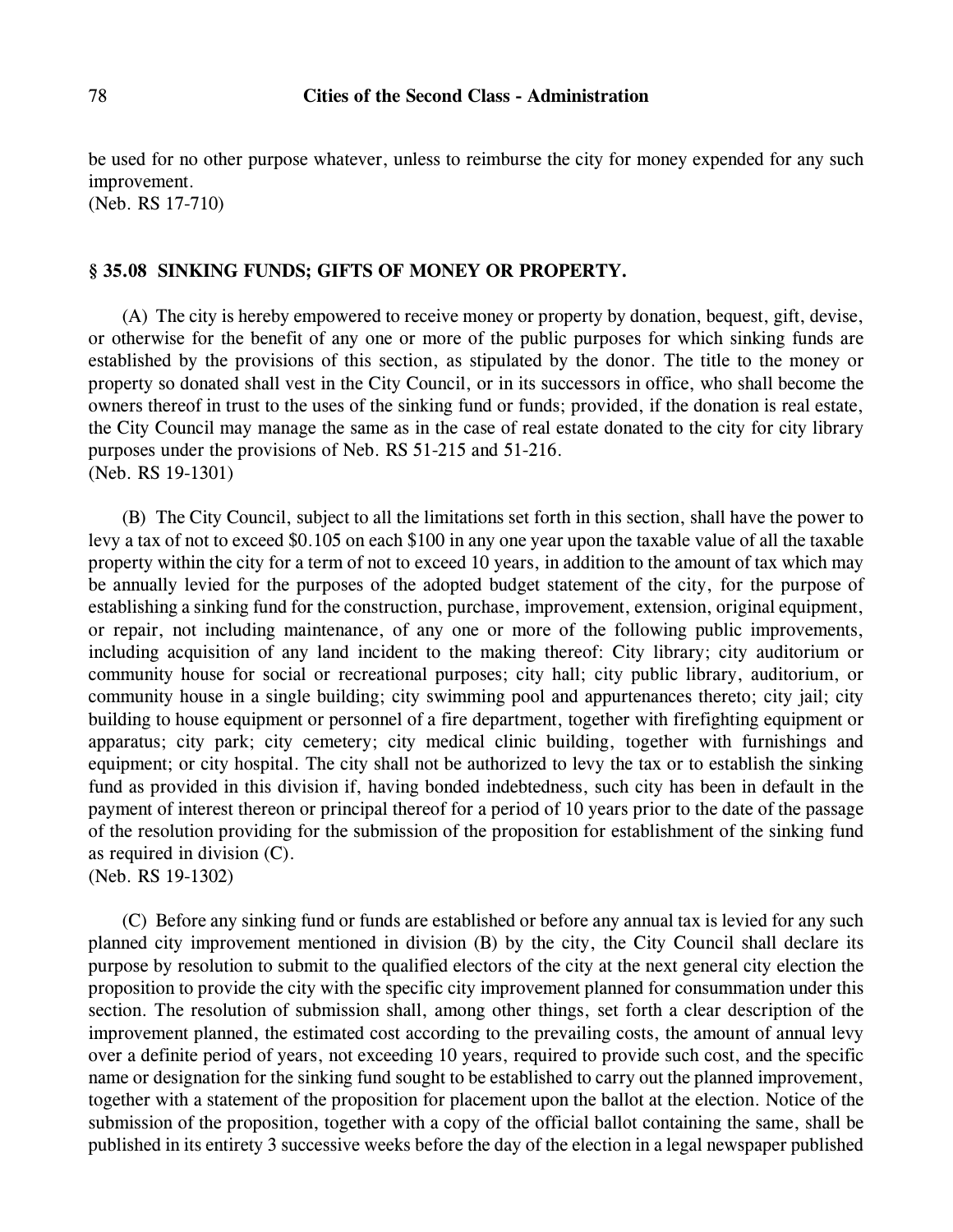#### **Finance and Revenue** 79

in the city or, if no legal newspaper is published therein, in some legal newspaper published in the county in which the city is located and of general circulation. If no legal newspaper is published in the county, such notice shall be published in some legal newspaper of general circulation in the county in which the city is located. No such sinking fund shall be established unless the same has been authorized by a majority or more of the legal votes of the city cast for or against the proposition. If less than a majority of the legal votes favor the establishment of the sinking fund, the planned improvement shall not be made, no annual tax shall be levied therefor, and no sinking fund or sinking funds shall be established in connection therewith, but such resolution of submission shall immediately be repealed. If the proposition shall carry at such election in the manner prescribed in this division, the City Council and its successors in office shall proceed to do all things authorized under such resolution of submission but never inconsistent with this section. Provisions of the statutes of this state relating to election of officers, voting places, election apparatus and blanks, preparation and form of ballots, information to voters, delivery of ballots, conduct of elections, manner of voting, counting of votes, records and certificates of elections, and recounts of votes, so far as applicable, shall apply to voting on the proposition under this section.

(Neb. RS 19-1303)

(D) All funds received by the City Treasurer, by donation or by tax levy, as hereinbefore provided, shall, as they accumulate, be immediately invested by the Treasurer, with the written approval of the City Council, in the manner provided in § 35.11. Whenever investments of such sinking fund or funds are made, as aforesaid, the nature and character of the same shall be reported to the City Council, and the investment report shall be made a matter of record by the City Clerk in the proceedings of the City Council. The sinking fund, or sinking funds, accumulated under the provisions of this section, shall constitute a special fund, or funds, for the purpose or purposes for which the same was authorized and shall not be used for any other purpose unless authorized by 60% of the qualified electors of the city voting at a general election favoring such change in the use of the sinking fund or sinking funds; provided that the question of the change in the use of the sinking fund or sinking funds, when it fails to carry, shall not be resubmitted in substance for a period of 1 year from and after the date of such election.

(Neb. RS 19-1304)

#### *Statutory reference:*

*Additional levy limitations, see Neb. RS 17-702 Investment in warrants, see Neb. RS 77-2337*

## **§ 35.09 DEPOSIT OF FUNDS.**

(A) (1) The City Treasurer shall deposit, and at all times keep on deposit, for safekeeping, in banks, capital stock financial institutions, or qualifying mutual financial institutions of approved and responsible standing, all money collected, received, or held by him or her as City Treasurer. These deposits shall be subject to all regulations imposed by law or adopted by the City Council for the receiving and holding thereof. The fact that a stockholder, director, or other officer of the bank, capital stock financial institution, or qualifying mutual financial institution is also serving as Mayor, a member of the City Council, as a member of the Board of Public Works, or as any other officer of the city shall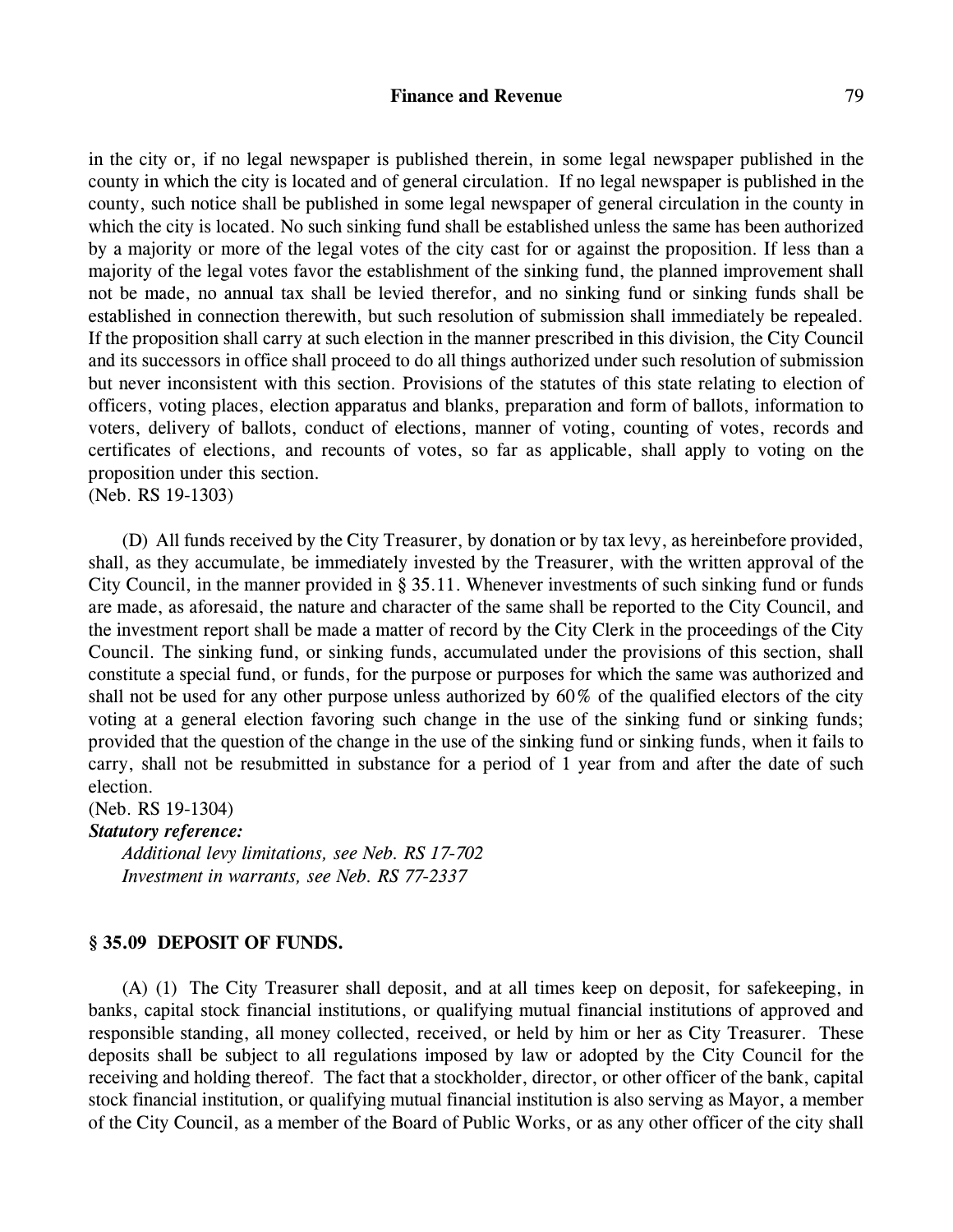not disqualify the bank, capital stock financial institution, or qualifying mutual financial institution from acting as a depository for the city funds.

(2) The City Council shall require from all banks, capital stock financial institutions, or qualifying mutual financial institutions a bond in such penal sum as may be the maximum amount on deposit at any time less the amount insured or guaranteed by the Federal Deposit Insurance Corporation or, in lieu thereof, security given as provided in the Public Funds Deposit Security Act, to secure the payment of all such deposits and accretions. The City Council shall approve this bond or giving of security. The City Treasurer shall not be liable for any loss of any money sustained by reason of the failure of any such depository so designated and approved. (Neb. RS 17-607)

(B) The insurance afforded to depositors in banks, capital stock financial institutions, or qualifying mutual financial institutions through the Federal Deposit Insurance Corporation shall be deemed and construed to be a surety bond or bonds to the extent that the deposits are insured or guaranteed by that corporation, and for deposits so insured or guaranteed, no other surety bond or bonds or other security shall be required.

(Neb. RS 77-2362)

(C) Neb. RS 77-2366 shall apply to deposits in capital stock financial institutions. Neb. RS 77-2365.01 shall apply to deposits in qualifying mutual financial institutions. (Neb. RS 17-607 and 77-2362)

#### *Statutory reference:*

*Other provisions on deposits of public funds, see Neb. RS 77-2363 and 77-2364 Public Funds Deposit Security Act, see Neb. RS 77-2386*

## **§ 35.10 CERTIFICATES OF DEPOSIT; TIME DEPOSITS; CONDITIONS.**

The City Treasurer may, upon resolution of the Mayor and City Council authorizing the same, purchase certificates of deposit from and make time deposits in any bank, capital stock financial institution, or qualifying mutual financial institution in the state to the extent that those certificates of deposit or time deposits are insured or guaranteed by the Federal Deposit Insurance Corporation. Deposits may be made in excess of the amounts so secured by the corporation, and the amount of the excess deposit shall be secured by a bond or by security given in the same manner as is provided for cities of the first class in Neb. RS 16-714 through 16-716 as of the time the deposit is made. Neb. RS 77-2366 shall apply to deposits in capital stock financial institutions. Neb. RS 77-2365.01 shall apply to deposits in qualifying mutual financial institutions. (Neb. RS 17-720)

## **§ 35.11 INVESTMENT AND USE OF SURPLUS FUNDS.**

(A) When the City Treasurer holds funds of the city in excess of the amount required for maintenance or set aside for betterments and improvements, the Mayor and City Council may, by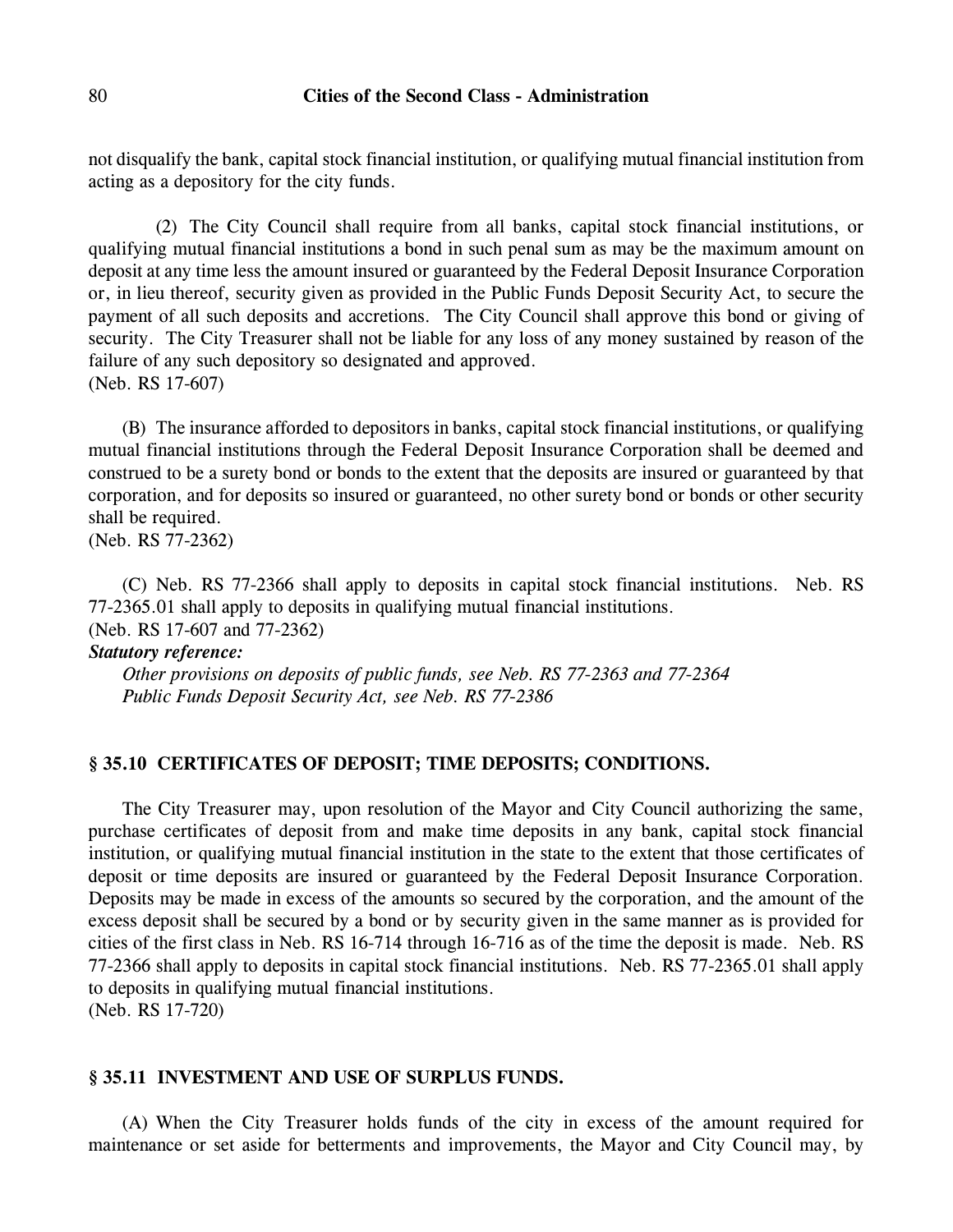## **Finance and Revenue** 81

resolution, direct and authorize the Treasurer to invest the surplus funds in the outstanding bonds or registered warrants of the city, bonds and debentures issued either singly or collectively by any of the 12 federal land banks, the 12 intermediate credit banks, or the 13 banks for cooperatives under the supervision of the Farm Credit Administration, or in interest-bearing bonds or the obligations of the United States. The interest on such bonds or warrants shall be credited to the fund out of which the bonds or warrants were purchased.

(Neb. RS 17-608)

(B) All income received by the city from public utilities and from the payment and collection of water taxes, rents, rates or assessments shall be applied to the payment of running expenses, interest on bonds or money borrowed and the erection and construction of public utilities; should there be any surplus, it shall be annually created into a sinking fund for the payment of public utility bonds or for the improvements of the works, or into the general fund as the Council may direct. The surplus remaining, if any, may, if the Council, be invested in interest-bearing bonds or obligations of the United States. (Neb. RS 17-540)

(C) The Mayor and City Council may, by resolution, direct and authorize the Treasurer to dispose of the surplus electric light, water, or gas funds, or the funds arising from the sale of electric light, water, or natural gas distribution properties, by the payment of outstanding electric light, water, or gas distribution bonds or water warrants then due. The excess, if any, after such payments, may be transferred to the general fund of the city. (Neb. RS 17-609)

(D) Any surplus funds arising out of the operation of any system of waterworks, power plant, ice plant, gas plant, sewerage, heating or lighting plant, or distribution system by the Board of Public Works, or by the City Council, where any of such utilities are not being operated by such a Board, may be invested, if not invested pursuant to the provisions of any other law upon the subject, in like manner and subject to the same conditions as the investment of similar funds of cities of the first class, as provided in Neb. RS 16-691.01.

(Neb. RS 17-803)

(E) (1) Whenever the city has accumulated a surplus of any fund in excess of its current needs or has accumulated a sinking fund for the payment of its bonds and the money in such sinking fund exceeds the amount necessary to pay the principal and interest of any such bonds which become due during the current year, the City Council may invest any such surplus in excess of current needs or such excess in its sinking fund in certificates of deposit, in time deposits, and in any securities in which the State Investment Officer is authorized to invest pursuant to the Nebraska Capital Expansion Act and the Nebraska State Funds Investment Act and as provided in the authorized investment guidelines of the Nebraska Investment Council in effect on the date the investment is made. The State Investment Officer shall upon request furnish a copy of current authorized investment guidelines of the Nebraska Investment Council.

(2) Nothing in division  $(E)(1)$  shall be construed to authorize investments in venture capital. (Neb. RS 77-2341)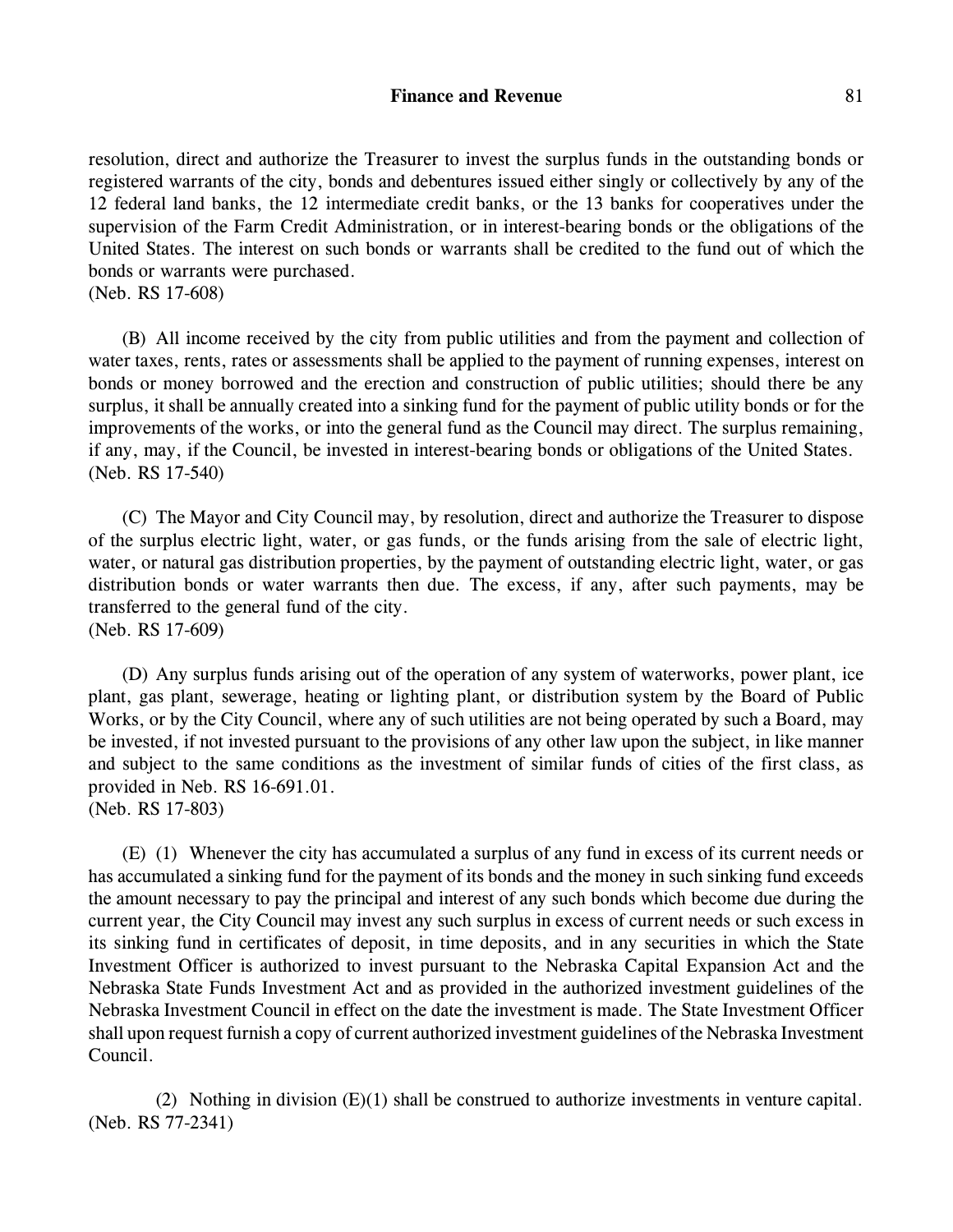#### **§ 35.12 BOND ISSUES.**

The City Council may, after meeting all the requirements of state law, issue bonds, fund bonds, and retire bonds for such purposes as may be permitted by state law. The City Council shall have the authority to levy special assessments for the payment of interest and principal on these bonds and may spread the payments up to the maximum number of years permitted by state law.

#### *Statutory reference:*

*Bonds in general, see Neb. RS 18-1801 through 18-1805 Funding and refunding bonds, see Neb. RS 10-606 through 10-612 General provisions, see Neb. RS 10-101 through 10-143*

## **§ 35.13 DEBT COLLECTION; AUTHORITY TO CONTRACT WITH COLLECTION AGENCY.**

(A) The city may contract to retain a collection agency licensed pursuant to Neb. RS 45-601 through 45-622, within or without this state, for the purpose of collecting public debts owed by any person to the city.

(B) No debt owed pursuant to division (A) of this section may be assigned to a collection agency unless:

(1) There has been an attempt to advise the debtor by first-class mail, postage prepaid, at the last known address of the debtor:

(a) Of the existence of the debt; and

(b) That the debt may be assigned to a collection agency for collection if the debt is not paid; and

(2) At least 30 days have elapsed from the time the notice was sent.

(C) A collection agency which is assigned a debt under this section shall have only those remedies and powers which would be available to it as an assignee of a private creditor.

(D) For purposes of this section, debt shall include all delinquent fees or payments except delinquent property taxes on real estate. In the case of debt arising as a result of an order or judgment of a court in a criminal or traffic matter, a collection fee may be added to the debt. The collection fee shall be \$25 or 4.5% of the debt, whichever is greater. The collection fee shall be paid by the person who owes the debt directly to the person or agency providing the collection service. (Neb. RS 45-623)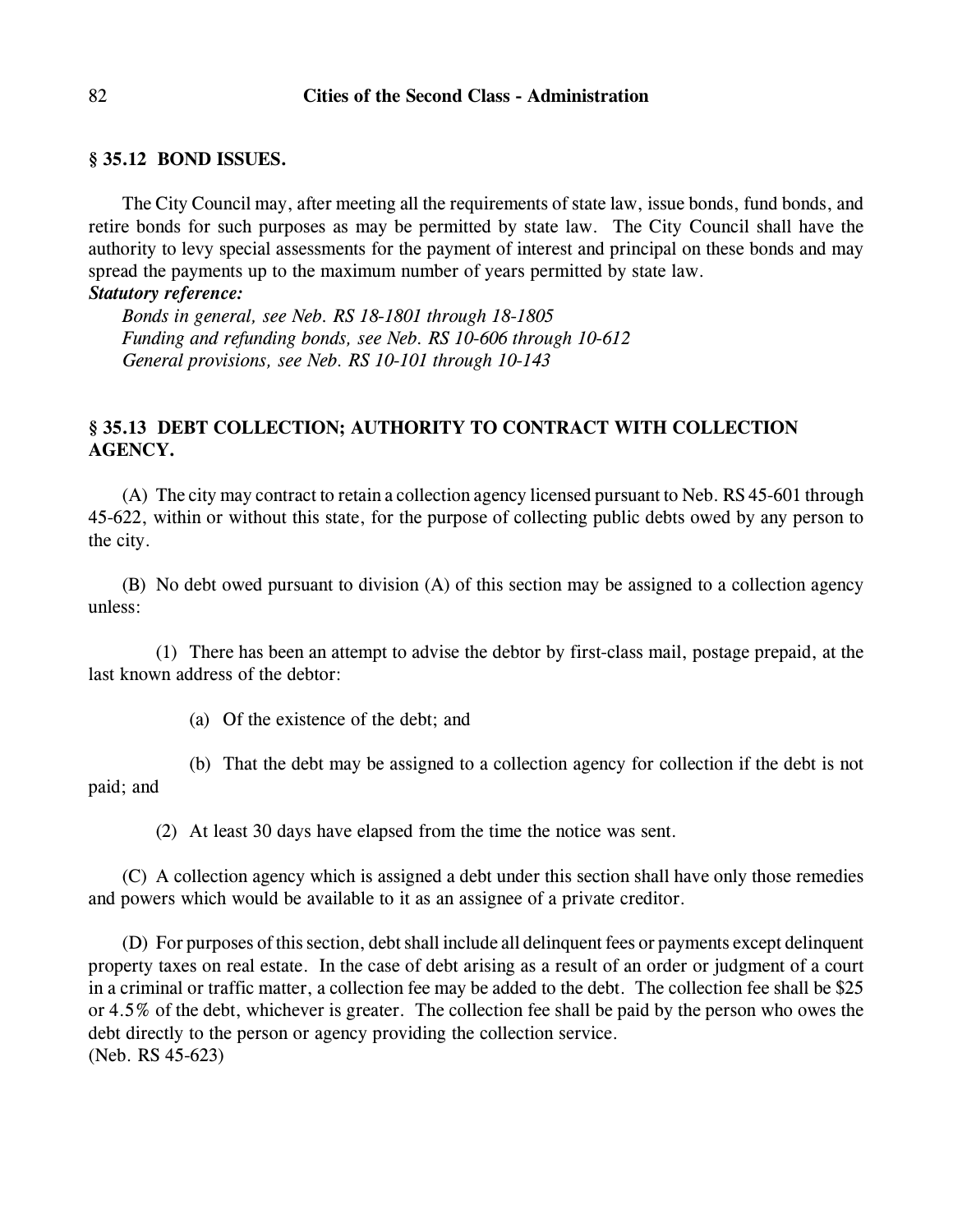#### **§ 35.14 CREDIT CARDS; AUTHORITY TO ACCEPT.**

(A) If authorized by the City Council, any city official may accept credit cards, charge cards, or debit cards, whether presented in person or electronically, or electronic funds transfers as a method of cash payment of any tax, levy, excise, duty, custom, toll, interest, penalty, fine, license, fee, or assessment of whatever kind or nature, whether general or special, as provided by Neb. RS 77-1702.

(B) The total amount of the taxes, levies, excises, duties, customs, tolls, interest, penalties, fines, licenses, fees, or assessments of whatever kind or nature, whether general or special, paid for by credit card, charge card, debit card, or electronic funds transfer shall be collected by the city official.

(C) With respect to a facility which it operates in a proprietary capacity, the City Council may choose to accept credit cards, charge cards, or debit cards, whether presented in person or electronically, or electronic funds transfers as a means of cash payment and may adjust the price for services to reflect the handling and payment costs.

(D) The city official shall obtain, for each transaction, authorization for use of any credit card, charge card, or debit card used pursuant to this section from the financial institution, vending service company, credit card or charge card company, or third-party merchant bank providing that service.

(E) The types of credit cards, charge cards, or debit cards accepted and the payment services provided shall be determined by the State Treasurer and the Director of Administrative Services with the advice of a committee convened by the State Treasurer and the director. The committee shall consist of the State Treasurer, the Tax Commissioner, the director, and representatives from counties, cities, and other political subdivisions as may be appropriate. The committee shall develop recommendations for the contracting of such services. The State Treasurer and the director shall contract with one or more credit card, charge card, or debit card companies or third-party merchant banks for services on behalf of the state and those counties, cities, and political subdivisions that choose to participate in the state contract for such services. The State Treasurer and the director shall consider, for purposes of this section, any negotiated discount, processing, or transaction fee imposed by a credit card, charge card, or debit card company or third-party merchant bank as an administrative expense. If the City Council chooses not to participate in the state contract, it may choose types of credit cards, charge cards, and debit cards and may negotiate and contract independently or collectively as a governmental entity with 1 or more financial institutions, vending service companies, credit card, charge card, or debit card companies, or third-party merchant banks for the provision of these services.

(F) Subject to the direction of the City Council, a city official authorizing acceptance of credit card or charge card payments shall be authorized but not required to impose a surcharge or convenience fee upon the person making a payment by credit card or charge card so as to wholly or partially offset the amount of any discount or administrative fees charged to the city, but the surcharge or convenience fee shall not exceed the surcharge or convenience fee imposed by the credit card or charge card companies or third-party merchant banks which have contracted under division (E) of this section. The surcharge or convenience fee shall be applied only when allowed by the operating rules and regulations of the credit card or charge card involved or when authorized in writing by the credit card or charge card company involved. When a person elects to make a payment to the city by credit card or charge card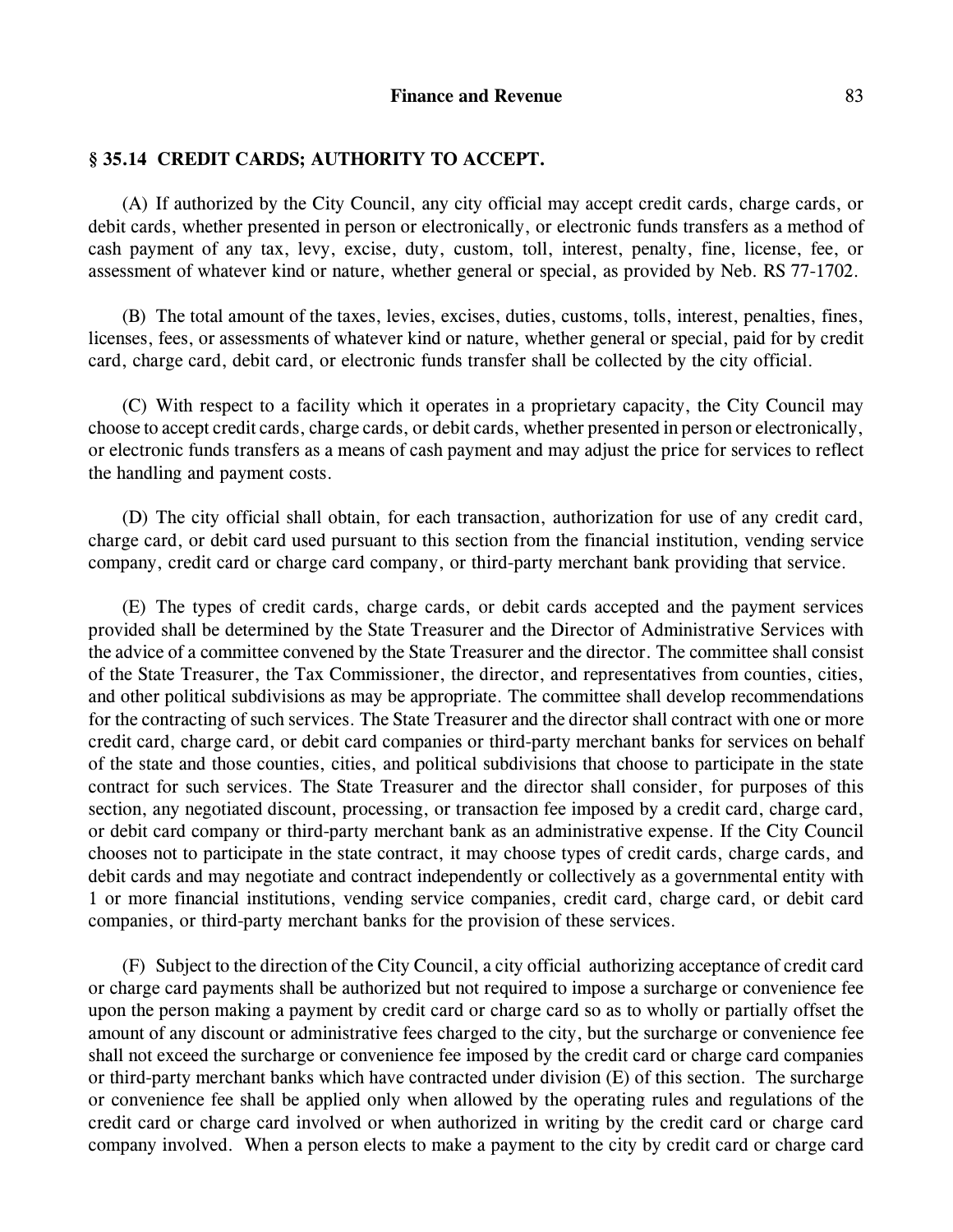and such a surcharge or convenience fee is imposed, the payment of the surcharge or convenience fee shall be deemed voluntary by that person and shall be in no case refundable. If a payment is made electronically by credit card, charge card, debit card, or electronic funds transfer as part of a system for providing or retrieving information electronically, the city official shall be authorized but not required to impose an additional surcharge or convenience fee upon the person making a payment.

(G) For the purpose of this section, the following definition shall apply unless the context clearly indicates or requires a different meaning.

*ELECTRONIC FUNDS TRANSFER.* The movement of funds by nonpaper means, usually through a payment system, including, but not limited to, an automated clearinghouse or the Federal Reserve's Fedwire system. (Neb. RS 13-609)

#### *ANNUAL BUDGET*

#### **§ 35.25 FISCAL YEAR.**

The fiscal year of the city and any public utility of the city commences on October 1 and extends through the following September 30 except as provided in the Municipal Proprietary Function Act. (Neb. RS 17-701)

#### **§ 35.26 BUDGET PROCEDURES.**

The budget instruction manual prepared by the Auditor of Public Accounts is incorporated by reference for the purpose of proper budget preparation.

#### **§ 35.27 EXPENDITURES PRIOR TO ADOPTION OF BUDGET.**

(A) On and after the first day of its fiscal year in 1993 and of each succeeding year or on or after the first day of its biennial period and until the adoption of the budget by the City Council in September, the City Council may expend any balance of cash on hand for the current expenses of the city. Except as provided in division (B) of this section, these expenditures shall not exceed an amount equivalent to the total amount expended under the last budget in the equivalent period of the prior budget year or biennial period. These expenditures shall be charged against the appropriations for each individual fund or purpose as provided in the budget when adopted. (Neb. RS 13-509.01)

(B) The restriction on expenditures in division (A) of this section may be exceeded upon the express finding of the City Council that expenditures beyond the amount authorized are necessary to enable the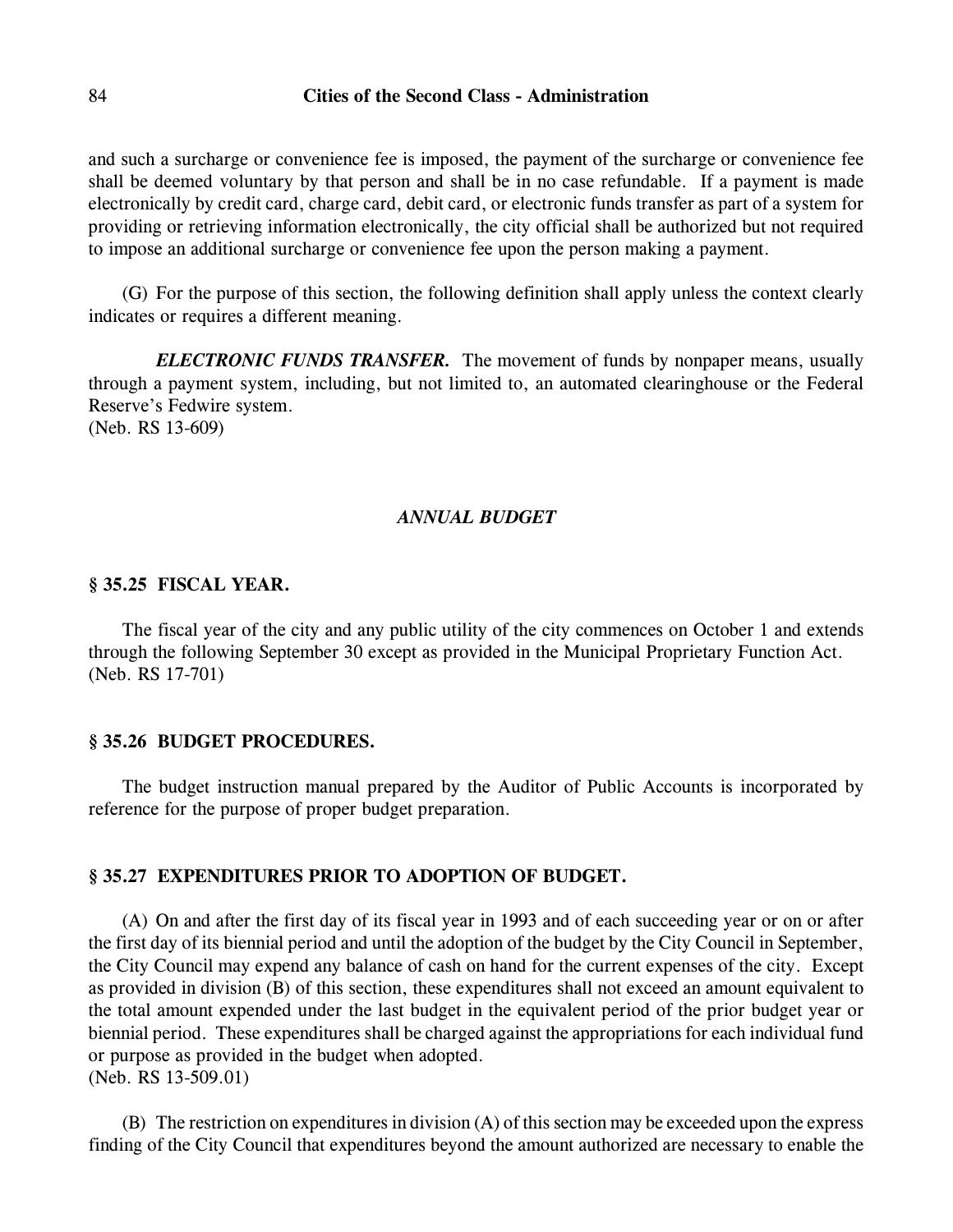city to meet its statutory duties and responsibilities. The finding and approval of the expenditures in excess of the statutory authorization shall be adopted by the City Council in open public session. Expenditures authorized by this section shall be charged against appropriations for each individual fund or purpose as provided in the budget when adopted, and nothing in this section shall be construed to authorize expenditures by the city in excess of that authorized by any other statutory provision. (Neb. RS 13-509.02)

## **§ 35.28 PROPOSED BUDGET STATEMENT; CONTENTS; AVAILABILITY; CORRECTION.**

(A) The City Council shall annually or biennially prepare a proposed budget statement on forms prescribed and furnished by the Auditor of Public Accounts. The proposed budget statement shall be made available to the public prior to publication of the notice of the hearing on the proposed budget statement pursuant to § 35.29. A proposed budget statement shall contain the following information, except as provided by state law:

(1) For the immediately preceding fiscal year or biennial period, the revenue from all sources, including motor vehicle taxes, other than revenue received from personal and real property taxation, allocated to the funds and separately stated as to each such source: the unencumbered cash balance at the beginning and end of the year or biennial period; the amount received by taxation of personal and real property; and the amount of actual expenditures;

(2) For the current fiscal year or biennial period, actual and estimated revenue from all sources, including motor vehicle taxes, allocated to the funds and separately stated as to each such source: the actual unencumbered cash balance available at the beginning of the year or biennial period; the amount received from personal and real property taxation; and the amount of actual and estimated expenditures, whichever is applicable. This statement shall contain the cash reserve for each fiscal year or biennial period and shall note whether or not the reserve is encumbered. The cash reserve projections shall be based upon the actual experience of prior years or biennial periods. The cash reserve shall not exceed 50% of the total budget adopted exclusive of capital outlay items;

(3) For the immediately ensuing fiscal year or biennial period, an estimate of revenue from all sources, including motor vehicle taxes, other than revenue to be received from taxation of personal and real property, separately stated as to each such source: the actual or estimated unencumbered cash balances, whichever is applicable, to be available at the beginning of the year or biennial period; the amounts proposed to be expended during the year or biennial period; and the amount of cash reserve, based on actual experience of prior years or biennial period, which cash reserve shall not exceed 50% of the total budget adopted exclusive of capital outlay items;

(4) A statement setting out separately the amount sought to be raised from the levy of a tax on the taxable value of real property:

(a) For the purpose of paying the principal or interest on bonds issued by the City Council;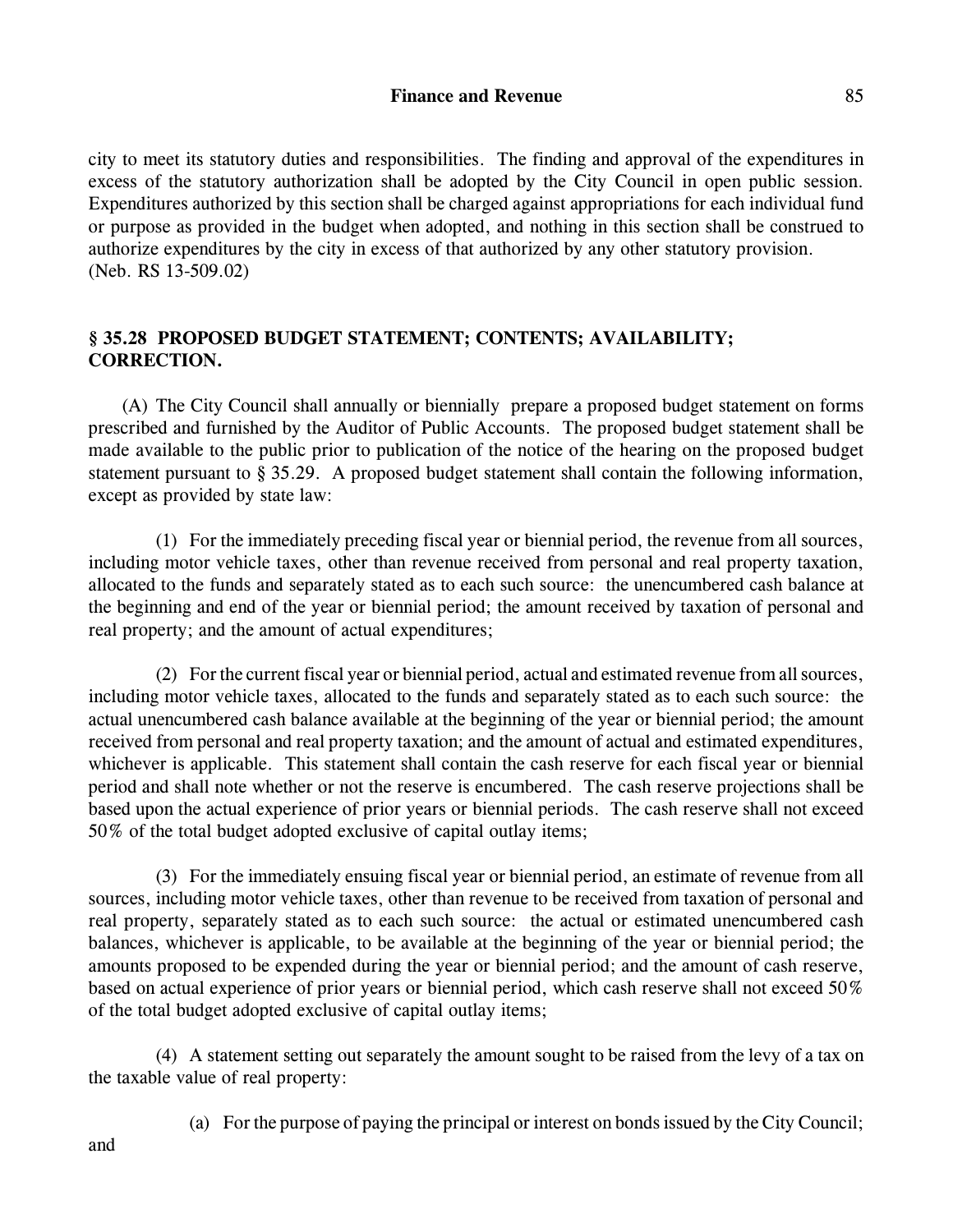(b) For all other purposes.

(5) A uniform summary of the proposed budget statement, including each proprietary function fund included in a separate proprietary budget statement prepared pursuant to the Municipal Proprietary Function Act, and a grand total of all funds maintained by the City Council; and

(6) A list of the proprietary functions which are not included in the budget statement. These proprietary functions shall have a separate budget statement which is approved by the City Council as provided in the Municipal Proprietary Function Act.

(B) The actual or estimated unencumbered cash balance required to be included in the budget statement by this section shall include deposits and investments of the city as well as any funds held by the County Treasurer for the city and shall be accurately stated on the proposed budget statement.

(C) The city shall correct any material errors in the budget statement detected by the Auditor of Public Accounts or by other sources. (Neb. RS 13-504)

(D) The estimated expenditures plus the required cash reserve for the ensuing fiscal year or biennial period less all estimated and actual unencumbered balances at the beginning of the year or biennial period and less the estimated income from all sources, including motor vehicle taxes, other than taxation of personal and real property shall equal the amount to be received from taxes, and that amount shall be shown on the proposed budget statement pursuant to this section. The amount to be raised from taxation of personal and real property, as determined above, plus the estimated revenue from other sources, including motor vehicle taxes, and the unencumbered balances shall equal the estimated expenditures, plus the necessary required cash reserve, for the ensuing year or biennial period. (Neb. RS 13-505)

## **§ 35.29 PROPOSED BUDGET STATEMENT; HEARING; ADOPTION; CERTIFICATION OF TAX AMOUNT.**

(A) The City Council shall each year or biennial period conduct a public hearing on its proposed budget statement. Notice of the place and time of the hearing, together with a summary of the proposed budget statement, shall be published 4 calendar days prior to the date set for hearing in a newspaper of general circulation within the city's jurisdiction. For purposes of such notice, the 4 calendar days shall include the day of publication but not the day of hearing. When the total operating budget, not including reserves, does not exceed \$10,000 per year or \$20,000 per biennial period, the proposed budget summary may be posted at the City Council's principal headquarters.

(B) After the hearing, the proposed budget statement shall be adopted, or amended and adopted as amended, and a written record shall be kept of the hearing. The amount to be received from personal and real property taxation shall be certified to the levying board after the proposed budget statement is adopted or is amended and adopted as amended. The certification of the amount to be received from personal and real property taxation shall specify separately the amount to be applied to the payment of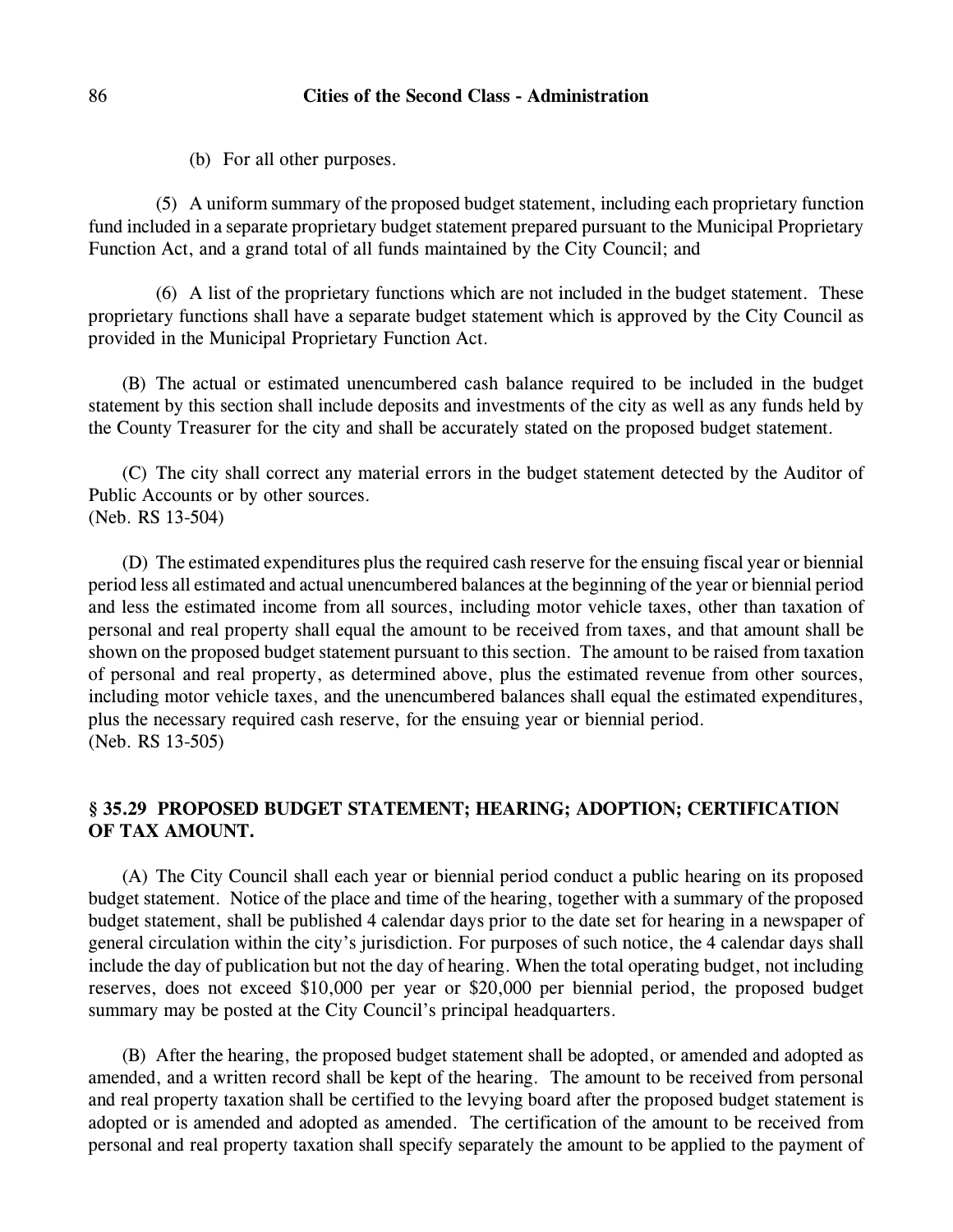principal or interest on bonds issued by the City Council and the amount to be received for all other

(C) If the adopted budget statement reflects a change from that shown in the published proposed budget statement, a summary of the changes shall be published within 20 calendar days after its adoption in the manner provided in this section, but without provision for hearing, setting forth the items changed and the reasons for the changes.

(D) Upon approval by City Council, the budget shall be filed with the Auditor of Public Accounts. The Auditor may review the budget for errors in mathematics, improper accounting, and noncompliance with the Nebraska Budget Act or Neb. RS 13-518 to 13-522. If the Auditor detects such errors, he or she shall immediately notify the Council of such errors. The Council shall correct any such error as provided in § 35.34. Warrants for the payment of expenditures provided in the budget adopted under this section shall be valid notwithstanding any errors or noncompliance for which the Auditor has notified the Council.

(Neb. RS 13-506)

purposes.

(E) When a levy increase has been authorized by vote of the electors, the adopted budget statement shall indicate the amount of the levy increase. (Neb. RS 13-507)

## **§ 35.30 ADOPTED BUDGET STATEMENT; FILING; CERTIFICATION OF AMOUNT OF TAX.**

(A) (1) After publication and hearing on the proposed budget statement and within the time prescribed by law, the City Council shall file with and certify to the levying board or boards on or before September 20 of each year or September 20 of the final year of a biennial period and file with the Auditor of Public Accounts a copy of the adopted budget statement which complies with Neb. RS 13-518 to 13-522, together with the amount of the tax required to fund the adopted budget, setting out separately:

(a) The amount to be levied for the payment of principal or interest on bonds issued by the City Council; and

- (b) The amount to be levied for all other purposes.
- (2) Proof of publication shall be attached to the statements.

(B) If the prime rate published by the Federal Reserve Board is 10% or more at the time of the filing and certification required under this subsection, the City Council, in certifying the amount required, may make allowance for delinquent taxes not exceeding 5% of the amount required plus the actual percentage of delinquent taxes for the preceding tax year or biennial period and for the amount of estimated tax loss from any pending or anticipated litigation which involves taxation and in which tax collections have been or can be withheld or escrowed by court order. For purposes of this section,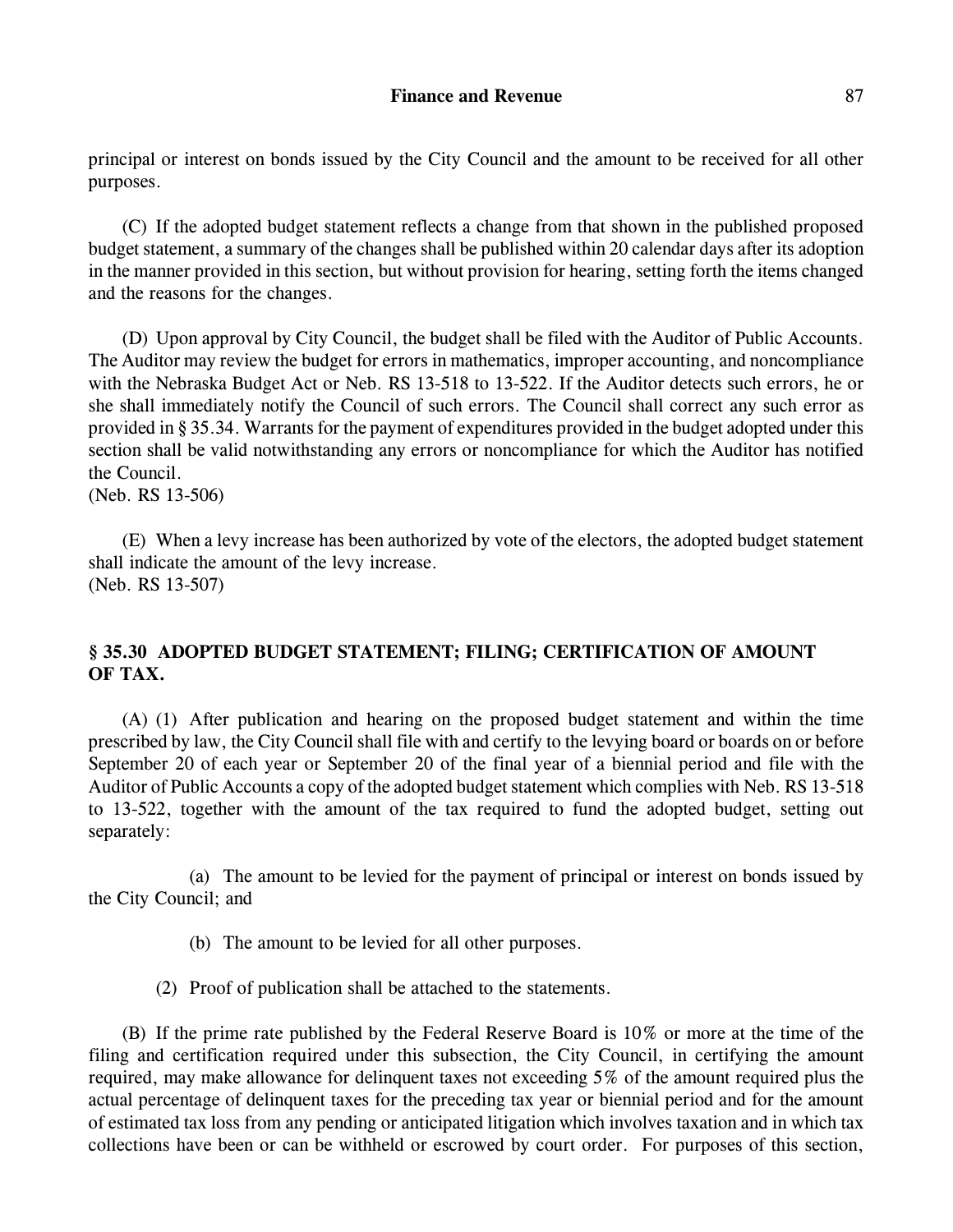anticipated litigation shall be limited to the anticipation of an action being filed by a taxpayer who or which filed a similar action for the preceding year or biennial period which is still pending. Except for such allowances, the City Council shall not certify an amount of tax more than 1% greater or lesser than the amount determined under § 35.28.

(C) The City Council shall use the certified taxable values as provided by the County Assessor pursuant to Neb. RS 13-509 for the current year in setting or certifying the levy. The City Council may designate one of its members to perform any duty or responsibility required of the Council by this section.

(Neb. RS 13-508)

#### **§ 35.31 APPROPRIATION BILL.**

The City Council shall adopt a budget statement pursuant to the Nebraska Budget Act, to be termed, "The Annual Appropriation Bill," in which the Council may appropriate those sums of money as may be deemed necessary to defray all necessary expenses and liabilities of the city. (Neb. RS 17-706)

#### **§ 35.32 GENERAL FUND.**

If the city has not decided to follow the all-purpose levy method of financing for the fiscal year, all money not specifically appropriated in the annual appropriation bill shall be deposited in and known as the General Fund.

#### **§ 35.33 TRANSFER OF FUNDS.**

(A) Whenever during the current fiscal year it becomes apparent to the City Council that due to unforeseen emergencies there is temporarily insufficient money in a particular fund to meet the requirements of the adopted budget of expenditures for that fund, the Council may by a majority vote, unless otherwise provided by state law, transfer money from other funds to such fund.

(B) No expenditure during any fiscal year shall be made in excess of the amounts indicated in the adopted budget statement, except as authorized in § 35.34 or by state law.

(C) Any officer or officers of the City Council who obligate funds contrary to the provisions of this section shall be guilty of an offense.

(Neb. RS 13-510) Penalty, see § 10.99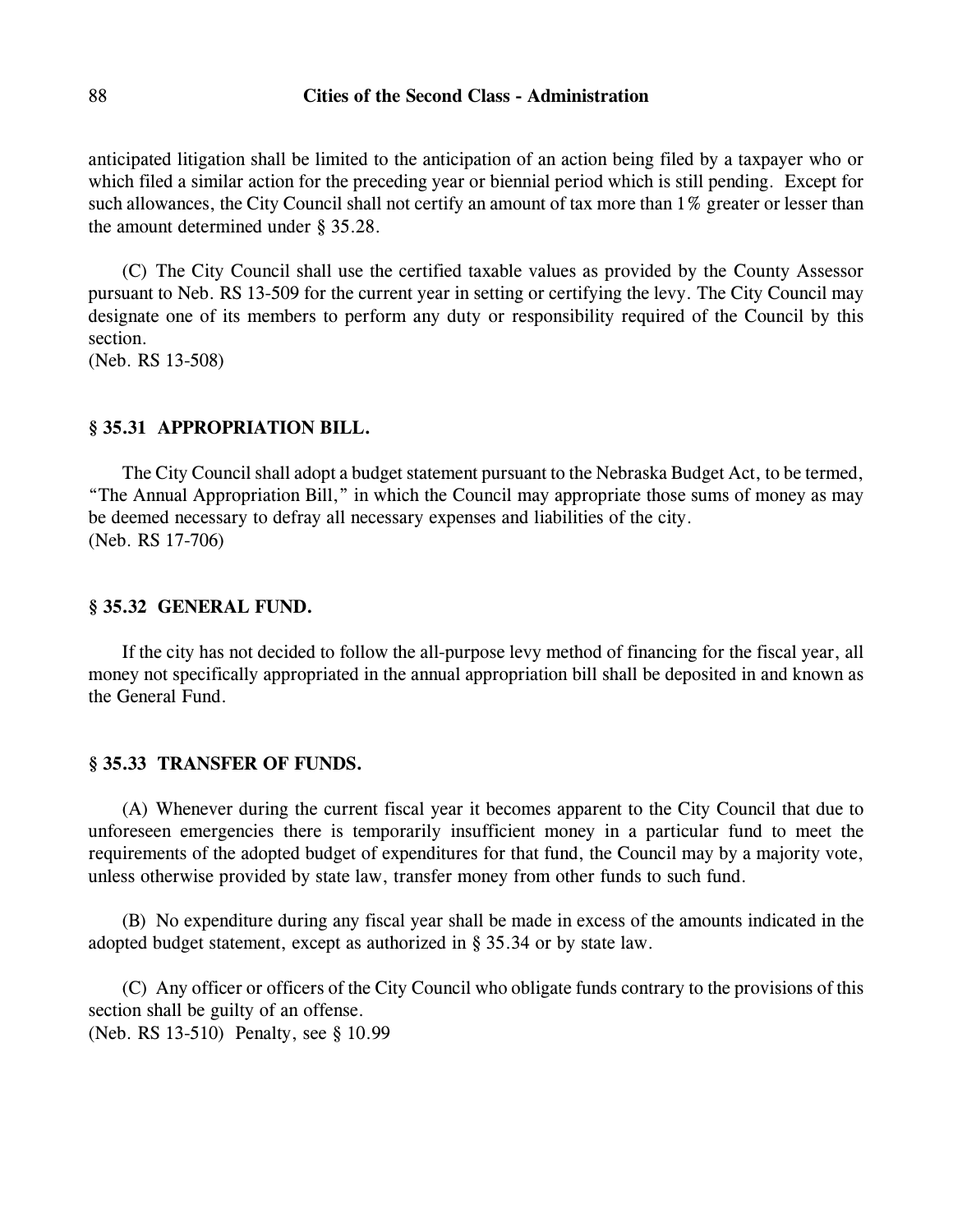## **§ 35.34 REVISION OF BUDGET.**

(A) (1) Unless otherwise provided by law, the City Council may propose to revise the previously adopted budget statement and shall conduct a public hearing on that proposal whenever during the current fiscal year it becomes apparent to the City Council that:

(a) There are circumstances which could not reasonably have been anticipated at the time the budget for the current year was adopted;

(b) The budget adopted violated Neb. RS 13-518 through 13-522, such that the revenue of the current fiscal year for any fund thereof will be insufficient, additional expenses will be necessarily incurred, or there is a need to reduce the budget requirements to comply with Neb. RS 13-518 through 13-522; or

(c) The City Council has been notified by the Auditor of Public Accounts of a mathematical or accounting error or noncompliance with the Nebraska Budget Act.

(2) The public hearing requirement shall not apply to emergency expenditures pursuant to Neb. RS 81-829.51.

(B) Notice of the time and place of the hearing shall be published at least 4 calendar days prior to the date set for hearing in a newspaper of general circulation within the Council's jurisdiction. For purposes of such notice, the 4 calendar days shall include the day of publication but not the day of hearing. This published notice shall set forth:

(1) The time and place of the hearing;

(2) The amount in dollars of additional or reduced money required and for what purpose;

(3) A statement setting forth the nature of the unanticipated circumstances and, if the budget requirements are to be increased, the reasons why the previously adopted budget of expenditures cannot be reduced during the remainder of the current year to meet the need for additional money in that manner;

(4) A copy of the summary of the originally adopted budget previously published; and

(5) A copy of the summary of the proposed revised budget.

(C) At the hearing any taxpayer may appear or file a written statement protesting any application for additional money. A written record shall be kept of all such hearings.

(D) Upon conclusion of the public hearing on the proposed revised budget and approval of the proposed revised budget by the City Council, the Council shall file with the County Clerk of the county or counties in which the City Council is located, and with the Auditor of Public Accounts, a copy of the revised budget, as adopted. The City Council may then issue warrants in payment for expenditures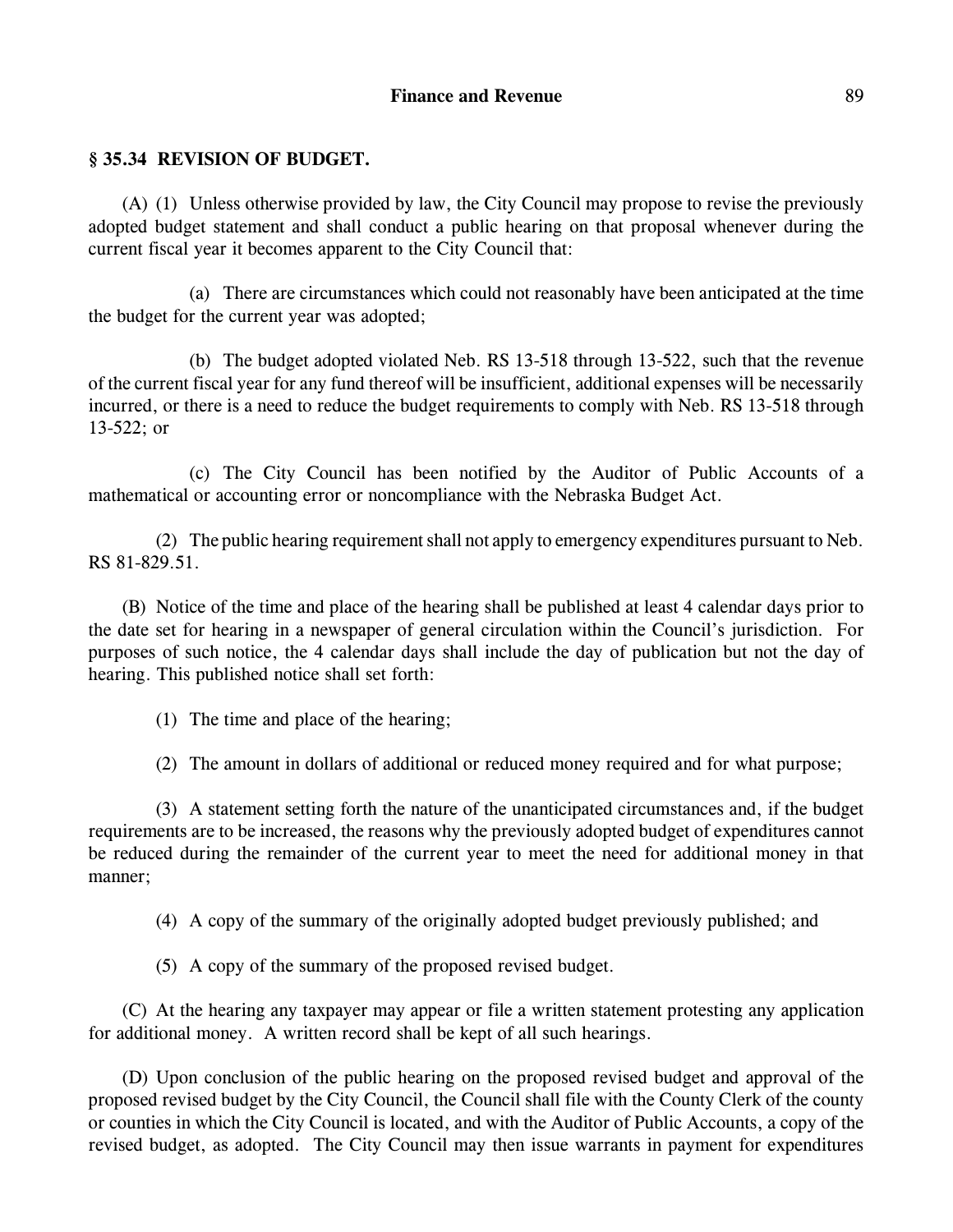authorized by the adopted revised budget. These warrants shall be referred to as registered warrants and shall be repaid during the next fiscal year from funds derived from taxes levied therefor.

(E) Within 30 days after the adoption of the budget under § 35.29, the City Council may, or within 30 days after notification of an error by the Auditor of Public Accounts, the Council shall correct an adopted budget which contains a clerical, mathematical, or accounting error which does not affect the total amount budgeted by more than 1% or increase the amount required from property taxes. No public hearing shall be required for such a correction. After correction, the City Council shall file a copy of the corrected budget with the County Clerk of the county or counties in which the City Council is located and with the Auditor of Public Accounts. The City Council may then issue warrants in payment for expenditures authorized by the budget.

(Neb. RS 13-511)

## **§ 35.35 PROPRIETARY FUNCTIONS; FISCAL YEAR; BUDGET STATEMENTS; FILING; HEARING; ADOPTION; RECONCILIATION.**

(A) For the purpose of this section, the following definitions shall apply unless the context clearly indicates or requires a different meaning.

*PROPRIETARY FUNCTION.* A water supply or distribution utility, a wastewater collection or treatment utility, an electric generation, transmission, or distribution utility, a gas supply, transmission, or distribution utility, an integrated solid waste management collection, disposal, or handling utility, or a hospital or a nursing home owned by the city. (Neb. RS 18-2803)

**SUBSIDIZATION.** The costs of operation of a proprietary function are regularly financed by appropriations from the city's general fund in excess of the amount paid by the city to the proprietary function for actual service or services received. (Neb. RS 18-2804)

(B) The City Council may establish a separate fiscal year for each proprietary function, except that any proprietary function which is subsidized by appropriations from the city's general fund shall have the same fiscal year as the city.

(C) (1) At least 30 days prior to the start of the fiscal year of each proprietary function, a proposed proprietary budget statement shall be prepared in writing and filed with the City Clerk containing the following information:

(a) For the immediately preceding fiscal year, the revenue from all sources, the unencumbered cash balance at the beginning and end of the year, the amount received by taxation, and the amount of actual expenditure;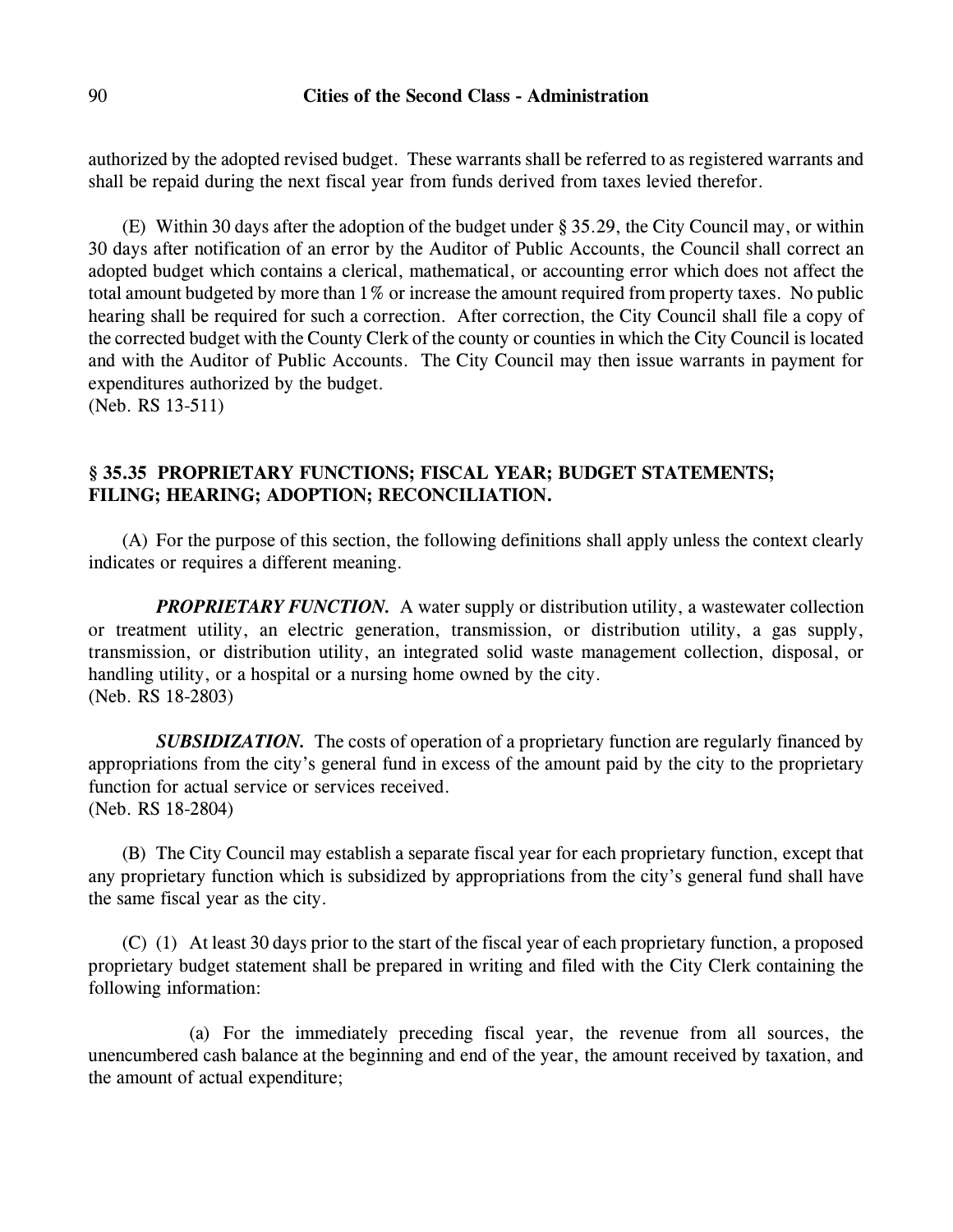(b) For the current fiscal year, actual and estimated revenue from all sources separately stated as to each such source, the actual unencumbered cash balance available at the beginning of the year, the amount received from taxation, and the amount of actual and estimated expenditure, whichever is applicable;

(c) For the immediately ensuing fiscal year, an estimate of revenue from all sources separately stated as to each such source, the actual or estimated unencumbered cash balance, whichever is applicable, to be available at the beginning of the year, the amounts proposed to be expended during the fiscal year, and the amount of cash reserve based on actual experience of prior years; and

(d) A uniform summary of the proposed budget statement which shall include a total of all funds maintained for the proprietary function.

(2) The statement shall contain the estimated cash reserve for each fiscal year and shall note whether or not the reserve is encumbered. The cash reserve projections shall be based upon the actual experience of prior years.

(3) Each proprietary budget statement shall be filed on forms prescribed and furnished by the Auditor of Public Accounts following consultation with representatives of such governing bodies as operate proprietary functions subject to the provisions of the Municipal Proprietary Function Act. (Neb. RS 18-2805)

(D) (1) After a proposed proprietary budget statement is filed with the City Clerk, the City Council shall conduct a public hearing on the statement. Notice of the time and place of the hearing, a summary of the proposed proprietary budget statement, and notice that the full proposed proprietary budget statement is available for public review with the City Clerk during normal business hours shall be published 1 time at least 5 days prior to the hearing in a newspaper of general circulation within the City Council's jurisdiction or by mailing to each resident within the City Council's jurisdiction.

(2) After the hearing, the proposed proprietary budget statement shall be adopted or amended and adopted as amended, and a written record shall be kept of the hearing. If the adopted proprietary budget statement reflects a change from the proposed proprietary statement presented at the hearing, a copy of the adopted proprietary budget statement shall be filed with the City Clerk within 20 days after its adoption and published in a newspaper of general circulation within the City Council's jurisdiction or by mailing to each resident within the City Council's jurisdiction. (Neb. RS 18-2806)

(E) If the actual expenditures for a proprietary function exceed the estimated expenditures in the proprietary budget statement during its fiscal year, the City Council shall adopt a proprietary function reconciliation statement within 90 days after the end of the fiscal year which reflects any difference between the adopted proprietary budget statement for the previous fiscal year and the actual expenditures and revenue for that fiscal year. After the adoption of a proprietary function reconciliation statement, it shall be filed with the City Clerk and published in a newspaper of general circulation within the City Council's jurisdiction or by mailing to each resident within the City Council's jurisdiction. If the difference between the adopted proprietary budget for the previous fiscal year and the actual expenditures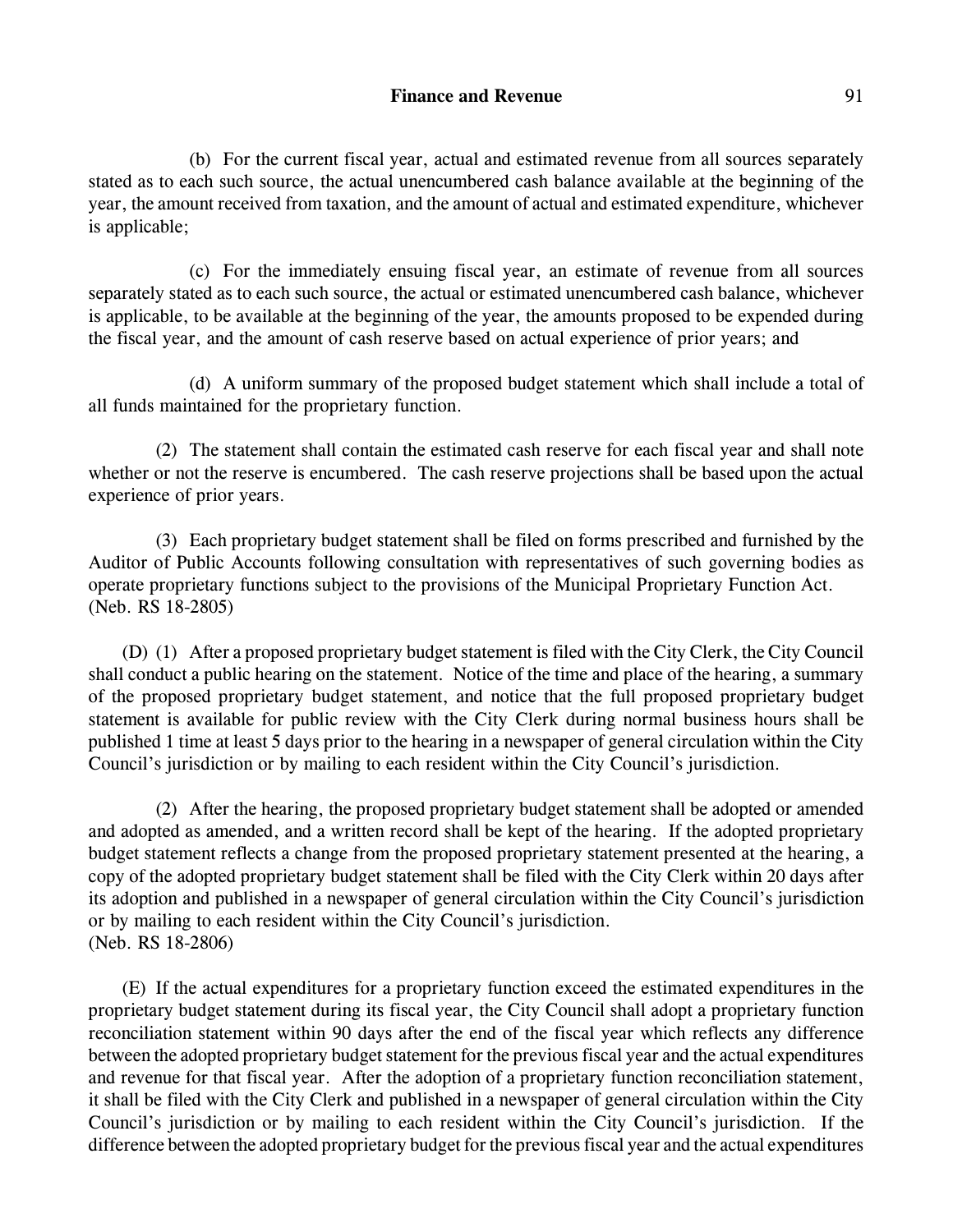and revenues for that fiscal year is greater than 10%, the proprietary function reconciliation statement shall only be adopted following a public hearing. (Neb. RS 18-2807)

(F) If the budget of a proprietary function is included in the city budget statement created pursuant to the Nebraska Budget Act, the Municipal Proprietary Function Act need not be followed for that proprietary function. Any income from a proprietary function which is transferred to the general fund of the city shall be shown as a source of revenue in the city budget statement created pursuant to the Nebraska Budget Act.

(Neb. RS 18-2808)

#### *TAX LEVIES*

#### **§ 35.45 PROPERTY TAX LEVY FOR GENERAL REVENUE PURPOSES.**

The city shall have power to levy taxes for general revenue purposes in any 1 year not to exceed \$0.35 on each \$100 upon the taxable value of all the taxable property in the city. The valuation of such property shall be ascertained from the books or assessment rolls of the County Assessor. (Neb. RS 17-506)

## **§ 35.46 LEVIES FOR OTHER TAXES AND SPECIAL ASSESSMENTS.**

The city shall have power to levy any other tax or special assessment authorized by law. (Neb. RS 17-507)

## **§ 35.47 ALL-PURPOSE LEVY; EXTRAORDINARY LEVIES; ALLOCATION; ABANDONMENT.**

(A) Notwithstanding provisions in the statutes of Nebraska and this code to the contrary, for any fiscal year the City Council may decide to certify to the County Clerk for collection 1 all-purpose levy required to be raised by taxation for all city purposes instead of certifying a schedule of levies for specific purposes added together. Subject to the limits in § 35.48, the all-purpose levy shall not exceed an annual levy of \$1.05 on each \$100 upon the taxable valuation of all the taxable property in the city. Otherwise authorized extraordinary levies to service and pay bonded indebtedness of the city may be made by the city in addition to such all-purpose levy. (Neb. RS 19-1309)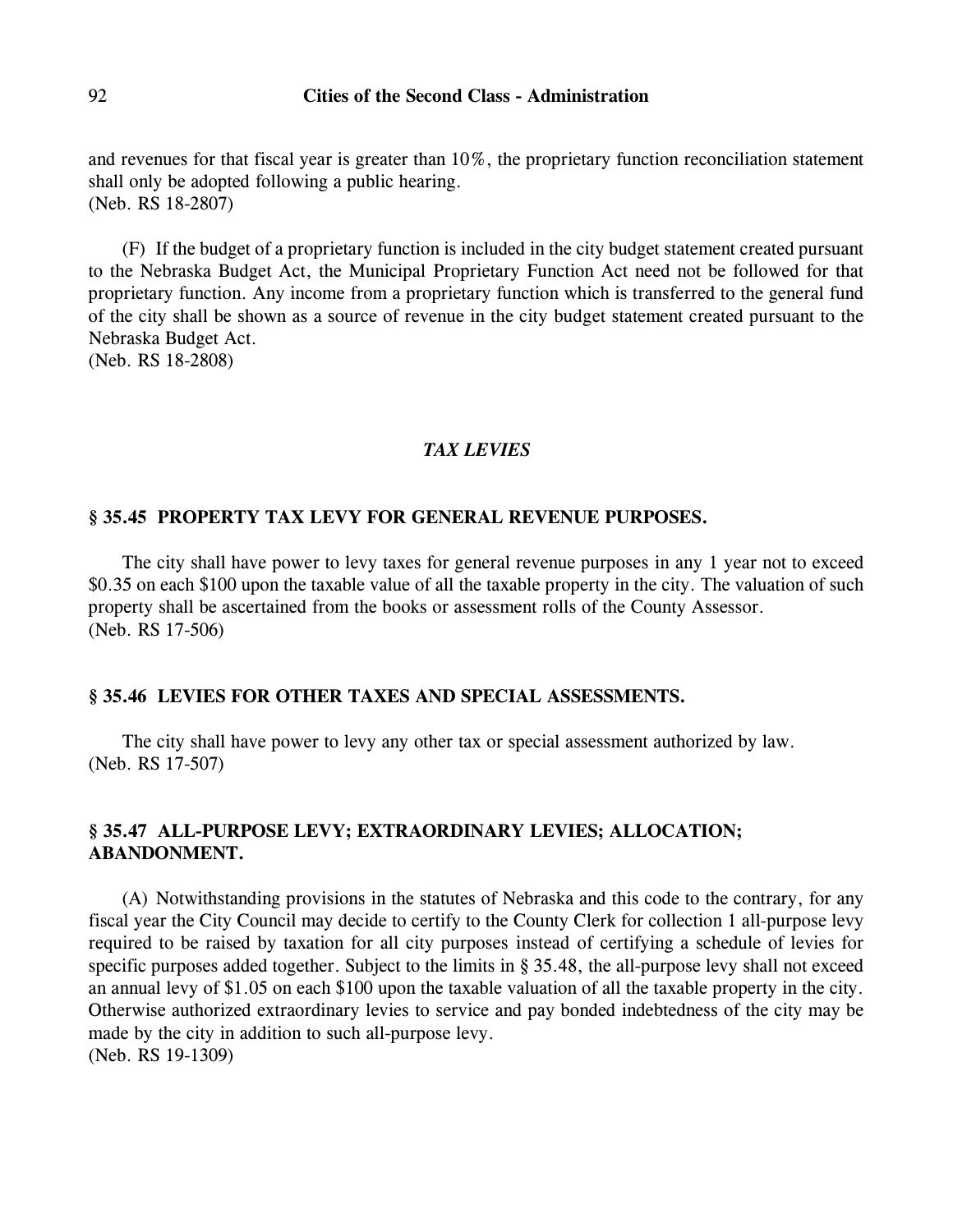(B) If the method provided in division (A) is followed in city financing, the city shall allocate the amount so raised to the several departments of the city in its annual budget and appropriation ordinance, or in other legal manner, as the City Council deems wisest and best. (Neb. RS 19-1310)

(C) If the city elects to follow the method provided in division (A), it shall be bound by that election during the ensuing fiscal year but may abandon such method in succeeding fiscal years. (Neb. RS 19-1311)

(D) If it is necessary to certify the amount to county officers for collection, the same shall be certified as a single amount for general fund purposes. (Neb. RS 19-1312)

#### **§ 35.48 PROPERTY TAX LEVY; MAXIMUM; AUTHORITY TO EXCEED.**

(A) Property tax levies for the support of the city for fiscal years beginning on or after July 1, 1998, shall be limited to the amounts set forth in this division (A), except as provided in division (C). The city may levy a maximum levy of \$0.45 per \$100 of taxable valuation of property subject to the levy plus an additional \$0.05 per \$100 of taxable valuation to provide financing for the city's share of revenue required under an agreement or agreements executed pursuant to the Interlocal Cooperation Act or the Joint Public Agency Act. The maximum levy shall include amounts levied to pay for sums to support a library pursuant to Neb. RS 51-201, museum pursuant to Neb. RS 51-501, visiting community nurse, home health nurse, or home health agency pursuant to Neb. RS 71-1637, or statue, memorial, or monument pursuant to Neb. RS 80-202. Property tax levies for judgments, except judgments or orders from the Commission of Industrial Relations, obtained against the city which require or obligate the city to pay that judgment, to the extent the judgment is not paid by liability insurance coverage of the city, for preexisting lease-purchase contracts approved prior to July 1, 1998, for bonded indebtedness approved according to law and secured by a levy on property, and for payments by a public airport to retire interest-free loans from the Division of Aeronautics in lieu of bonded indebtedness at a lower cost to the public airport are not included in the levy limits established by this division (A). The limitations on tax levies provided in this division (A) are to include all other general or special levies provided by law. Notwithstanding other provisions of law, the only exceptions to the limits in this division (A) are those provided by or authorized by this section. Tax levies in excess of the limitations in this section shall be considered unauthorized levies under Neb. RS 77-1606 unless approved under division (C). (Neb. RS 77-3442)

(B) (1) All city airport authorities established underthe Cities Airport Authorities Act, community redevelopment authorities established under the Community Development Law, and off-street parking districts established under the Offstreet Parking District Act may be allocated property taxes as authorized by law which are authorized by the city and are counted in the municipal levy limit provided by division (A), except that such limitation shall not apply to property tax levies for preexisting leasepurchase contracts approved prior to July 1, 1998, for bonded indebtedness approved according to law and secured by a levy on property, and for payments by a public airport to retire interest-free loans from the Division of Aeronautics in lieu of bonded indebtedness at a lower cost to the public airport. For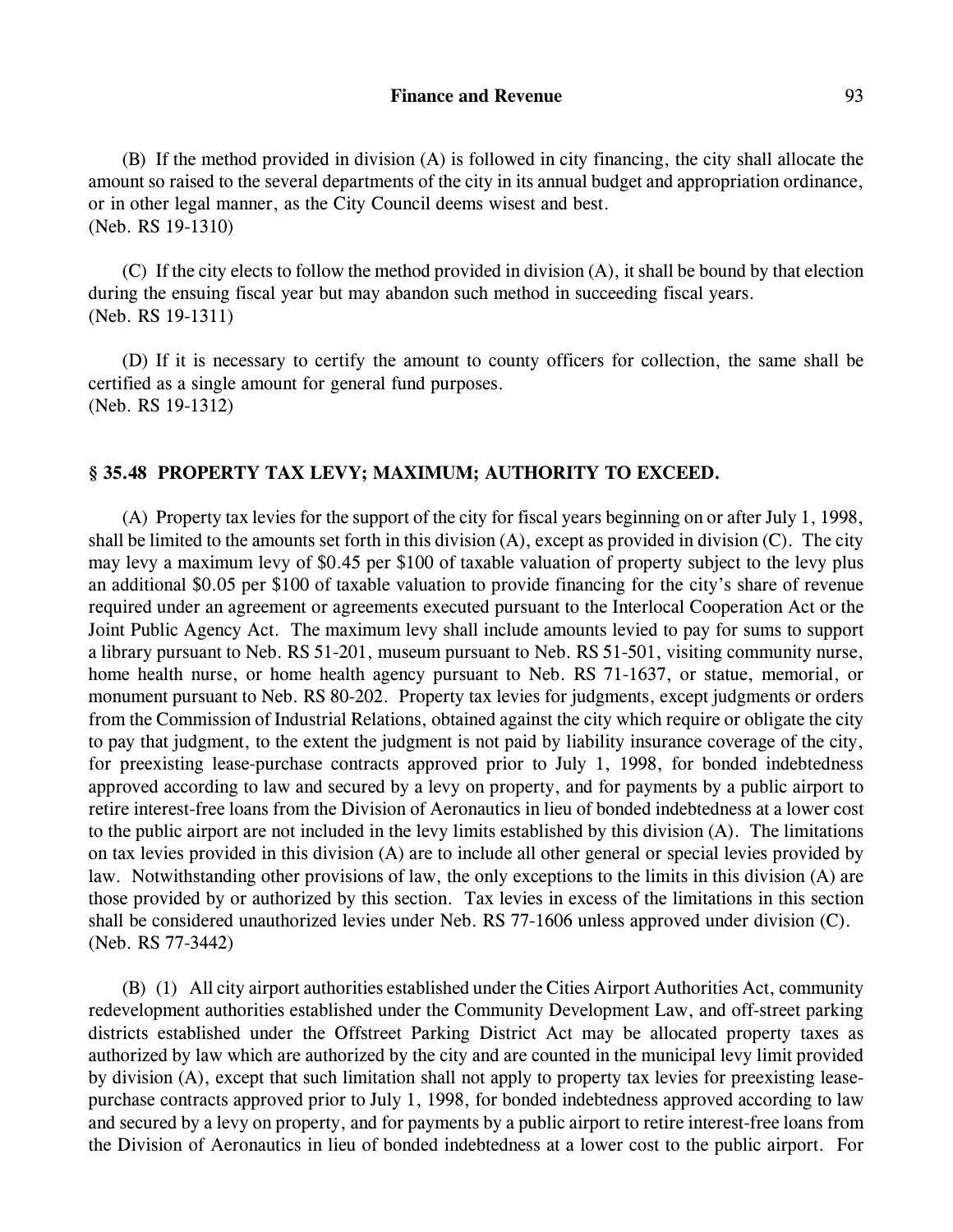off-street parking districts established under the Offstreet Parking District Act, the tax shall be counted in the allocation by the city proportionately, by dividing the total taxable valuation of the taxable property within the district by the total taxable valuation of the taxable property within the city multiplied by the levy of the district. The City Council shall review and approve or disapprove the levy request of the political subdivisions subject to this division (B). The City Council may approve all or a portion of the levy request and may approve a levy request that would allow a levy greater than that permitted by law. The levy allocated by the city may be exceeded as provided in division (C).

(2) On or before August 1, all political subdivisions subject to city levy authority under this division (B) shall submit a preliminary request for levy allocation to the City Council. The preliminary request of the political subdivision shall be in the form of a resolution adopted by a majority vote of members present of the political subdivision's governing body. The failure of a political subdivision to make a preliminary request shall preclude that political subdivision from using procedures set forth in Neb. RS 77-3444 to exceed the final levy allocation as determined in this division (B).

(3) (a) The City Council shall:

1. Adopt a resolution by a majority vote of members present which determines a final allocation of levy authority to its political subdivisions; and

2. Forward a copy of that resolution to the chairperson of the governing body of each of its political subdivisions.

(b) No final levy allocation shall be changed after September 1 except by agreement between both the City Council and the governing body of the political subdivision whose final levy allocation is at issue.

(Neb. RS 77-3443)

(C) (1) The city may exceed the limits provided in division (A) by an amount not to exceed a maximum levy approved by a majority of registered voters voting on the issue in a primary, general, or special election at which the issue is placed before the registered voters. A vote to exceed the limits must be approved prior to October 10 of the fiscal year which is to be the first to exceed the limits.

(2) The City Council may call for the submission of the issue to the voters:

(a) By passing a resolution calling for exceeding the limits by a vote of at least 2/3 of the members of the City Council and delivering a copy of the resolution to the County Clerk or Election Commissioner of every county which contains all or part of the city; or

(b) Upon receipt of a petition by the County Clerk or Election Commissioner of every county containing all or part of the city requesting an election signed by at least 5% of the registered voters residing in the city.

(3) The resolution or petition shall include the amount of levy which would be imposed in excess of the limits provided in division (A) and the duration of the excess levy authority. The excess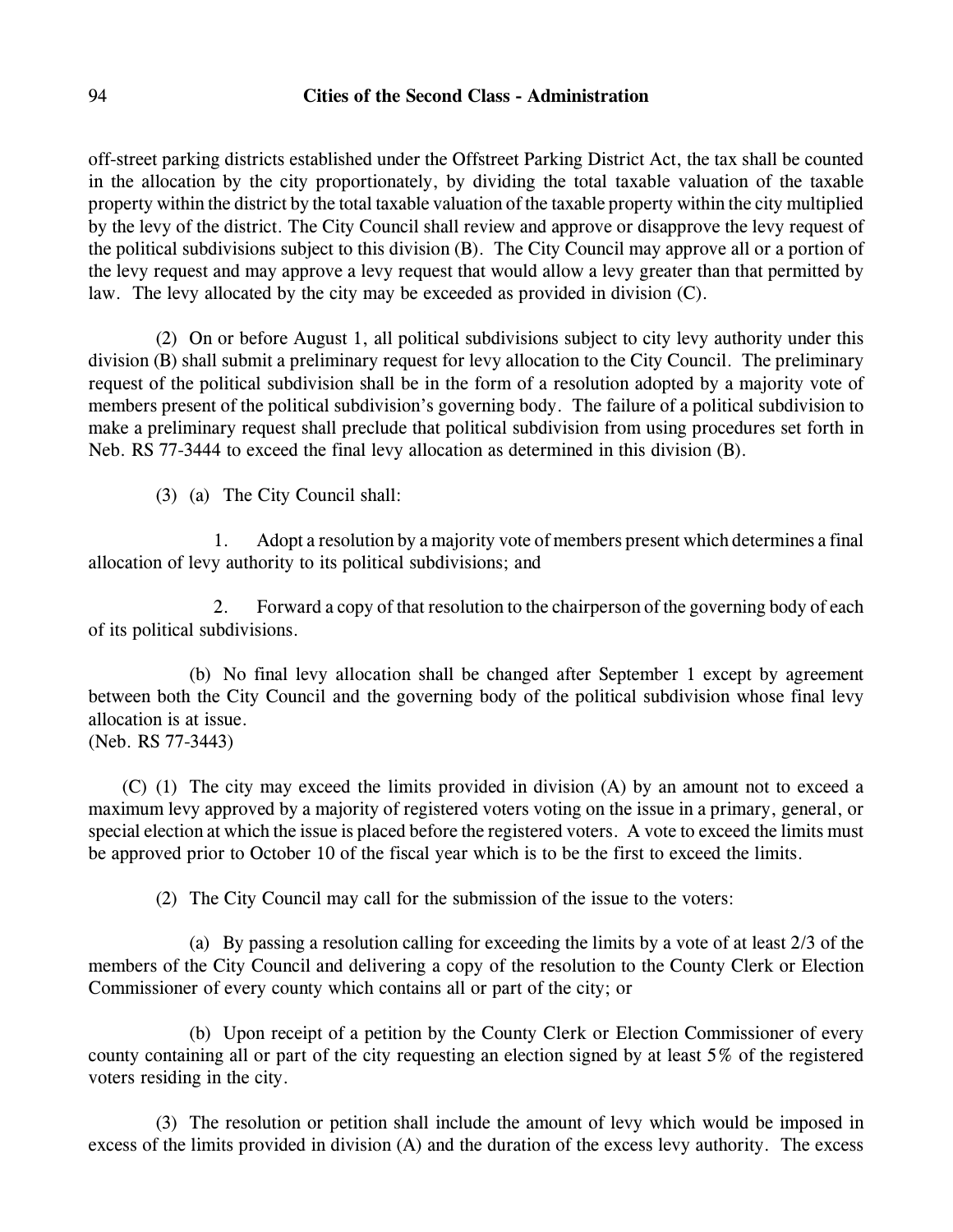levy authority shall not have a duration greater than 5 years. Any resolution or petition calling for a special election shall be filed with the County Clerk or Election Commissioner no later than 30 days prior to the date of the election, and the time of publication and providing a copy of the notice of election required in Neb. RS 32-802 shall be no later than 20 days prior to the election.

(4) The County Clerk or Election Commissioner shall place the issue on the ballot at an election as called for in the resolution or petition which is at least 30 days after receipt of the resolution or petition. The election shall be held pursuant to the Election Act. For petitions filed with the County Clerk or Election Commissioner on or after May 1, 1998, the petition shall be in the form as provided in Neb. RS 32-628 through 32-631.

(5) Any excess levy authority approved under this division (C) shall terminate pursuant to its terms, on a vote of the City Council to terminate the authority to levy more than the limits, at the end of the fourth fiscal year following the first year in which the levy exceeded the limit, or as provided in division (C)(8), whichever is earliest.

(6) The City Council may pass no more than 1 resolution calling for an election pursuant to this division (C) during any 1 calendar year. Only 1 election may be held in any 1 calendar year pursuant to a petition initiated under this division (C). The ballot question may include any terms and conditions set forth in the resolution or petition and shall include the language specified in Neb. RS 77-3444.

(7) If a majority of the votes cast upon the ballot question are in favor of the tax, the County Board shall authorize a tax in excess of the limits in division (A), but the tax shall not exceed the amount stated in the ballot question. If a majority of those voting on the ballot question are opposed to the tax, the City Council shall not impose the tax.

(8) (a) The city may rescind or modify a previously approved excess levy authority prior to its expiration by a majority of registered voters voting on the issue in a primary, general, or special election at which the issue is placed before the registered voters. A vote to rescind or modify must be approved prior to October 10 of the fiscal year for which it is to be effective.

(b) The City Council may call for the submission of the issue to the voters:

1. By passing a resolution calling for the rescission or modification by a vote of at least 2/3 of the members of the City Council and delivering a copy of the resolution to the County Clerk or Election Commissioner of every county which contains all or part of the city; or

2. Upon receipt of a petition by the County Clerk or Election Commissioner of every county containing all or part of the city requesting an election signed by at least 5% of the registered voters residing in the city.

(c) The resolution or petition shall include the amount and the duration of the previously approved excess levy authority and a statement that either the excess levy authority will be rescinded or the excess levy authority will be modified. If the excess levy authority will be modified, the amount and duration of the modification shall be stated. The modification shall not have a duration greater than 5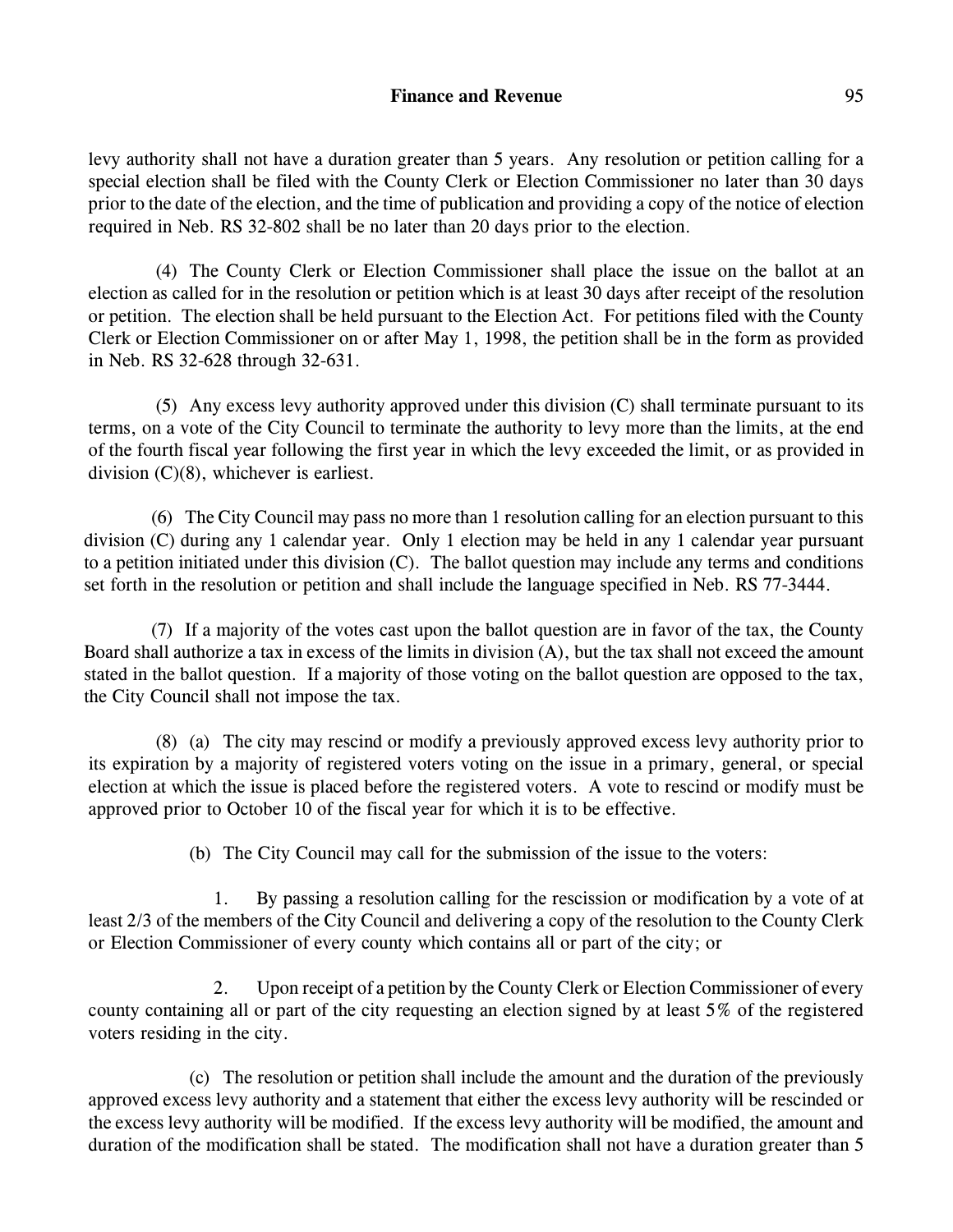years. The County Clerk or Election Commissioner shall place the issue on the ballot at an election as called for in the resolution or petition which is at least 30 days after receipt of the resolution or petition, and the time of publication and providing a copy of the notice of election required in Neb. RS 32-802 shall be no later than 20 days prior to the election. The election shall be held pursuant to the Election Act.

(Neb. RS 77-3444)

## **§ 35.49 PROPERTY TAX LEVY; CERTIFICATION OF AMOUNT; COLLECTION.**

The City Council shall, at the time and in the manner provided by law, cause to be certified to the County Clerk the amount of tax to be levied upon the taxable value of all the taxable property of the city which the city requires for the purposes of the adopted budget statement for the ensuing year, including all special assessments and taxes assessed as otherwise provided. The County Clerk shall place the same on the property tax lists to be collected in the manner provided by law for the collection of county taxes in the county where the city is situated. In all sales for any delinquent taxes for municipal purposes, if there are other delinquent taxes due from the same person or a lien on the same property, the sale shall be for all the delinquent taxes. Such sales and all sales made under or by virtue of this section or the provision of law herein referred to shall be of the same validity and in all respects be deemed and treated as though such sales had been made for the delinquent county taxes exclusively. (Neb. RS 17-702)

## **§ 35.50 PROPERTY TAX REQUEST; PROCEDURE FOR SETTING.**

(A) The property tax request for the prior year shall be the property tax request for the current year for purposes of the levy set by the County Board of Equalization in Neb. RS 77-1601 unless the City Council passes by a majority vote a resolution or ordinance setting the tax request at a different amount. That resolution or ordinance shall only be passed after a special public hearing called for the purpose is held and after notice is published in a newspaper of general circulation in the area of the city at least 5 days prior to the hearing.

(B) The hearing notice shall contain the following information:

(1) The dollar amount of the prior year's tax request and the property tax rate that was necessary to fund that tax request;

(2) The property tax rate that would be necessary to fund last year's tax request if applied to the current year's valuation; and

(3) The proposed dollar amount of the tax request for the current year and the property tax rate that will be necessary to fund that tax request.

(B) Any resolution setting a tax request under this section shall be certified and forwarded to the County Clerk on or before October 13 of the year for which the tax request is to apply.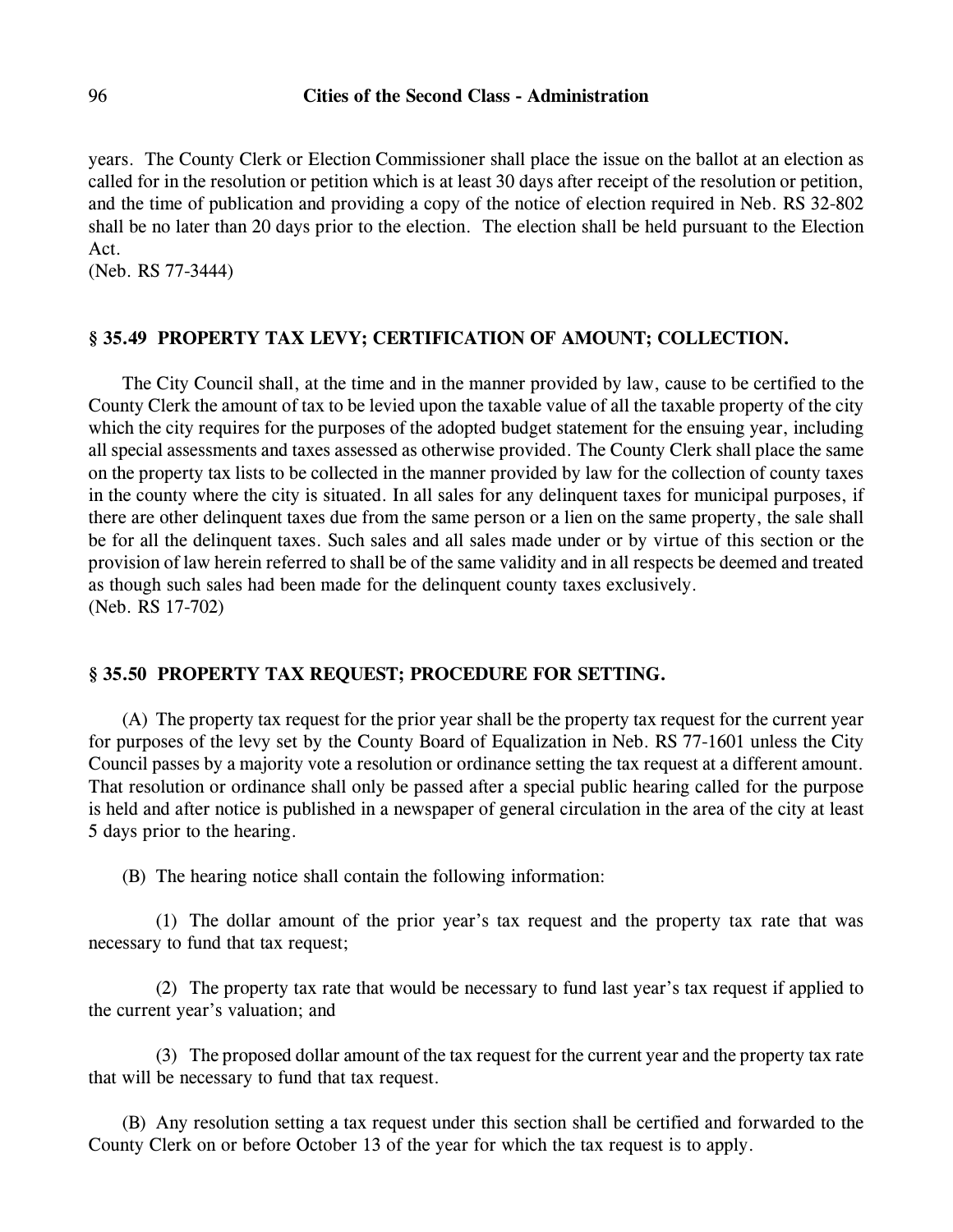(C) Any tax levy which is not in compliance with this section and Neb. RS 77-1601 shall be construed as an unauthorized levy under Neb. RS 77-1606. (Neb. RS 77-1601.02)

#### **§ 35.51 MOTOR VEHICLE FEE.**

(A) For the purpose of this section, the following definitions shall apply unless the context clearly indicates or requires a different meaning.

*LIMITS OF THE CITY.* Includes the extraterritorial zoning jurisdiction of the city.

*PERSON*. Includes bodies corporate, societies, communities, the public generally, individuals, partnerships, limited liability companies, joint-stock companies, cooperatives, and associations. Person does not include any federal, state, or local government or any political subdivision thereof.

(B) Except as otherwise provided in division (D) of this section, the governing body of the city shall have power to require any individual whose primary residence or person who owns a place of business which is within the limits of the city and that owns and operates a motor vehicle within such limits to pay an annual motor vehicle fee and to require the payment of such fee upon the change of ownership of such vehicle. All such fees which may be provided for under this section shall be used exclusively for constructing, repairing, maintaining, or improving streets, roads, alleys, public ways, or parts thereof or for the amortization of bonded indebtedness when created for such purposes.

(C) No motor vehicle fee shall be required under this section if:

(1) A vehicle is used or stored but temporarily in the city for a period of six months or less in a 12-month period;

(2) An individual does not have a primary residence or a person does not own a place of business within the limits of the city and does not own and operate a motor vehicle within the limits of the city; or

(3) An individual is a full-time student attending a postsecondary institution within the limits of the city and the motor vehicle's situs under the Motor Vehicle Certificate of Title Act is different from the place at which he or she is attending such institution.

(D) After December 31, 2012, no motor vehicle fee shall be required of any individual whose primary residence is or person who owns a place of business within the extraterritorial zoning jurisdiction of the city.